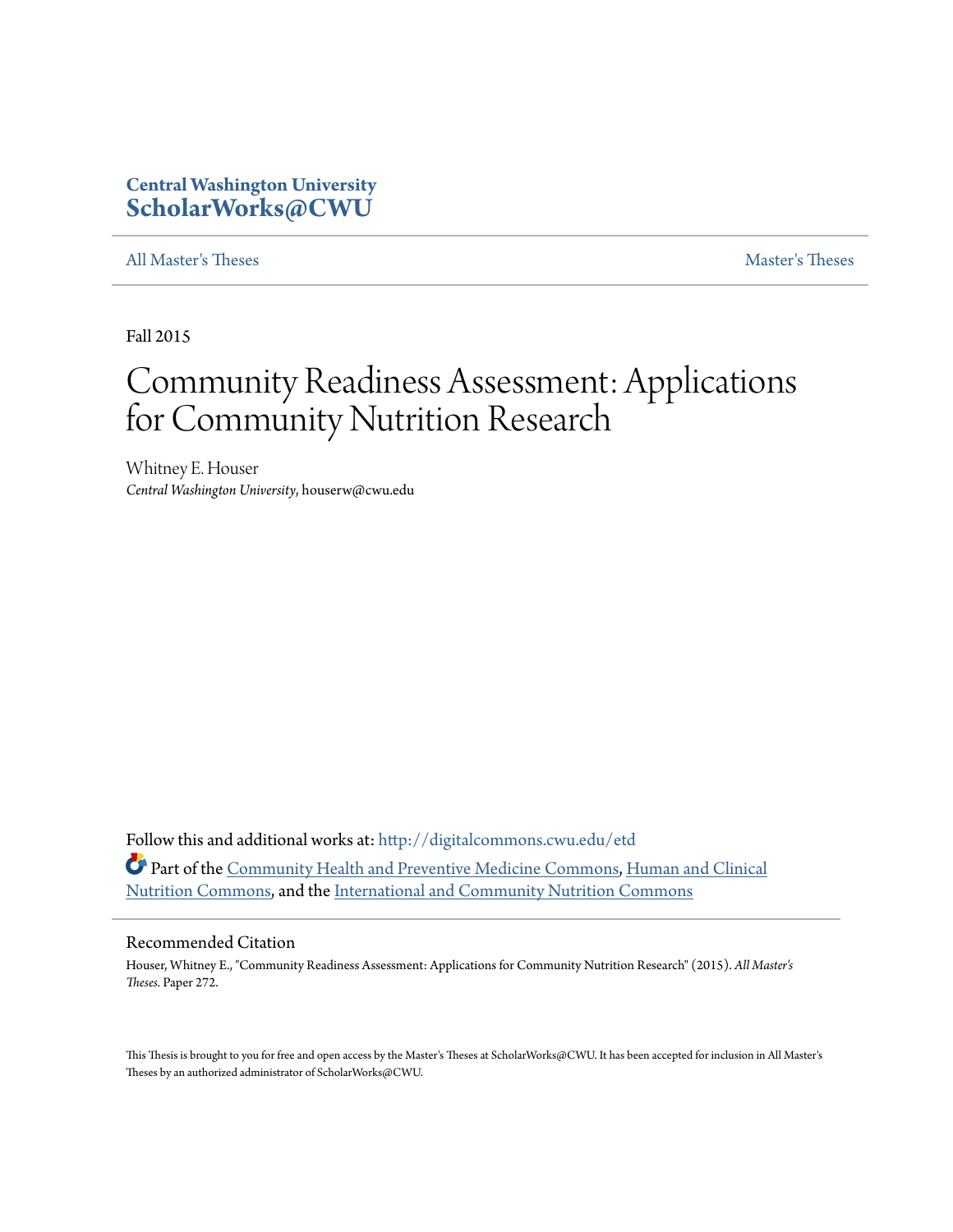# COMMUNITY READINESS ASSESSMENT: APPLICATIONS FOR COMMUNITY NUTRITION

RESEARCH

\_\_\_\_\_\_\_\_\_\_\_\_\_\_\_\_\_\_\_\_\_\_\_\_\_\_\_\_\_\_\_\_\_\_

A Thesis

Presented to

The Graduate Faculty

Central Washington University

In Partial Fulfillment

\_\_\_\_\_\_\_\_\_\_\_\_\_\_\_\_\_\_\_\_\_\_\_\_\_\_\_\_\_\_\_\_\_\_\_

of the Requirements for the Degree

Master of Science

Human Nutrition

\_\_\_\_\_\_\_\_\_\_\_\_\_\_\_\_\_\_\_\_\_\_\_\_\_\_\_\_\_\_\_\_\_\_\_

by

Whitney Elizabeth Houser

December 2015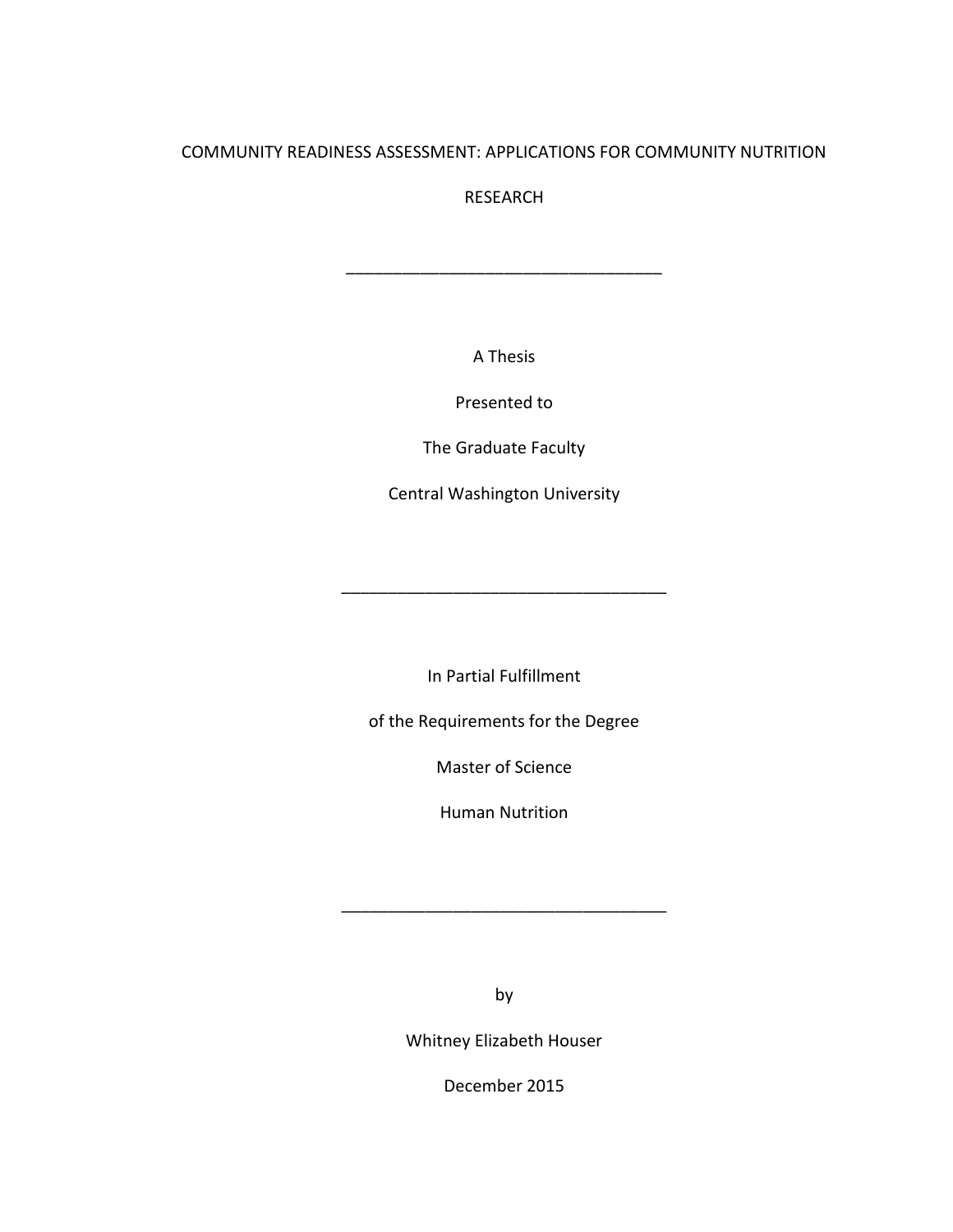# CENTRAL WASHINGTON UNIVERSITY

# Graduate Studies

We hereby approve the thesis of

Whitney Elizabeth Houser

Candidate for the degree of Master of Science

APPROVED FOR THE GRADUATE FACULTY

Dr. Rebecca Pearson, Committee Chair

\_\_\_\_\_\_\_\_\_\_\_\_\_\_ \_\_\_\_\_\_\_\_\_\_\_\_\_\_\_\_\_\_\_\_\_\_\_\_\_\_\_\_\_\_\_\_\_\_\_\_\_\_\_\_\_ Dr. David Gee

\_\_\_\_\_\_\_\_\_\_\_\_\_\_ \_\_\_\_\_\_\_\_\_\_\_\_\_\_\_\_\_\_\_\_\_\_\_\_\_\_\_\_\_\_\_\_\_\_\_\_\_\_\_\_\_

\_\_\_\_\_\_\_\_\_\_\_\_\_\_ \_\_\_\_\_\_\_\_\_\_\_\_\_\_\_\_\_\_\_\_\_\_\_\_\_\_\_\_\_\_\_\_\_\_\_\_\_\_\_\_\_

Dr. Nicole Stendell-Hollis

\_\_\_\_\_\_\_\_\_\_\_\_\_\_ \_\_\_\_\_\_\_\_\_\_\_\_\_\_\_\_\_\_\_\_\_\_\_\_\_\_\_\_\_\_\_\_\_\_\_\_\_\_\_\_\_ Dana Ogan

Dean of Graduate Studies

\_\_\_\_\_\_\_\_\_\_\_\_\_\_ \_\_\_\_\_\_\_\_\_\_\_\_\_\_\_\_\_\_\_\_\_\_\_\_\_\_\_\_\_\_\_\_\_\_\_\_\_\_\_\_\_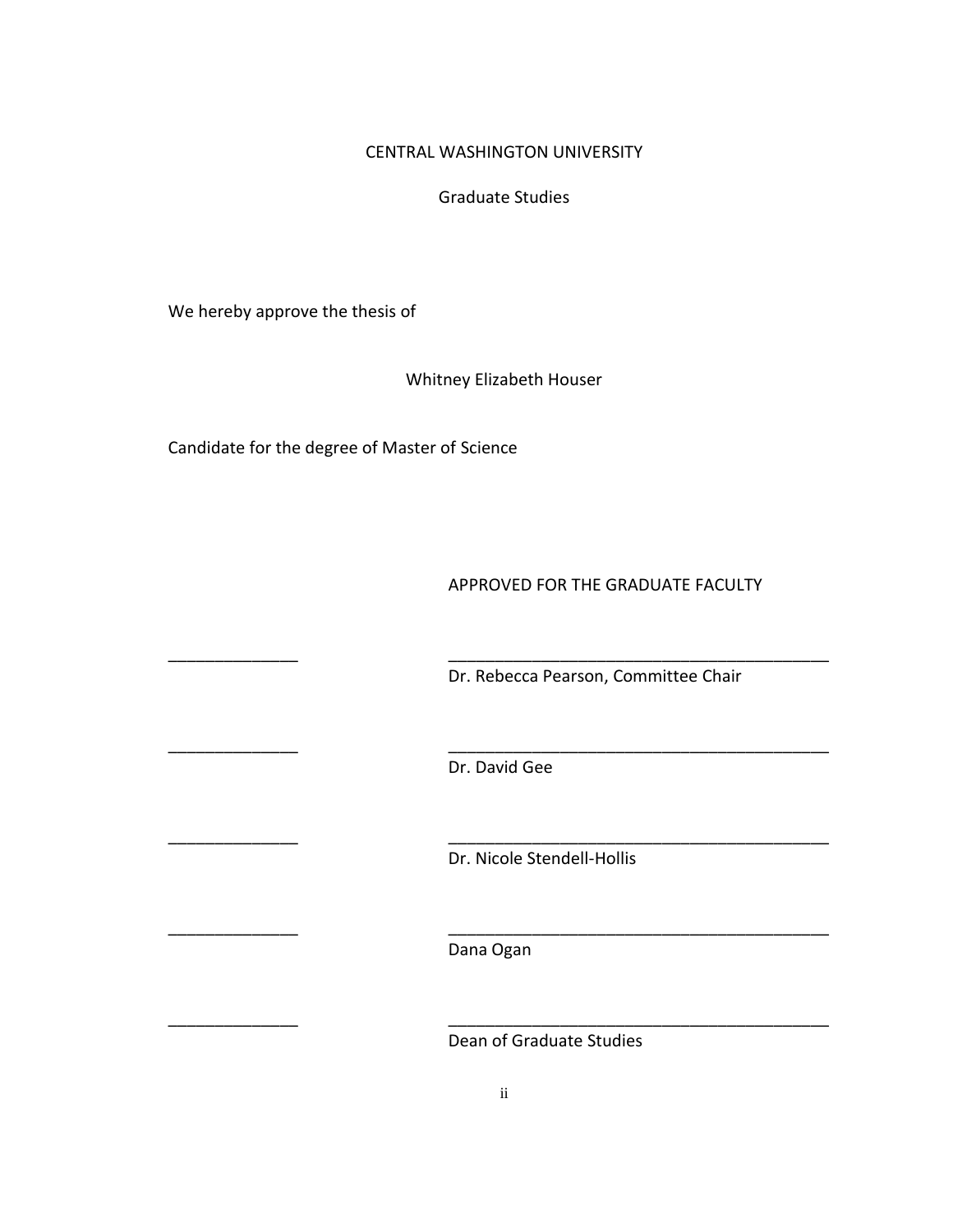#### ABSTRACT

## COMMUNITY READINESS ASSESSMENT: APPLICATIONS FOR COMMUNITY NUTRITION

by

Whitney Elizabeth Houser

December 2015

Trends in qualitative community nutrition research demonstrate a powerful, emerging perspective in the midst of a field historically dominated by quantitative methods of inquiry. For this qualitative study, ten key respondents were purposively selected and interviewed using the Community Readiness Model (CRM) to capture community knowledge of food insecurity issues and strategies. Data were analyzed using anchored rating scales, revealing readiness at a stage three, characterized by a vague awareness of local food insecurity. The purpose of this study is to report on the strengths and challenges of the CRM experienced when utilizing the model to address food insecurity. The data gathered will add to the literature on how this model can function to support community nutrition interventions.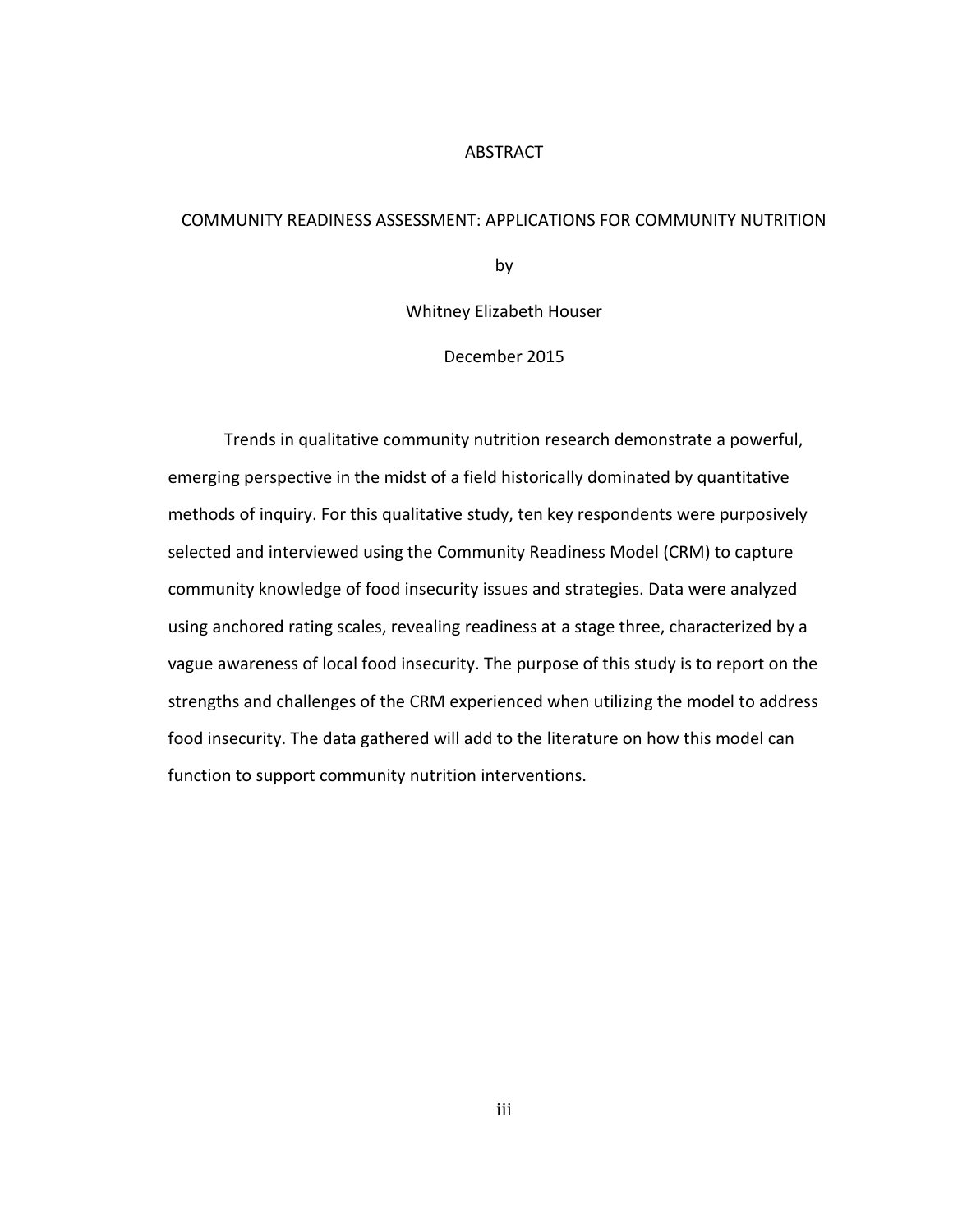# ACKNOWLEDGMENTS

I would like to thank my committee chair Dr. Rebecca Pearson for her continual support throughout my graduate program. Her knowledge of public health models, and community level interventions provided unique insight into this study. Her constant vision and perspective on how to best approach a qualitative study of this nature in this community served as an invaluable resource.

In addition to my primary advisor, I would also like to thank the other members of my committee, Dr. David Gee, Dr. Stendell-Hollis and Professor Dana Ogan, for offering feedback on my writing and technical support and advice on how to increase the rigor of my work to increase the likelihood that it will be publishable.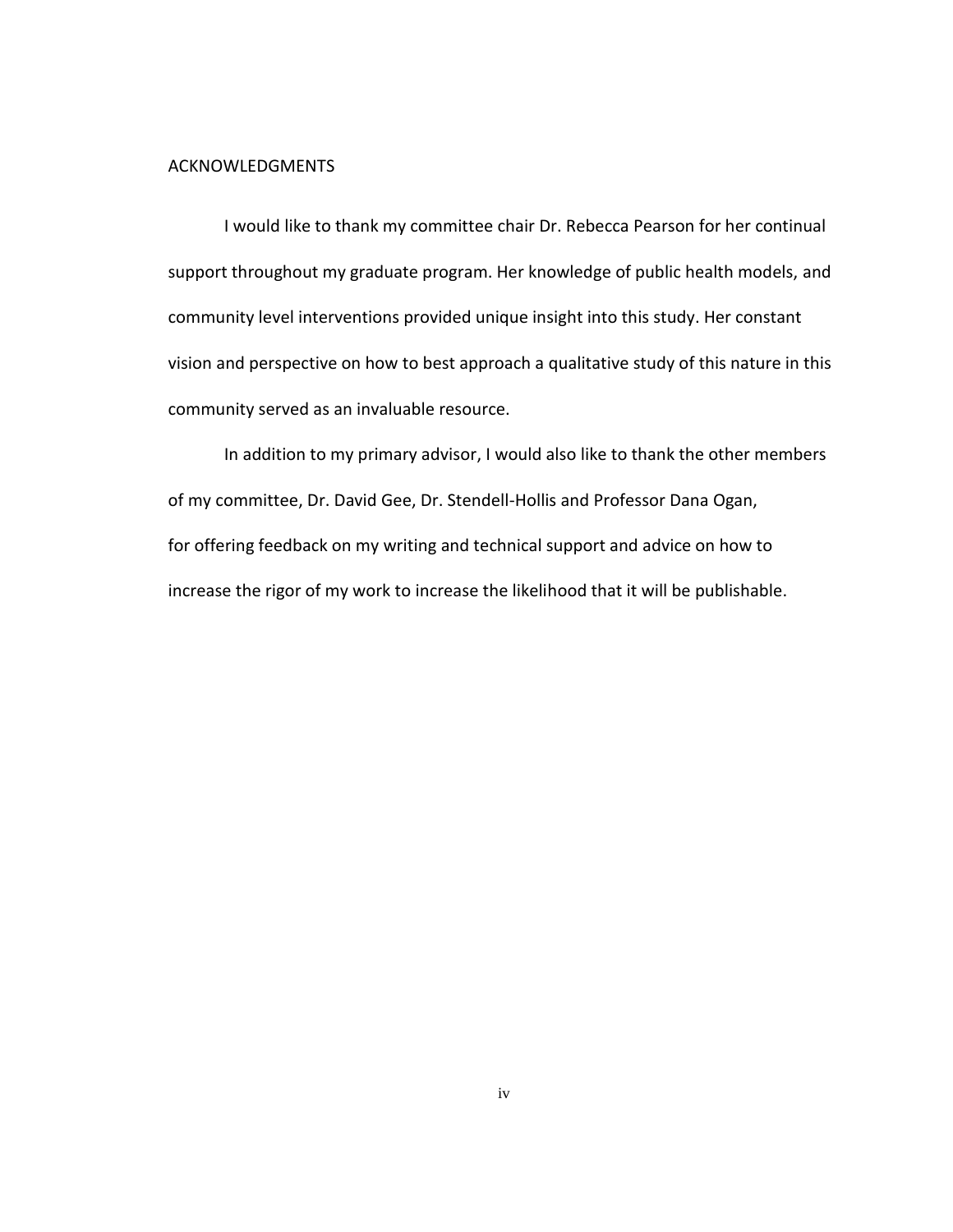# TABLE OF CONTENTS

| Chapter       | Page                                                                                                               |
|---------------|--------------------------------------------------------------------------------------------------------------------|
| Т             |                                                                                                                    |
|               |                                                                                                                    |
|               |                                                                                                                    |
| $\mathsf{II}$ |                                                                                                                    |
|               |                                                                                                                    |
|               |                                                                                                                    |
|               |                                                                                                                    |
|               |                                                                                                                    |
|               | Trends in Community-Based Nutrition Interventions 30                                                               |
|               |                                                                                                                    |
|               |                                                                                                                    |
|               |                                                                                                                    |
|               |                                                                                                                    |
| III           |                                                                                                                    |
|               |                                                                                                                    |
|               |                                                                                                                    |
|               | Appendix B-The Stages of Community Readiness Model 96<br>Appendix C-Abbreviated List of CRM Interview Questions 99 |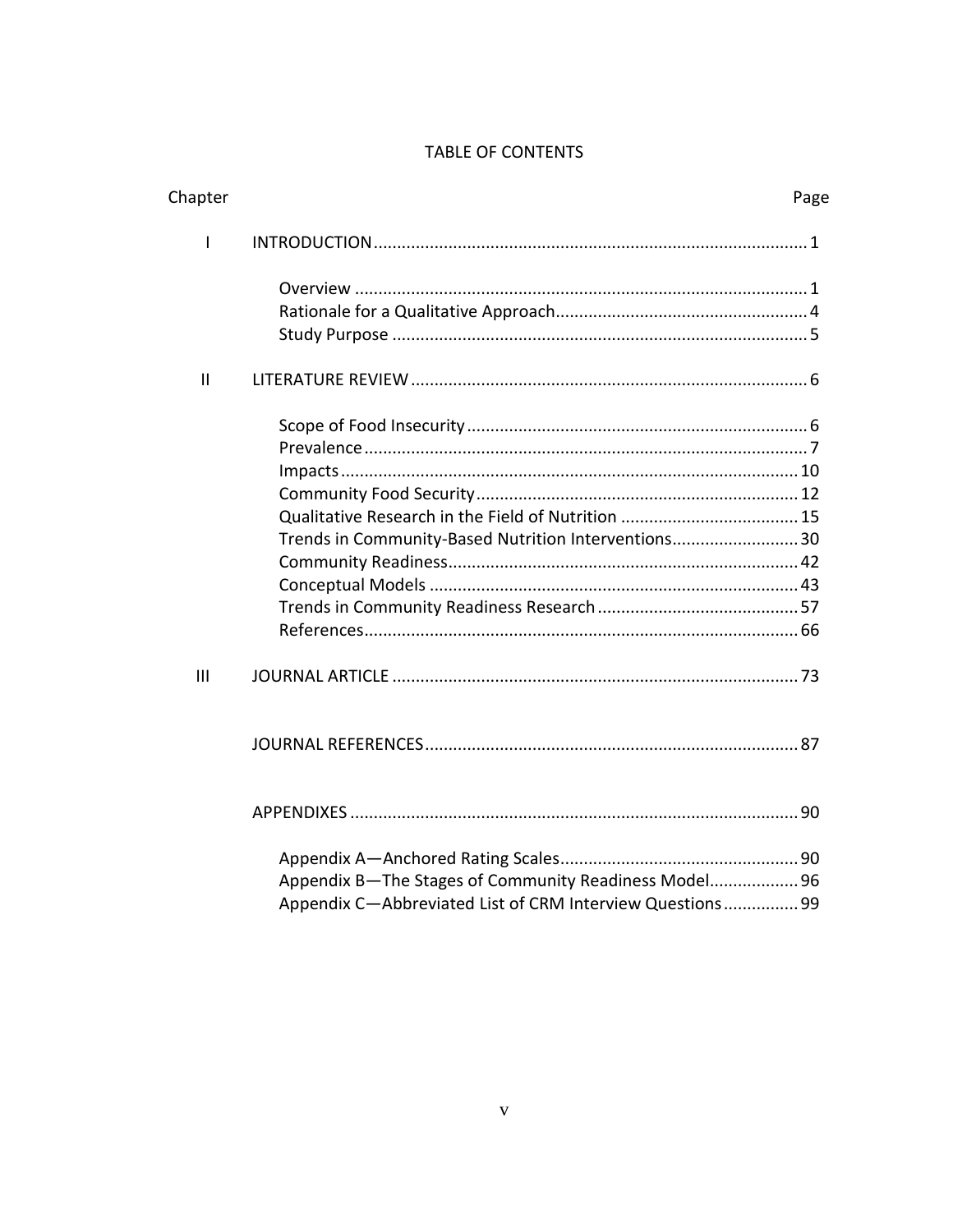# LIST OF TABLES

| Table | Page                                                           |
|-------|----------------------------------------------------------------|
| 1     | -60                                                            |
|       | Journal Article                                                |
| 1     |                                                                |
| 2     | Readiness Score for Each of the Six Dimensions of Readiness 80 |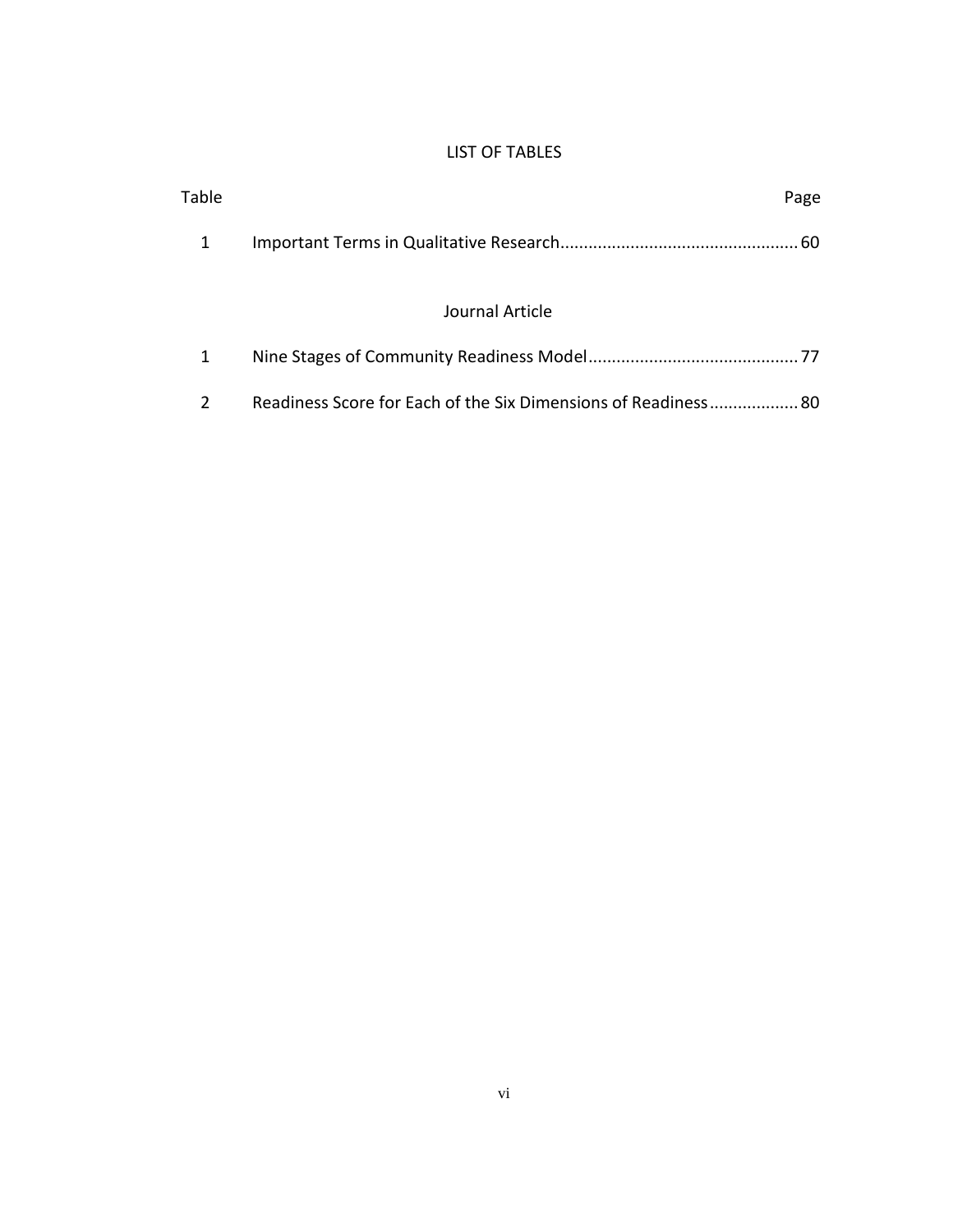#### CHAPTER I

#### INTRODUCTION

#### OVERVIEW

Food insecurity is a growing public health issue in the United States. In 2013, 14.3 percent (17.5 million households) of the US population was considered to have low food security, meaning they had difficulty at some time during the year providing enough for food for all household members due to lack of resources.<sup>1,2</sup> This percentage reflects a moderate decrease since the 2010 USDA Economic Research Service (ERS) publication documented a 15 percent rate of prevalence. However, both the 2013 and 2010 figures mark the highest levels since national monitoring of household food security status began in 1995. $^3$ 

The term "food insecurity" was coined during the global food crisis of the mid-1970s to describe what individuals face when their food supplies lack volume and stability. 4 Food insecurity can be seen as a continuum, with individuals and households ranging from very food secure to very food insecure. Over the last 40 years, this definition has evolved to accommodate new understanding. The 2001 Food and Agricultural Organization definition describes food security as "a situation that exists when all people, at all times, have physical, social and economic access to sufficient, safe, and nutritious food that meets their dietary needs and food preferences for an active and healthy life."<sup>4 (p2)</sup>

On a community level, food security has no universal definition.<sup>6</sup> However, Hamm and Bellows define it as "a condition in which all community residents obtain a safe,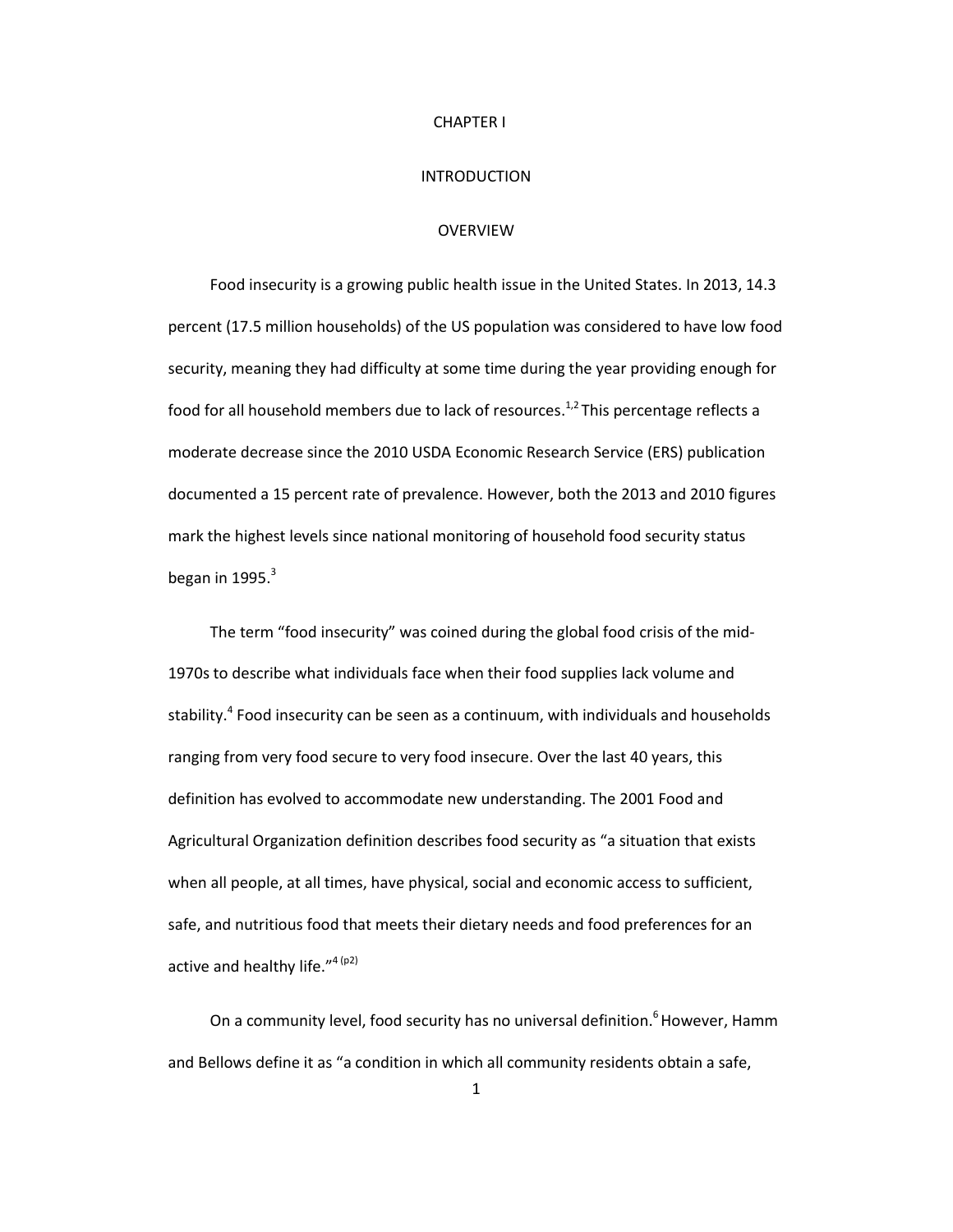culturally acceptable, nutritionally adequate diet through a sustainable food system that maximizes community self-reliance, social justice, and democratic decision making."<sup>7(p2)</sup>

It is important that interventions not only address the immediate nutritional needs of households but also work towards effective and sustainable solutions. There is a sizeable body of literature that provides evidence to support the relationship between food insecurity and negative nutritional outcomes.<sup>2,3,8-10</sup> While the relationship between food insecurity and health outcomes has been studied in depth in both child and adult populations, most of the gap in literature exists when looking at the impacts of food insecurity on communities themselves.<sup>10</sup> Food security is multi-faceted and qualitative research plays an important role in exploring community level concerns.<sup>11-13</sup>

Trends in qualitative, community nutrition research demonstrate a powerful, emerging perspective in the midst of a field historically dominated by quantitative methods of inquiry. The diversity and scope of qualitative methods offers researchers a multitude of ways to capture community stories, providing a path toward meaningful, relevant solutions that appropriately match the complexities of community level nutrition issues such as food insecurity.<sup>10,14-16</sup> A growing body of literature suggests that complex community issues demand interventions that reflect the needs and readiness of the community.<sup>17-19</sup> Individuals are at different stages of readiness to adopt behavior change; likewise, communities are at different stages of readiness to implement programs. Assessing readiness is an important step in developing effective programs that will be accepted by the community.<sup>11,20</sup>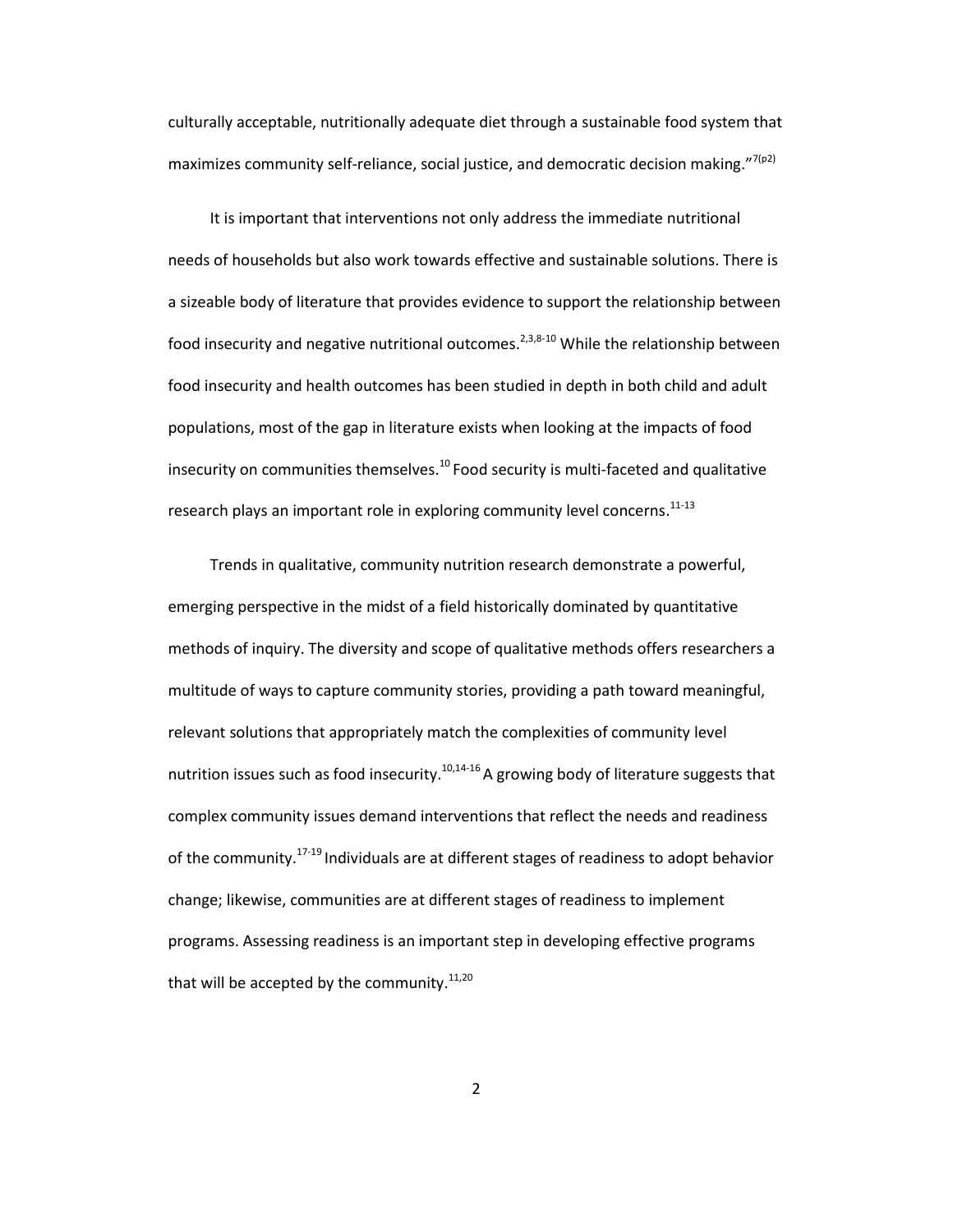In 1995, researchers at the Tri-Ethnic Center for Prevention Research at the University of Colorado developed the Community Readiness Model (CRM). It draws its theoretical framework from the Transtheoretical Model of Behavior Change, also known as The Stages of Change Theory.<sup>21,22</sup> Thurman and colleagues explain that this model and the theory on which it is based accurately describe(s) the level of community readiness to address a specific issue or problem. $^{11}$  While many qualitative methods of research exist, the CRM integrates unique methodology, allowing communities to address food insecurity in an ethical manner, taking into account a community's unique culture and history when developing strategies for change.<sup>11</sup> The methods ensure work is consistent with community goals and driven by action, toward the development and maintenance of effective programs.<sup>11,20,21</sup>

Since its development, hundreds of published articles have reported the practicality of using this model before, during and after community interventions. It can also be seen as a community intervention itself. The literature demonstrates how the CRM involves multiple systems within the community, utilizing unique resources and the strengths of that community in order to mobilize residents.<sup>11,20,21,23,24</sup> This model is a tool to empower communities and move them towards change. The CRM is most effective when applied to a focused target audience and a specific issue.<sup>11</sup> Most published CRM research centers around prevention of public health issues such as tobacco cessation and alcohol abuse prevention.<sup>11,24</sup> There is great room for growth in the application of this model in community nutrition research. Recently published articles have explored the utility of this model in obesity prevention. However, despite the increased use of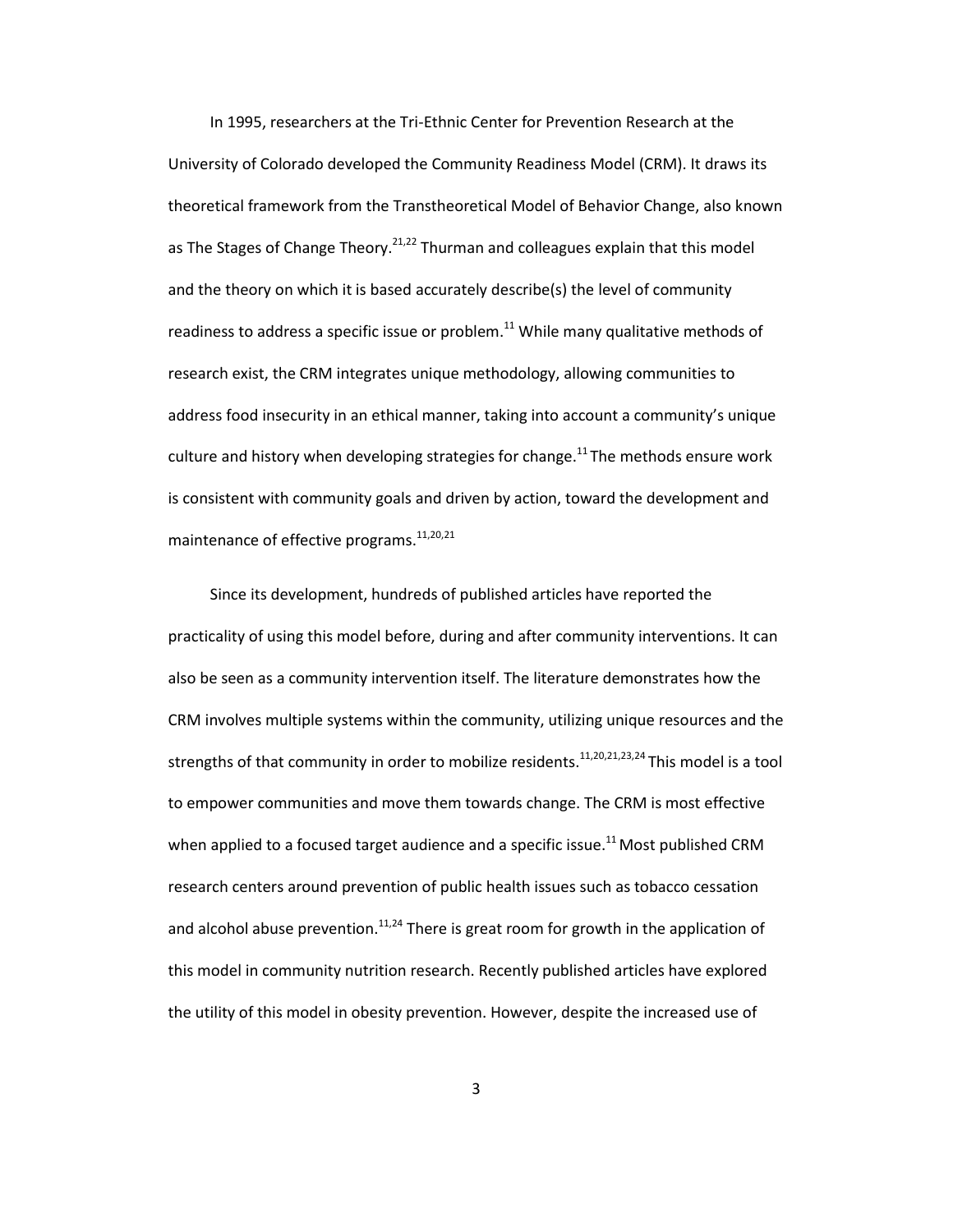this model in prevention research, a gap in literature examining its applications in food security research remains.<sup>23-26</sup>

#### RATIONALE FOR A QUALITATIVE APPROACH

Research can be classified into three main groups: how the research will be applied, what the research objectives are and what types of information the research seeks to discover.<sup>27</sup> Quantitative research relies upon the numerical representation of observations in order to describe the phenomena that those observations reflect.<sup>28</sup> Qualitative research uses text and image data to capture stories and experience.

Both qualitative and quantitative research are important and valid methods of inquiry to the meaning of observations. Community-level nutrition issues such as food insecurity demand a multi-faceted approach. Trends in community food security research demonstrate an ever increasing understanding of this importance with an increase in the reporting on non-numerical data. Quantitative research may seek to measure the tendency and frequency with which various opinions appear in a sample. Qualitative research may seek to provide insights into the setting of a problem, gaining understanding of the underlying reasons and motivations of a community in order to move forward. 29

The diversity and scope of qualitative methods offer researchers a multitude of ways to capture community stories, providing a path towards meaningful, relevant solutions that appropriately match the complexities of community level nutrition issues such as food insecurity.<sup>10,14-16</sup>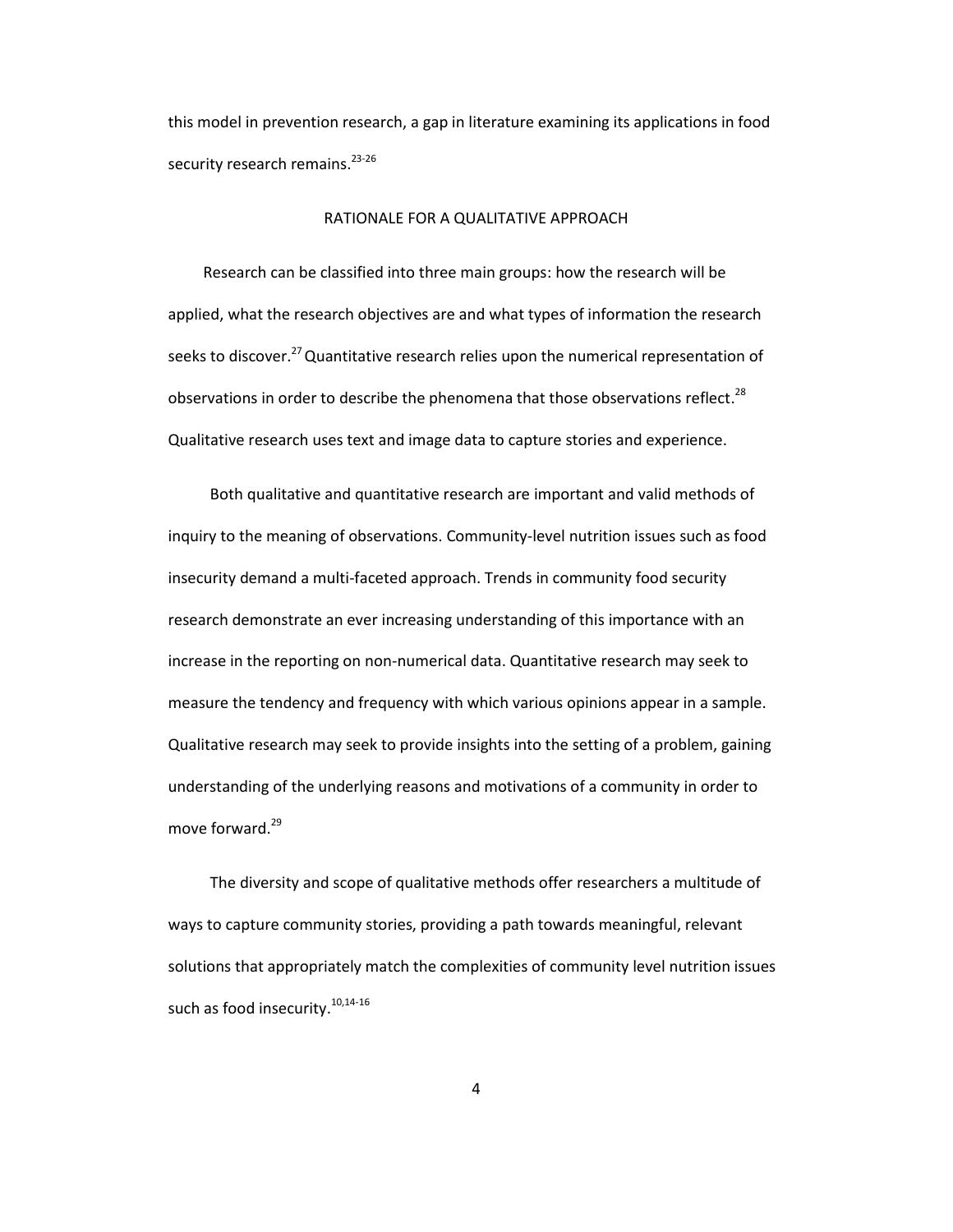## STUDY PURPOSE

The purpose of this study is to report on the strengths and challenges observed during the utilization of the Community Readiness Model in addressing food insecurity and potential improvement surrounding food access issues in a small rural community. The data gathered in this study will add to the literature on how this model can function to support community nutrition interventions.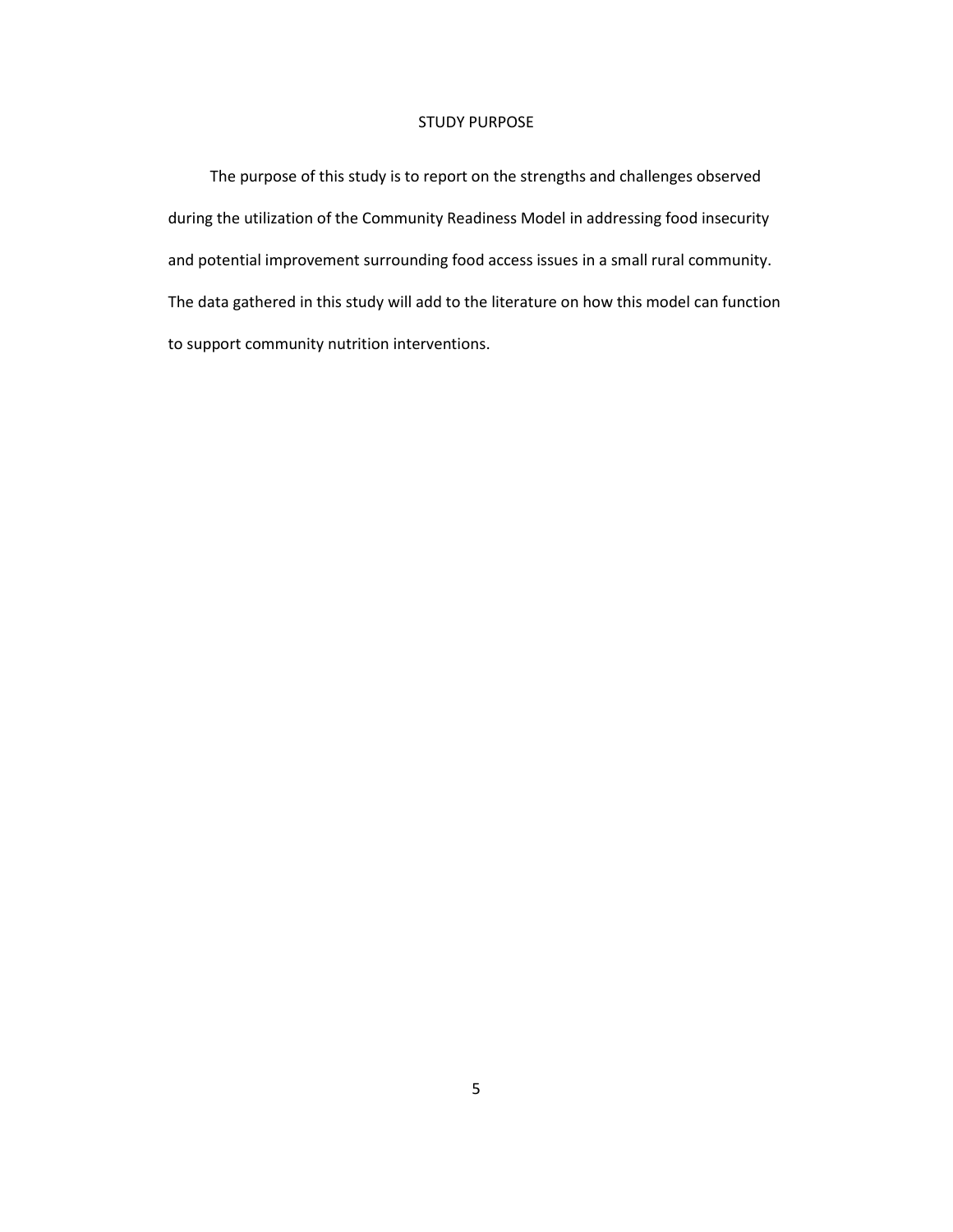#### CHAPTER II

#### LITERATURE REVIEW

## SCOPE OF FOOD INSECURITY

A 2003 FAO report on Trade Reforms and Food Security, outlines the evolution of the term food security from its genesis in the mid-1970s.<sup>4</sup> It also describes the differences between chronic and transitory food security and the implications of those differing definitions on measurement. This report primarily serves to highlight the changing definitions of food security and how this modifying view provides insight into the public responsibility in addressing the issue.<sup>4</sup>

In 1992, Maxwell and Smith outlined nearly 200 definitions of food security published in the literature.<sup>30</sup> In 1974, the definition of food security began as "availability at all times of adequate world food supplies of basic foodstuffs to sustain a steady expansion of food consumption and to offset fluctuations in production and prices."<sup>4(p1)</sup> In 1981, Amartya Sen published a seminal study on food security, challenging the prevailing dialogue, suggesting that food security is an individual and household entitlement.<sup>31</sup> Sen suggested "entitlement as a construct [and] introduced an ethical and human rights dimension into the discussion on food security."<sup>4(p2)</sup> In 1983, "ensuring that all people at all times have both physical and economic access to the basic food they need"  $4(p^2)$  was added to the working definition of food security.

In the mid-1990s, food security was beginning to be seen as a significant individual and household concern as well as a global public health priority. At the same time, food safety, nutritional balance, food preferences - socially or culturally determined - were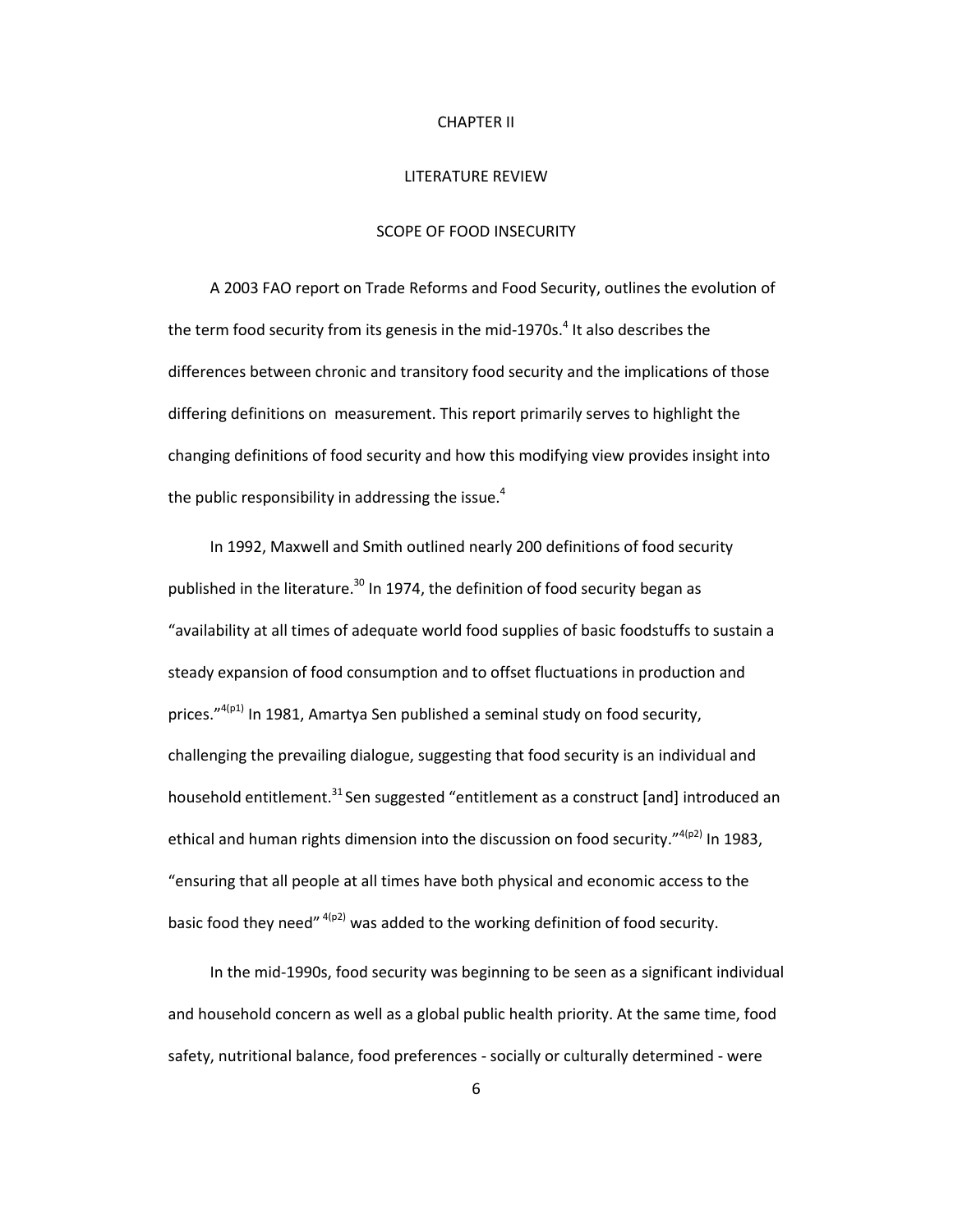added to the overall definition of food security. Sen reports, "the potentially high degree of context specifically implies that the concept had both lost its simplicity and was not itself a goal but an intermediating set of actions that contribute to an active and healthy life."<sup>4(p3)</sup> In 1994, the UNDP Human Development Report, also called the WIDER investigation, found that public action was necessary in combating hunger and deprivation and found "no separate place for food security as an organizing framework for action<sup>"4(p3)</sup> within the content of food, nutrition and social security. The conclusions from this investigation mark a significant step towards exercising best practice in the establishment of nutrition policy.

#### PREVALENCE

In its annual USDA-sponsored survey, the U.S. Census Bureau surveyed 44,757 households regarding food security.<sup>32</sup>The surveys asked participants whether a particular condition or behavior characteristic indicating food insecurity had occurred at any point during the previous 12 months. Questions included: household ability to afford balanced meals, cutting meal size, experiences with hunger and limited resources for food. Households with children aged 0-17 years were asked additional questions regarding their ability to feed their children adequate, balanced meals and whether they skipped meals or altered the size of children's meals. If respondents reported "often", "sometimes", "some months but not every month", "almost every month" or "yes" to three or more questions, they were classified as food insecure. Childless households were considered very food insecure if they responded the same to six or more questions, while households with children needed to answer similarly to eight or more questions to be considered very food insecure.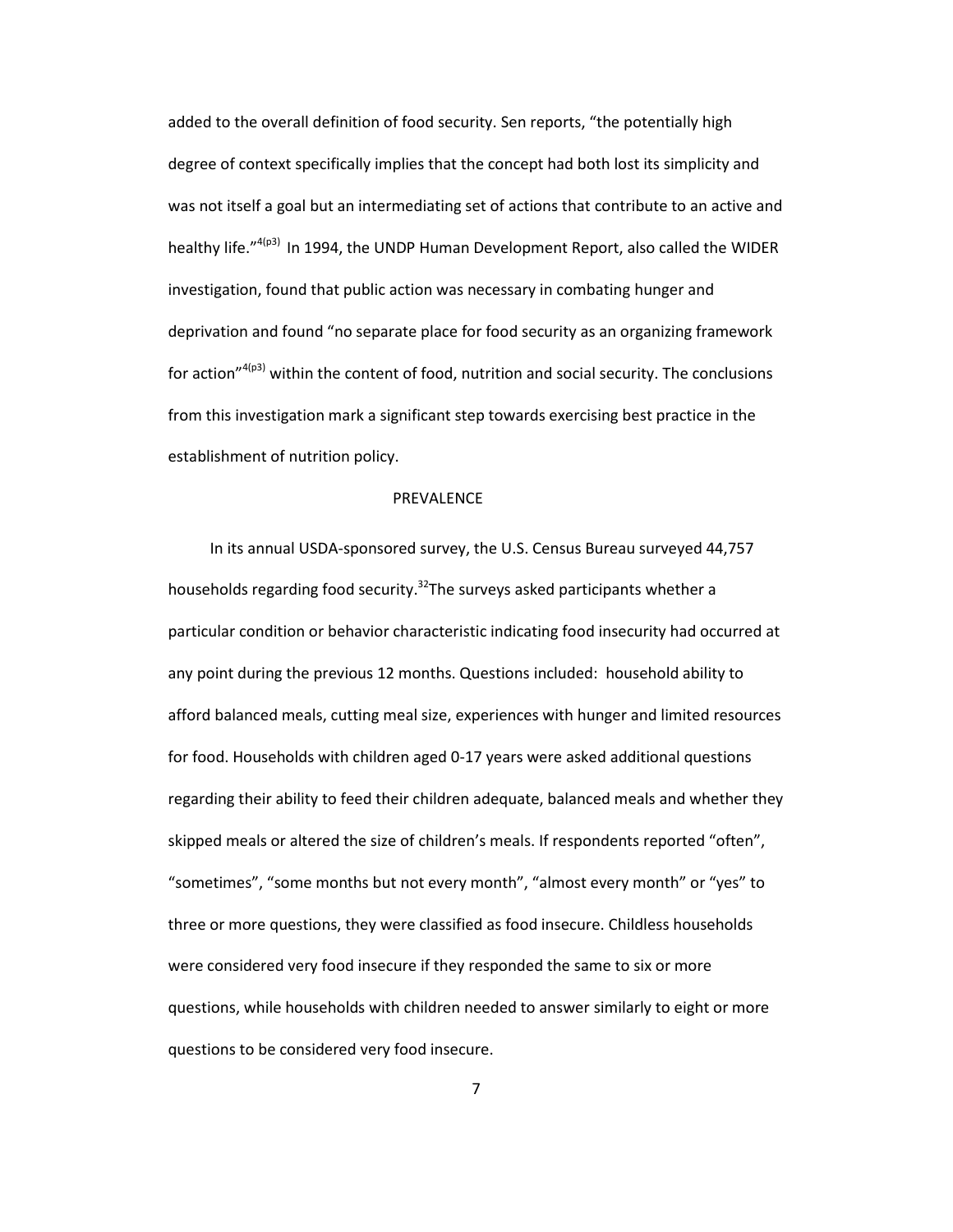In the 2010 Household Food Security Report where these findings were discussed, Coleman-Jensen and colleagues noted that there are differences between low and very low food security and those differences lie in the extent to which households must adjust their eating patterns and intake."<sup>1</sup> In 2010, 9.1% of US households experienced low food security, whereas 5.4% suffered with very low food security. Among households with children, 9.8% experienced food insecurity with 8.8% of the children experiencing low food security and 1.0% experiencing very low food security. The rate of food insecurity among low-income households with incomes below 185% of the poverty line was 33.8%, significantly higher than the national average at 14.5%. In In Washington State between 2008 and 2010, food security rates hovered slightly above the national average, at 14.7%.

The United Nations Food and Agriculture Organization (FAO) definition of food security, cited in Haering and Syed's 2009 review of community food security, goes on to describe in greater detail the three implicit dimensions of food security: availability, stability and access.<sup>10</sup> Availability is understood in this context as having sufficient food supplies available to meet consumption needs. Stability exits when there is a minimal possibility that food consumption will fall below consumption requirements regardless of how difficult the year or season within the household. Even with bountiful supplies, many people still go hungry because they are too poor to produce or purchase the food they need; this is an issue of access.<sup>10</sup>

The first definition encapsulates an important social aspect of food security that was not addressed in earlier evaluations of the issue. Early evaluations of food security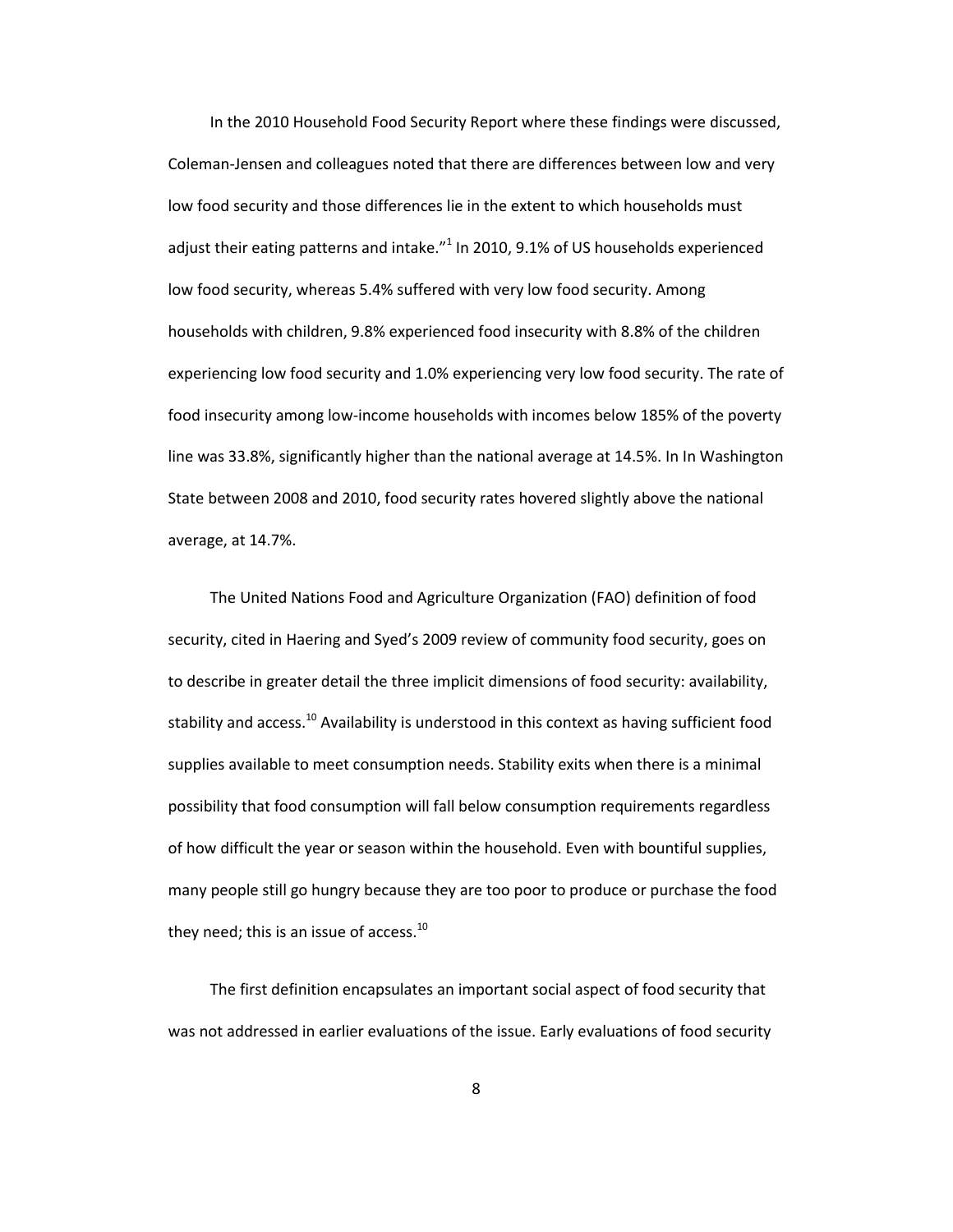were defined in the context of adequate calories to reduce household hunger. We now understand the deeper implications of food security and the need to address the quality of available food as well as the method individuals utilize to obtain it.

While the above definitions define individual and household food security, it is important to broaden our scope to define community food security as well. A seminal article published by Hamm and Bellows in 2003 describes community food security as "a condition in which all community residents obtain a safe, culturally acceptable, nutritionally adequate diet through a sustainable food system that maximizes community self-reliance, social justice and democratic decision-making."<sup>7(p2)</sup>The Community Readiness Model (CRM) closely aligns with the tenets of community food security, making this model an appropriate intervention into complex issues of this nature. The CRM is primarily used in the field of public health and remains relatively unutilized within the context of community nutrition research.

The characteristics of the CRM and definition of community food security are in line with the vision of community driven, community-centered health culture. The CRM strives to maximize community self-reliance, social justice and democratic decisionmaking by tailoring all interventions around the readiness and willingness of the involved community to address the issue at hand. A goal of CRM developers was to provide a useful tool for community members to use themselves<sup>20</sup>; this can be seen in many recent narrative summaries of communities' experiences with this model and with its accompanying handbook. Community narrative summaries are often included in CRM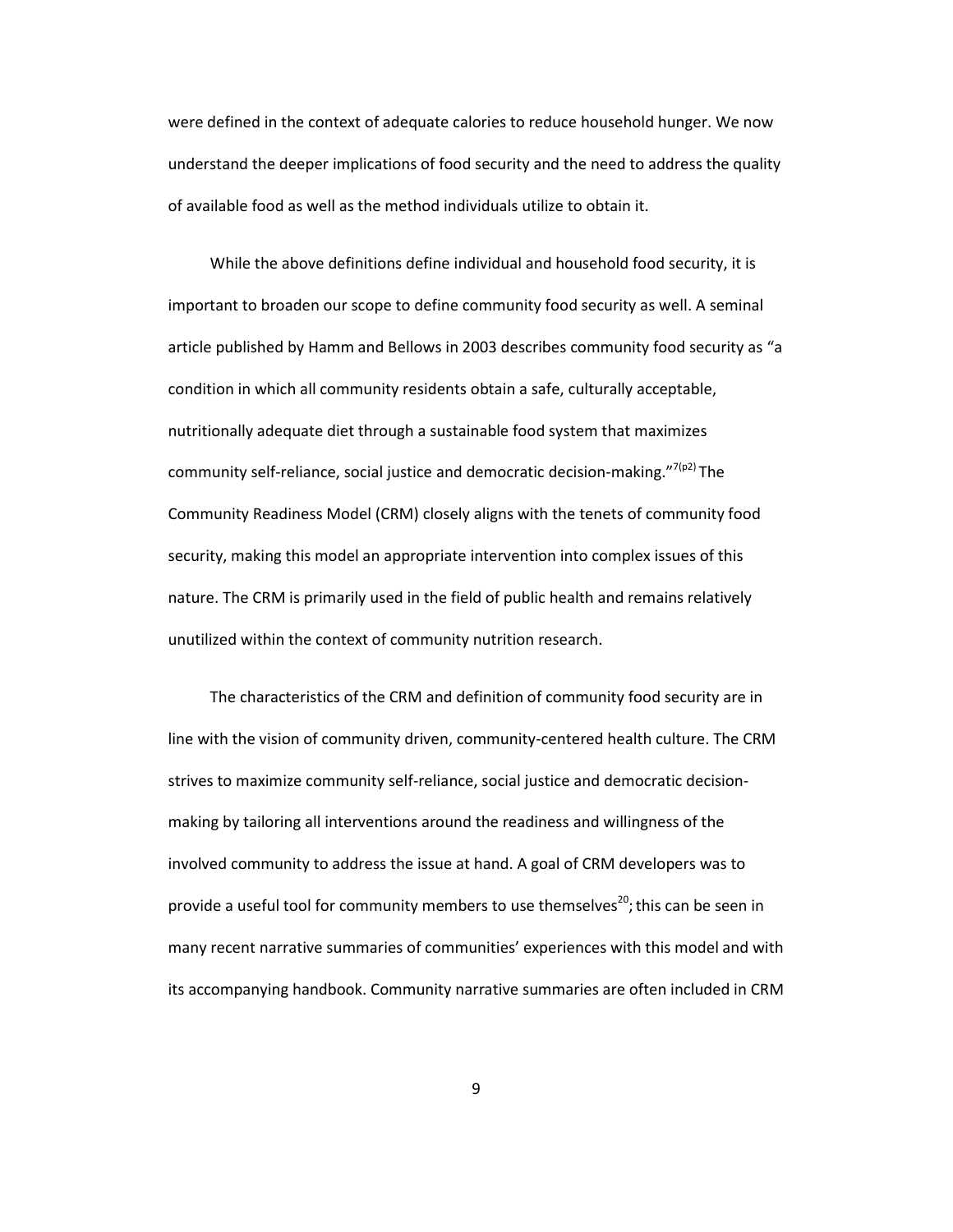research reports to provide a vivid description and example of how the model was used practically to solve public health concerns.<sup>21</sup>

#### IMPACTS

As of 2010 The Academy of Nutrition and Dietetics (AND), formerly The American Dietetic Association, holds the position that a multi-system approach is necessary to address food insecurity.<sup>2</sup> Interventions must include innovative nutrition education programming, increased funding for food and nutrition assistance programs, the implementation and maintenance of nutrition education within food and nutrition assistance programs and increased programming that will ultimately lead to economic self-sufficiency.<sup>2</sup> Holben and colleagues describe food security as the linchpin of healthful living and a condition that The US Department of Health and Human Services outlined as a primary nutrition-related objective for their Healthy People 2020 initiative.

People are the country's most valuable asset and it is imperative that their food security status be addressed as the widespread public health issue that it is.<sup>2</sup>The consequences of food security among citizens of all ages include substandard academic achievement, inadequate intake of key nutrients, poor health, increased risk for and development of chronic disease, poor disease management, and poor psychological and cognitive functioning.<sup>2</sup> Food insecurity is related to both nutrition and non-nutrition outcomes. Nord and Prell summarize this complex relationship as a contributing factor in any potentially serious health and developmental condition.<sup>33</sup> The relationship of food insecurity to nutrition and non-nutrition related outcomes is the primary focus of a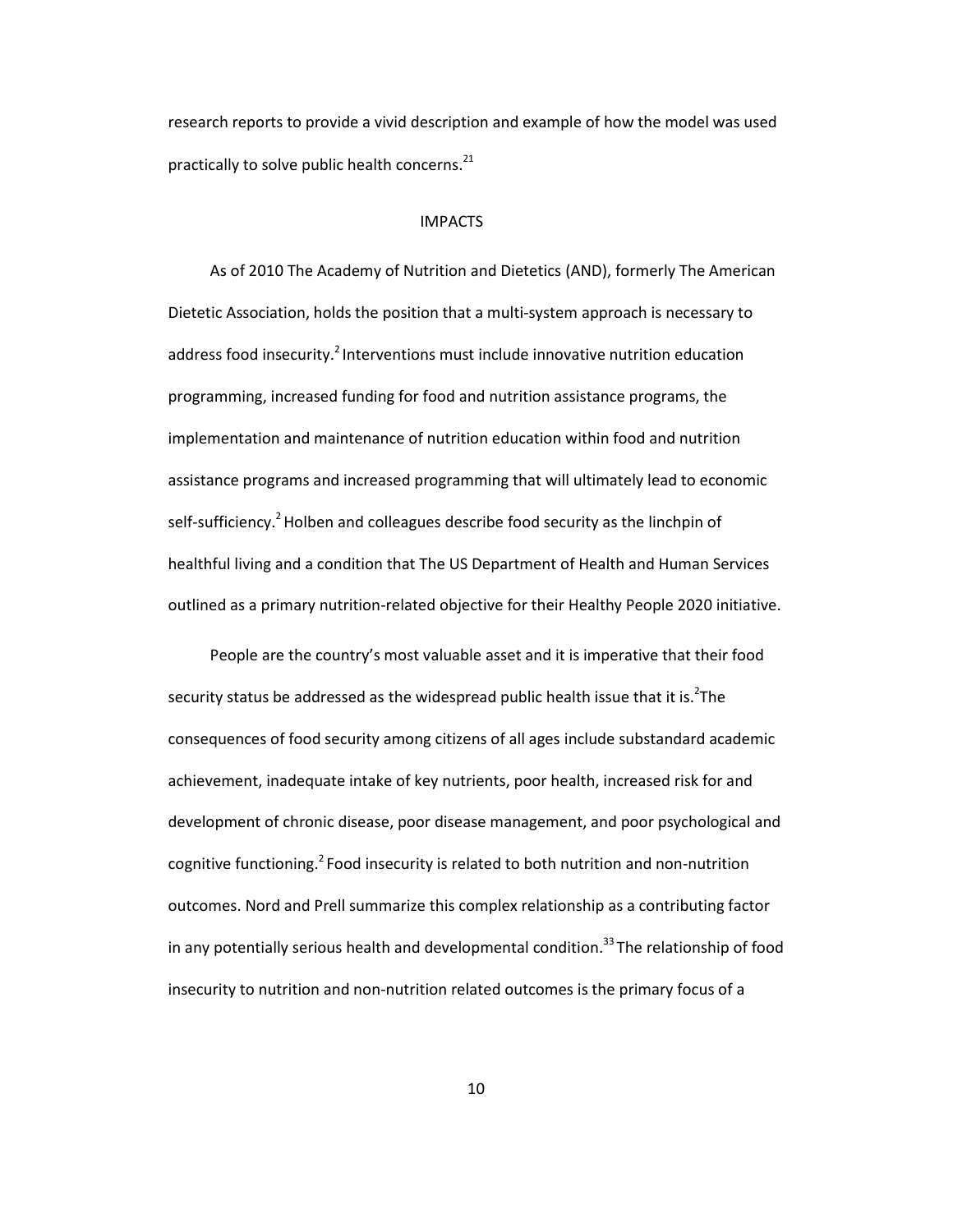2010 AND position paper, providing a rationale for stakeholders and practitioners to address the issue.

CRM can play a role in what the AND describes as long-range interventions, targeting the causes of food insecurity. The paper describes the USDA Community Food Security Initiative, which had a goal of cutting US food insecurity in half by 2015 through increased collaborative programming working to reduce hunger through the expansion of strong local food systems.<sup>2</sup> The community readiness model is a powerful tool that when put into the right hands creates opportunities to empower communities and contribute to governmental public health objectives. Holben explains that registered dietitians are in a unique position of leadership within communities. Their specialized knowledge and education allow them to develop nutrition education programming to assist the public in becoming more self-reliant, utilizing food and nutrition assistance programs to their full capacity and help break down the barriers that keep families food insecure.

Registered dietitians also have a powerful role to play in all levels of nutrition policy and advocacy.<sup>2</sup> Advocacy provides a way to address the root causes of many systemic barriers to food security. The AND agrees that collaborative, community-based education programming is a necessary component of the work to solve food insecurity issues in the US. The development of age appropriate food and nutrition education interventions by RDs and DTRs is one way for nutritional professionals to actively participate in food security work.<sup>2</sup>

McCullum and colleagues described the partnerships needed in order to develop infrastructure to ensure food security. They stressed the importance of creating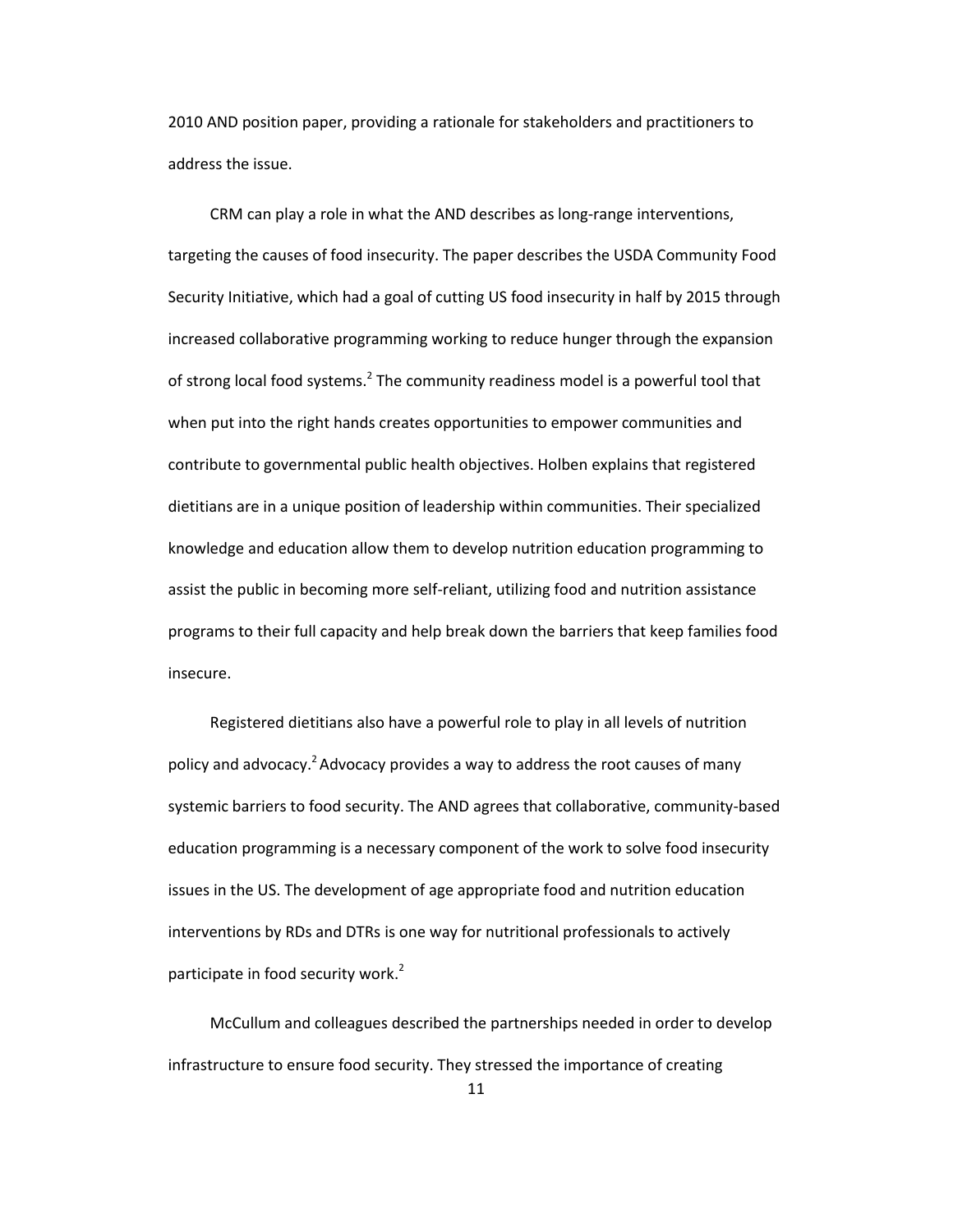interdisciplinary collaborations.<sup>19</sup> The intention of the community readiness model is to also create such partnerships, gauging community readiness through structured interviews with multiple community stakeholders.

## COMMUNITY FOOD SECURITY

In their seminal work, Hamm and Bellows outline a clear direction for nutrition educators' work in community food security, establishing the need for recognition of the "commonalities at the intersection of academic research, public policy development and distinctive nongovernmental organizations."<sup>7(p1)</sup> A primary goal of nutrition education is to instill both knowledge and skills so that patients and communities are empowered to make and sustain behavior change. Community food security is defined by Hamm and Bellows as "a situation in which all community residents obtain a safe, culturally acceptable, nutritionally adequate diet through a sustainable food system that maximized community self-reliance and social justice."<sup>7(p2)</sup>

Going beyond more well-known definitions of food security, community food security also recognizes the importance of addressing food security within the context of a system. Systemic social and economic issues make it challenging to address the complexities of food insecurity. Hamm and Bellows propose that if nutrition educators were to invest in this work, the deeper issues behind what sustains food insecurity may have a chance of being addressed. As Hamm and Bellows point out, the challenge for nutrition educators is to consider what strengths they can bring to community and food security work, informed by their education and research and teaching experience.<sup>7</sup> Arguing that nutrition educators' research can provide data for public policy change, their work can assist communities and individuals in the navigation of their own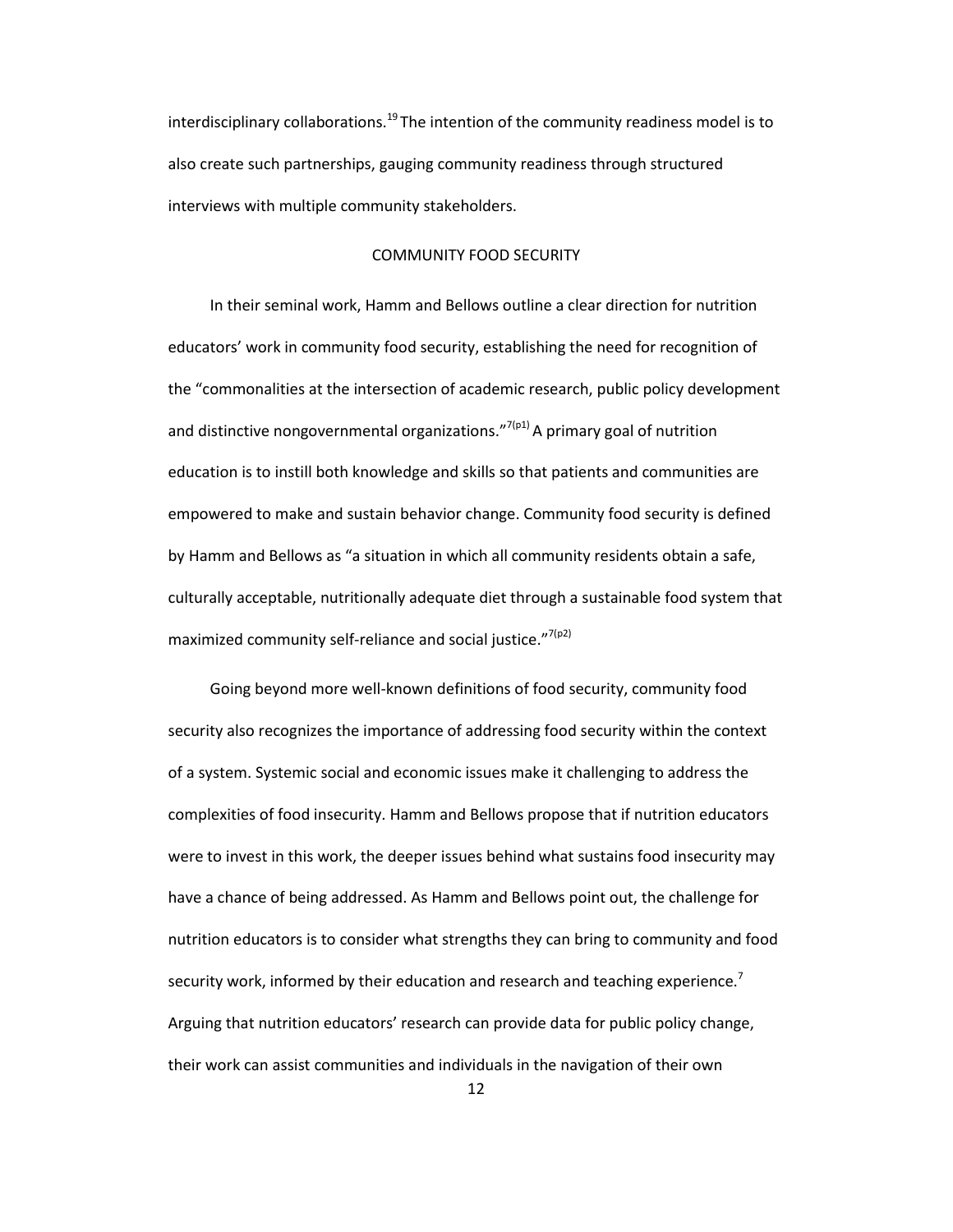complex food environment, and empower individuals towards self-sufficiency. By working from a food systems framework, nutrition educators can see problems from a big picture perspective and address them holistically.

Hamm and Bellows use the example of a childhood obesity intervention to discuss a food systems approach to childhood obesity. A food systems approach to childhood obesity extends beyond educating that child on a healthy, balanced diet. Instead it might address the lack of grocery stores in the community where that child lives, thus the lack of easy accessibility to fresh fruits and vegetables in a neighborhood with a high concentration of fast food establishments. A food systems approach may also consider a local decline in school-based physical education programs or the low walkability score and lack of greenspace in the community.

Traditionally, the community mechanisms in place that address food insecurity have consisted primarily of emergency food and anti-hunger organizations. Community food security organizations have focused more attention on building different infrastructure in communities such as farmers markets and co-op markets that promote the consumption of locally grown foods from sustainable sources. Hamm and Bellows agree that both mechanisms towards food security are necessary, with the long-term goal of no longer being reliant upon emergency food.<sup>7</sup> Hamm and Bellows outline three primary ways nutrition educators can integrate their skills and education with the core values of community food security: A) Actively listen to community members at a grassroots level, allowing their feedback to guide the nutrition educator's scope of work and path of intervention. B) Offer research, analysis, educational and health interventions. C) Utilize special training and experience to advocate for social policy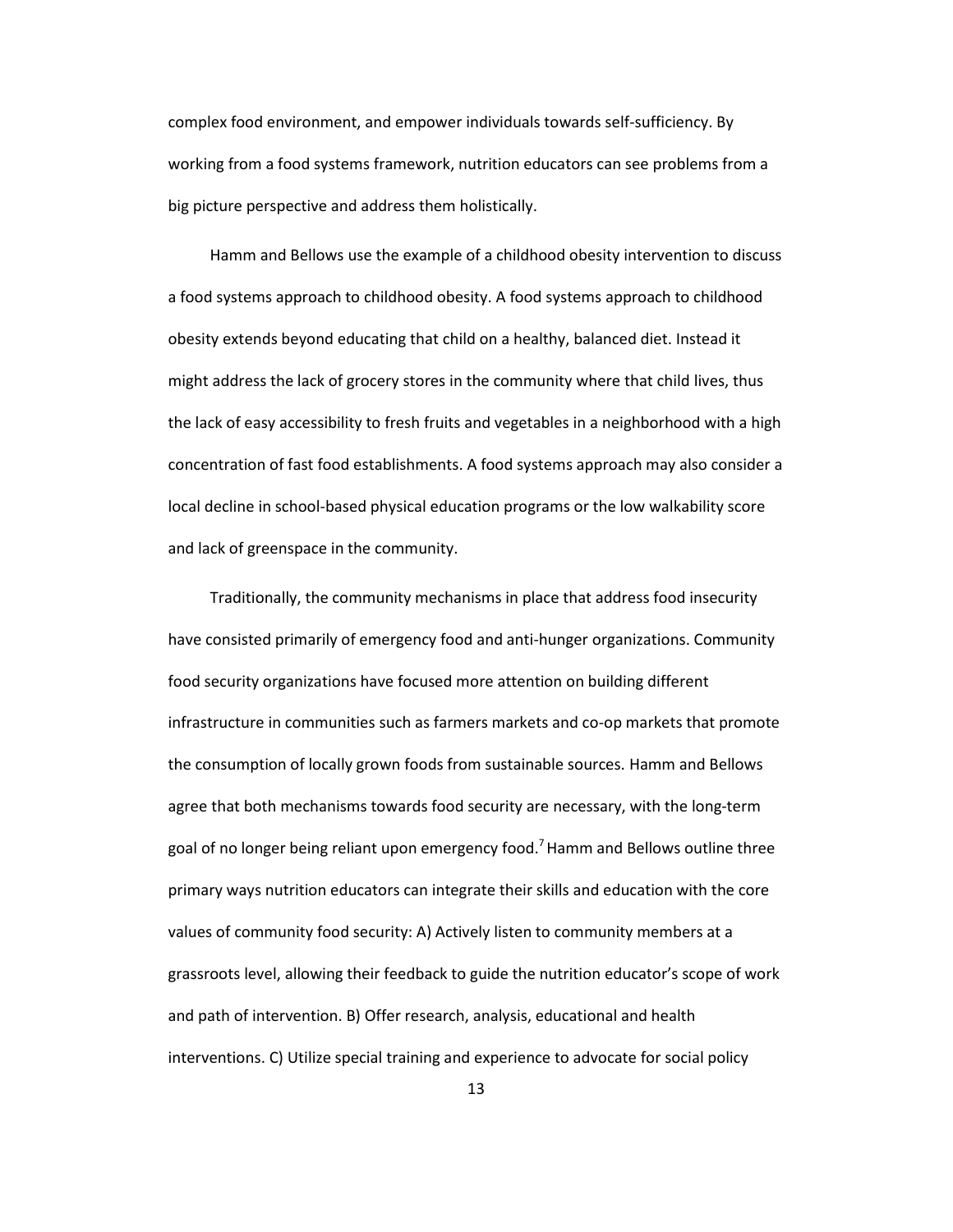change on community food security and related issues.<sup>7</sup> Nutrition educators' work may also include the provision of nutrient analysis and diet recommendations for community members; advocacy for important local nutrition policy; and evaluation of the adequacy of local food stores to serve the community's health needs.<sup>7</sup>

Collaboration between community food security workers and nutrition educators may prove less resource intensive than a scenario in which each discipline is attempting to solve community issues on their own. Utilizing nutrition educators' skills and educational training is beneficial for all parties involved. Hamm and Bellows suggest the role that nutrition educators play in community food security be both direct and indirect. An example of direct involvement may include collaboration with local planners to develop policy that will affect residents' nutritional health on a community level.<sup>7</sup> Such policy may address the impact that a lack of public transportation has on healthy food access for community members who are without reliable transportation.

An example of indirect involvement may include the gathering, analysis and reporting out of data relevant to local food policy initiatives. Hamm and Bellows note that community-based research methods emerged from the social sciences. These research methods have powerful implications for nutrition educators because they merge education and research efforts. The Community Readiness Model represents emergent education and research efforts, while closely aligning with the goals of community food security and nutrition education outlined above. It seeks to empower communities and can be easily used by both nutrition educators and community members.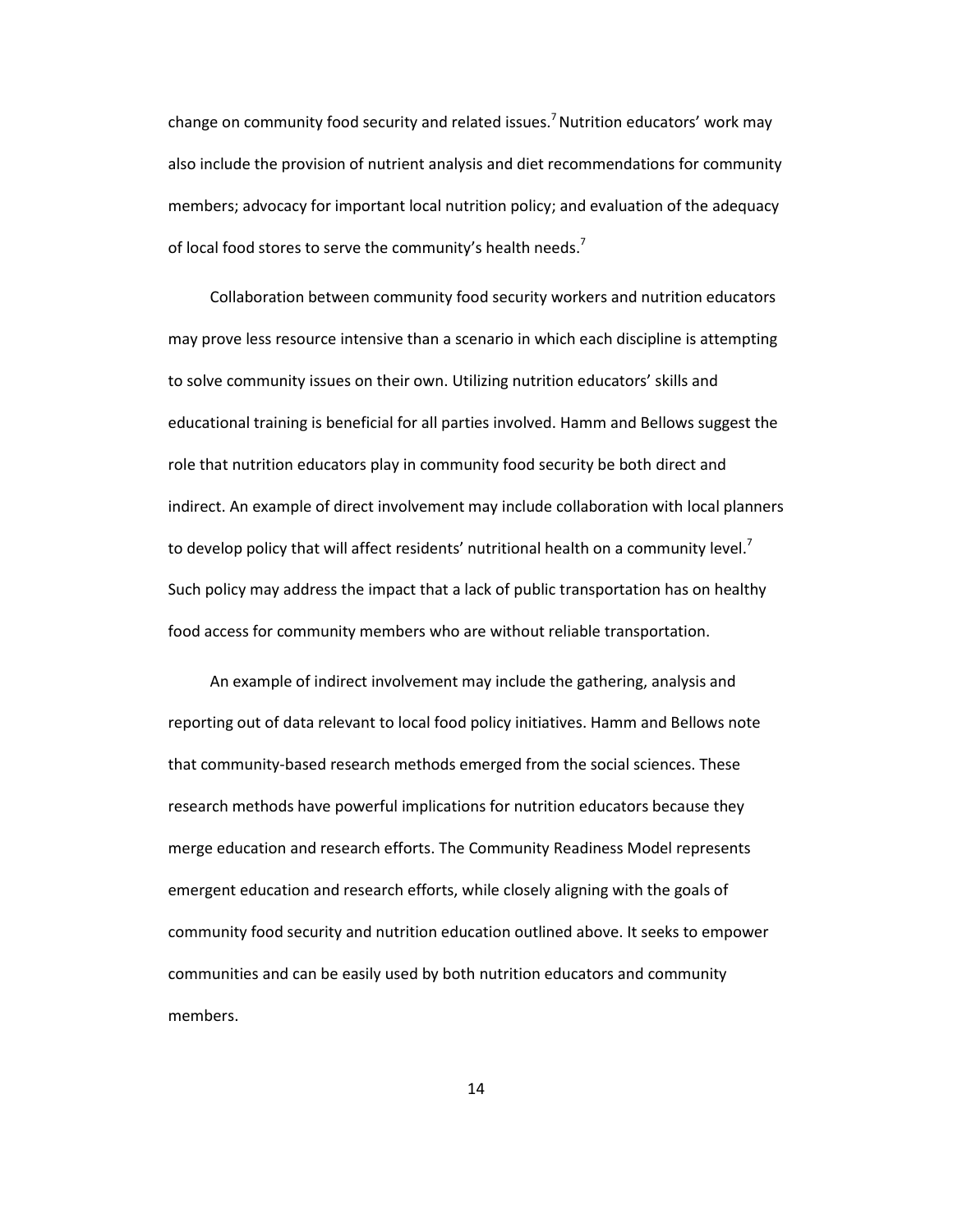#### QUALITATIVE RESEARCH IN THE FIELD OF NUTRITION

In 2009, Harris and colleagues wrote an important article published in the Journal of the Academy of Nutrition and Dietetics titled, "An Introduction to Qualitative Research for Food and Nutrition Professionals." Harris and colleagues' purpose was to not only define qualitative research but to explain its design and role in the field of nutrition and dietetics. The article outlines practical ways for nutrition practitioners and researchers to conduct publication-worthy qualitative research. Misconceptions about qualitative research stem from what the authors explain as a historical bias against qualitative methods resulting in subjective outcomes. Harris and colleagues demonstrate the ways in which qualitative research can enhance quantitative methods, adding richness to the data and providing a fuller picture of the reasons for a phenomenon. The article was primarily intended to be both encouraging and instructional and thus, is practical in its description of qualitative research and its applications.<sup>14</sup> Harris and colleagues begin by defining the characteristics of qualitative research and important terms. The terms most applicable to the community readiness model are outlined in TABLE 1.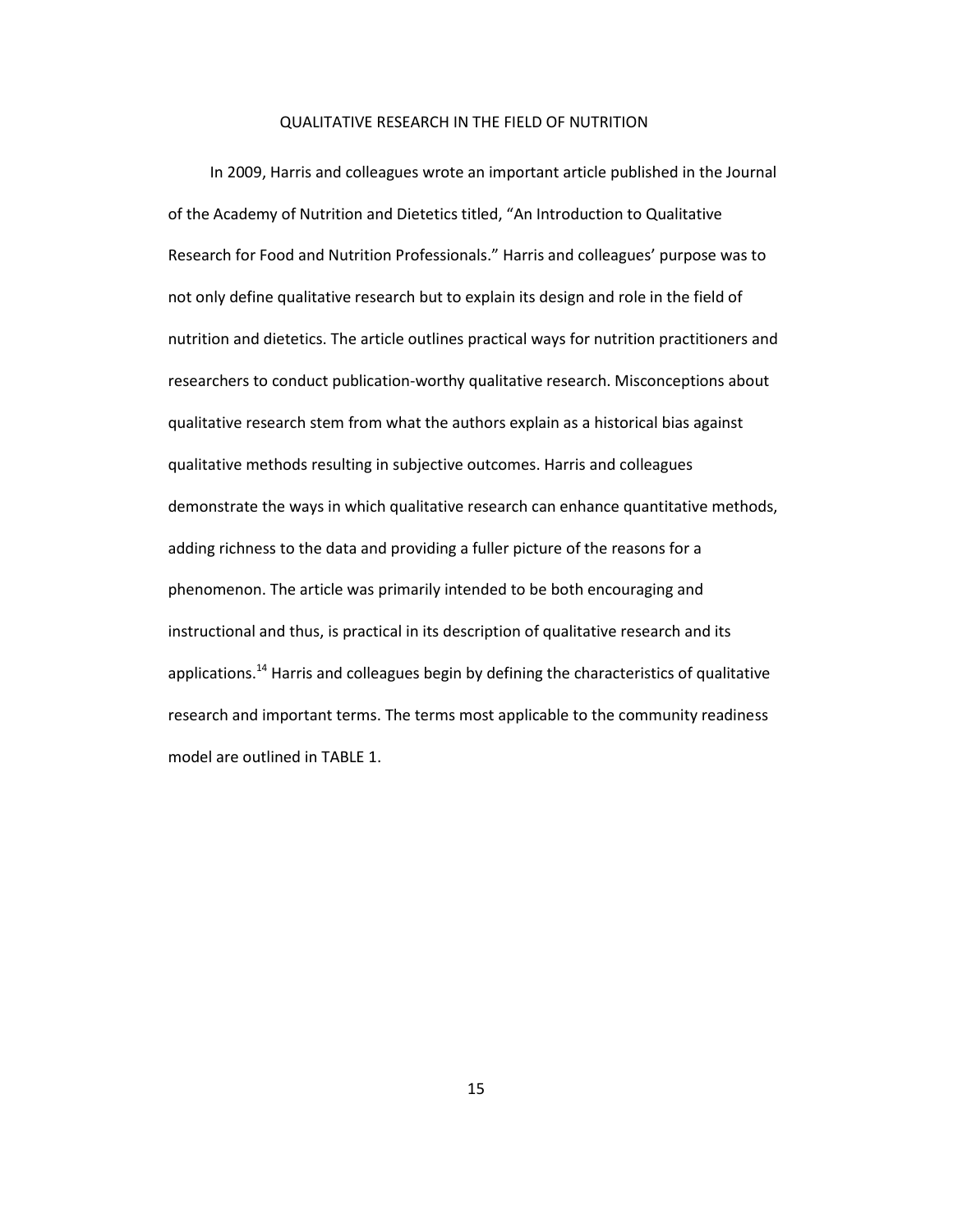| TABLE 1: Important Terms in Qualitative Research |                                                                                                                                                                                                                                                                                                                            |  |
|--------------------------------------------------|----------------------------------------------------------------------------------------------------------------------------------------------------------------------------------------------------------------------------------------------------------------------------------------------------------------------------|--|
| <b>Term</b>                                      | Definition <sup>14</sup>                                                                                                                                                                                                                                                                                                   |  |
| <b>Qualitative Research</b>                      | Approach that produces findings<br>not derived from standard<br>statistical procedures or other<br>means of quantification. Defined<br>as a naturalistic approach that<br>seeks to understand phenomena<br>in uncontrolled, content-specific<br>settings, in which data are not<br>numbers, but text, audio, or<br>visual. |  |
| <b>Quantitative Research</b>                     | Approach in which findings are<br>derived from standard statistical<br>procedures and other means of<br>quantification. Experiments are<br>conducted under controlled<br>conditions in which data are<br>numbers. "The gold standard" of<br>this type of research is the<br>randomized, controlled, clinical<br>trial.     |  |
| Mixed methods research                           | Qualitative and quantitative<br>research methods are combined<br>in a single study to gain a fuller<br>understanding of a<br>phenomenon.                                                                                                                                                                                   |  |
| Induction                                        | Method of study that begins<br>with observation and is followed<br>by derivation of conclusions.                                                                                                                                                                                                                           |  |
| Deductive                                        | Method of study that collects<br>data to determine if they are<br>consistent with predetermined<br>assumptions and hypotheses.                                                                                                                                                                                             |  |
| Phenomenology                                    | Study of peoples' first-hand<br>emotions, attitudes, thoughts,<br>meanings, perceptions and<br>bodily experiences as or after<br>they have experienced a<br>phenomenon.                                                                                                                                                    |  |
|                                                  |                                                                                                                                                                                                                                                                                                                            |  |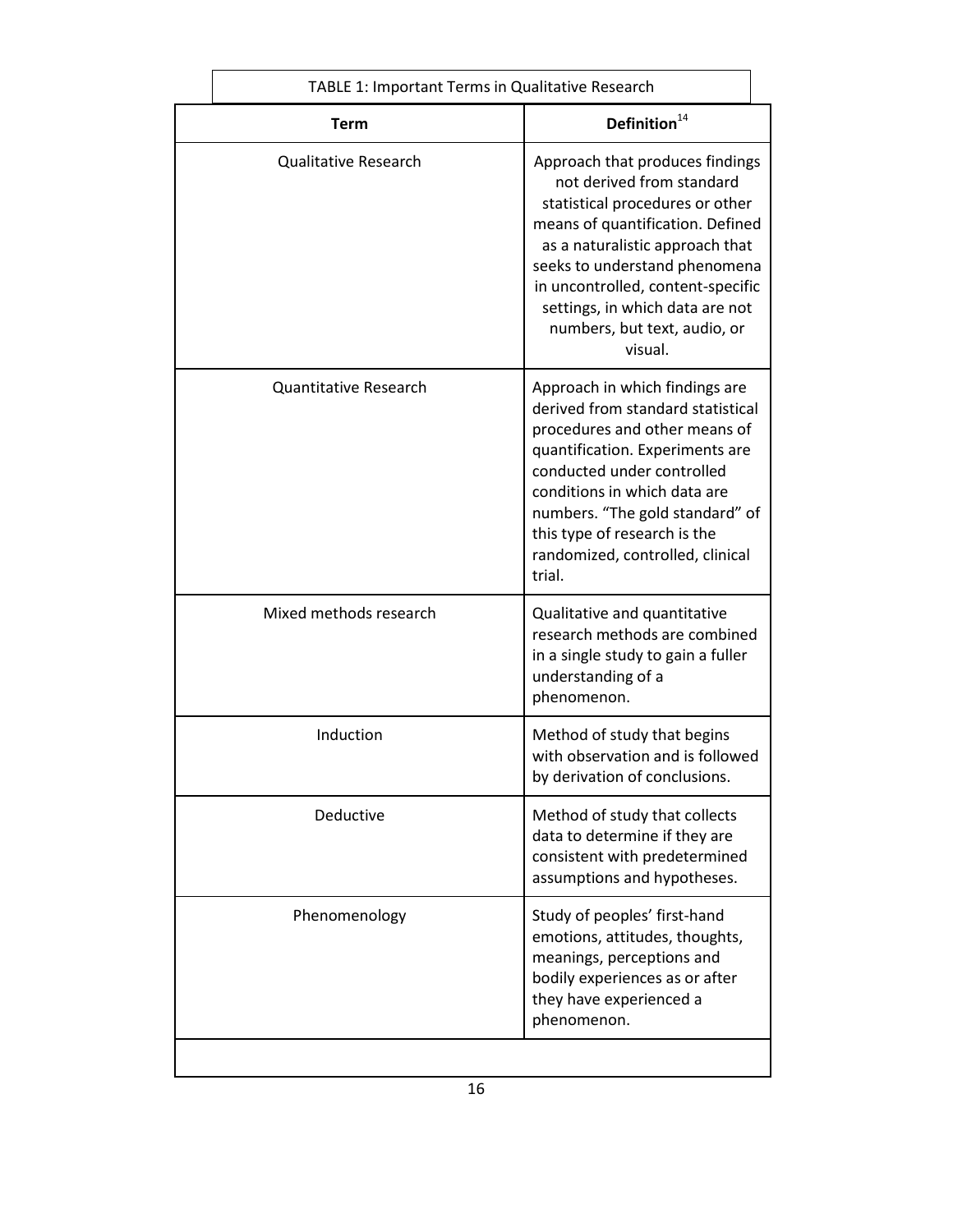| Table 1: Important Terms in Qualitative Research, Continued |                                                                                                                                                                                                                                                                                                                                                                                                                  |  |
|-------------------------------------------------------------|------------------------------------------------------------------------------------------------------------------------------------------------------------------------------------------------------------------------------------------------------------------------------------------------------------------------------------------------------------------------------------------------------------------|--|
| Term                                                        | Definition $14$                                                                                                                                                                                                                                                                                                                                                                                                  |  |
| Participatory action Research                               | Approach that involves planning<br>and implementing an action and<br>then observing the effect, taking<br>into consideration the setting,<br>characteristics of the<br>community, culture, interveners,<br>materials used, methods used,<br>and other important factors to<br>get a complete understanding of<br>the effect of the intervention.<br>Considered the "qualitative<br>version of a clinical trial." |  |
| Case Study                                                  | Meticulous investigation of<br>individuals, groups, institutions,<br>or other social units. A<br>subsequent report is written<br>describing the unit.                                                                                                                                                                                                                                                            |  |
| Purposive sampling                                          | Intentional sample selection<br>based on a specific characteristic<br>or characteristics.                                                                                                                                                                                                                                                                                                                        |  |
| Maximum variation sampling                                  | Intentional sample selection of a<br>wide variety of participants to<br>get a balanced perspective.                                                                                                                                                                                                                                                                                                              |  |
| Personal notes                                              | Written or typed personal<br>impressions, reactions or<br>memories.                                                                                                                                                                                                                                                                                                                                              |  |
| Methodology notes                                           | Writings about methods used,<br>reasons for using those<br>methods, and changes in<br>methods.                                                                                                                                                                                                                                                                                                                   |  |
| Theoretical notes                                           | Writings about emerging<br>concepts, interrelationships and<br>hypotheses.                                                                                                                                                                                                                                                                                                                                       |  |
|                                                             |                                                                                                                                                                                                                                                                                                                                                                                                                  |  |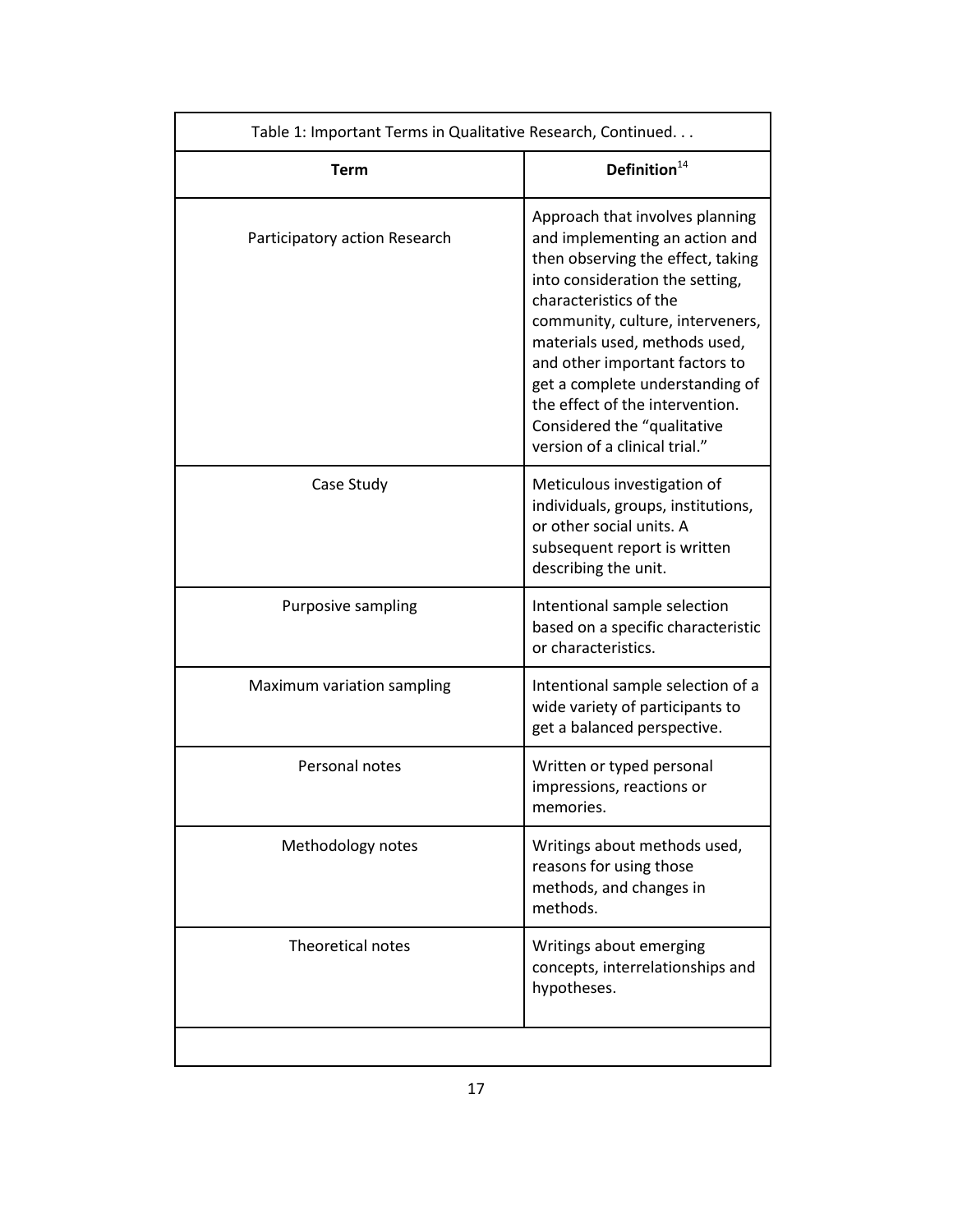| Table 1: Important Terms in Qualitative Research, Continued |                                                                                                                                                                                    |  |
|-------------------------------------------------------------|------------------------------------------------------------------------------------------------------------------------------------------------------------------------------------|--|
| <b>Term</b>                                                 | Definition $14$                                                                                                                                                                    |  |
| Content analysis                                            | Approach to data collection that<br>involves organizing, classifying<br>and summarizing qualitative<br>data.                                                                       |  |
| Coding                                                      | Method in which classification<br>codes are created either before<br>or during qualitative data<br>analysis to organize the data.                                                  |  |
| Triangulation                                               | Method of data validation that<br>involves multiple methods,<br>sources and/or investigators to<br>promote cross comparison of<br>results.                                         |  |
| Practice-based research                                     | Systematic inquiry into the<br>systems, methods, policies,<br>interventions and programmatic<br>applications in dietetics practice.<br>Conducted in practice-oriented<br>settings. |  |

The simply stated purpose of qualitative research is to "understand phenomena from the perspective of research participants."<sup>14(p80)</sup> Qualitative research also has the potential to determine causal explanations of phenomena in their national settings, "determine[ing] the culturally specific reasons for [a] barrier"<sup>14(p82)</sup> to food and nutrition related issues. Qualitative research seeks to study the process or natural history of a phenomenon, for example observing the implementation of a new procedure or policy in a clinical setting. The results of the observation can improve implementation. Harris and colleagues note that a limiting factor of qualitative research is the ability to generalize the results. Ensuring that research is well-conducted with vigorous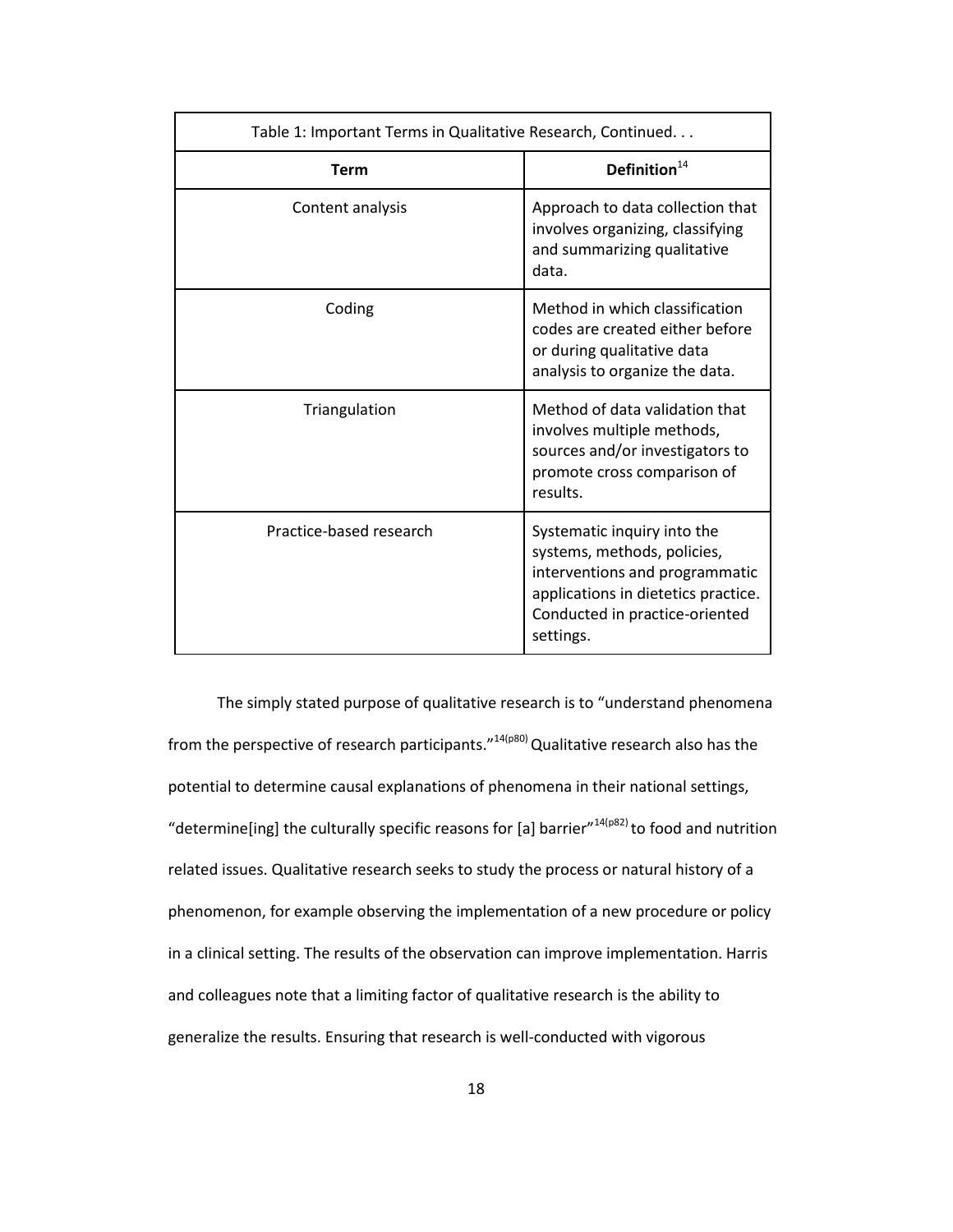methodology and validation, research gained at one institution through qualitative means may help food and nutrition professionals in similar settings.<sup>14</sup>

Qualitative research provides a way to understand the culture, traditions, symbols, perception, emotions, language and meaning of phenomena to participants.<sup>14</sup> Harris and colleagues cite an example of a nutrition support dietitian working in a hospital with a predominantly Latino population. The dietitian could employ qualitative methods to determine how the Latino community perceives the end of life use of hydration and nutrition support. With such a sensitive topic, it is important for dietitians to understand how the culture of patients informs their perceptions and emotions on the topic.<sup>14</sup> Qualitative research can describe the context of a phenomenon and thus complement quantitative research, fully exploring an issue. For example, the community readiness model could be employed in a community as a way of gathering qualitative feedback about a community's readiness and willingness to address an issue which can provide the basis for a tailored intervention. The tailored intervention may utilize quantitative methods, building upon a foundation of qualitative data; both are essential pieces of a complex puzzle. Likewise, qualitative research can generate tentative theories and hypotheses that can later be further tested and explored through quantitative methods.

Harris and colleagues explain that qualitative methods also provide a way to describe an unfamiliar community or culture, which can provide helpful context for future researchers. Harris and colleagues provide the example of a registered dietitian writing a narrative describing the Orthodox Jewish community they work or live in, sharing food-related rules and traditional perceptions of the medical community. This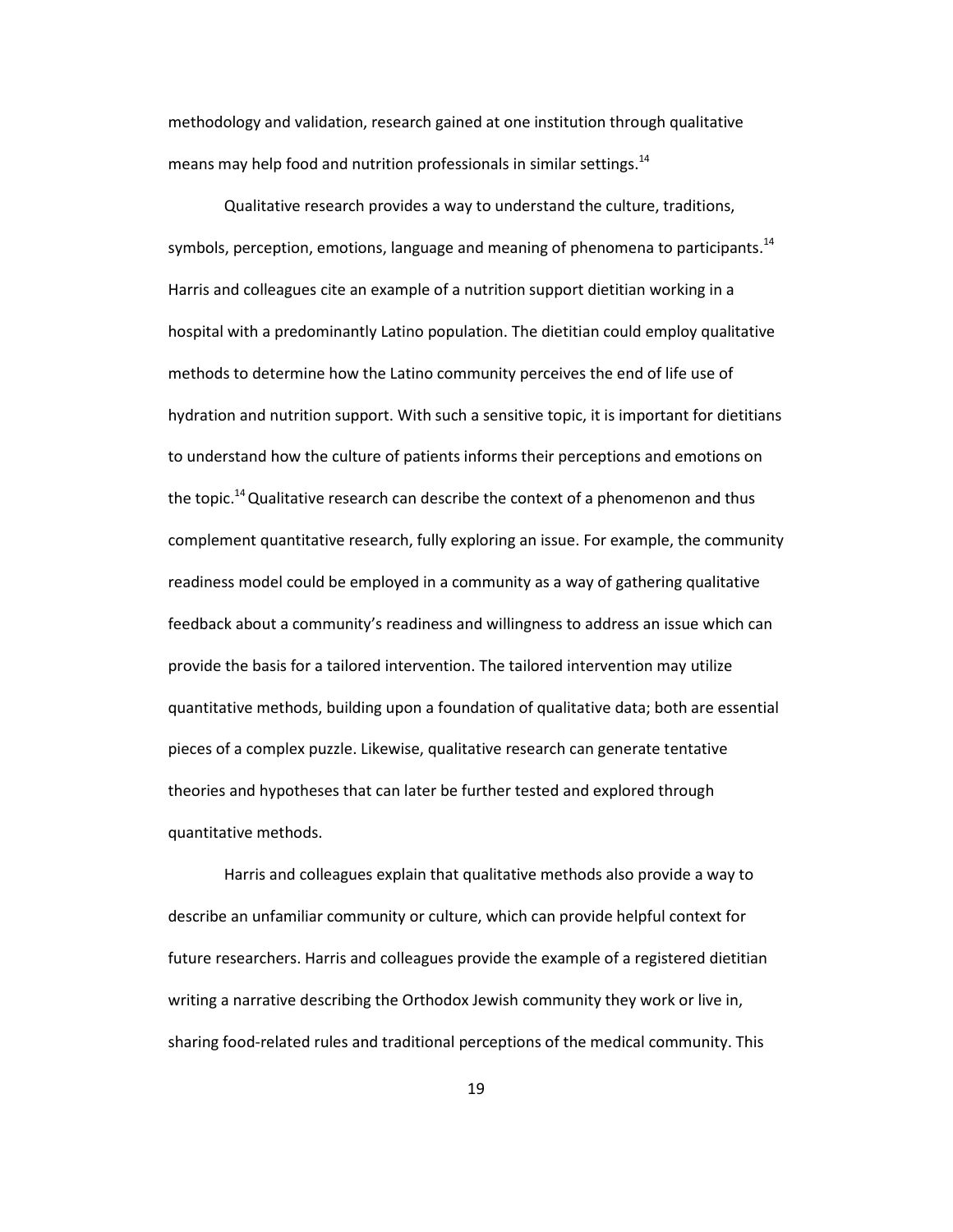narrative would be beneficial to any fellow food and nutrition professionals who are faced with a similar population in their practice. A deeper understanding of a population's culture is essential for maintaining cultural competency.

Qualitative research can validate theory, "to determine to what degree study evidence is consistent with the theory."<sup>14(p83)</sup> For example, Harris and colleagues describe the qualitative process of validating the Health Belief Model as an explanation for human behavior. A food and nutrition professional might observe and interview individuals on their consumption of fruits and vegetables. The "evaluation of their perceptions of benefits, barriers, susceptibility to disease, and severity of disease related to fruits and vegetables could determine how well the Health Belief Model explains consumption."<sup>14(p83)</sup>

Further outlined in a separate section of this literature review, qualitative methods can also be used to conduct formative evaluation. Harris and colleagues explain how this approach has been used for many years by the Commission on Accreditation for Dietetics Education. When dietetics programs are undergoing accreditation, Academy site visitors conduct focus groups, interviews and observe activities to evaluate a dietetics education program.<sup>14</sup>

Harris and colleagues describe the four components of qualitative research in depth: research strategies, methods of sampling, data sources and collection, and data analysis. There are a multitude of qualitative research strategies; the most common are outlined with examples of how food and nutrition professionals can employ such strategies in their field. The strategies that relate closest to the Community Readiness Model include phenomenology, participatory action research and case studies. Other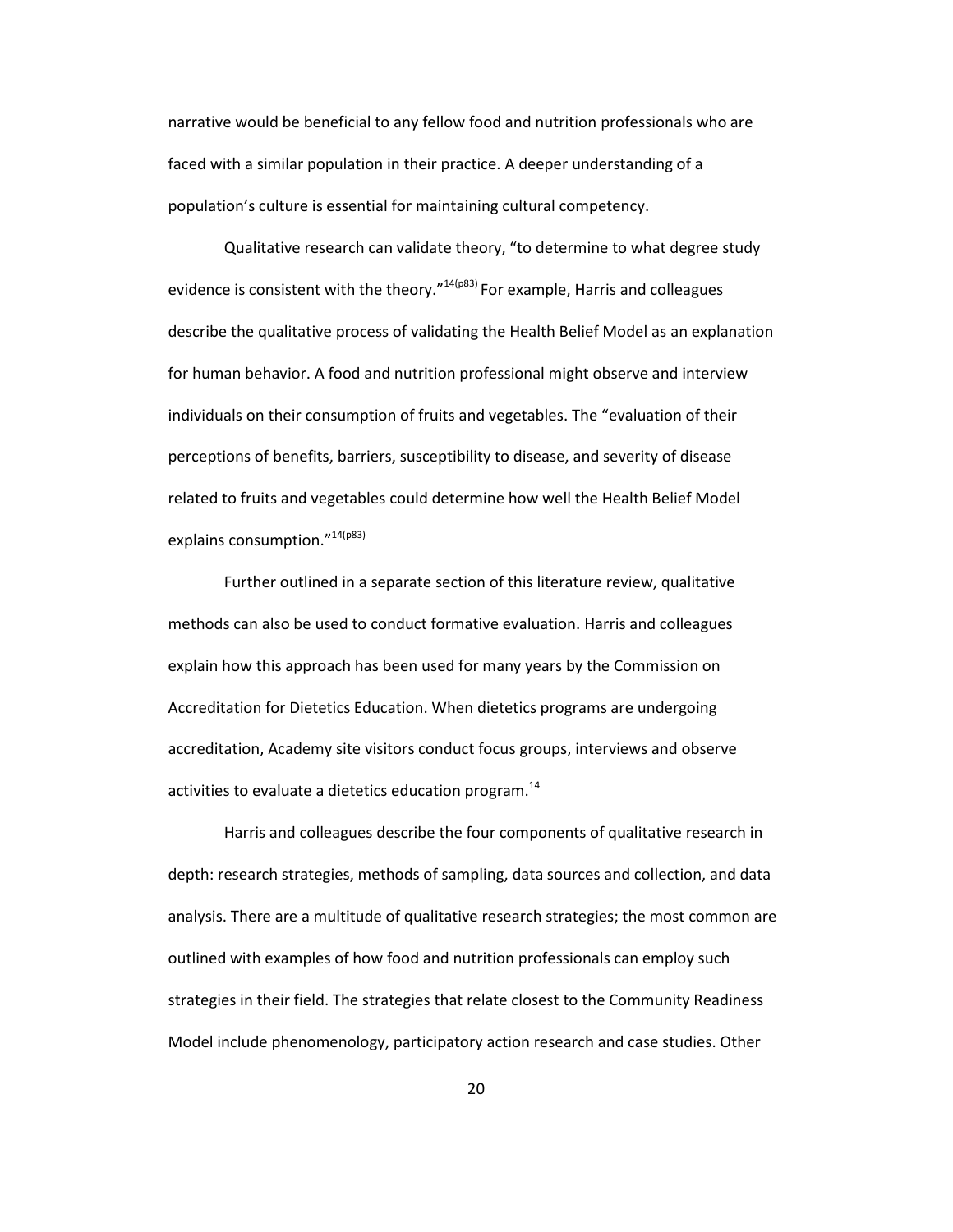examples of qualitative strategies have strong applications in the field of nutrition and dietetics research, such as ethnography - observing the social system and daily activities of a culture - or using narratives as a way to understand patients by looking into themes related to food and family history.<sup>14</sup> However, focusing on those which are most applicable to this study will help build a stronger case for increasing the use of this model in the field.

The qualitative research strategies that align most closely with the Community Readiness Model and have been cited in the literature in conjunction with the model are phenomenology, participatory action research and case studies. Phenomenology is described by the authors as an attempt "to understand people's emotions, attitudes, thoughts, meanings, perceptions, bodily experiences as or after they have experienced a phenomenon. . .focus[ing] on experiences of individual people."<sup>14(p83)</sup>The semistructured interview style and question content of the Community Readiness Model allow for the capturing of such attitudes and perceptions. An upcoming discussion of data collection methods will further describe of the benefits of semi-structured interviews.

Participatory action research is considered the "qualitative clinical trial" by Harris and colleagues. Often a mixed methods approach is employed with this strategy. Harris and colleagues propose that a mixed methods approach presents a powerful place for qualitative research in the field of nutrition and dietetics, suggesting that the additional quantitative analysis adds rigor to the methodology while not discounting the value of qualitative data as well. Harris and colleagues discuss how participatory action research may be utilized on a college campus in the development of online sports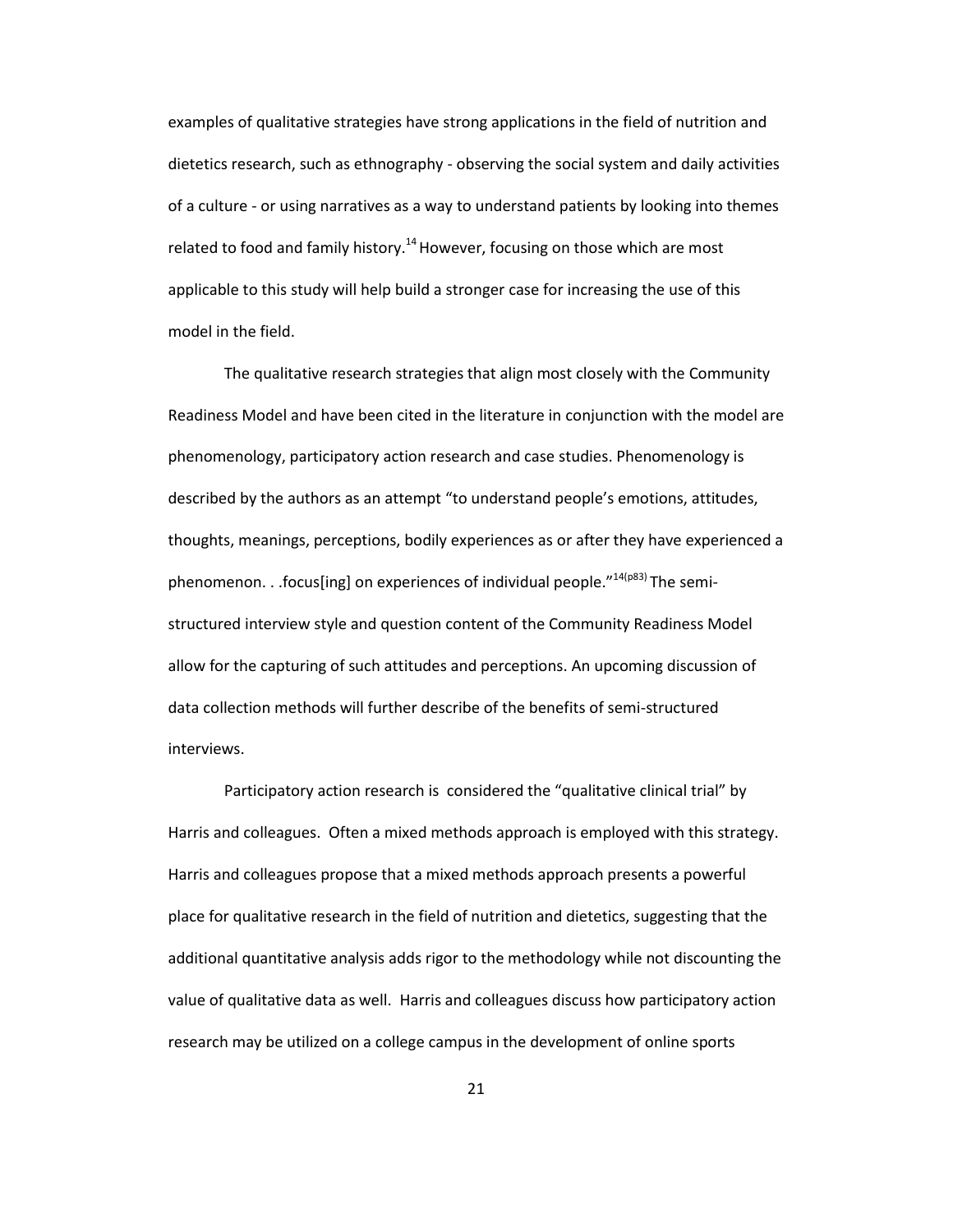nutrition education materials for student athletes to utilize. A campus dietitian may conduct focus groups with those invested in the outcome of such online sports nutrition education materials. Coaches, student athletes, and athletic directors may help develop the site and relevant content. After development, the website may be evaluated by the same focus group members and then made live online for other students to have access to. Harris and colleagues explain, "after the website is implemented for athletes the investigator collects qualitative data to assess the effectiveness of the website, reasons for effectiveness or lack thereof and the thoughts, attitudes, and feelings of constituencies."<sup>14(p84)</sup> This feedback will help improve the website and its effectiveness among the target population.

The community readiness assessment conducted in Ellensburg, WA is a case study of how this model can be utilized in a small community to assess readiness to address issues of food insecurity. Case studies can be conducted on individual and community levels. Qualitative case studies often involve interviews with individuals in a community, looking for "common and differing personal characteristics, treatment approaches, reactions to treatment, compliance, and treatment response."<sup>14(p84)</sup> In the context of community-based prevention research, case studies can look a lot like participatory action research, describing an intervention and observing its effects, as well as interviewing individuals on their perception of its effects.

The next component of qualitative research includes methods of sampling. The Community Readiness Model employs a key respondent sample, which is analogous to the better known purposive sampling technique. Purposive sampling is prevalent in qualitative research, which is less concerned than quantitative research in having a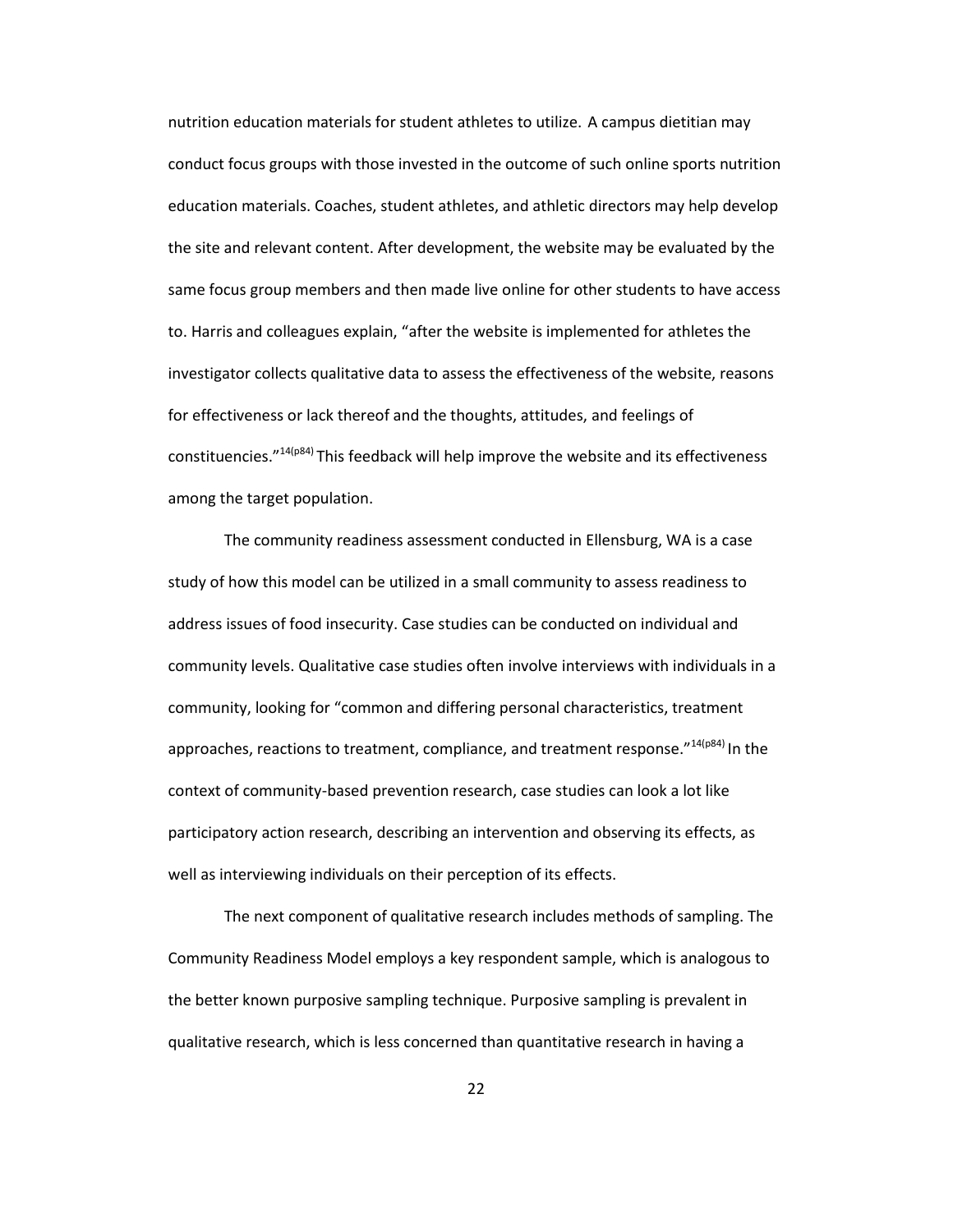representative sample. It is defined as "an intentional selection of a sample based on some characteristic."<sup>14(p84)</sup> In the case of community readiness, participants (called key respondents) are selected based on their perceived knowledge of the community and issue at hand. They are thought to have an "ear to the ground" in the community, able to shine light on other community members' general perceptions and attitudes toward the subject which is being assessed.

Other types of qualitative sampling, all purposive in nature, include the  $following<sup>14</sup>$ :

- Maximum variation sampling: Wide variety of participants to achieve a balanced perspective.
- Extreme case sampling: Participants who represent extremes with the purpose of comparing and contrasting.
- Homogenous sampling: Participants who are alike with the purpose of studying their experiences in their culture.
- Theoretical sampling: Selection of participants who fit a theoretical construct in order to test their reaction and experience within a study.
- Snowball sampling: One participant is chosen and then they provide a list of others likely to participate.

The third component of qualitative research includes data sources and collection. Harris and colleagues outline many types of qualitative data collection, including focus groups, observation, photograph inspection, a group interviewing approach known as the Delphi Technique and internet-based methods such as email, blogs and websites. Harris and colleagues describe the interviewing process as another qualitative data collection method,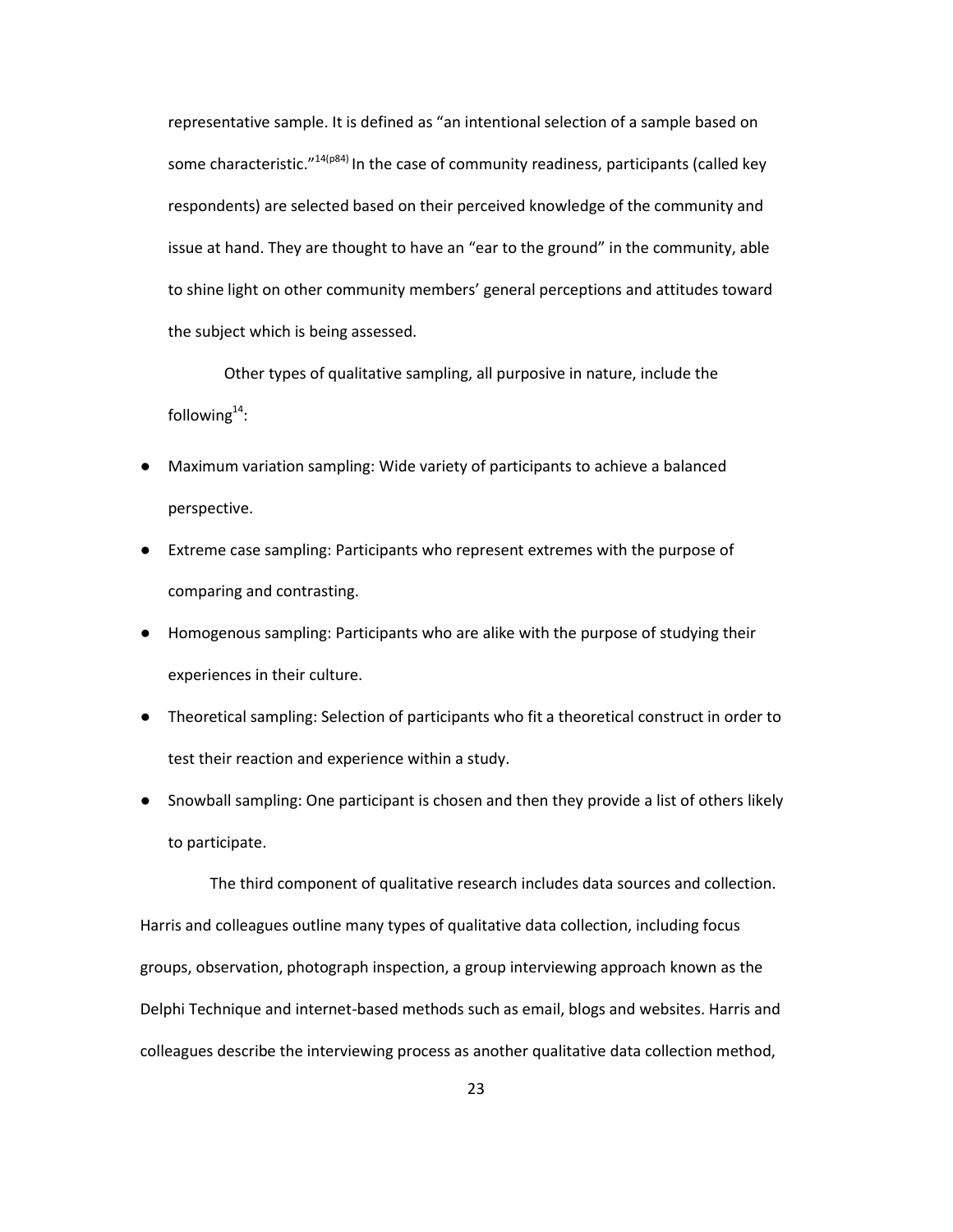which is what is used in the Community Readiness Model. Harris and colleagues explain that interviews can vary in their structure; they can be structured, semi-structured or in-depth. While all forms garner different types of information and may be more beneficial in some studies than in others, the Community Readiness Model employs a semi-structured approach where questions are open ended and answers are often limited to a list of topics. Harris and colleagues explain that in-depth interviews are traditionally considered best practice, allowing study participants to discuss an issue in detail without the restraint of structured questions. They are also cited as containing less bias. It is recommended that all interviews be recorded on video or audiotape and then transcribed.<sup>14</sup>

The fourth and final component of qualitative research is data analysis. While not all qualitative research is devoid of statistical analysis, it is more common to see data gathered, organized, coded and classified into themes. Harris and colleagues explain the process of qualitative data analysis.<sup>14</sup> A) organizing, classifying and summarizing data; B) writing a cohesive description of the setting, context, and people; C) discovering patterns and themes; D) determining the meaning of phenomena to participants; E) summarizing tentative answer to research questions; F) conceptualizing hypotheses and theories; and G) deciding what to report to others.

Coding is common in qualitative research. Harris and colleagues describe codes as "derived from the research questions or keywords or phrases that frequently appear in the text"<sup>14(p86)</sup> In the case of the Community Readiness Model, data are analyzed and classified with the use of anchored rating scales. The process of analyzing qualitative data is labor intensive and often occurs simultaneously with data collection. Computer software can be used to speed up the process of data analysis.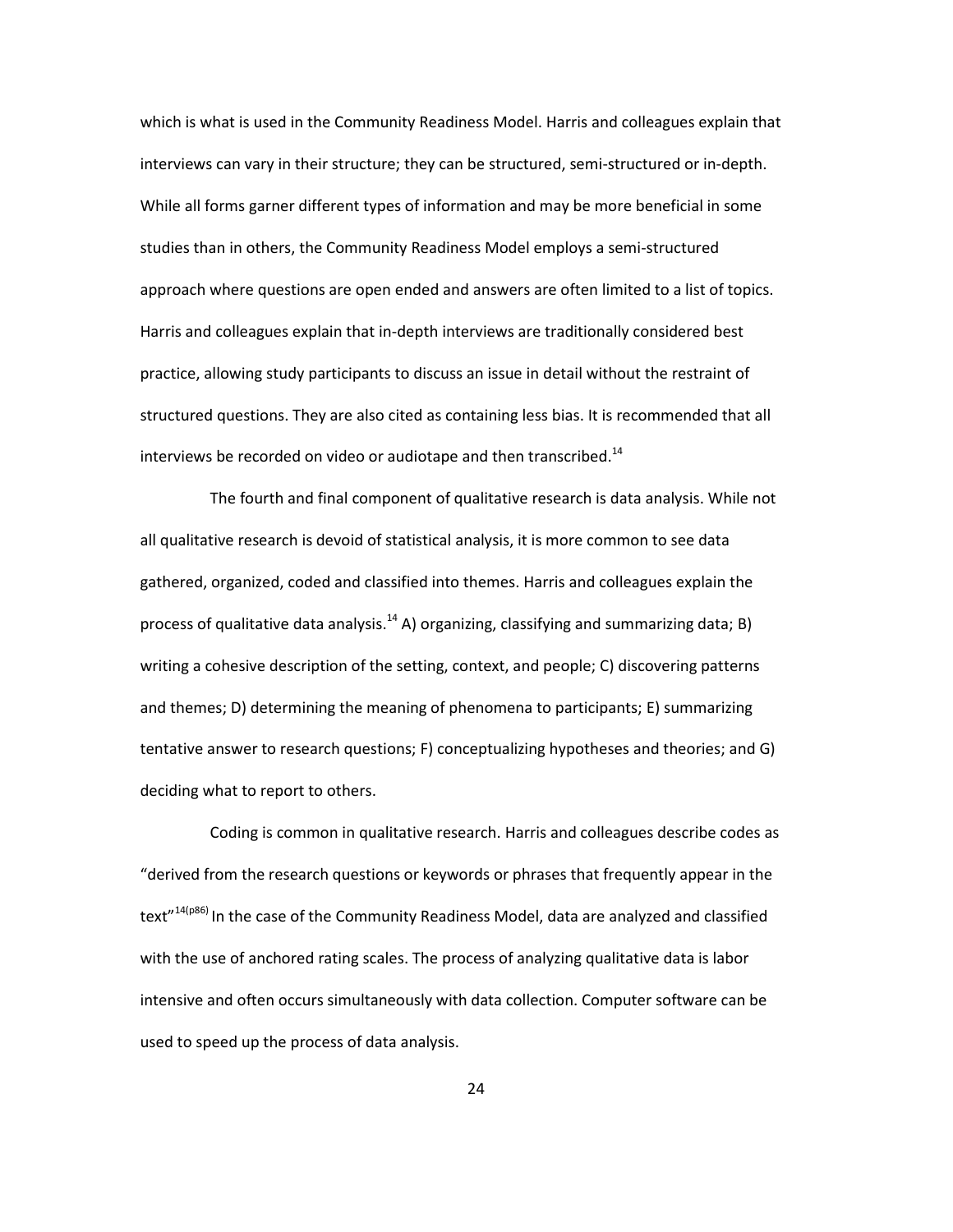Perhaps the biggest sticking point for many institutions and academic journals in regards to the publish ability of qualitative research lies in the author's assurance of the validity, reliability and relevance of their work. Harris and colleagues stress the importance of conducting well-planned qualitative research, with adequate ways to ensure the validity and reliability of findings. In this way, researchers will be able to contribute to the body of qualitative nutrition and dietetics research. Harris and colleagues describe a few ways to ensure the validity and reliability of qualitative research including triangulation, respondent validation, comparison with similar studies documenting any pre-study author bias and including a clearly written narrative of methodology so the study has the potential to be repeated.<sup>14</sup> Triangulation involves the use of more than one analyzer of data, so the results can be compared. If results from both analyzers are similar, the study can be considered more reliable.<sup>14</sup> Respondent validation occurs when researchers present themes and an overall summary to study participants to make sure "participants' perspective and meaning is represented; they are the best ones to say whether the results and conclusions have captured them appropriately."<sup>14(p87)</sup>

The following section of this literature review represents an overview of a few recently conducted qualitative research studies, as well as a continuation of the discussion on challenges and opportunities for qualitative research in the field of nutrition and dietetics. A series of articles on qualitative research in nutrition and dietetics was published in 2010 in the Journal of Human Nutrition and Dietetics, the official journal of the British Dietetic Association. Two articles written by Pilnick and colleagues and Draper and colleagues assessed quality and data collection. They address common questions of those who may be unfamiliar with qualitative research. They also suggest basic evidence-based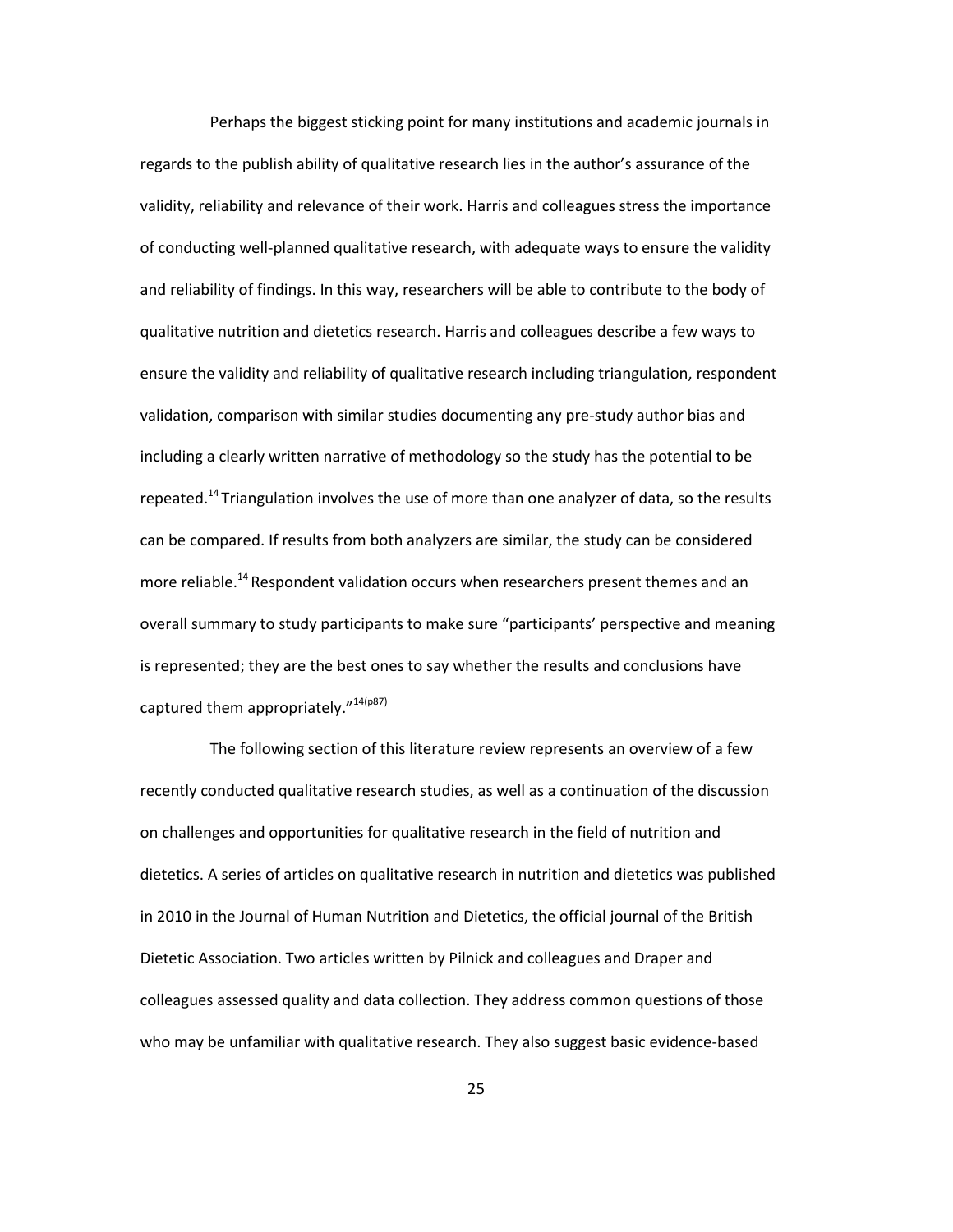guidelines to ensure qualitative research within the field of nutrition and dietetics is high quality and reliable.<sup>15,16</sup>

Handforth and colleagues from Yale University conducted interviews among a sample of twenty food banks from the National Feeding America Network. The objective was to assess nutrition-related policies and practices and determine obstacles to implementing nutrition policy.<sup>34</sup> Many food banks are attempting to change how they operate in order to increase the nutrient density of items offered and improve the health, well-being, and food security status of food bank patrons. Some nutrition-related strategies assessed during the interviews included provision of more fruits and vegetables, evaluation of nutrient content of items using nutrient analysis software, and ceasing to give out lownutrient dense items such as soda and candy. Obstacles to the implementation of similar strategies or policies included concerns over patron and community donor perception, fear of burning bridges with community partners and reducing the overall amount of food distributed.

Food banks were purposively selected to ensure variation. Interview questions were open ended and designed to gather as much qualitative feedback as possible. Interviews were analyzed and coded for themes by two independent coders. Consensus scores were drawn after differences in analysis were observed between coders. Interviews were reanalyzed by one coder after consensus was agreed upon. Handforth and colleagues explain they overcame interpretation bias by, "reduce[ing] validating results using the concept-indicator model, examining negative cases, and referring back to transcripts to ensure findings [were] grounded in data."<sup>34(p412)</sup> Data were presented in the form of participant quotes to highlight key components of the study.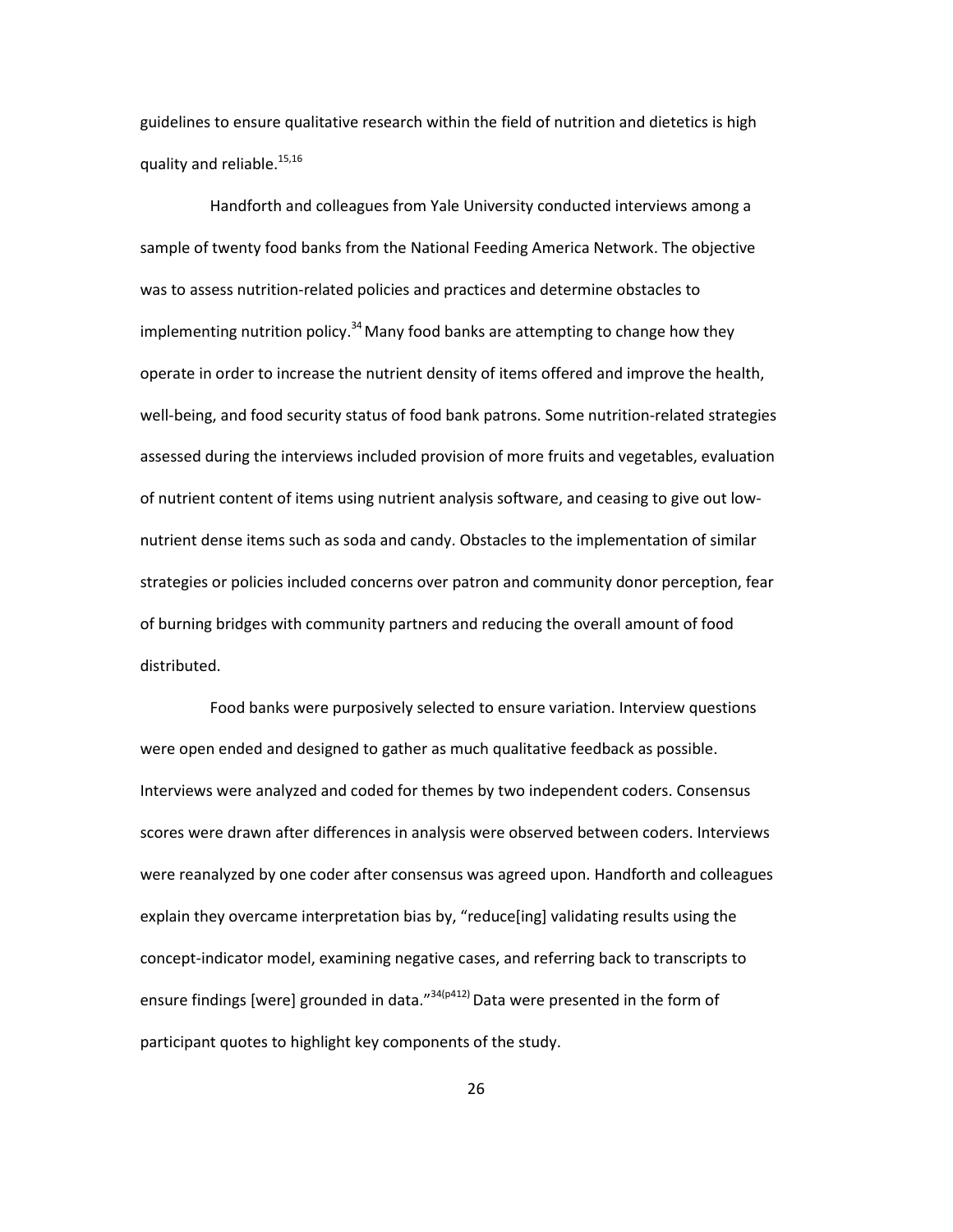Leung and colleagues from the Harvard School of Public Health conducted a qualitative assessment of expert views regarding the barriers to healthy eating during participation in the SNAP program.<sup>35</sup> SNAP is the largest US federal food and nutrition assistance program with ever increasing program enrollment. It is essential that a program, which is supposed to address food security status, does not contribute negatively to the health of participants.

This study used a key informant, purposive sampling process to select 27 individuals, presenting diverse expert opinion. Snowball recruiting techniques were employed; key informants referred Leung and colleagues to their peers that may be interested in participating in the study. In-depth, semi-structured interviews were conducted with questions "target[ing] multiple levels of SNAP policies that might influence health."<sup>35(p71)</sup> Interviews were transcribed and initially analyzed and coded by the primary researcher. Once themes and subthemes were drawn, three independent researchers coded and reviewed the data from each transcript. Final transcripts were inputted into software to further analyze for themes. Data were presented in qualitative form and highlighted by verbatim quotes.

The data revealed barriers to improved diet on SNAP, including high cost of purchasing nutrient-dense foods, inadequate SNAP benefits, lack of access to healthy food, and environmental factors associated with poverty, such as lack of local supermarkets in low-income neighborhoods. Leung and colleagues outline the six themes emerging from the data, suggesting ways to address these barriers, including incentivizing the purchase of nutrient-dense items, restricting the purchase of foods low in nutrient-density, modifying the frequency of SNAP benefit distribution,<sup>35</sup> increasing nutrition education, increasing the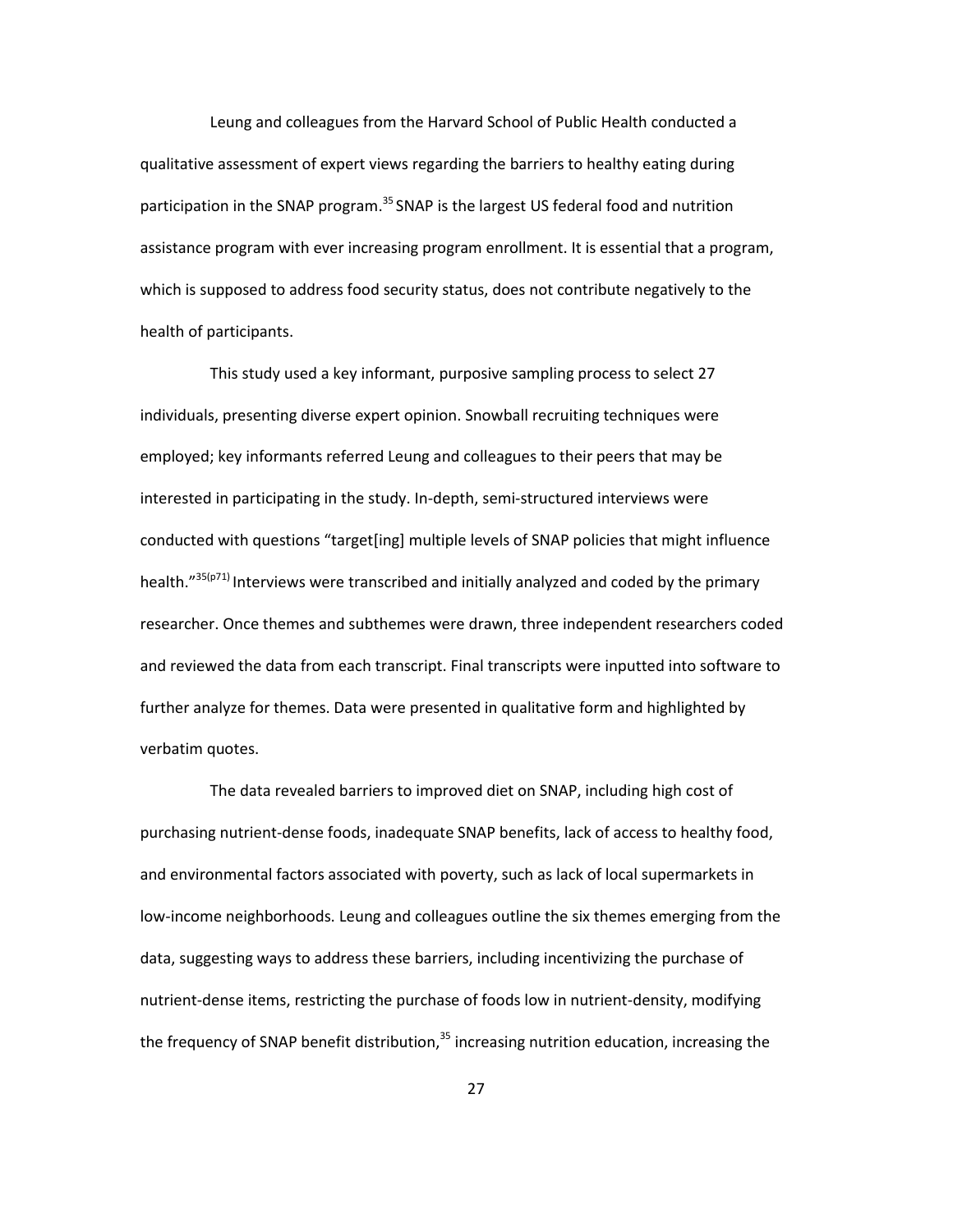amount of healthy food items available to SNAP benefit users in their own environment and local stores, and improving the coordination and implementation of state and federal SNAP benefits.

Kortright and colleagues performed a qualitative analysis of household food growing and its contributions to community food security in two low - to medium - income Toronto neighborhoods.<sup>18</sup>They used the Hamm and Bellows definition of community food security, "a situation in which all community members are able to access a safe, nutritious, and culturally acceptable diet, achieved sustainably and in a way which maximizes community self-reliance and social justice"<sup>7(p2)</sup> to analyze the results within this context.

Kortright and colleagues conducted in-depth semi-structured interviews, utilizing a grounded theory approach, with the goal of generating a theory based on findings. Out of the 125 residents screened, 23 interviews were conducted. Data was gathered through multiple means, including interviews, photographs, and sketches of gardens, field notes and survey results.<sup>18</sup>Data from multiple sources was triangulated to increase validity and reliability of results. Kortright and colleagues explain, "gardeners could be compared and characterized based not only on the coded interview transcripts but also on their survey responses and the amount and type of food they planted in their gardens." $^{18(p42)}$ 

Five different typographical descriptions of gardens were developed to classify the study participants: cook's gardens, teaching gardens, environmental gardens, hobby gardens and aesthetic gardens. For example, environmental gardens were tended by those whose primary purpose in growing food was to limit their impact on their environment, while teaching gardens were most often cultivated by respondents who valued gardening as an opportunity to teach their children about food.<sup>18</sup> While overlap existed between the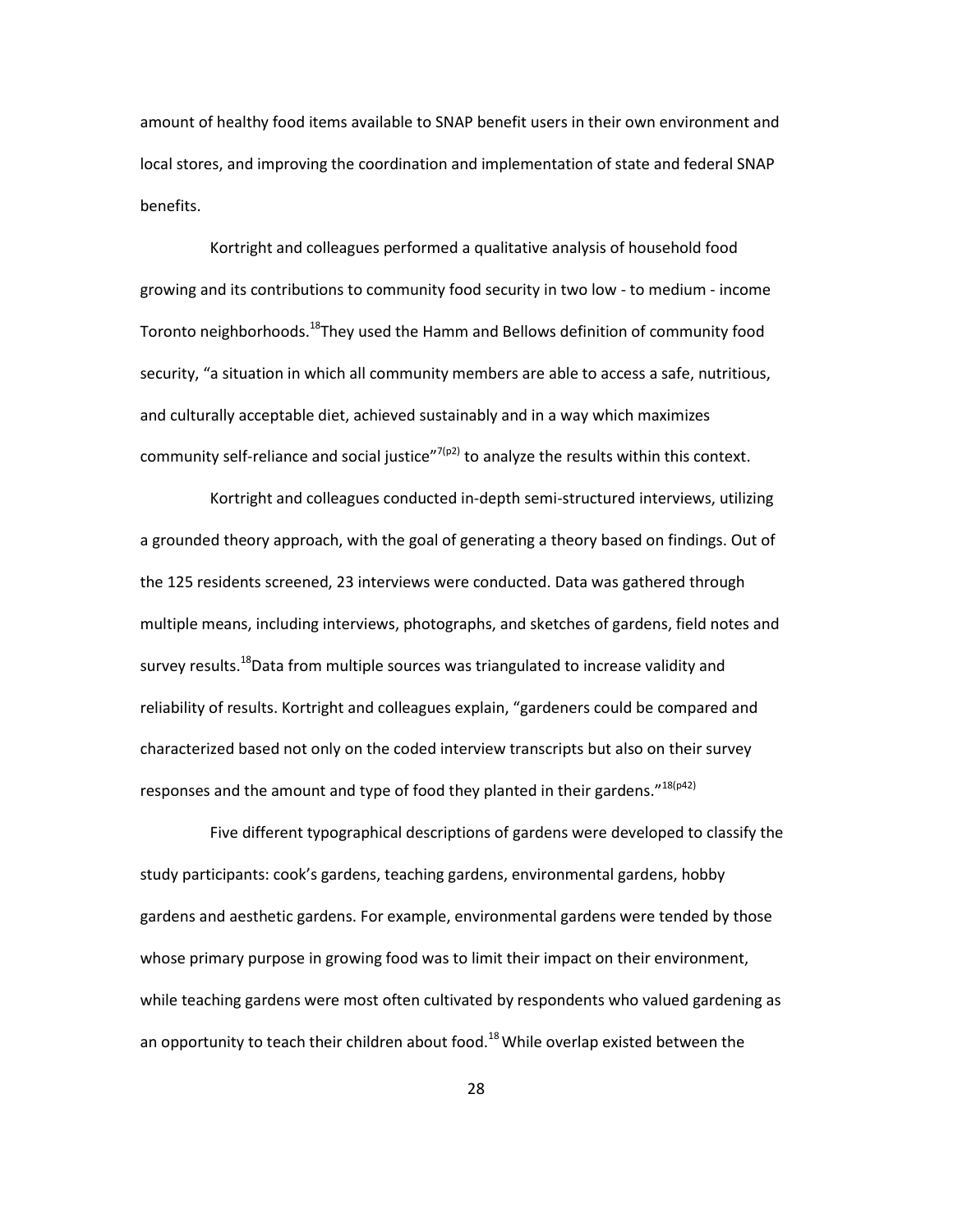groups, the authors explain the objective of this classification was to gauge the gardeners' motivation in growing food. Most study participants reported being food secure but many stated that gardening changed the way they ate, increasing accessibility and intake of fresh fruits and vegetables.<sup>18</sup>

Kortright and colleagues note the importance of communities not only having access to nutritious foods but foods that are culturally appropriate in order to enhance community food security. Study results revealed culturally appropriate food was less of a consideration for participants than was the connection of families to their historical roots of gardening. Kortright and colleagues explain that what participants grew in their gardens, "embodied the connection of the past to the present. . .[and] moral values and philosophies, such as a reverence for life, belief in the importance of caring for one's environment. . .their gardens were a way of maintaining their cultural and personal identity, which may or may not have been deeply rooted in a particular ethnic tradition."<sup>18(p46)</sup>

Results revealed that hobby and environmentalist gardeners saw gardening as a way of making community connections; they were more likely to share produce with their neighbors, friends and fellow gardeners, sharing gardening tips and building skills. These gardeners were also more likely to grow large enough quantities of produce to share. For gardeners who did share, they noted motivation in doing so was to strengthen social ties through conversation about food and gardening, as well as in the act of sharing their harvest. Other important aspects of community food security addressed in this study were safety and control, environment and sustainability. Both were top priorities and motivations for household food growers. Each type of garden was unique as were the motivations for gardeners; each contributed to community food security in its own way. Kortright and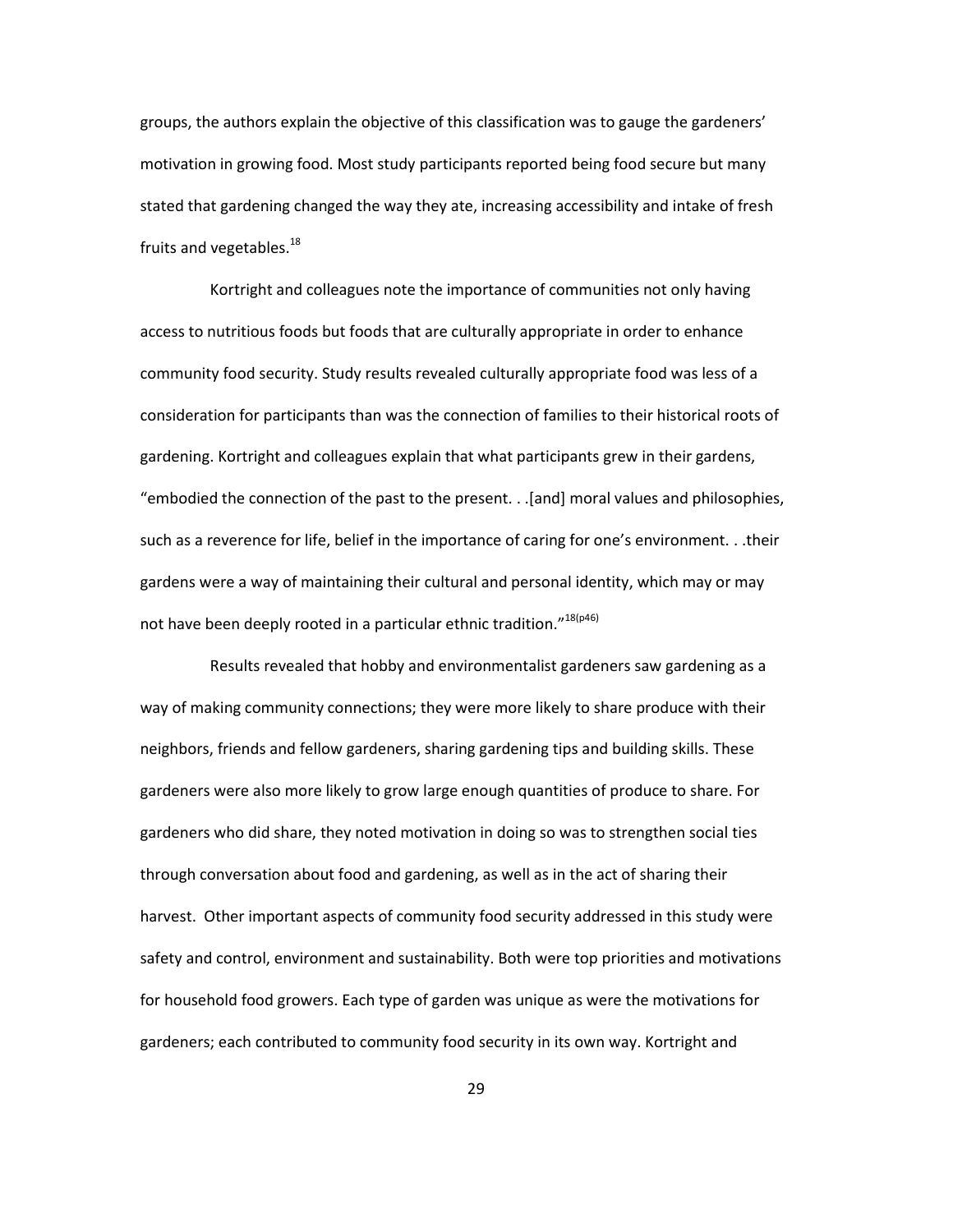colleagues conclude, "The most significant impact of home food gardening on food security found was its ability to enhance the accessibility and nutritional value of diets of the gardeners interviewed."<sup>18(p50)</sup> Kortright and colleagues identified gardening skills and resources as a limiting factor in participation. Kortright and colleagues included a discussion around accessibility to produce to those who lacked the space for a personal garden and described this as a study limitation, one that ought to be explored further in future research.

## TRENDS IN COMMUNITY BASED NUTRITION INTERVENTIONS

The literature identifies multiple effective intervention strategies to assist food insecure individuals in meeting their nutritional needs. The Academy of Nutrition and Dietetics Evidence Analysis Library (EAL) outlines the following evidence, providing a rating system to determine the strength of the authors' findings. Out of the five studies highlighted in this section, two studies were randomized controlled trials (RCT), considered by the Academy to provide the strongest evidence in a literature review. Three studies reviewed are cross-sectional studies, which provide evidence of great value but fewer conclusions are able to be drawn about these interventions' direct effects on participant outcomes.

Eicher-Miller and colleagues conducted an RCT to observe the effect of Food Stamp Nutrition Education (FSNE) in Indiana on participants' food insecurity and food insufficiency.<sup>36,37</sup> They began with a sample of 236 low-income women, 98.6% were non-Hispanic white. Eicher-Miller and colleagues concluded that study limitations included the applicability of these finding in a more ethnically, or racially, diverse population. The intervention included FSNE-led interactive food preparation and cooking classes, covering a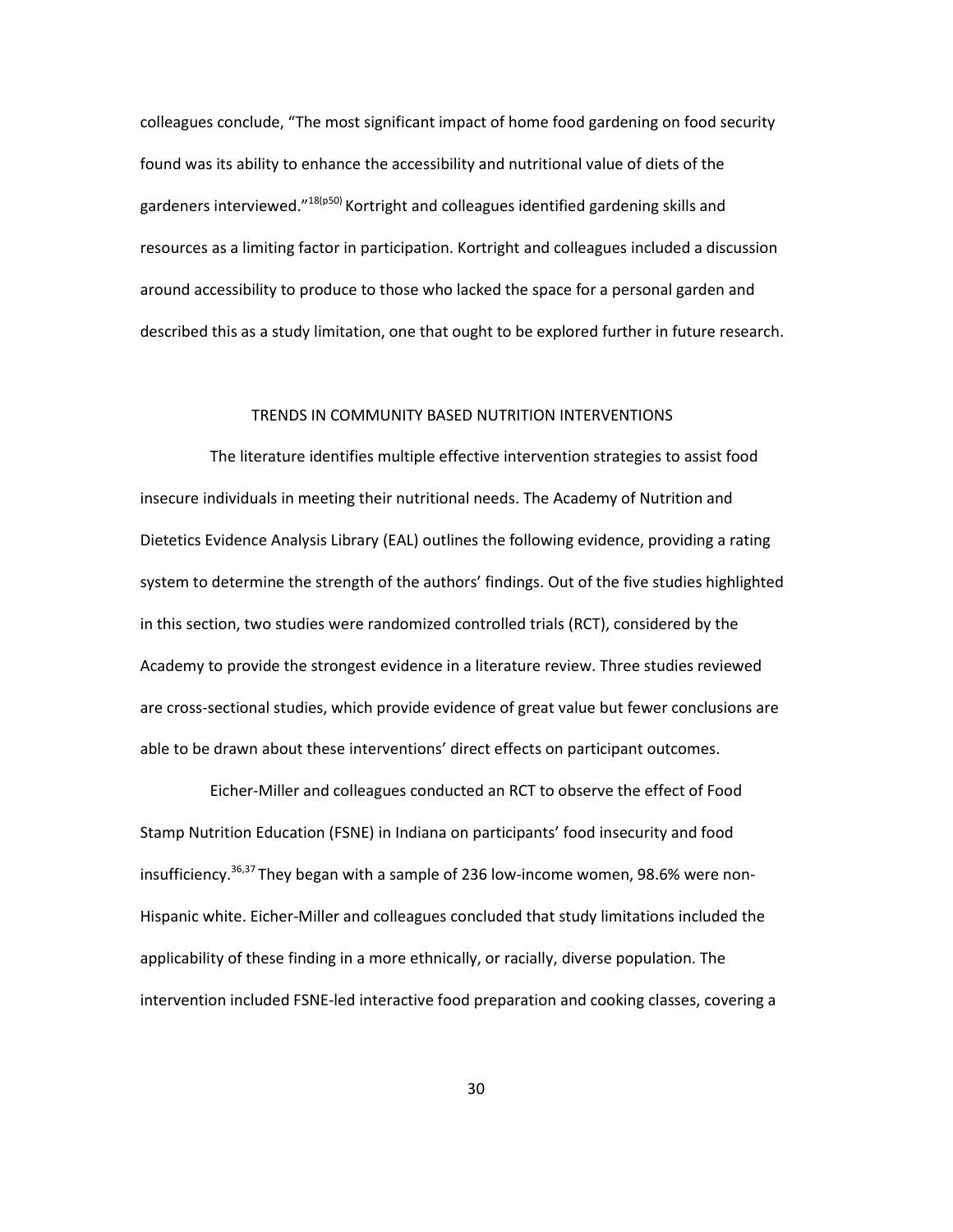wide variety of topics including healthy food selection and purchasing, budgeting, food label reading, and cooking skills.

Those in the intervention group took a pre-test following their first group class and took a post-test after 4 weeks of lessons, occurring over a 5 week period. The control group took a pre-test after one group class but received no additional nutrition education during the subsequent 5 week period before taking their post-test. Eicher-Miller and colleagues found food security improved significantly in the intervention group when controlling for pre-test scoring and employment. Food insufficiency was also measured and that showed a statistically significant improvement. Eicher-Miller and colleagues concluded that nutrition education is an effective intervention for food security.

Goodner and colleagues conducted a cross-sectional study to determine if food intake patterns would improve with the provision of food stamps alone without accompanying nutrition education.<sup>37,38</sup> The study was led by graduate students, under the supervision of registered dietitians. Participants consisted of 208 South Carolina residents; 151 were food stamp recipients, while 57 were not. Goodner and colleagues noted that a limitation of this study included the differing age, education and income levels of participants. Food stamp recipients were older, more highly educated and had lower incomes than non-food stamp recipients.

The study assessment included the collection of data from 24-hour diet recalls; a survey where participants were asked to provide information regarding demographics, food behavior and nutrition knowledge; and measurements of anthropometrics, blood pressure and their physical activity. Findings revealed no statistical significance between mean total energy intakes, vitamin A, E, B6 and iron. Both groups fell below 100% of the RDA in all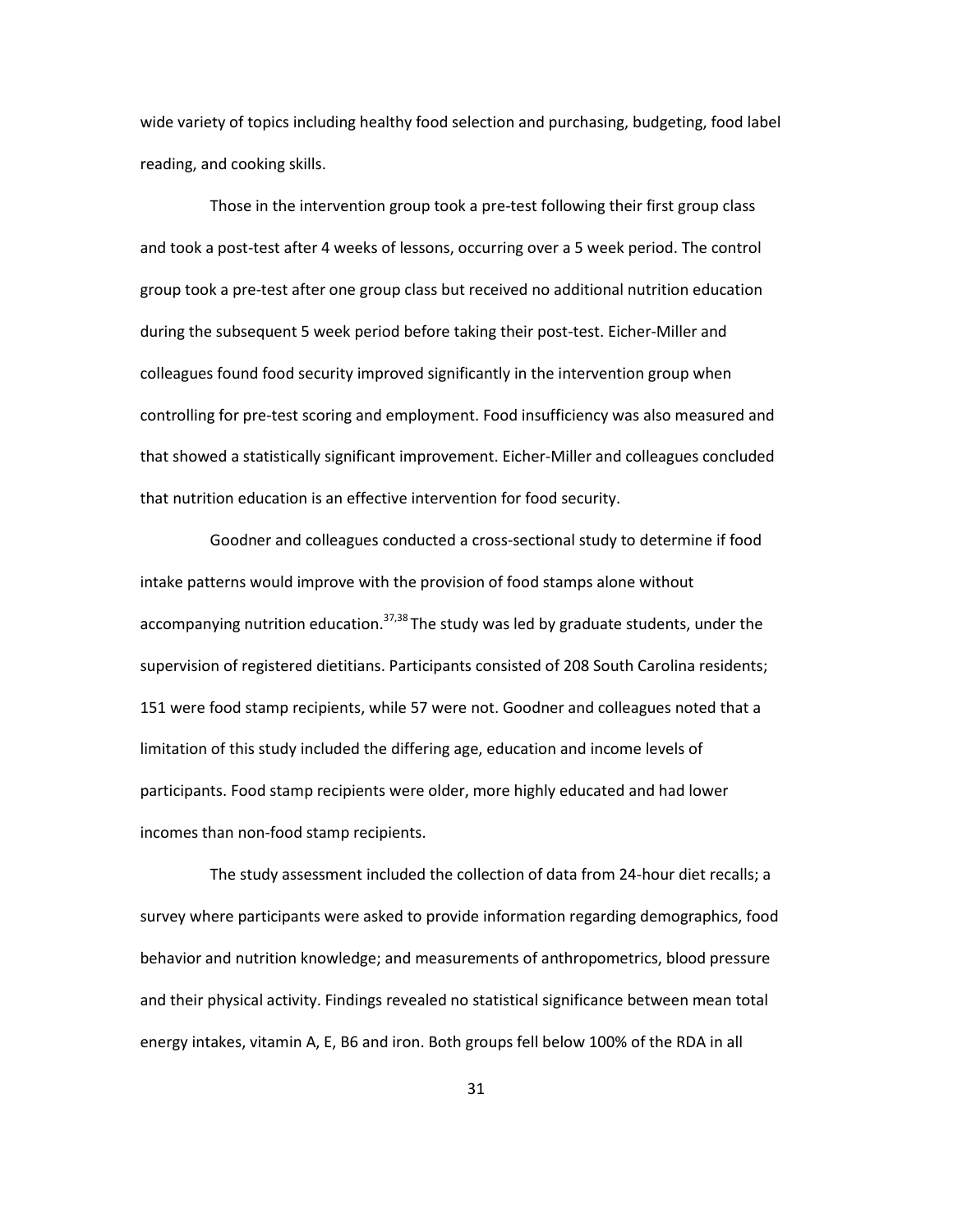categories. There were some nutrient-specific differences between food stamp recipients and non-food stamp recipients, notably vitamin B12 and zinc, in which intake was significantly higher in food stamp recipients. Both groups had a reported low fruit and vegetable intake, consuming less than what was recommended by the Healthy People 2000 initiative objectives.

Goodner and colleagues concluded that while food stamps allow recipients to have more control when purchasing food, they do not ensure a nutrient dense diet.<sup>37,38</sup> They theorize that low income status and education level may play a key role in less than optimal dietary habits and suggest that these low income individuals would benefit from additional nutrition education in conjunction with food stamp dissemination.<sup>38</sup> It is important to note, in discussion of this study and others that employ a 24 hour diet recall data collection strategy, that the literature is mixed on the validity and reliability of this instrument. It is important to consider potential underreporting of intake and the impact of age, gender, socioeconomic status, education level and income on their reporting.<sup>39</sup> Although this is a generally accepted tool, some studies suggest it is most effective and reliable when used in conjunction with other data collection tools such as food records.<sup>40</sup> Other studies suggest the use of multiple days of unannounced recalls versus food records.<sup>41</sup>

Kennedy and colleagues conducted a RCT among 40 obese African American women to test the feasibility of a Rolling Store, a food-delivery intervention, in conjunction with a nutrition education program to help prevent weight gain through the consumption of healthy foods.<sup>42</sup> The Rolling Store consisted of a truck with detachable camper containing fruits and vegetables, parked outside of a central location once per week, essentially a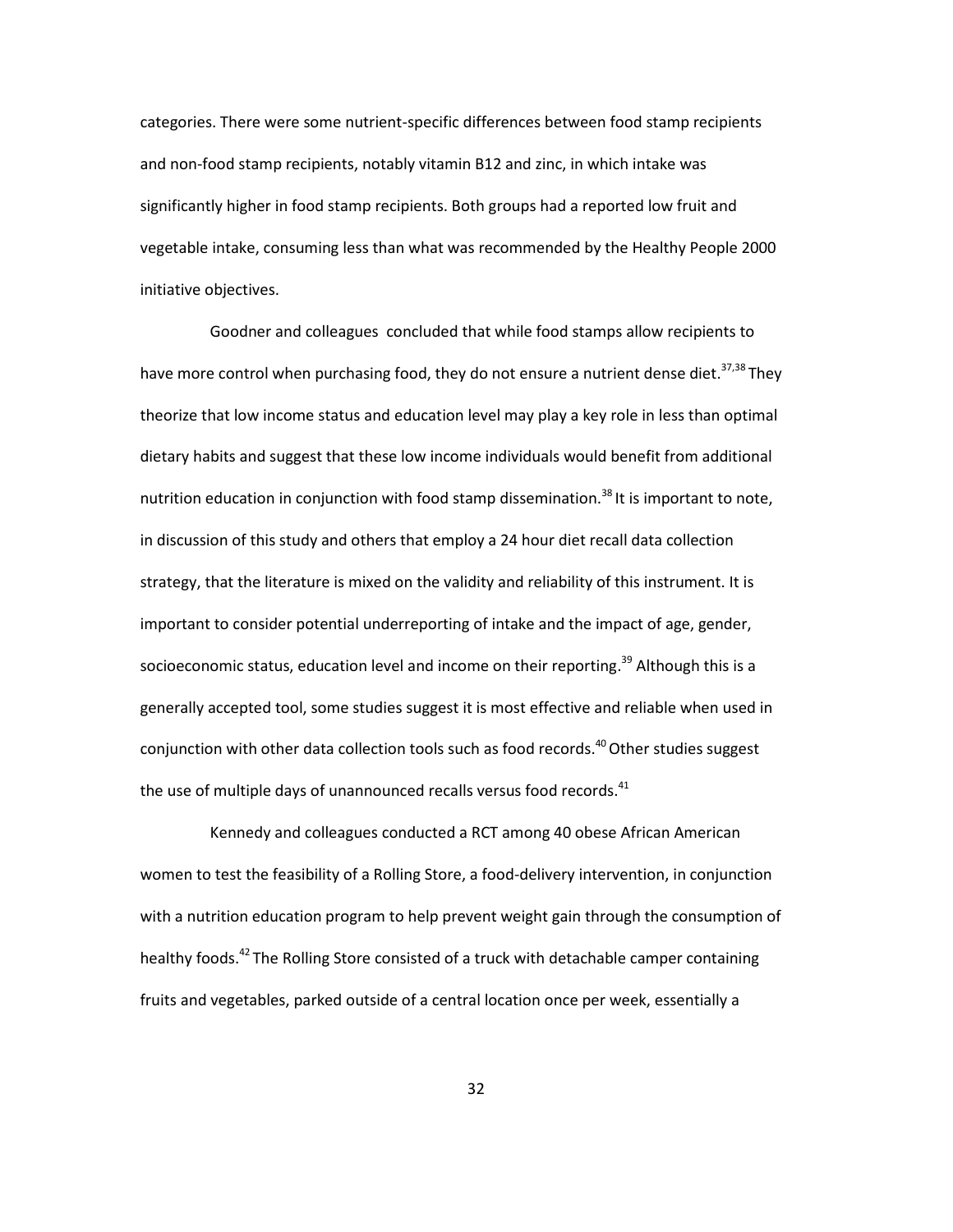modified farmers market on wheels. Kennedy and colleagues note a limitation of this study included the small sample size.

The control group received nutrition and physical activity information once per month for six months at which time peer educators would also measure blood pressure and weight. The intervention group received the same monthly nutrition and physical activity information as the control but it was provided in a group class setting along with healthy cooking demonstrations and weekly access to fresh fruits and vegetables and recipes from the Rolling Store for 24 weeks. Kennedy and colleagues found that both groups experienced a mean decrease in weight but the intervention group experienced significantly more weight loss during the 6 month participation, as well as a decrease in overall BMI. Consumption of fruit and vegetables rose significantly in the intervention group as well. Kennedy and colleagues conclude that while sample size was a limiting factor, "The Rolling Store", when provided alongside nutrition education programming, may make weight loss and healthy eating more feasible among populations that resemble the small community center participants found in this study.<sup>42</sup>

Pempek and colleagues conducted a cross-sectional study among 30 low-income, African American children in Washington, D.C to observe changes in these children's' snack selection and eating habits after playing an electronic advergame. The advergame used in this study is one that promoted foods similar to those seen in advertisements typically marketed towards children. These foods tended to be less healthy, lacking nutrient density.<sup>43</sup> Pempek and colleagues also set out to determine whether advergames could promote healthy behavior change and alter consumption patterns by exposing the child to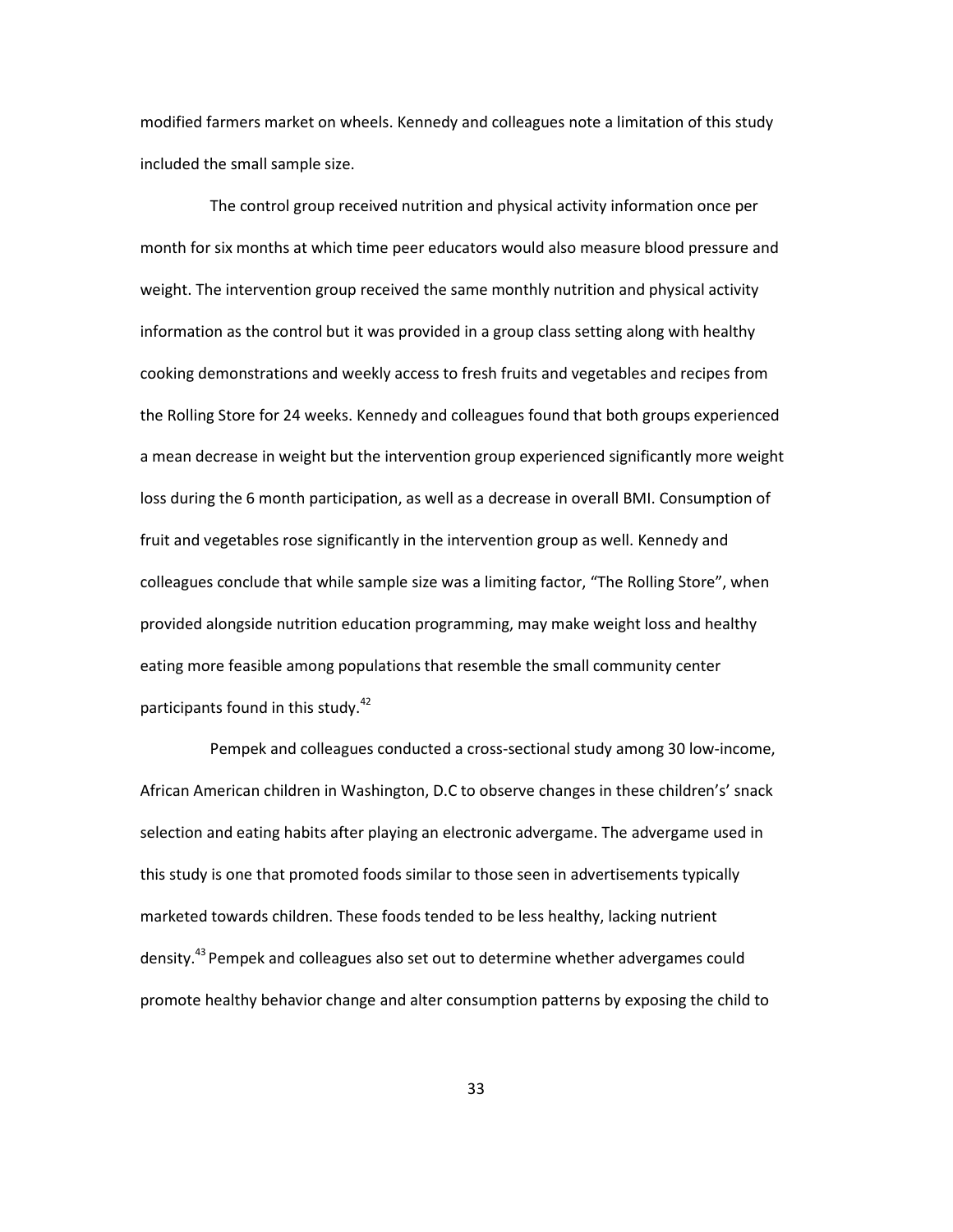healthy food choices. Possible limitations to this study include the lack of stated inclusion and exclusion criteria and lack of provided anthropometrics.

Participants were organized randomly into one of three groups. The intervention groups (healthy advergame, less healthy advergame) played their games twice, filled out a survey and then were asked to choose a snack and beverage. Pempek and colleagues provided the same snacks and beverages for this study as those that were advertised in the game. <sup>43</sup> Control chose their snack and beverage before playing the healthy advergame and then filled out a survey.

Pempek and colleagues found that with less than 10 minutes of exposure to the advergames, participants chose and ate the snacks being marketed by their advergame, regardless of whether it was healthy or not. There was no significant difference between the numbers of healthy snacks eaten by those in the control group. However, those exposed to the healthier advergame tended to eat a greater amount of healthy and nutrient dense snacks when compared to the participants who played the unhealthy advergame.<sup>43</sup> Pempek and colleagues conclude that advergames can be used to promote healthy food choices. Interestingly, researchers also found that while there was no significant impact of gender on snack selection. Survey data also revealed girls were more likely to visit food websites (36% girls visited sites compared to 0% of boys), suggesting that girls may be at a higher risk for obesity-related disease due to exposure to targeted marketing. $43$ 

Wiig and colleagues conducted a cross-sectional study among 92 low income women and children to examine grocery shopping behaviors and other factors that could influence food choice and food stamp usage. Wiig and colleagues utilized both qualitative and quantitative methods of data collection, dividing participants into 14 focus groups. Wiig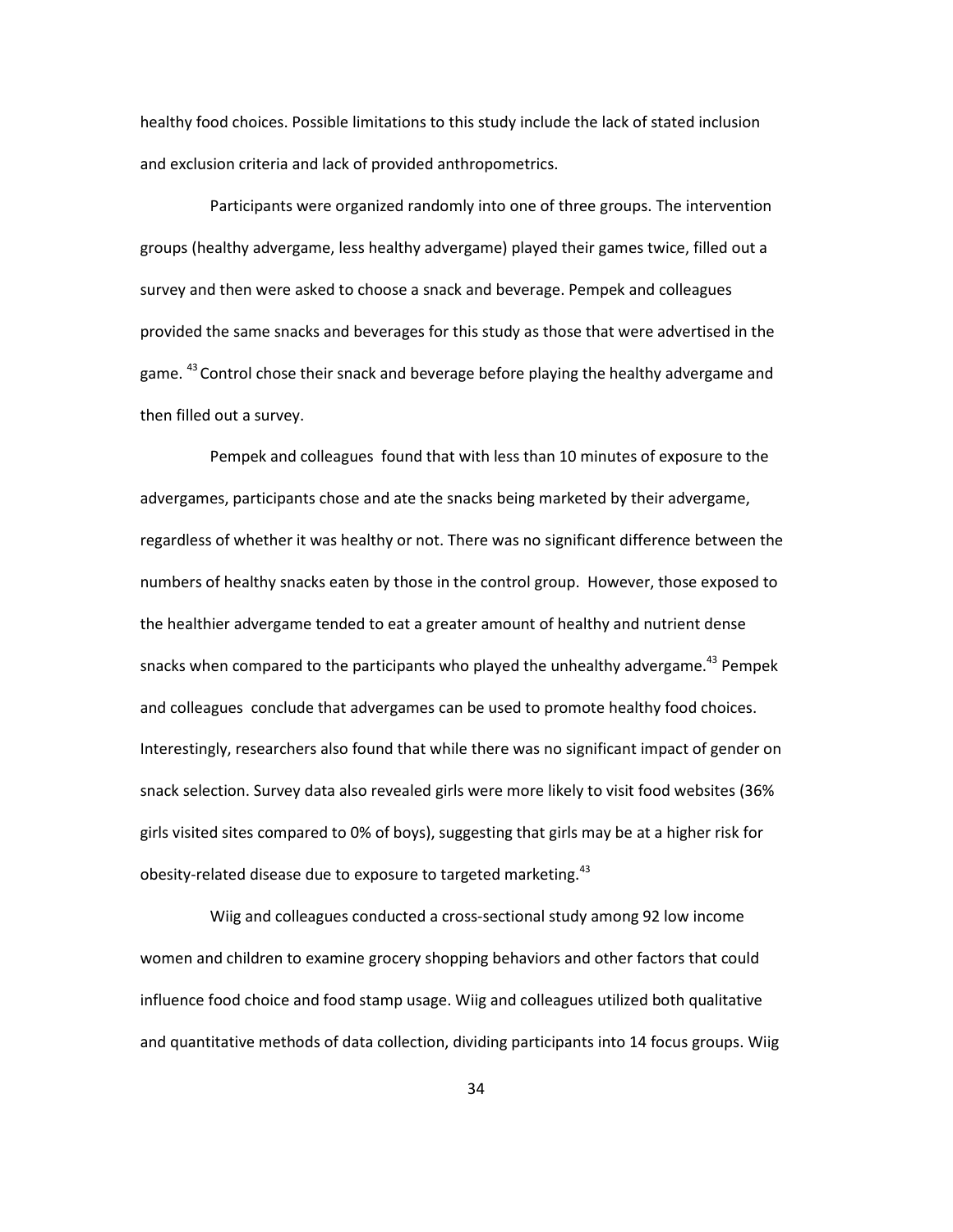and colleagues explain a limitation of this study is that results may not be generalizable to other populations. 44

Focus groups revealed the importance of store location on shopping behavior and that reliable transportation was a barrier. Participants reported spending 50% of their food budget on higher-fat, cheaper cuts of meat such as ground beef and hot dogs. Fresh fruits, vegetables and dairy were perceived as expensive. Milk and dairy were consumed more rapidly by family members and therefore considered expensive to keep replenished.<sup>44</sup> Other food purchases were based on family preference and what items were allowable on food assistance programs. Based on the focus group results, Wiig and colleagues conclude nutrition education could prove useful and have a positive health impact on low-income families if it includes instruction on food budgeting, and on meal preparation with less meat and more fruits and vegetables.

EAL outlines significant scientific studies that demonstrate the importance of culturally competent interventions. In an evidence analysis report, the EAL describes four studies: one prospective cohort study, one cross-sectional study, one RCT and one study without a noted study design.<sup>45</sup> Brown and colleagues conducted a prospective cohort study among 126 diabetic Mexican-American adults. The purpose of the study was to determine the impact of culturally competent diabetes education on metabolic control, diabetes knowledge or diabetes-related health beliefs. The control group was on a one year waitlist to receive similar treatment. Brown and colleagues note that ethical considerations were a limitation in the controlling this study. The control group did receive some diabetes education if they brought up questions during medical visits.<sup>46</sup>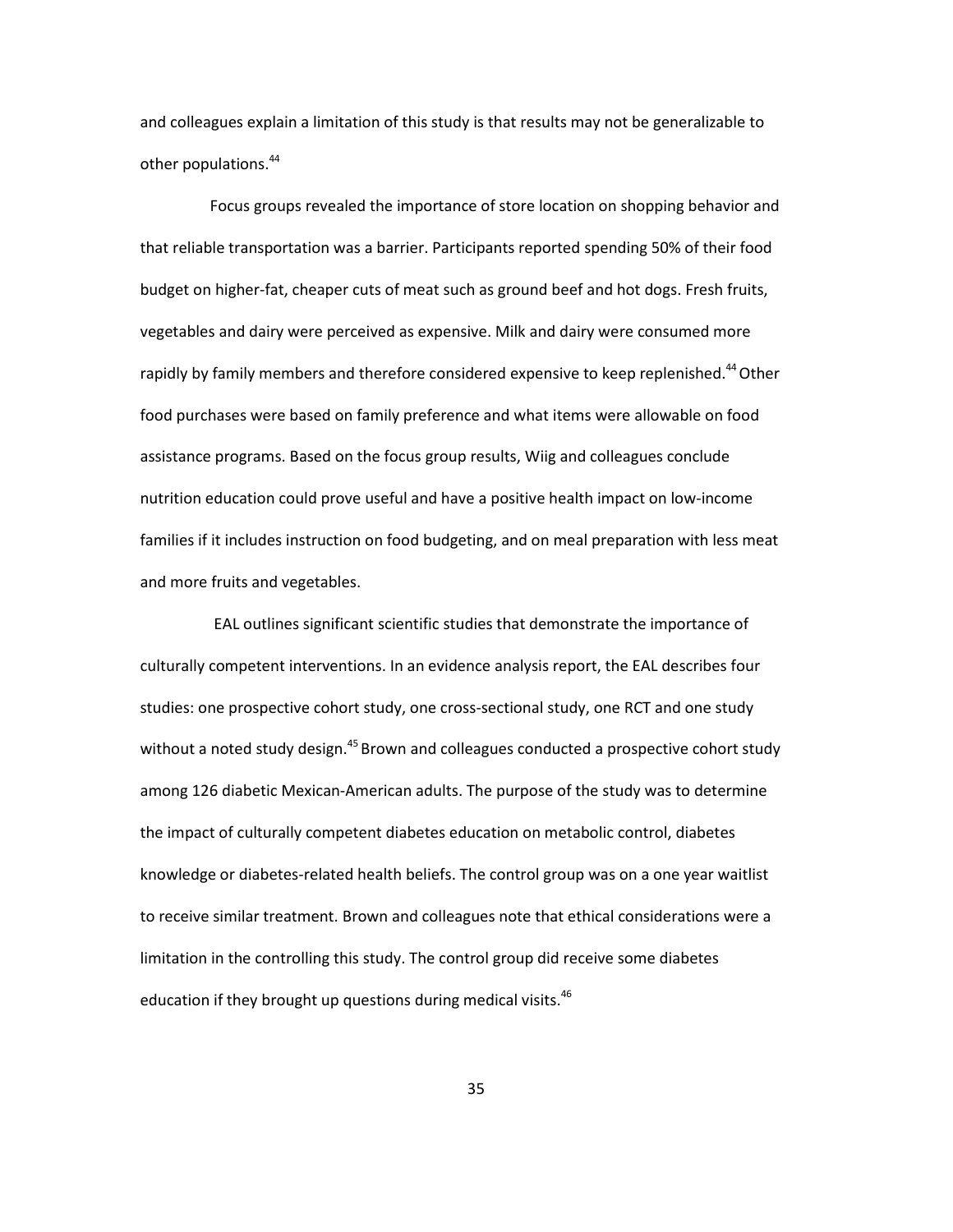The experimental groups received 3 months of weekly diabetes education sessions, 6 months of biweekly sessions and 3 months of monthly sessions. Sessions were conducted by bilingual nurses and registered dietitians and focused on culturally acceptable health recommendations.<sup>46</sup> Session topics included nutrition, glucose self-monitoring, exercise, food preparation demos and self-care topics. Results found statistically significant differences between the experimental and control groups in the following categories: fasting blood glucose, HgA1c control and diabetes knowledge/health beliefs. Brown and colleagues conclude that addressing language barriers through bilingual medical staff and acknowledging differences in cultural food preferences play an important role in the treatment of diabetes in Mexican-American subjects.

Elder and colleagues conducted an RCT examining the one year impact of a 14 week behavior change program. The program targeted the reduction of dietary fat and increase in dietary fiber among 375 Spanish-language dominant Latinas. The majority participants had low incomes and less than a middle school education.

Participants were randomly assigned to one of three groups. The first group received weekly nutrition counseling from lay health advisors called promontoras. Sessions were conducted in person or via telephone and also included 12 tailored homework assignments delivered to participants' homes. Elder and colleagues note a limitation of this study is that it is unclear how many promontora visits occurred in person versus via telephone. The second group received 12 tailored homework assignments delivered to participants' homes. The third, control group consisted of basic materials for Spanish speaking Latinos that were delivered by mail, untailored to specific needs.  $46$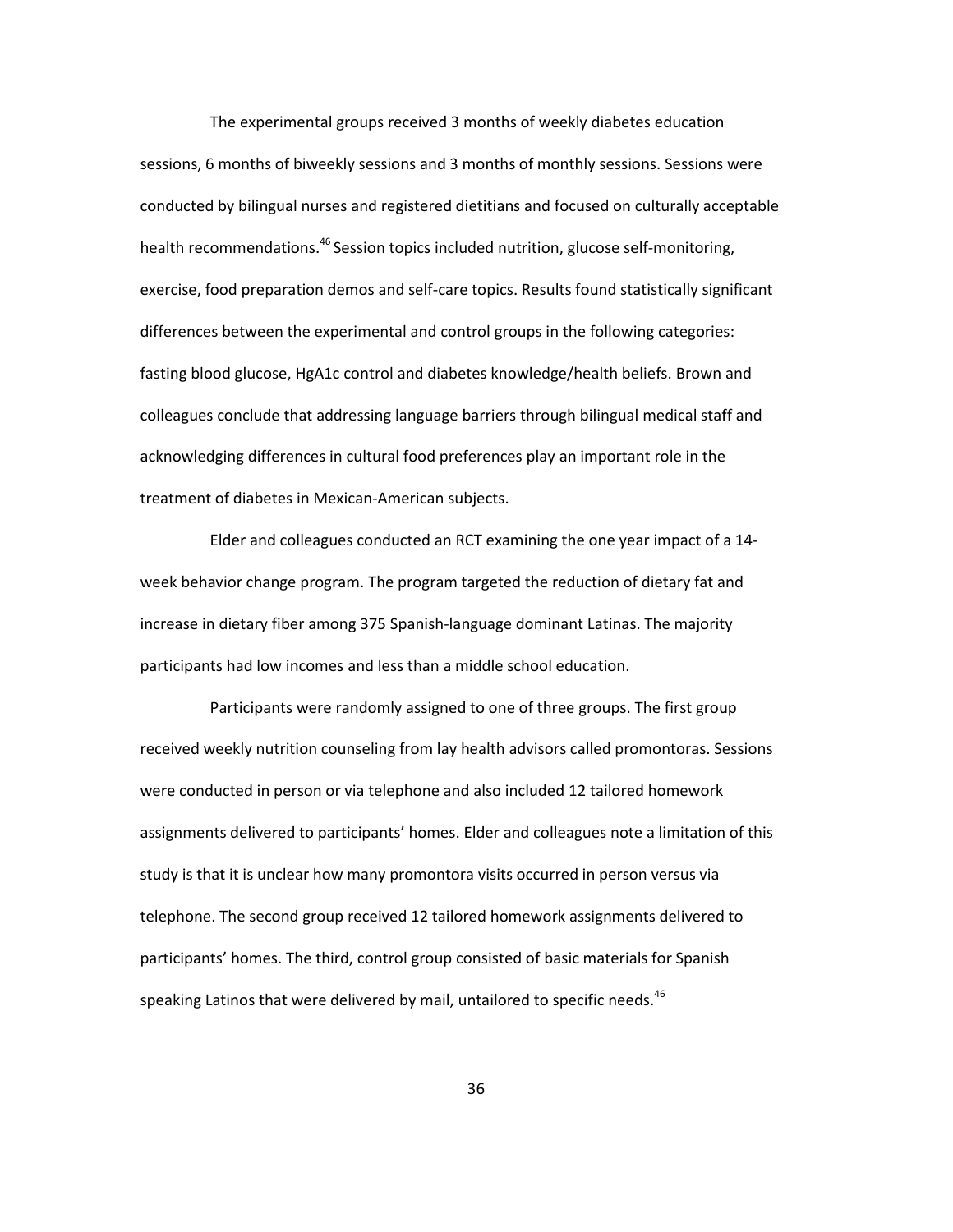Results revealed a statistically significant difference between groups one (promotoras + materials) and two (materials alone) in total intake of fat, glucose, and fructose. Elder and colleagues also note a trend toward significance in intake of total energy and total CHO ( $P < 0.1$ ). There was a significant difference between group one and group three (control) in intake of total energy and total CHO. There was also a trend toward significance in intake of total fat and saturated fat (*P* < 0.1). Elder and colleagues report that these findings are the result of the significant reinforcing, hands-on approach of promotoras. Elder and colleagues suggest that the home visits and phone calls may have made it easier to tailor materials to the subjects, making the intervention more effective than the comparison groups.

The tailoring of homework assignments is a way that this study was able to address individual needs and remain culturally competent. Elder and colleagues explain that cultural competency goes beyond offering bilingual services and involves understanding and respecting cultural differences including how these differences affect the entire communication process. <sup>46</sup> The AND continues to explain that effective cross-cultural communication involves the ability and willingness to address verbal and nonverbal cues. Elder and colleagues addressed this in their group one promotora intervention by having the lay health workers meet with participants in person and via telephone.

Ingram and colleagues performed a large cross-sectional study to evaluate the impact that diabetes self-management education has on patients' control of diabetes. The study was conducted among two groups of Hispanic diabetes patients living near the US-Mexico border. Both groups had roughly the same balance of male to female participants with approximately the same group mean weight. Ingram and colleagues explain a major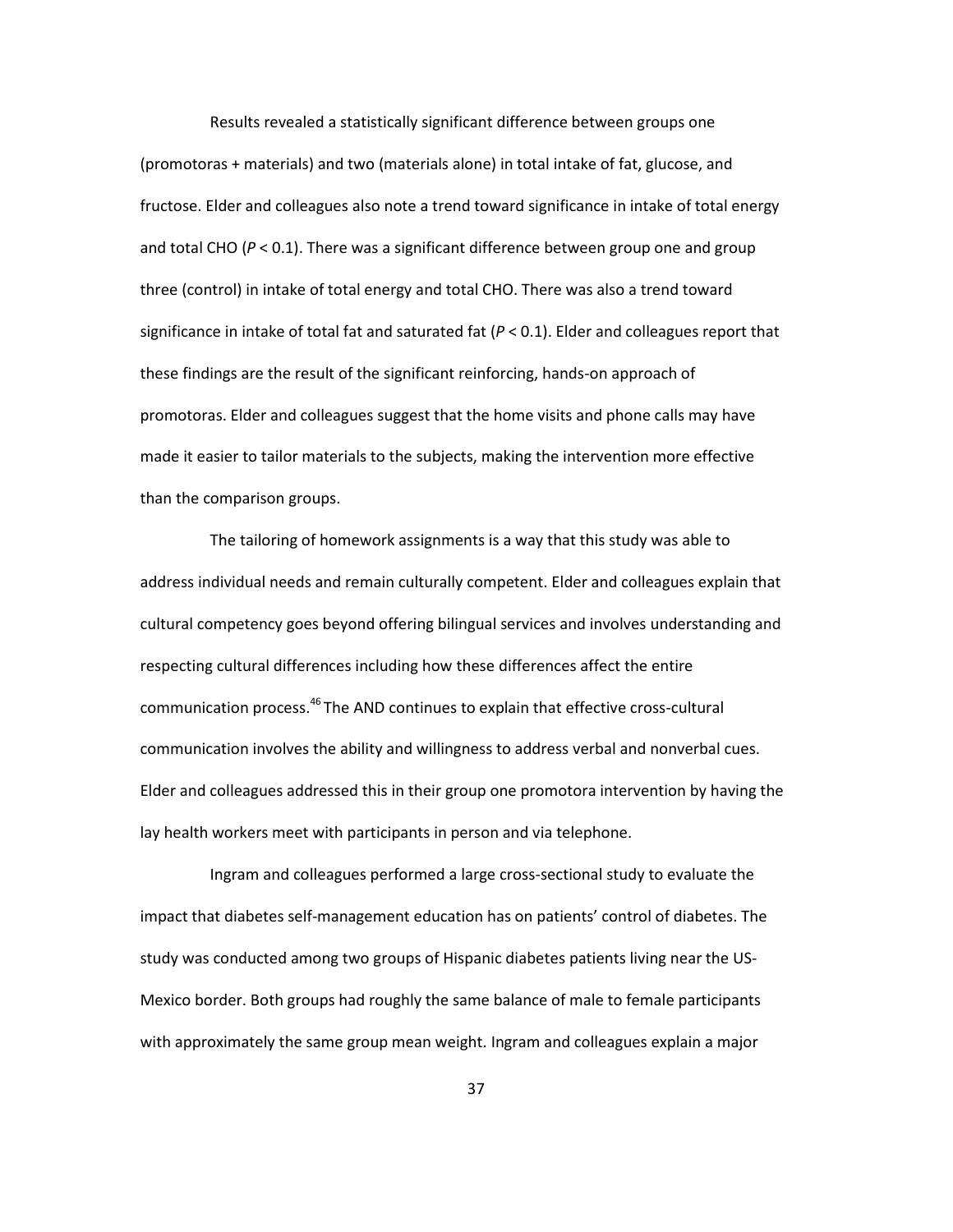limitation of this study included a high dropout rate (location one-Yuma, AZ: 81% graduated, 79% reached for follow up; location two-Santa Cruz, AZ: 33% graduated, 30% reached for follow up).

Both sites received the same intervention: 5 weeks of diabetes education led by community health workers (promotores) offered one time per week for two hours. Authors note promotores were a pivotal piece of the program education model. As observed by Elder and colleagues, promotores and community members serving as lay health workers can serve as culturally competent and community accepted deliverers of health information. Topics covered in the diabetes education classes included: physical activity, dietary intake control, blood glucose monitoring, medication compliance and awareness of diabetic complications. Ingram and colleagues explain another limitation included inconsistencies in program implementation between two sites due to differences in site resources. These inconsistencies resulted in some data gaps which may or may not have affected the results of the study.

Elder and colleagues found a significant decrease in both the random blood glucose measurements and blood pressure among participants at both locations. In both locations, participants reported significant increases in self-management behaviors: diet, foot care and glucose monitoring. Among those who began the program with a high HbA1c in location one (Yuma, AZ), there was a significant decrease. Ingram and colleagues conclude that those who participated in this program are more likely to improve their blood glucose levels and blood pressure. Participants improved their diabetes self-management behaviors as well and their ability to maintain normal blood glucose levels over time.<sup>46</sup> The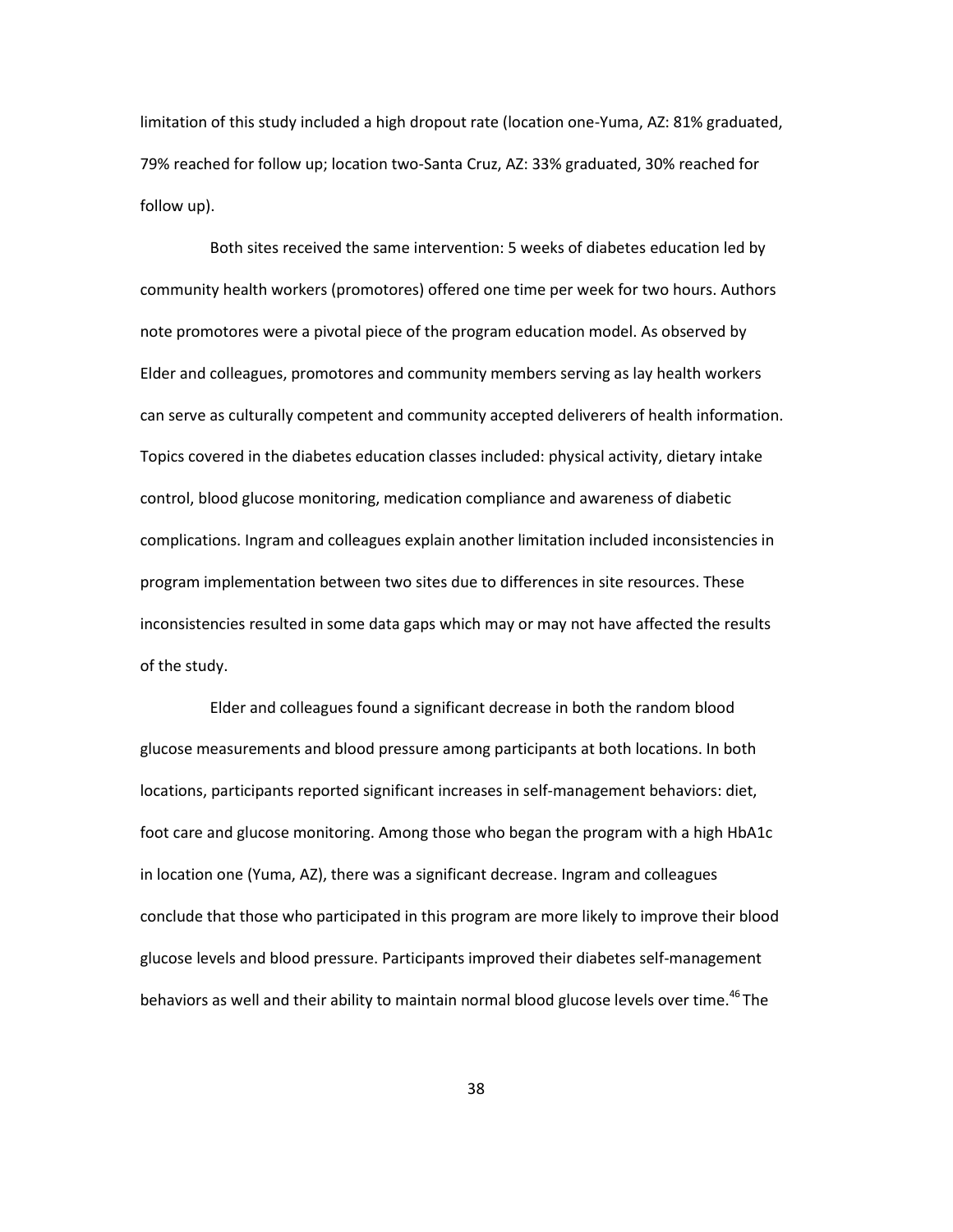potential impact of data gaps and inconsistencies in program implementation remains unknown in this study.

Schillinger and colleagues conducted an RCT among 339 patients from ethnically and socioeconomically diverse backgrounds. Many participants had limited literacy and/or English proficiency. Schillinger and colleagues explain that the objective was to observe the reach of self-management support strategies among diabetes patients across three dimensions: participation among clinics, providers and patients; representativeness of patients; and patient engagement with self-management support strategies. Schillinger and colleagues observed differences in how diabetics with diverse socioeconomic and linguistically varied backgrounds respond to different methods of self-management support strategies.<sup>47</sup> Half of the participants were uninsured and the other half were insured by MediCal, Medicare or another insurance carrier. English speaking participants accounted for 53.4% of overall participants, while 35.7% were Spanish-speaking and 10.9% were Cantonese-speaking.

Participants were randomly assigned to one of three groups: standard care (no self-support management), automated telephone disease management, or monthly medical visits. Results demonstrated high levels of engagement in the automated telephone disease management group (93.8% response rate) among both those who were English-language proficient and literate and those who were not. However, according to the researchers, in both groups receiving the telephone disease management and monthly medical visits, the automated telephone disease management system reached more individuals with limited English language skills and literacy.<sup>47</sup> Among group two, participants who attended monthly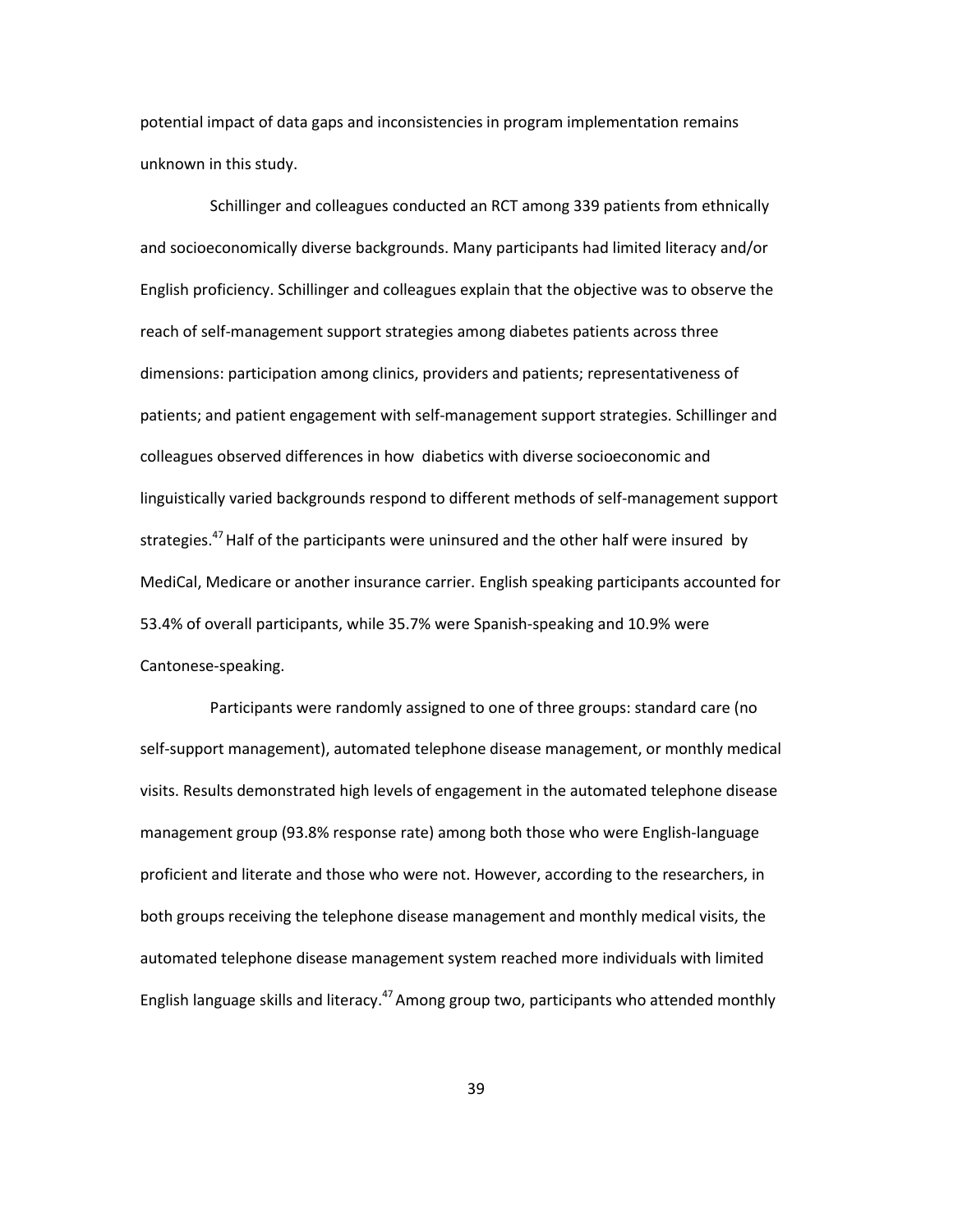medical group visits had moderate levels of engagement. A limitation of this study was the small subgroup sample size of Spanish-speaking and Cantonese-speaking participants.

Kirkpatrick synthesized two articles exploring the barriers to healthy eating among low-income Americans. The rationale for this synthesizing is the growing body of literature suggesting disparities in access to healthy foods in the United States among low-income and minority households. Both articles "highlight the need for efforts to improve access to healthy foods among vulnerable subgroups, as well as to pursue strategies to ameliorate the economic circumstances that underlie food insecurity."<sup>3(p617)</sup> The literature demonstrates a connection between areas of low food security and low concentrations of supermarkets with healthy food options and high concentration of fast-food restaurants. Kirkpatrick suggests that the food purchasing habits of low-income and food-insecure households can reveal barriers to healthy eating among these same groups.

Walker and Kawachi used a participant-driven process to form a concept map of factors that influence purchasing patterns of food secure and food insecure individuals. Walker and Kawachi discovered little difference between the prioritized factors. Results from this article suggest that available financial resources have more of an influence over purchasing than nutrition education. $3,48$  Walker and Kawachi also outline the need for further investigation into the nutritional quality of the actual purchases. Walker and Kawachi caution against drawing a causal relationship between obesity and food insecurity; there is little evidence to suggest a strong relationship between the two conditions. Walker and Kawachi suggest focusing intervention efforts on population-specific strategies that will address the complex nature of obesity. $3,48$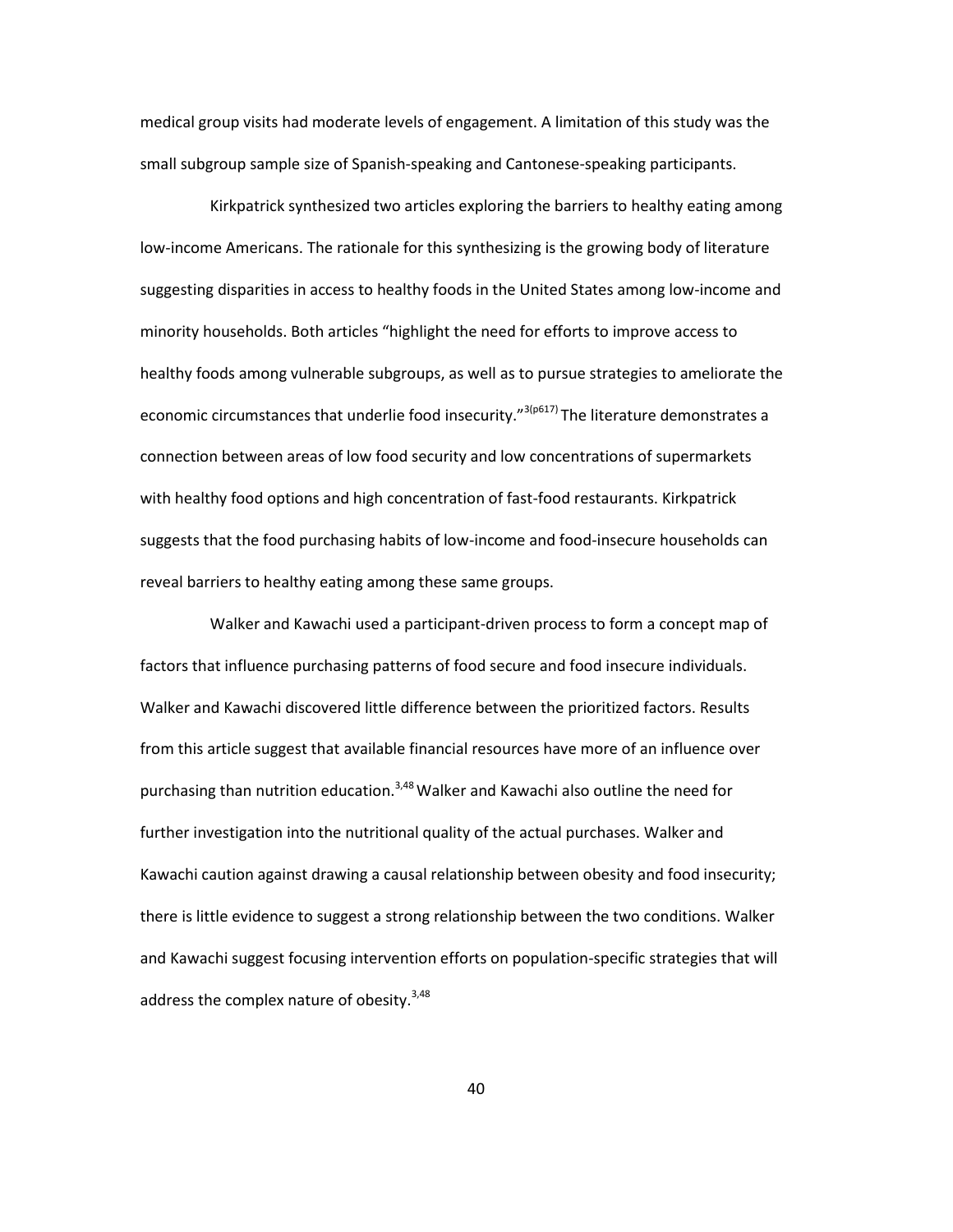The second article synthesized in this paper explores barriers to access to farmers markets for SNAP recipients. Although many farmers markets nationwide now allow SNAP recipients to use their benefits to purchase healthy food at the market, participation rates are low. Buttenheim and colleagues evaluated one strategy that may increase access to healthy food for nutrition assistance program participants.<sup>3,49</sup> Funded by a USDA grant, Buttenheim and colleagues replaced a central Electronic Benefits Transfer (EBT) card terminal at a Philadelphia Farmers market with multiple terminals. This pilot program increased the participation of EBT card holders by 38% at the market.

Buttenheim and colleagues' program proved financially unsustainable without the help of grant funding. Kirkpatrick aptly highlights the many unevaluated health and nutrition initiatives in the US today, noting the need for careful evaluations that will hone in on effective strategies instead of implementing those that are not evidence-based.<sup>3</sup> Kirkpatrick highlights the importance of evaluating barriers to sustainable strategies.<sup>3</sup> The Community Readiness Model and associated instruments offer a methodology in line with these study findings.

In 2006, Smith and colleagues conducted a review of the literature surrounding the implementation of community-based prevention programming. Literature reveals an overriding consensus on five main recommendations for effective program implementation: 1) The community must be ready for a prevention program; 2) effective community coalitions must be developed; 3) programming must fit the community; 4) program fidelity should be maintained; and 5) adequate resources, technical assistance, and attention to evaluation are necessary.<sup>50</sup> The role of the Community Readiness Model is in line with expert opinion on effective program implementation.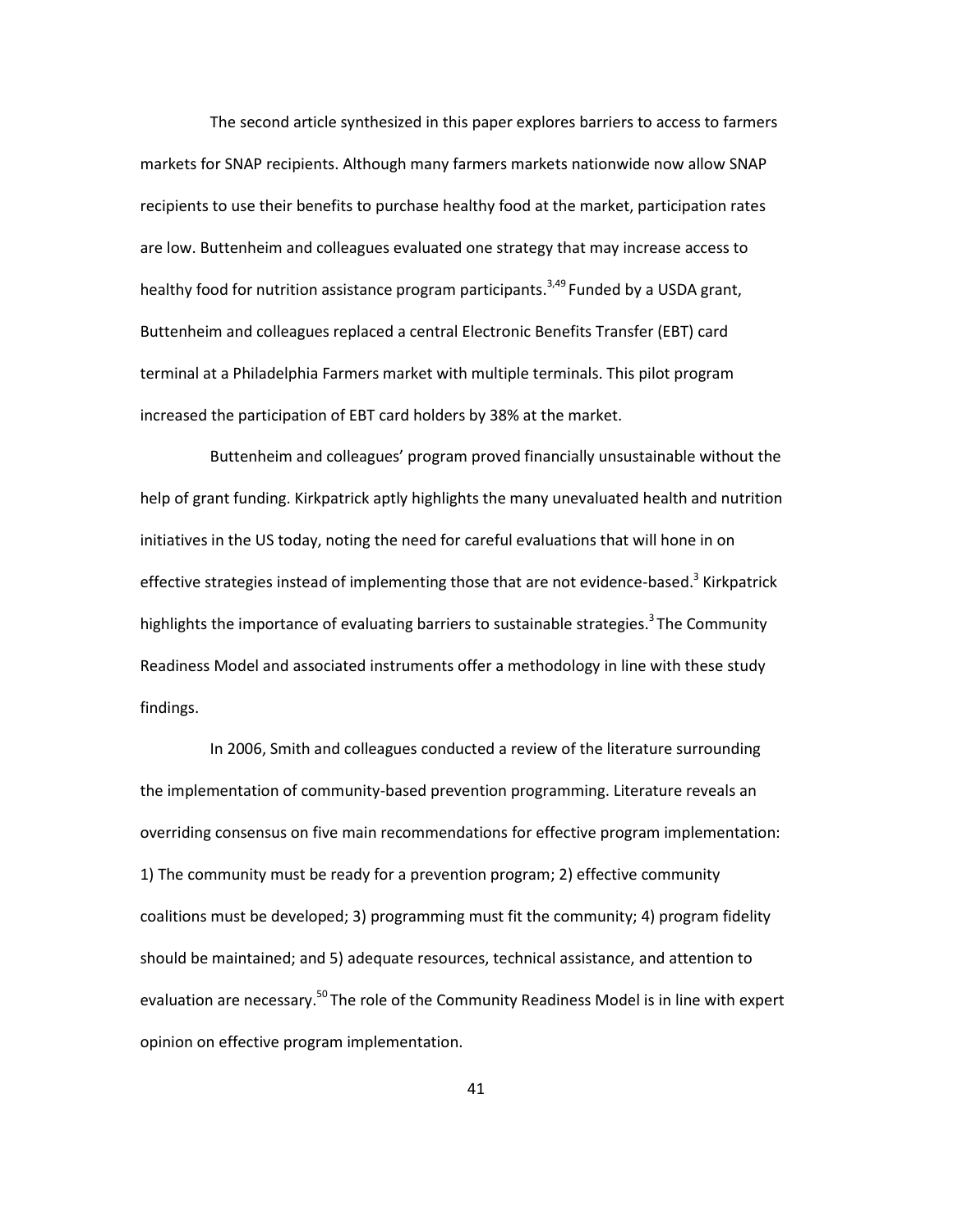Millar and colleagues conducted an obesity prevention project among Australian adolescents in 2013. They sought to measure the correlation between increased community capacity to promote healthy eating and physical activity and the reduction of overweight/obesity. The intervention took place within secondary schools.<sup>17</sup> Utilizing the Community Readiness Model tool as an evaluation instrument, Millar and colleagues determined community capacity before and after their obesity prevention intervention. Results indicated a significant increase in capacity in the schools that received the intervention versus those that did not. Millar and colleagues conclude, effective obesity prevention efforts in the community must work to increase community capacity if they are to be effective and sustainable.<sup>17</sup>

### COMMUNITY READINESS

#### *OVERVIEW*

Since the mid-1950s the term community readiness has been discussed in scientific literature, historically in the context of organizational, community and social psychology research. Since the late-1990s the concept of community readiness has come be understood as a an important moderator in programming intervention and implementation.<sup>51-53</sup> Multiple models exist to provide a conceptual framework for community readiness and serve different purposes for research and direct community use.

The Community Tool Box, a public service of the Work Group for Community Health Development at the University of Kansas, provides insight into a few characteristics of the Community Readiness Model that align closely with the goals of the USDA Community Food Security initiative and the DHHS Healthy People 2020 initiative.<sup>54</sup> Community readiness is issue-specific. It is important to understand that this model is measuring readiness around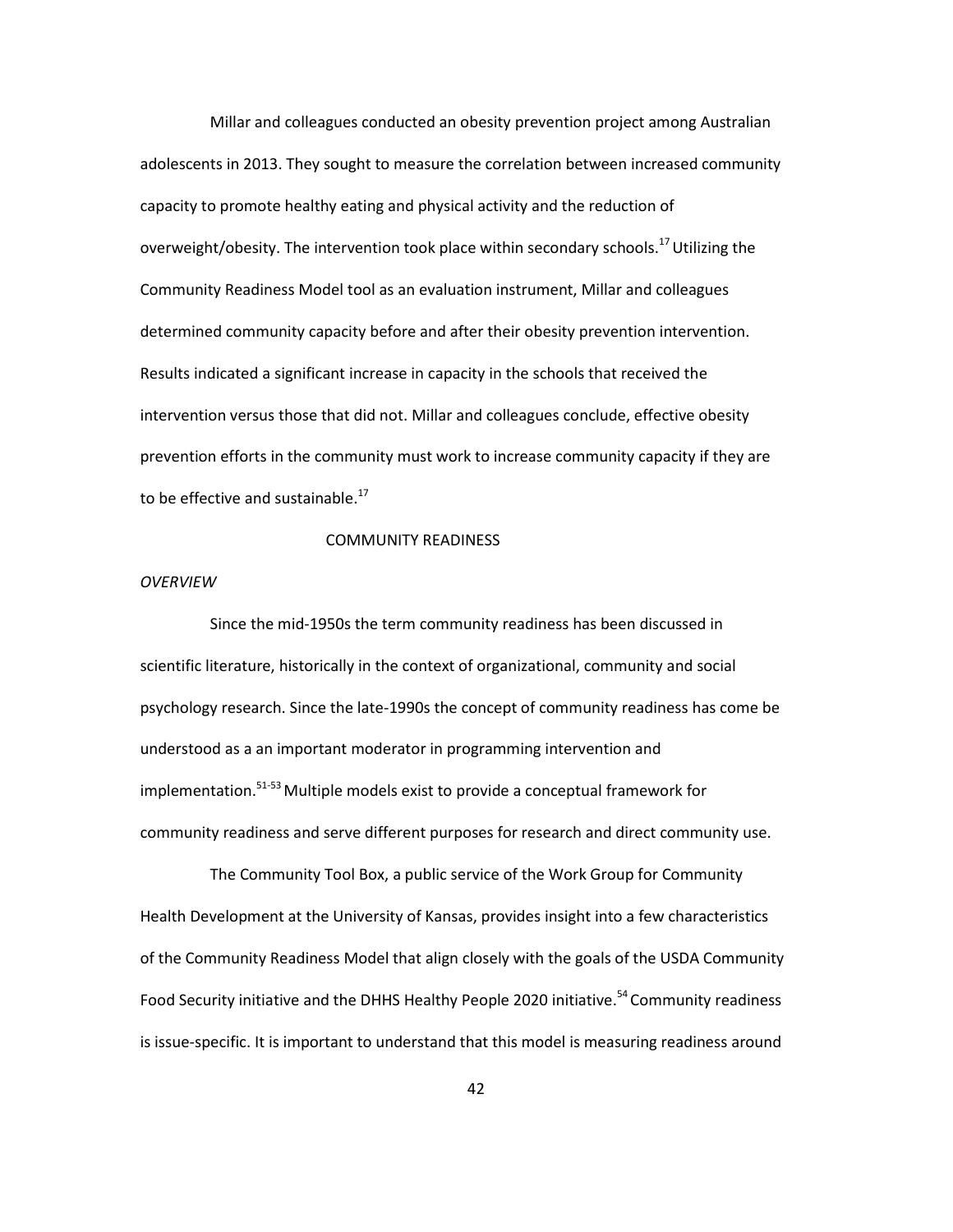a specific issue, with the understanding that like - the theory in which it is rooted in - the Stages of Change theory, a community can be at different stages of readiness to address an issue. While a community may be ready to address one issue, it may not be ready to address another.<sup>54</sup> According to the Work Group for Community Health Development community readiness is measurable and varied across multiple dimensions. Some groups, especially those directly affected by the issue, may have a deeper sense of urgency to address it than other groups which are mostly unaware of the prevalence of the issue. The work group continues on to stress the importance of allowing community readiness to help planners tailor an intervention or strategy to what the community is willing to accept and get involved in. The knowledge gleaned from participants can stimulate community change, promoting recognition and ownership of the issue because it can both be used by community members while recognizing their needs and assumptions.

The most commonly used community readiness model was developed by the Tri-Ethnic Center for Prevention Research at Colorado State University in the late 1990's. In 2006 developers created an instrument in the form of a handbook which can be used by community members themselves to determine readiness. This is the model that was used to assess willingness and readiness to address issues of food security in Ellensburg. The instrument and instructions for scoring are detailed in the methods section of this thesis.

#### CONCEPTUAL MODELS

In 1991, Mary Ann Pentz of the Midwest Prevention Project, presented a paper at the Kentucky Conference for Prevention Research. This paper outlined the beginnings of what would become the theory of community readiness. Pentz explained that unless a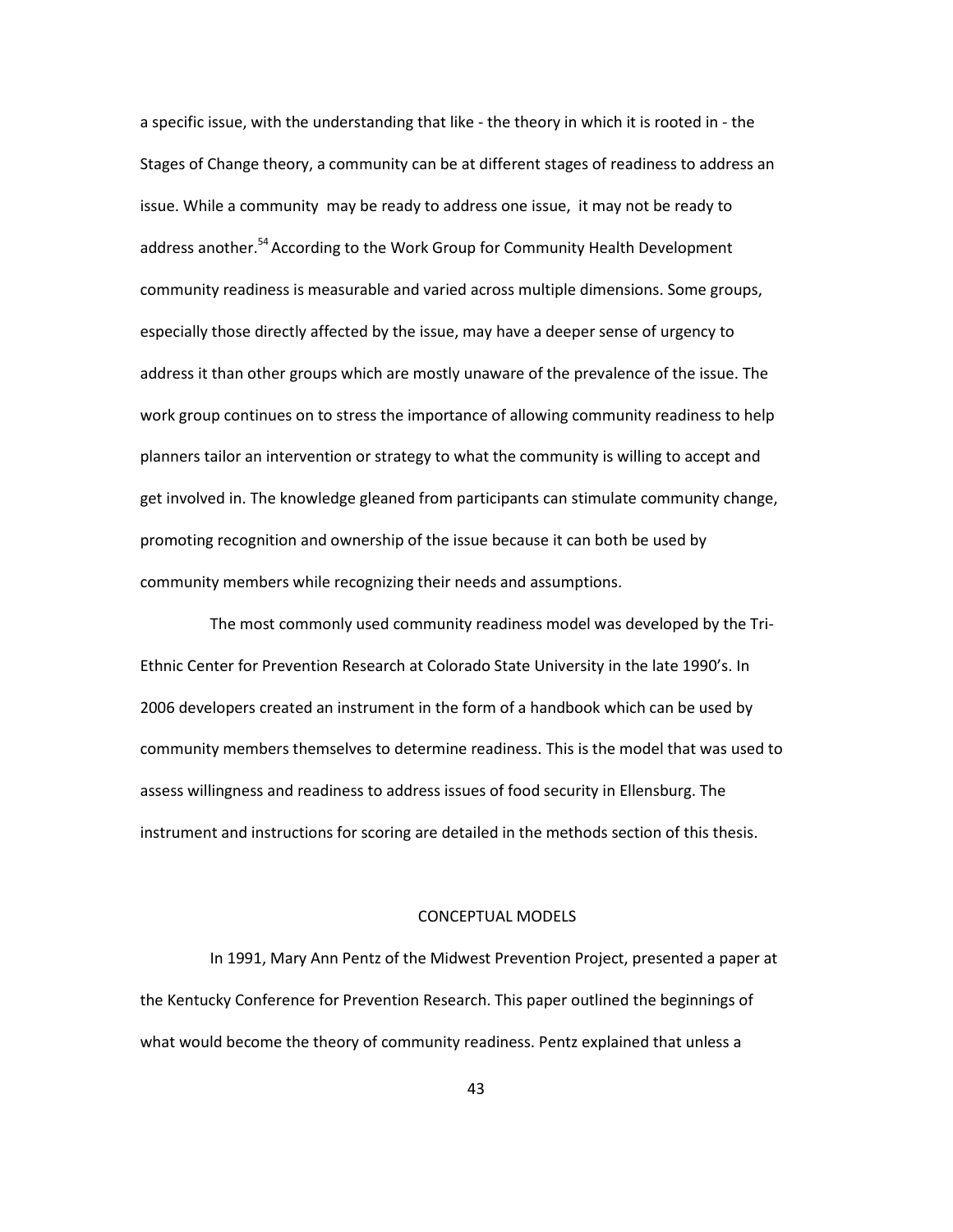community was ready for change, a prevention program may not get off the ground and may certainly lack sustainability.<sup>20</sup> This presentation is what stimulated the senior staff at Tri-Ethnic Center for Prevention Research to develop their community readiness theory and accompanying tools. Developers Edwards, Jumper-Thurman, Plested, and Oetting were the authors of many articles surrounding the development and usage of this model in the late 1990s and early 2000's.<sup>11,20,55,56</sup> In 2000, Edwards and colleagues published an article detailing the development and validation of model constructs.

The Tri-Ethnic Center for Prevention Research at Colorado State University has been conducting social science research since 1964, working to empower communities and intervene to help prevent public health issues such as tobacco use, intimate partner abuse, and alcohol and substance abuse. It became clear a unifying theory and tool to assist communities in their prevention efforts was needed and thus, the Tri-Ethnic Center for Prevention Research brought together their research and applied experience to develop a model based on the general groundwork already laid.<sup>20</sup>

In 1992, Wandersman and colleagues were working with community coalitions to develop a similar theory of readiness, with an emphasis on how community stress and environmental stress inhibit community motivation.<sup>57</sup> Edwards and colleagues explain that "Community motivation is a similar construct to community readiness. It derives from community climate. . .sense of community has a catalytic effect on local action."<sup>20(p295)</sup>

DiClemente and Norcross developed the Transtheoretical Model in the early 1980s, also known as the Stage of Change Theory.<sup>58</sup> This model sought to describe individual readiness for change which is in some ways analogous to the Community Readiness Model, although individual readiness does not account for the psychology of groups or the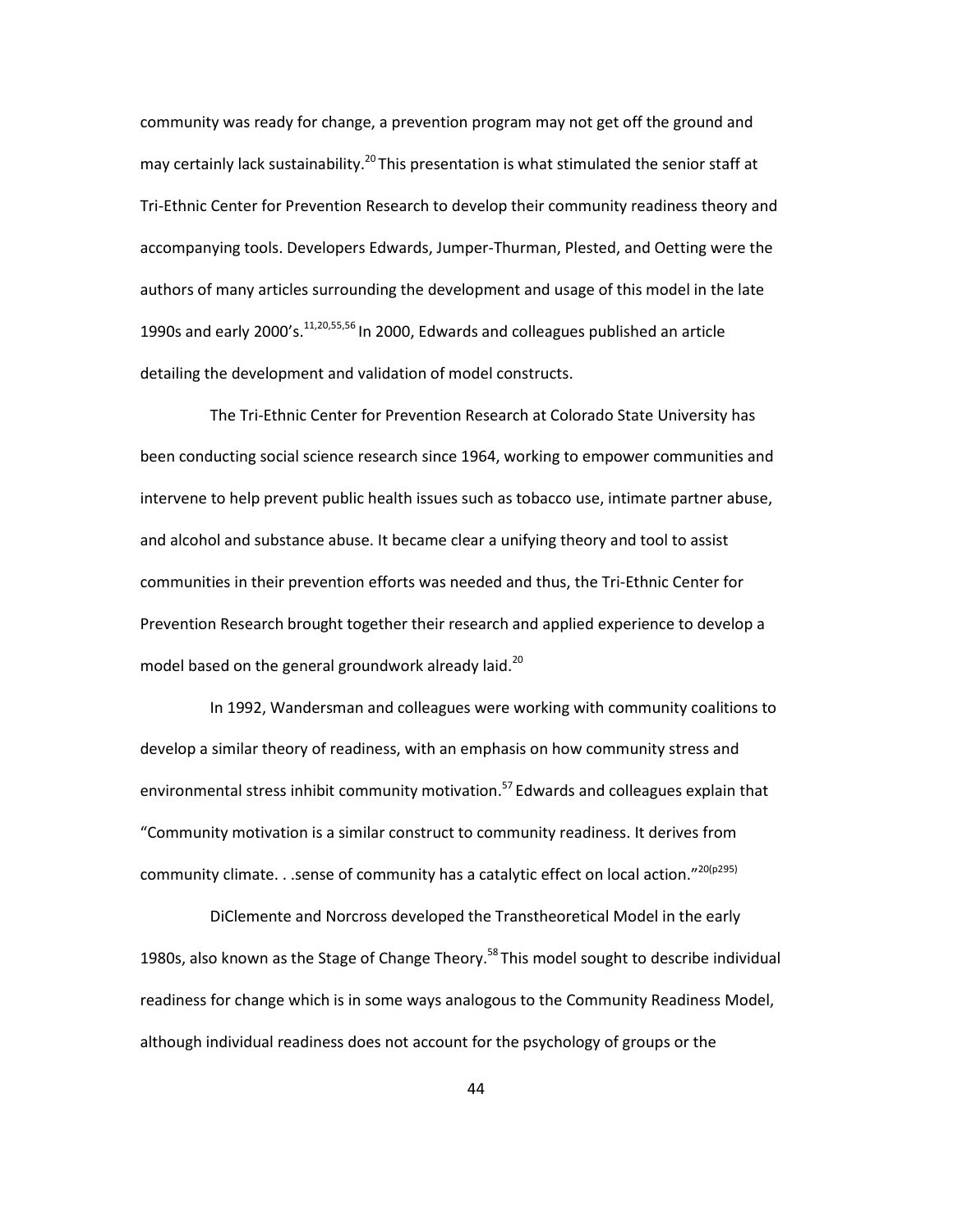important role that leadership plays in a community's readiness for change. Edwards and colleagues explain that individual readiness is unidimensional. For example, among the five stages of change, one may be at the pre-contemplation stage and have minimal awareness of the problem and no intention of acting on it. That individual cannot also be in the action stage, where they are actively implementing behavior change. In contrast, Edwards and colleagues explain, community readiness is multidimensional. This theory explains that some sectors within the community may be more ready to address certain aspects while others are not and likewise, communities may be ready to address a dimension of the issue but less ready to address other dimensions. A multidimensional approach is vital when assessing community readiness.

The Community Readiness Theory is composed of nine stages of community readiness that can be measured across six dimensions. Dimensions in which to assess readiness include: 1) community efforts; 2) community knowledge of the efforts; 3) leadership; 4) community climate; 5) community knowledge about the issue; and 6) resources related to the issue. Originally developed to address substance abuse and intimate partner abuse issues, the model and accompanying handbook can be adapted to address nearly any issue-specific community problem including health and nutrition or environmental issues.<sup>21</sup> Similarly to Prochaska and DiClemente's Stages of Change Model, there are different stages of community readiness, including no awareness, denial, vague awareness, preplanning, preparation, initiation, stabilization, and confirmation/expansion. Each stage has a description of the characteristics that a community must demonstrate in order to be categorized at that stage of readiness. These descriptions are outlined in detail in the Community Readiness Handbook, published by the Tri-Ethnic Center for Prevention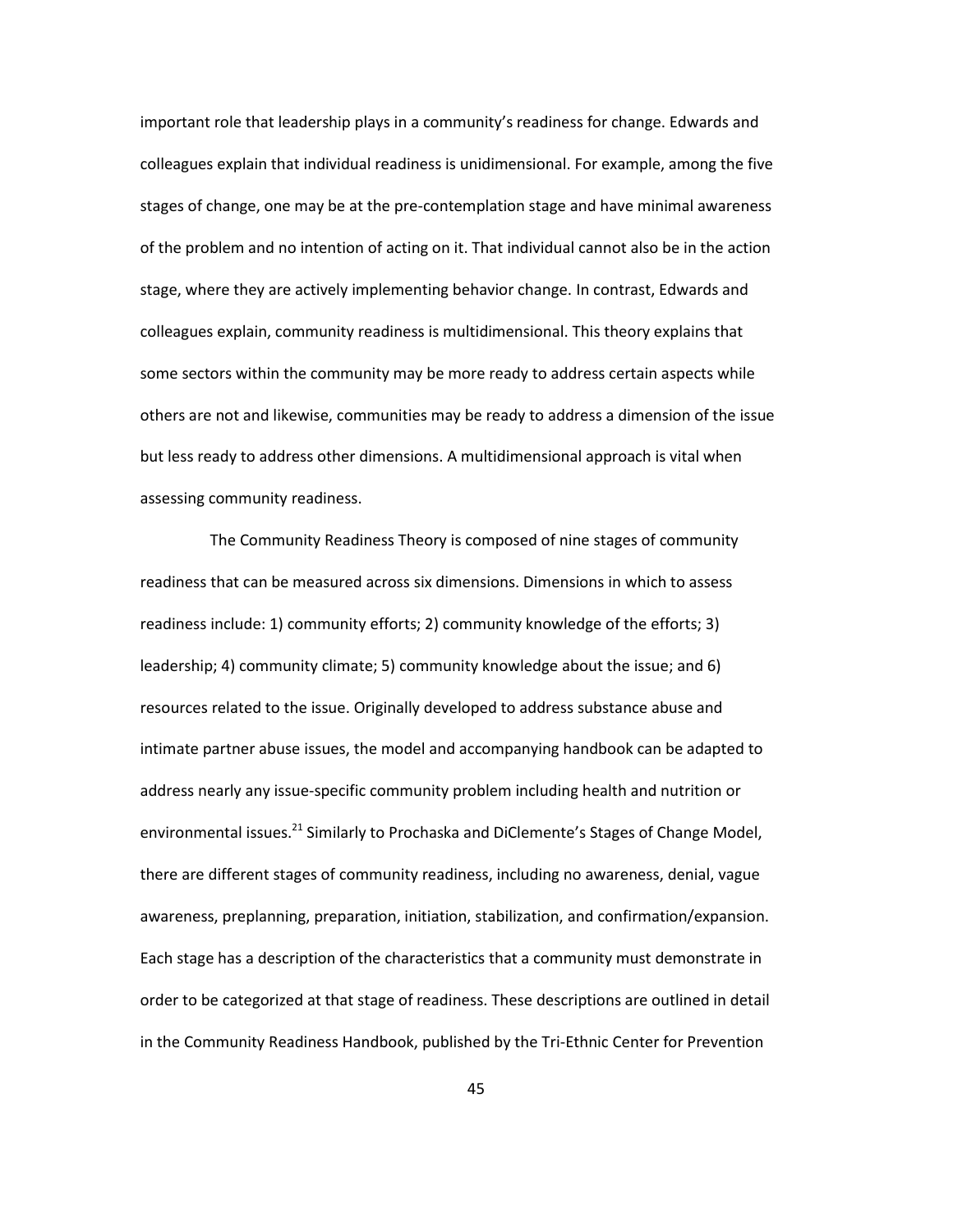Research in 2006.<sup>21</sup> It is important to note that these stages of community readiness and dimensions of readiness were refined by community prevention experts during a qualitative evaluation process.

The objective of the community readiness theory development was to provide constructs with which to understand complex community prevention issues, but also to develop tools which communities themselves could use. From both personal experience in the field and years of prevention research, theory developers understood the importance of developing a model that was useful and based on expert experience. The model underwent a qualitative validation process including the development of anchored rating scales. Edwards and colleagues based their usage of anchored rating scales on the successful work of Dickenson and Tice (1977), Hamilton (1970), Invancevich (1980), Jacobs, Kafrey and Zedeck (1980), Kavanagh and Duffy (1978), Porter, Steers, Mowday and Boulian (1974), Ronan and Schwartz (1974), Saal, Downey and Lahey (1980), Sechrest (1968) and Smith and Kendall (1963).

Tools used to test the validity of model constructs had been used previously in a multidimensional psychology model that involved stages of development, closely related to the Community Readiness Model developed by Edwards and colleagues. While Edwards and colleagues provided construct dimensions, experts developed descriptive statements to serve as anchor statements to represent the attitudes and behaviors related to community readiness that experts observed during their work in the community.<sup>20</sup> Prevention experts, with extensive experience working in the field, were then brought in to match these statements with the devised dimensions. Any statements unable to be matched with a dimension were discarded or revised. Edwards and colleagues explained that the theoretical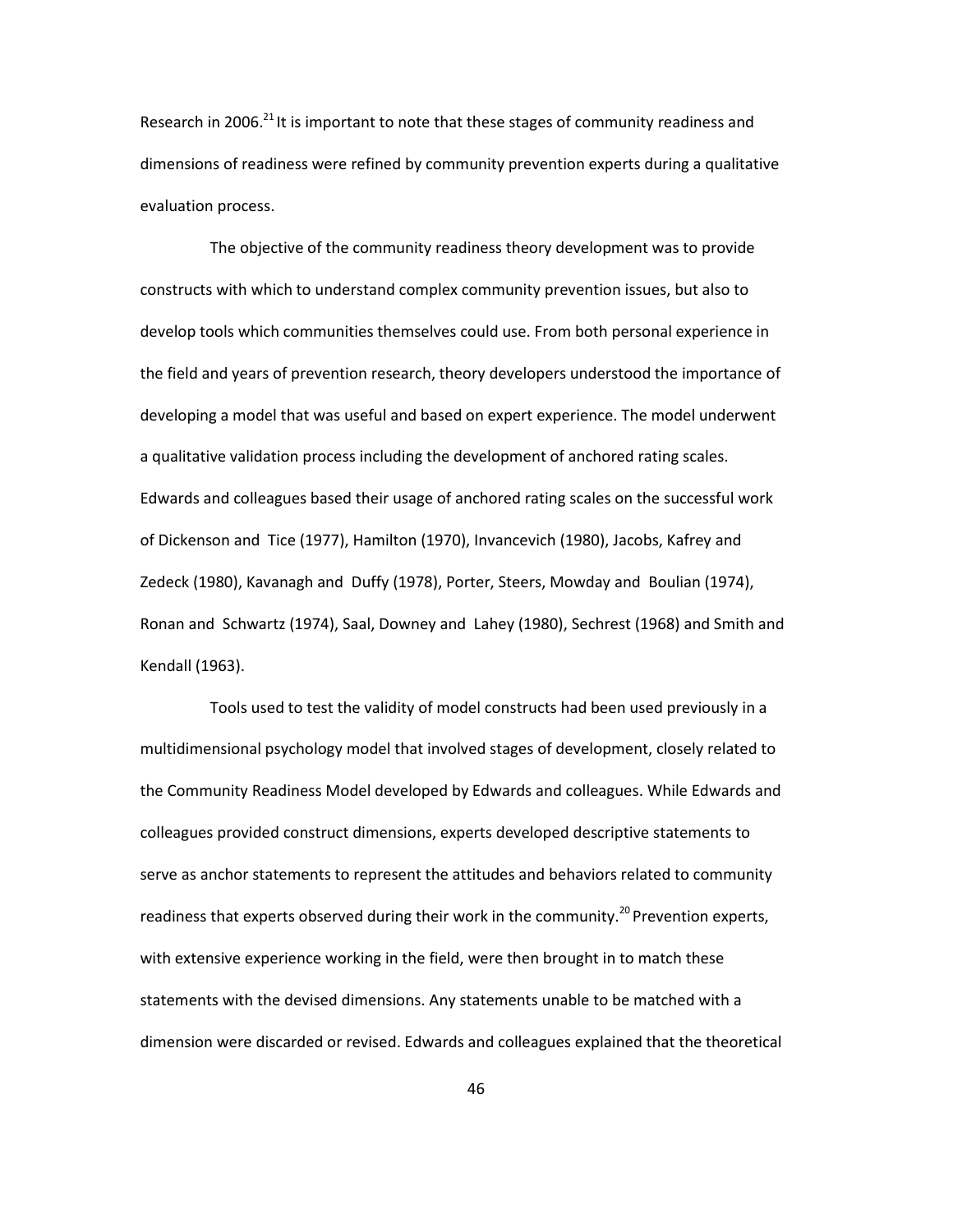model we know today has undergone redrafting upon further analysis and use by community members. Edwards and colleagues made changes, including adding another dimension and another level of readiness to best reflect the experience of communities. This feedback was given during Tri-Ethnic Center workshops and was considered to be highly valuable and a necessary part of theoretical model development. After anchored rating scales were developed with appropriate descriptive statements included, accurate and reliably definable stages of readiness were developed by experts.<sup>20</sup> Stages of readiness were also refined by experts and community prevention workers during a series of workshops.

Edwards and colleagues discuss the use of key informants in the evaluation of community readiness, explaining that the use of key informants has a long and successful history citing the work of Aponte (1978), Hagedorn, Beck, Beubert, and Werlin (1976), and Warheit, Bell and Schwab (1977).<sup>20</sup> Key informants are individuals who are thought to have a detailed awareness of the issue at hand and of community opinion. These are individuals who are involved in community life and in the lives of those in the community. Previously conducted studies, which Edwards and colleagues cite as rationale, have validated the use of four to five key informants to accurately assess readiness. This qualitative means of recruitment means careful selection of respondents who represent the community and its various subpopulations. This model is best utilized in small communities and very little literature exists regarding the adaptation of the model to a more urban, metropolitan setting.<sup>51</sup>

In the initial validation of sample size methodology, Edwards and colleagues compared the results of each key informant and discovered that no new information had been provided by an additional key informant. Additionally, highly trained individuals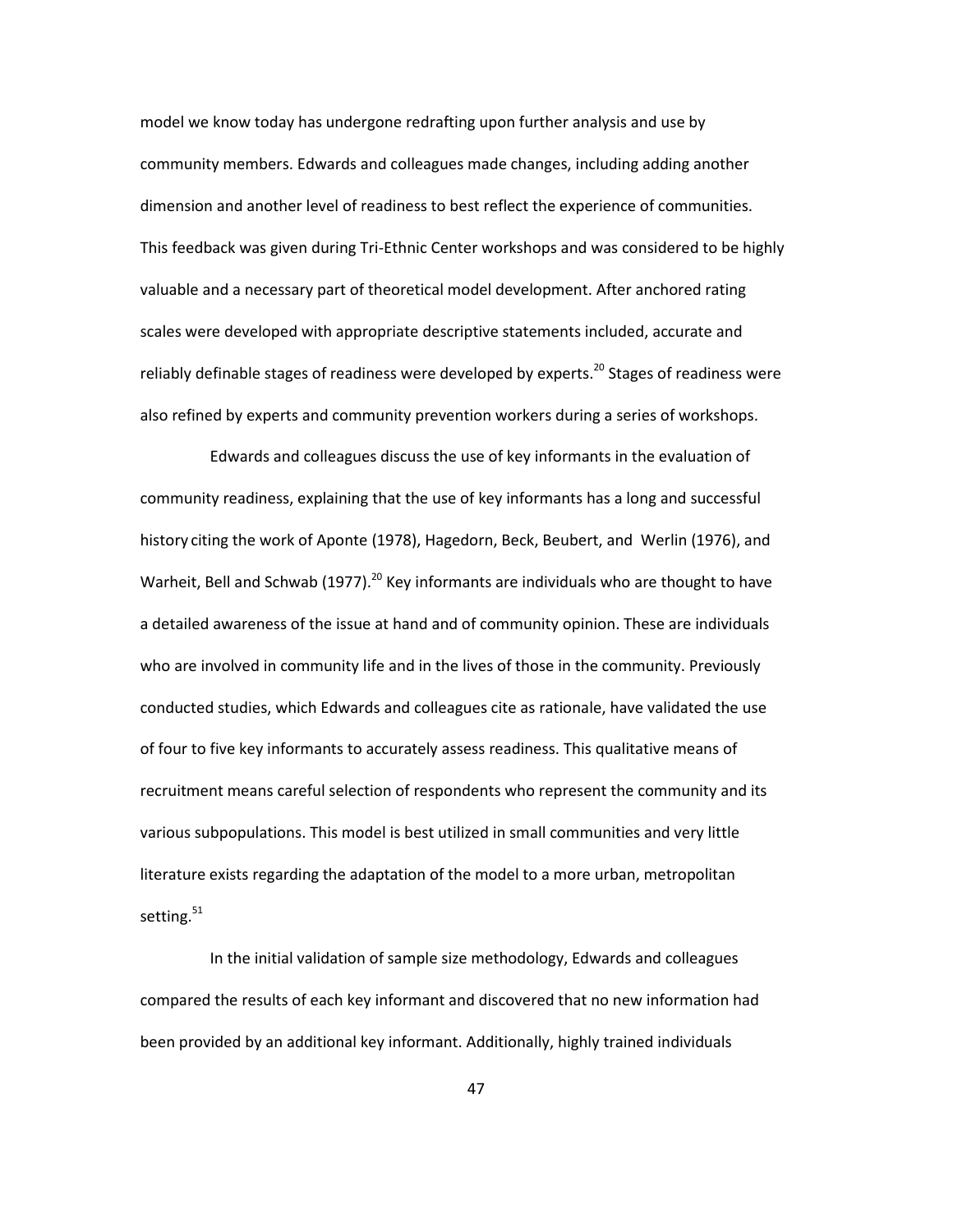interviewed key informants to further assess the reliability of the process.<sup>20</sup> A unique and innovative component of the Tri-Ethnic Center Community Readiness Model is the community readiness handbook, which includes guidance to increase the readiness of a community that is currently not ready to take ownership of the issue. This inclusion is where the model diverges from remaining theoretical and becomes practical. The tasks suggested at each stage of readiness are intended to move a community to a higher level of readiness. They were developed by the same community groups that helped to evaluate and clarify the dimensions and stages of readiness.

In 1997, Beebe and colleagues at the Minnesota Department of Human Services developed the Community Readiness Survey: A mail survey measuring population attitudes toward substance abuse and potential receptivity of communities to different prevention efforts.<sup>59</sup> This survey with new constructs from the original Community Readiness Model, was developed to provide an inexpensive way for prevention workers to empirically gauge the readiness of communities to address the issue.

Beebe and colleagues take issue with some of Edwards and colleagues' methodology and seek to address it in their 2001 publication on the development and initial validation of their Community Readiness Survey. They argue flaws in model design increase challenges for the researcher and make it difficult to measure its actual contribution to the community. Beebe and colleagues propose that the Community Readiness Model has a strong theoretical foundation but lacks empirical validity. Their primary point of concern is in the evaluation of readiness through key informants. Beebe and colleagues question the ability of key informants to provide enough information about a community to draw conclusions about its unique perspective, knowledge and attitude.<sup>59</sup> They fear that key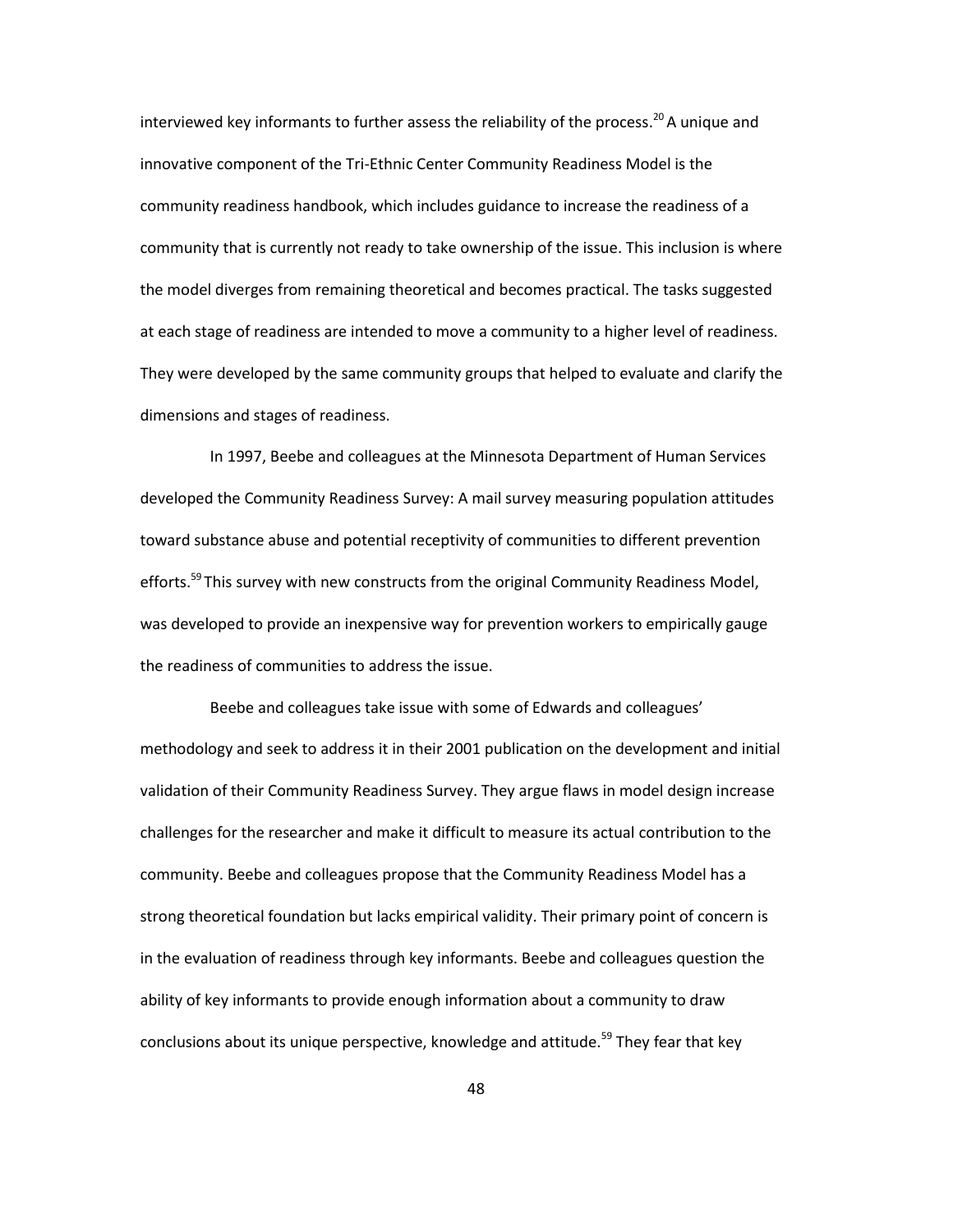informants may represent a "vocal minority" rather than the community majority and may also utilize resources in an uneconomical and inefficient way. Beebe and colleagues cite Oetting and colleagues explaining that one study utilizing the Community Readiness Model required five weeks to complete, which may be too labor intensive for many public health professionals to afford. Another flaw in the method design Beebe and colleagues cite is the fact that the instrument employed by interviewers to gauge readiness was never externally validated and only through qualitative means. Beebe and colleagues note the importance of a qualitative validation process however they argue that it is insufficient on its own.

While Beebe and colleagues criticize the Community Readiness Model development and validation process, the publication on their own survey development mirrors that of Oetting and colleagues in many ways. The mail survey was also developed and refined through a process that began with a literature review, followed by a series of meetings (or workshops in the case of the Oetting and colleagues) with experts, community practitioners and focus groups. Experts that helped develop the survey were recruited from a well-established community-based prevention project located in the same region where the survey would be distributed. Experts from this prevention project and the organization which facilitated the project, also served as external validators.

A survey of 89 items was developed to address eight readiness domains, including perception of an alcohol, tobacco or other drug problem in the community, ownership of the problem and possible solutions, support for prevention, community efficacy, community commitment, social norms related to substance use, communication about prevention, and substance use behaviors. Beebe and colleagues defined each item to relate to only one domain. They employed a variety of analytical strategies to help them develop and refine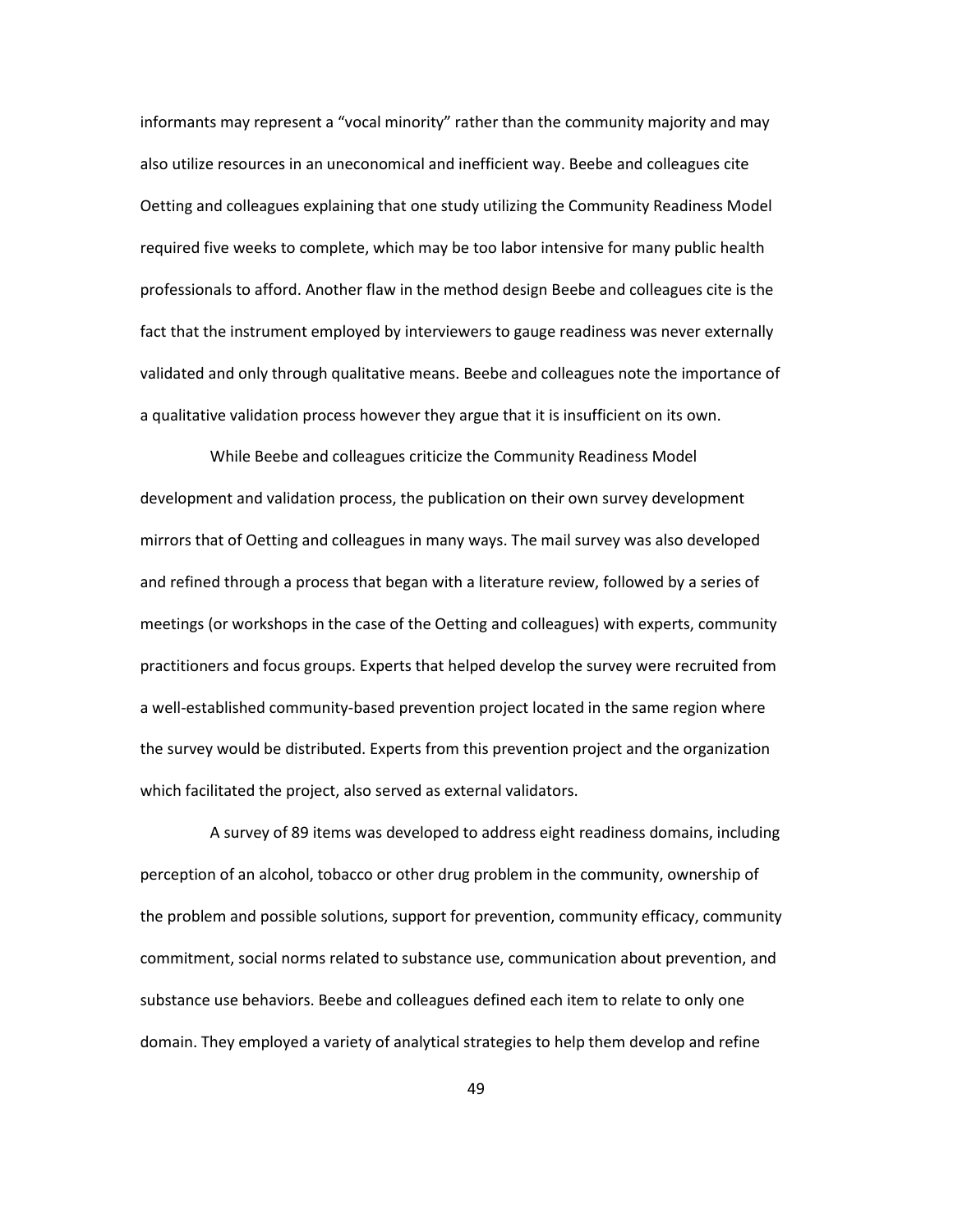their survey. The goals of their analyses were to validate the hypothesized domains to assess internal consistency and variance, develop scales and reduce the number of survey items and conduct initial validation of the scales.

A random sample of households was selected using Survey Sampling Inc. and mailed to 15,000 adult Minnesotans in 30 different communities. There was a 53% response rate which Beebe and colleagues noted was considered acceptable in light of the National Committee for Quality Assurance acceptable range of 50-60%. Survey results revealed a relatively demographically representative sample, although men and seniors were oversampled. Authors note that given the results and sample demographics, it is important to not generalize to an entire population.<sup>59</sup> Results demonstrated that the theoretical domains hypothesized were internally valid and now empirically supported. As Beebe and colleagues note, "scale reliability was demonstrated by high levels of internal consistency, and construct validity was demonstrated by the relationships between selected scale scores and community readiness as evaluated by prevention planners." <sup>59(p67)</sup>

Beebe and colleagues found that prevention planners perhaps did not have enough of an in-depth knowledge of the community as researchers would have hoped and it made for some generalization that affected the conclusions. This is similar to the concern they had regarding the use of key informants in the community readiness model. Beebe and colleagues note that while much data gathered provided helpful insight into the validity of the tool, there were large amounts of data that lacked practical utility as anything more than an evaluation tool. This study served as preliminary work and more work is needed to adapt the model to different issues and build upon the work of other theories presented in the literature. <sup>59</sup> The Community Readiness Model developed by Oetting and colleagues is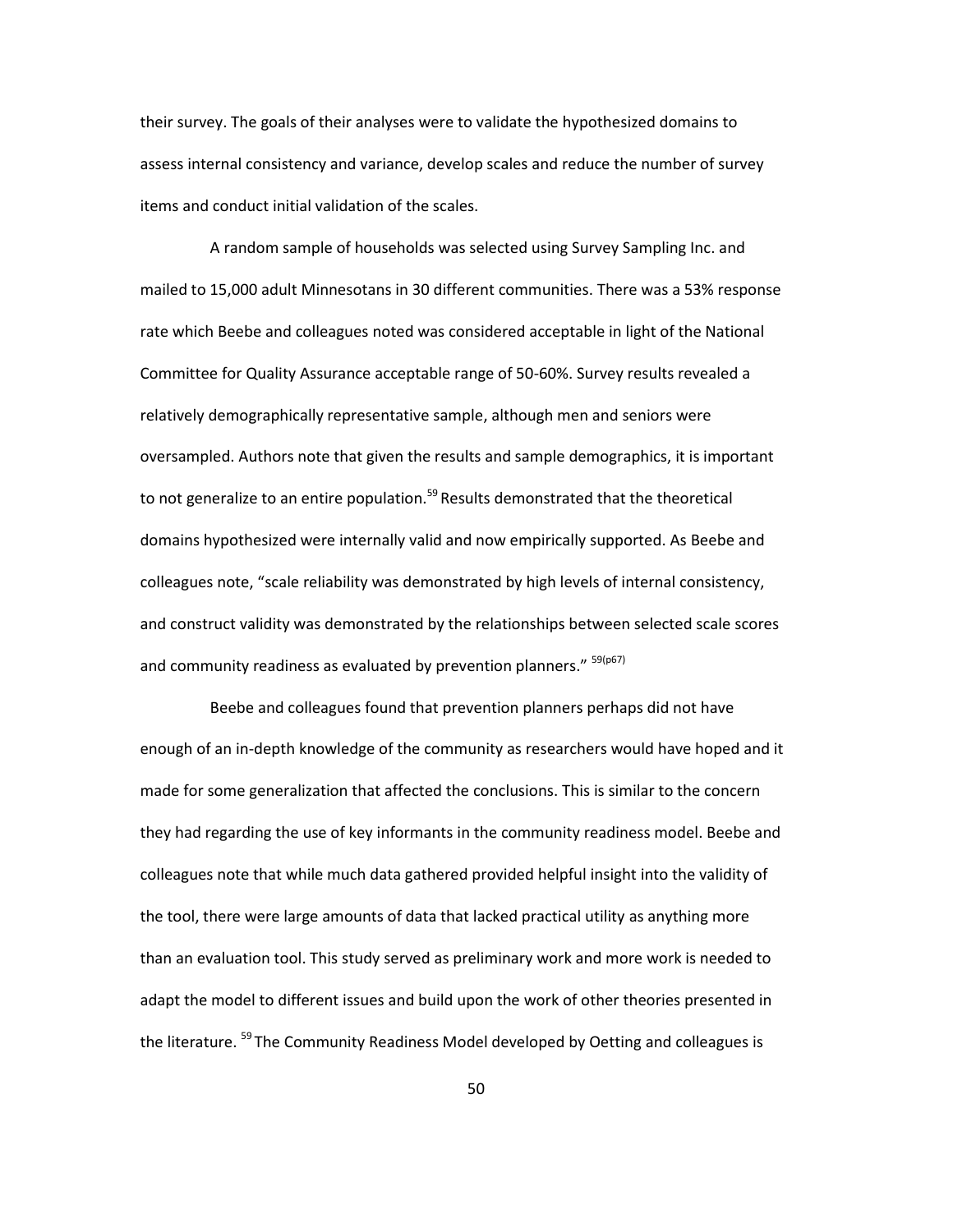criticized for a lack of empirical foundation. However it is clear from its utilization in many studies that it does not lack in application ability. It serves as a useful tool to empower communities and raise issue awareness.

Chilenski and colleagues propose that community readiness is a multidimensional construct.<sup>51</sup> In their mixed method analysis of community readiness, they propose new constructs and methods of assessing readiness that differ in some ways from existing models. A goal of this study was to report on the development of a "model that integrated organizational psychology and community readiness literature into a comprehensive model useful for community-based collaborative prevention activities."<sup>51(p348)</sup> Organizational and community psychology research form the theoretical foundation on which this model is built. The second goal of this study was to assess "the extent to which the constructs of the model 'fit' empirical data by assessing psychometric properties of the corresponding measurement model."<sup>51(p348)</sup> As Chilenski and colleagues explained, empirical data is only now beginning to operationalize the constructs outlined in this model.

The third and final goal of this study included the application of the model and its constructs in a school-community-university research project to test the validity of the model while addressing the community issue at hand. Chilenski and colleagues note that the overall goal of constructing a new community readiness model based on both organizational and community psychology research is to guide communities to more effective and collaborative prevention initiatives.<sup>51</sup>

The consistent understanding across both organizational psychology and community readiness literature, regardless of the differing constructs, is that readiness ought to be seen as a precursor to program implementation. The level of readiness with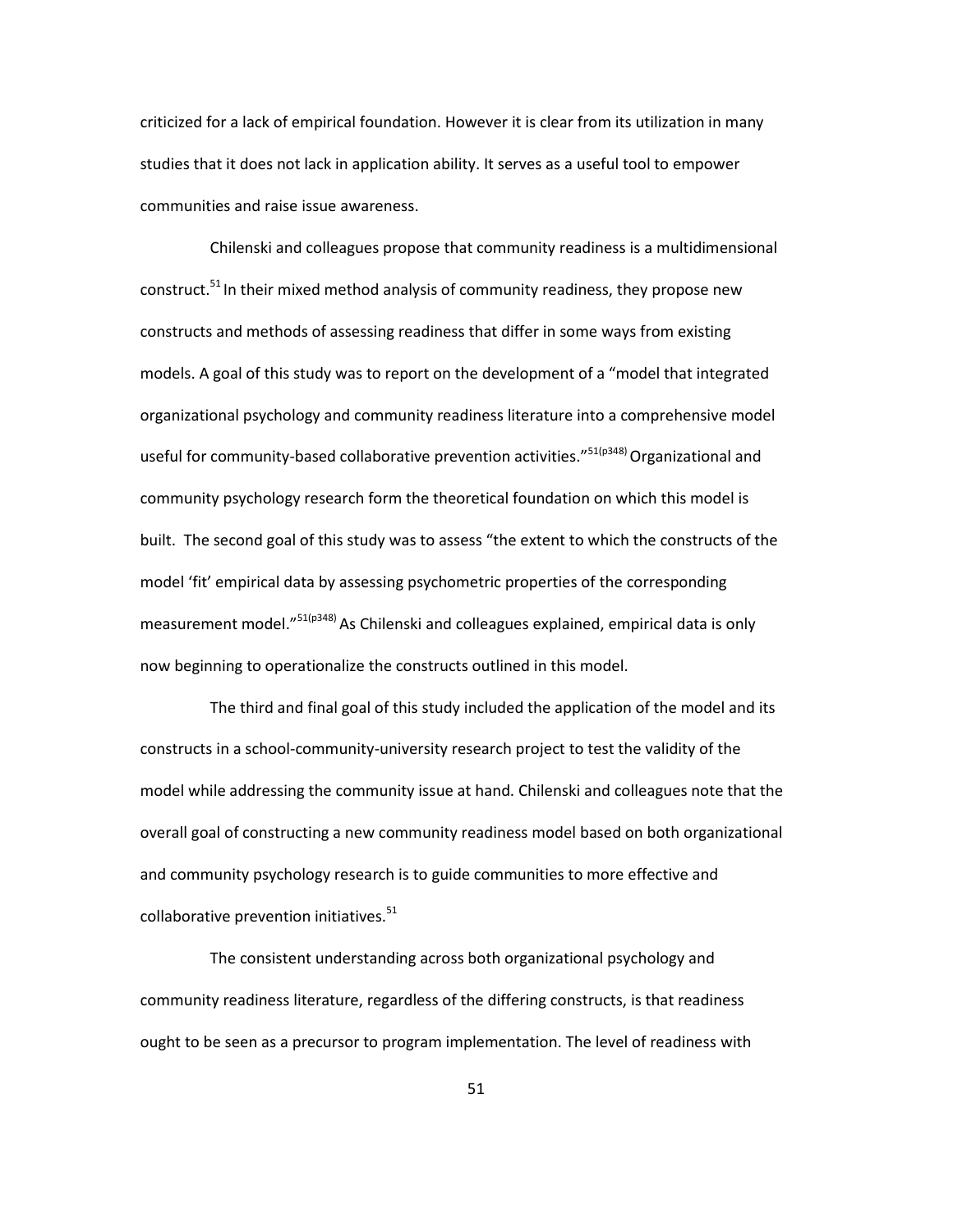which an individual, organization or community is at will mediate their likelihood to be accepting of change.<sup>51,60</sup> Chilenski and colleagues outline a conceptual model of readiness that is said to focus on preexisting psychosocial characteristics of communities and be composed of four interrelated, yet distinct factors or perceptions: Community Attachment, Initiative, Efficacy, and Leadership.<sup>51,61</sup>

Within this model, the perception of community attachment or sense of community describes the sense of trust among community members, emotional ties to the community and between residents. Attachment is the first construct of this model. The authors cite community psychology research to validate this as a worthwhile, evaluative factor, explaining that sense of community predicts involvement and that those who feel affiliated would likely feel invested and more willing to collaborate in order to reach a successful outcome on a shared goal. $51$ 

A second factor that makes up the multidimensional construct is initiative, which describes how actively involved and engaged community members are already. Chilenski and colleagues explain that the level of historic community engagement and current engagement is a predictor of readiness. This construct is a bridging of organizational and community psychology research. Chilenski and colleagues cite the work of Simpson and colleagues in their discussion of individual influence and autonomy in the context of organizational psychology research.<sup>62</sup> They also cite the work of Perkins and colleagues in their discussion of the importance of citizen participation as a predictor of readiness.<sup>63</sup>

Efficacy makes up the third construct of the proposed model, describing the perception of past success as a result of community collaboration being important in improving future outcomes.<sup>51</sup> Both self-efficacy and community efficacy is defined within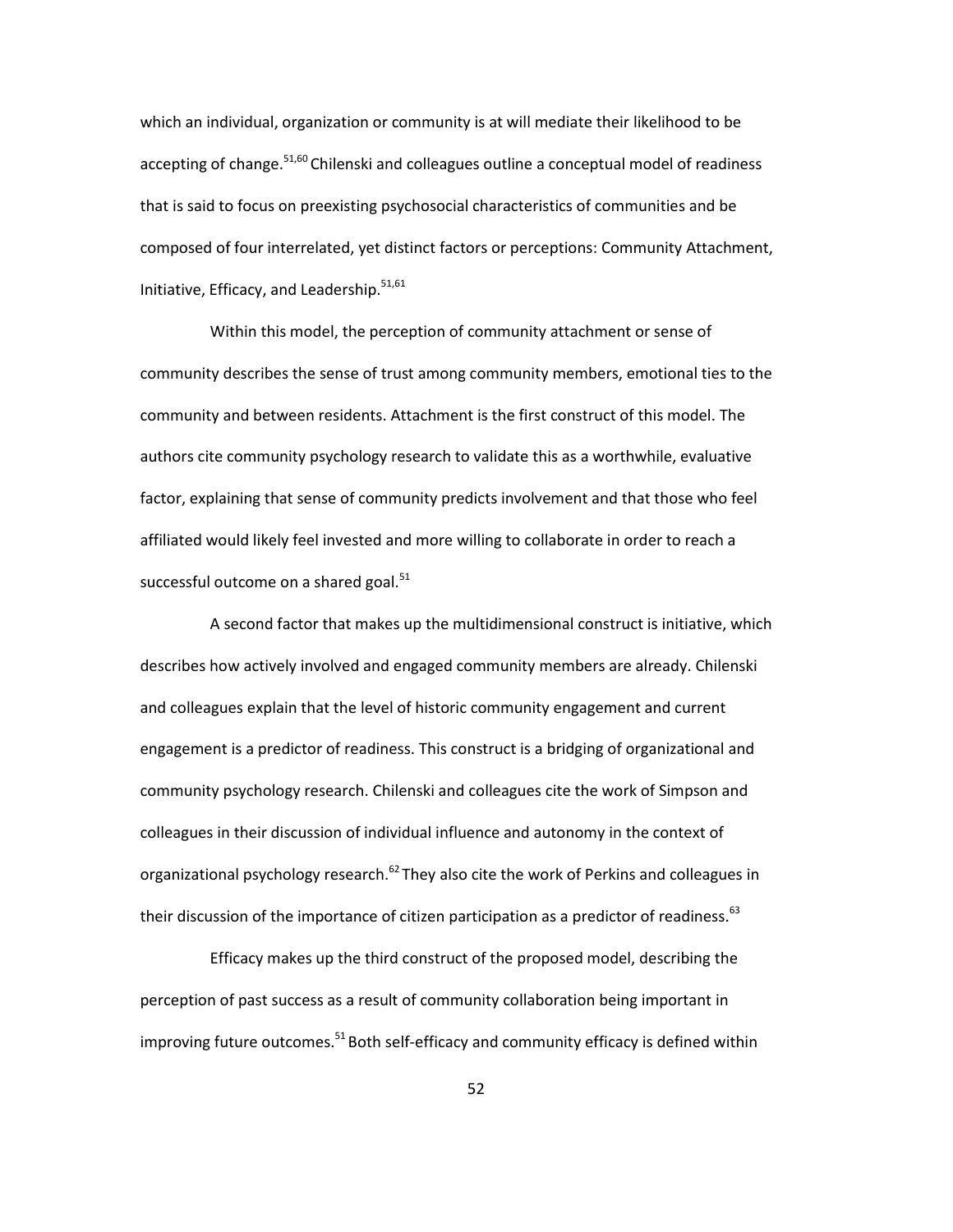this construct. Community efficacy is defined by Chilenski and colleagues as a collective belief that a group can be successful in making change.<sup>51,61</sup> The more positively the community views their ability to be successful, the more likely that community is to engage in behavior that will lead to change. Leadership is the fourth and final construct in the proposed model. Chilenski and colleagues built upon both community and organizational psychology to develop the construct of leadership, so it would encapsulate the true meaning of leadership in the context of community readiness. They explain that leadership quality is as important as the presence of leaders themselves. They describe leadership quality in the context of perceived effectiveness and consensus-building skills.<sup>51</sup> Chilenski and colleagues cite an abundance of literature that supports the idea that leaders who engage and collaborate with individuals can more effectively lead communities towards change.<sup>64,65</sup>

As is traditional within all currently published community readiness models, Chilenski and colleagues stress the importance of interviewing both key leaders and community residents. They argue that while key leaders may be more involved in change efforts, change is impossible without the support of the community. Both are essential in the assessment of readiness. Upon gathering the best practices from organizational and community psychology, Chilenski and colleagues conclude the following four target groups are necessary in order to measure community readiness from the context of a representative community sample. The sample, called "prevention team members" in this study, included general community members (including parents, youth), staff in participating agencies, agency directors in those agencies and key leaders in their communities.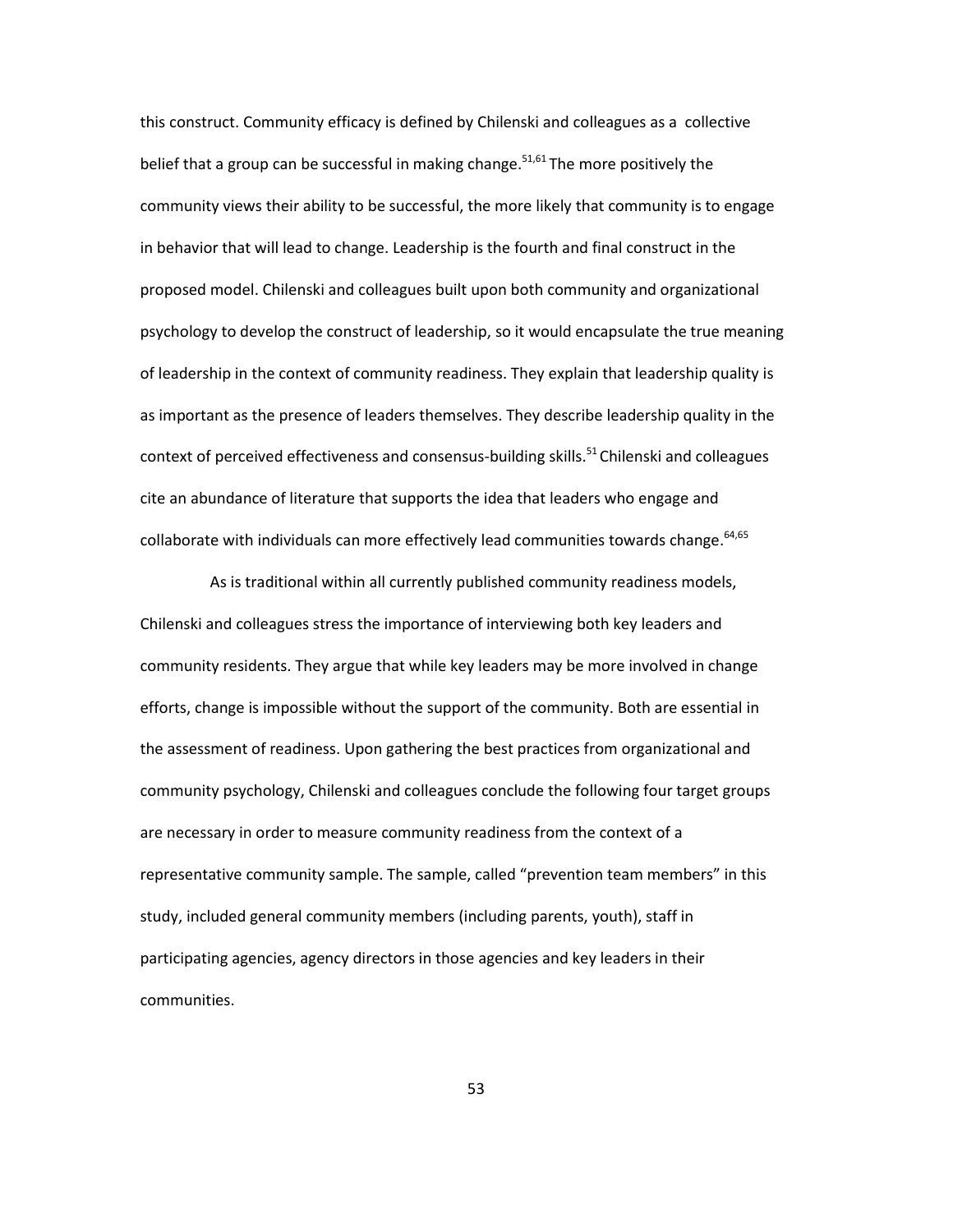Gathering information from a representative community sample allowed researchers to test the agreement of a readiness construction among community members as many residents may have a unique perception of their own community.<sup>51</sup> The previously mentioned constructs of this model (Attachment, Initiation, Efficacy and Leadership) are joined by two additional psychosocial constructs to further assess readiness: community norms regarding the problem behavior and residents' perception of the awareness of the problem in the community. Chilenski and colleagues explain the model validation process as such, "measuring the psychosocial characteristics of the school and other involved organizations will help assess the readiness of involved organizations and it can validate the degree to which the proposed construct globally measures these characteristics of communities." 51(p352)

In 2007, Chilenski and colleagues from The Prevention Research Center at Pennsylvania State University conducted a community-based prevention trial utilizing their PROSPER (PROmoting School-Community-University Partnerships to Enhance Resilience) model. The study sample was composed of 225 participants within 28 communities in two states. Participating communities in each state were randomly assigned to one of the seven intervention groups or one of the seven control groups. The average number of participants per control group was 4 to 10 while intervention groups consisted of 8 to 15 participants.

The PROSPER model utilized both community and school leadership to spearhead a community-based prevention team.<sup>51</sup> The study is a collaboration between local Cooperative Extension Services (CES) at state universities and local public schools. Prevention teams (representative sample) were co-led by a CES educator and local public school representative such as a principal or vice principal. The authors explained that other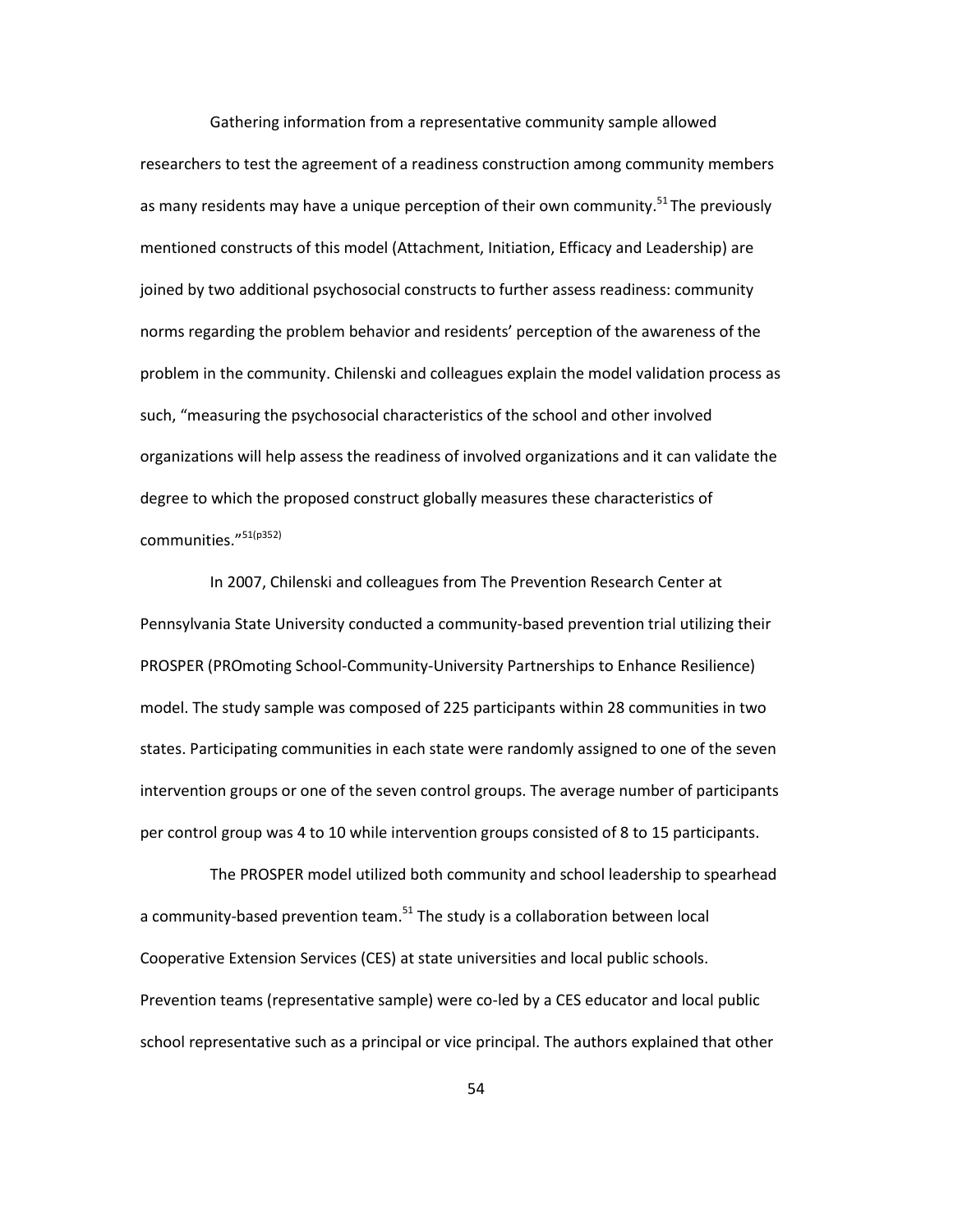team members included parents, youth, faith leaders, and mental health and substance abuse workers. The subject matter of this study was middle school students' substance abuse.

Eligible communities were recruited based on size  $\langle$  <  $/$  = 5,200 students in district), socioeconomic status ( $>$  / = 15% of students eligible for free or reduced school lunch), resident employment or education status (< 49% population employed by or attending a university), and affiliation with similar programs (eligible communities must not be currently involved in a university-affiliated research project with youth).<sup>51</sup> Initial contacts were made to local CES to gauge interest in and availability for the study. When interest was expressed, researchers provided more detailed information and screened for programming expertise, which was considered an additional requirement for leading a prevention team. After a CES educator was recruited, researchers set about to recruit local public school representatives to co-lead the prevention teams alongside the CES educator.

Prevention team members were recruited and randomized into intervention or control groups. Team members (community members) and agency directors (also called key leaders) were asked to complete a one-hour computer-assisted face to face interview in which most items were administered using a four-point Likert scale from "strongly disagree" to "strongly agree" describing the model constructs.

Multiple conceptually based scales were adapted from organizational and community psychology research in order to assess attachment (Example item on three-item scale: "Most people who live here feel a strong tie to this community."), initiative (Example item on four-item scale: "It is difficult to get people in this community involved in community activities."), efficacy (Example item on four-item scale: In the past the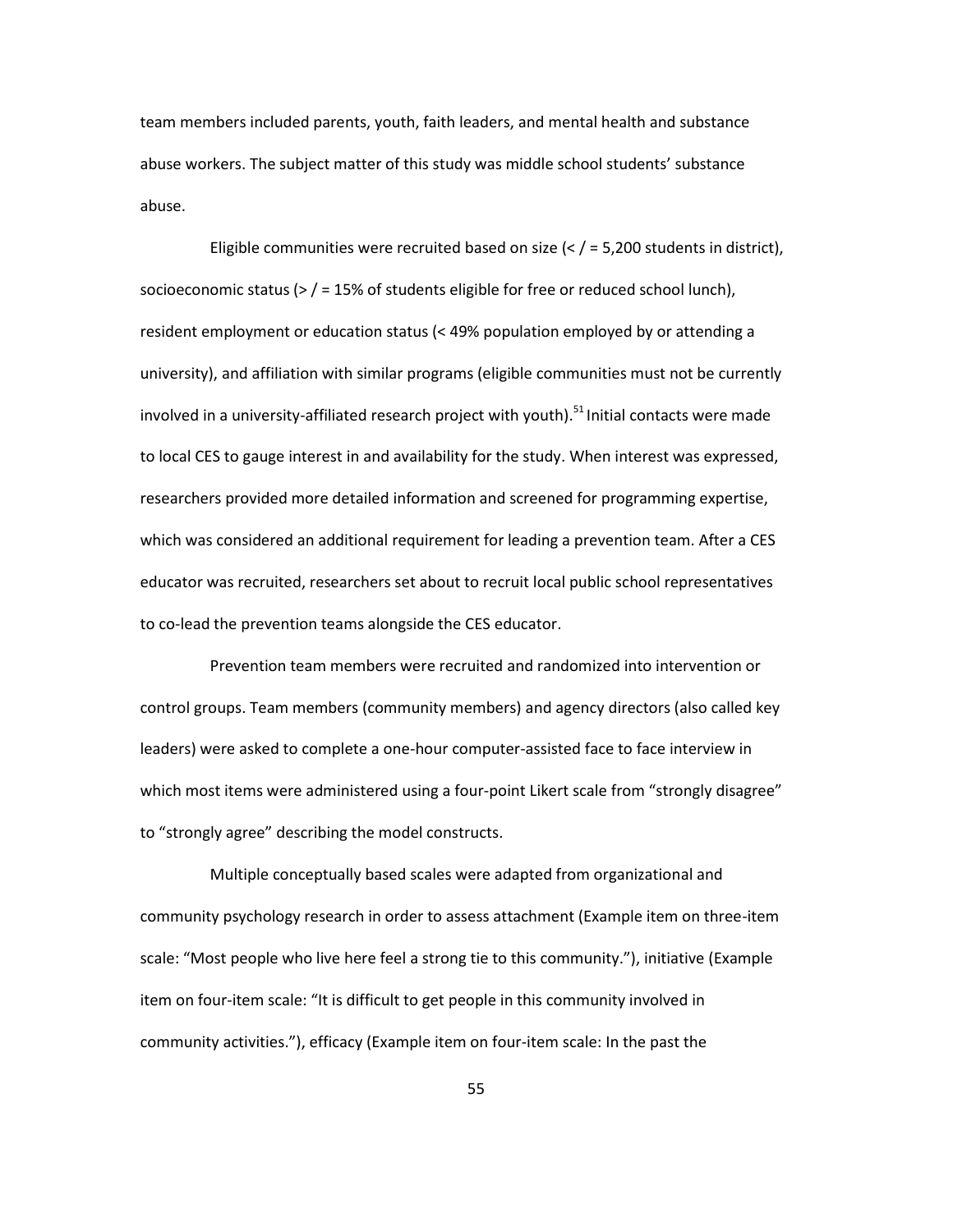community has been successful at addressing social problems."), and leadership (Example item on four-item scale: "Community leaders are able to build consensus across the community. $"$ )<sup>51</sup> Additional scales were constructed to gauge workplace atmosphere, school functioning, community norms and perception of the problem. Chilenski and colleagues used complex multivariate structural equation modeling analysis to evaluate the data gathered from structured interviews. The purpose was to gauge hypothesized model fit compared to an alternative independence model. This process helped in validating the model as a reliable way to gauge community readiness.

Chilenski and colleagues concluded, that the model was acceptable at predicting individual and community characeristics.<sup>51</sup> However, they discovered a significant amount of variance in readiness and were able to determine the main constructs on which team members differed. They tested agreement to determine if the variance occurred within and among communities or across team members. Chilenski and colleagues determined that regardless of their organizational level, respondents from the same community could all demonstrate disagreement about the level of readiness of their community.<sup>51</sup> Some results demonstrated significant agreement among team members. Chilenski and colleagues discuss the importance of aggregating the data, which revealed the differences of opinion and moderate agreement between community members and key leaders. They also suggest that the level of variability in a workplace makes it challenging to generalize and that perhaps the best approach is to recognize that different community members have different skills and experiences that may be more salient in getting the community involved and it is important to capitalize on those particular experiences.<sup>51</sup>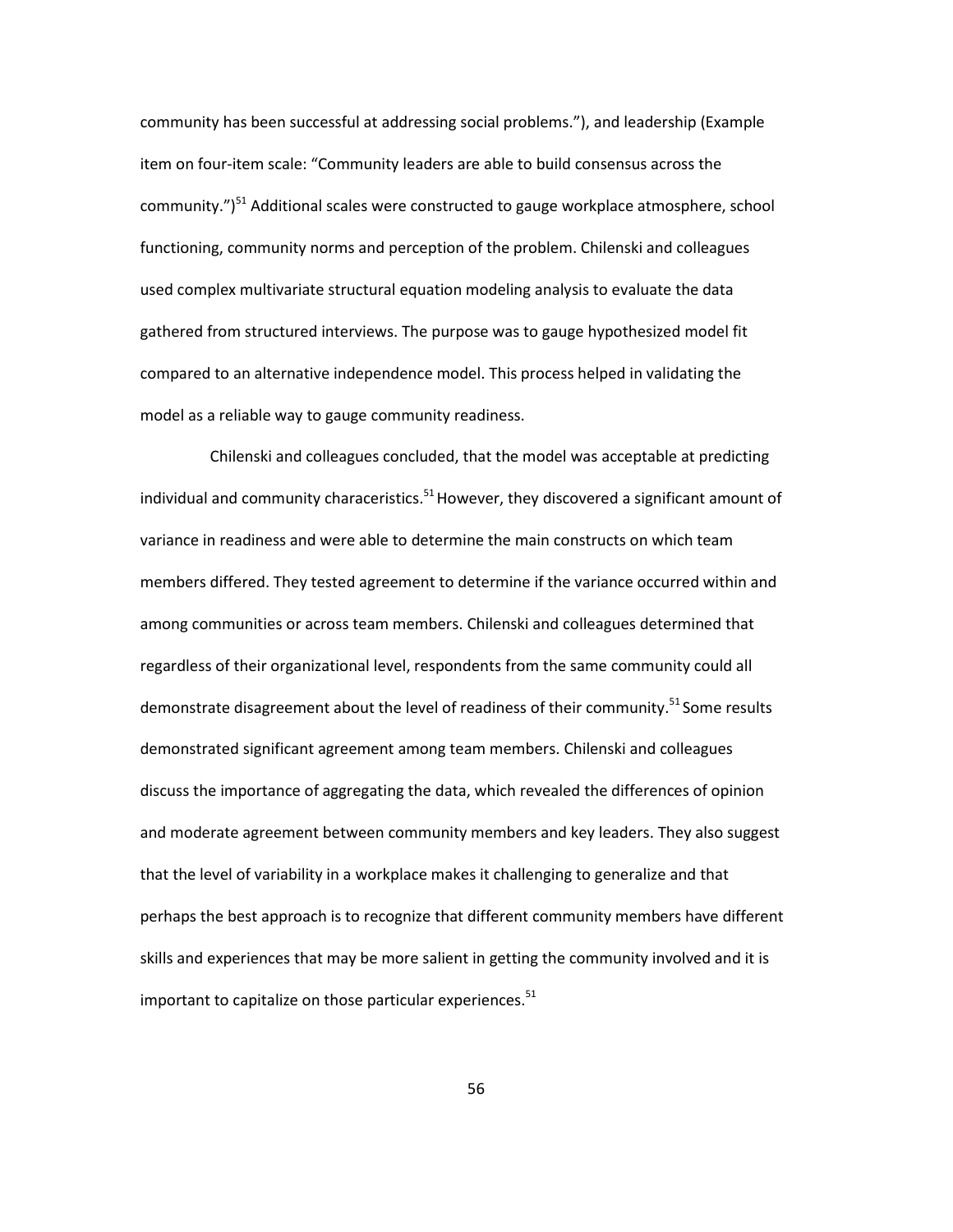Limitations of this study include sample size, self-report bias and community demographics. This model utilized multiple communities, which allowed for increased sample size and statistical analysis; however, Chilenski and colleagues note that an even larger sample would have allowed researchers to gain greater confidence in making generalizations based on findings. Although, by design, this model has a small sample size, the authors conclude that it will inevitability not detect certain relationships that could be potentially significant.<sup>51</sup> The sample lacked diversity of demographics and Chilenski and colleagues note the importance of future research investigating the applications of this model in the context of diverse populations.<sup>51</sup> Finally, they conclude that in order to further validate this model's usage and effectiveness in gauging community readiness, longitudinal community-level studies are necessary.

# TRENDS IN COMMUNITY READINESS RESEARCH

The amount of literature on the subject of community readiness is staggering and spans multiple disciplines including but not limited to environmental health, organizational psychology, community psychology, public health prevention and nutrition. The application of the community readiness model, developed by the Tri-Ethnic Center is perhaps best demonstrated through in-house case examples and success stories. A brief sampling of successful applications of the model since its development in 1995 is available on the Center's main website. Many of the example applications provided are pertinent to the field of nutrition and dietetics and reveal areas of research opportunities for registered dietitians and nutrition professionals. A few examples include cultural competency, program evaluation, grant making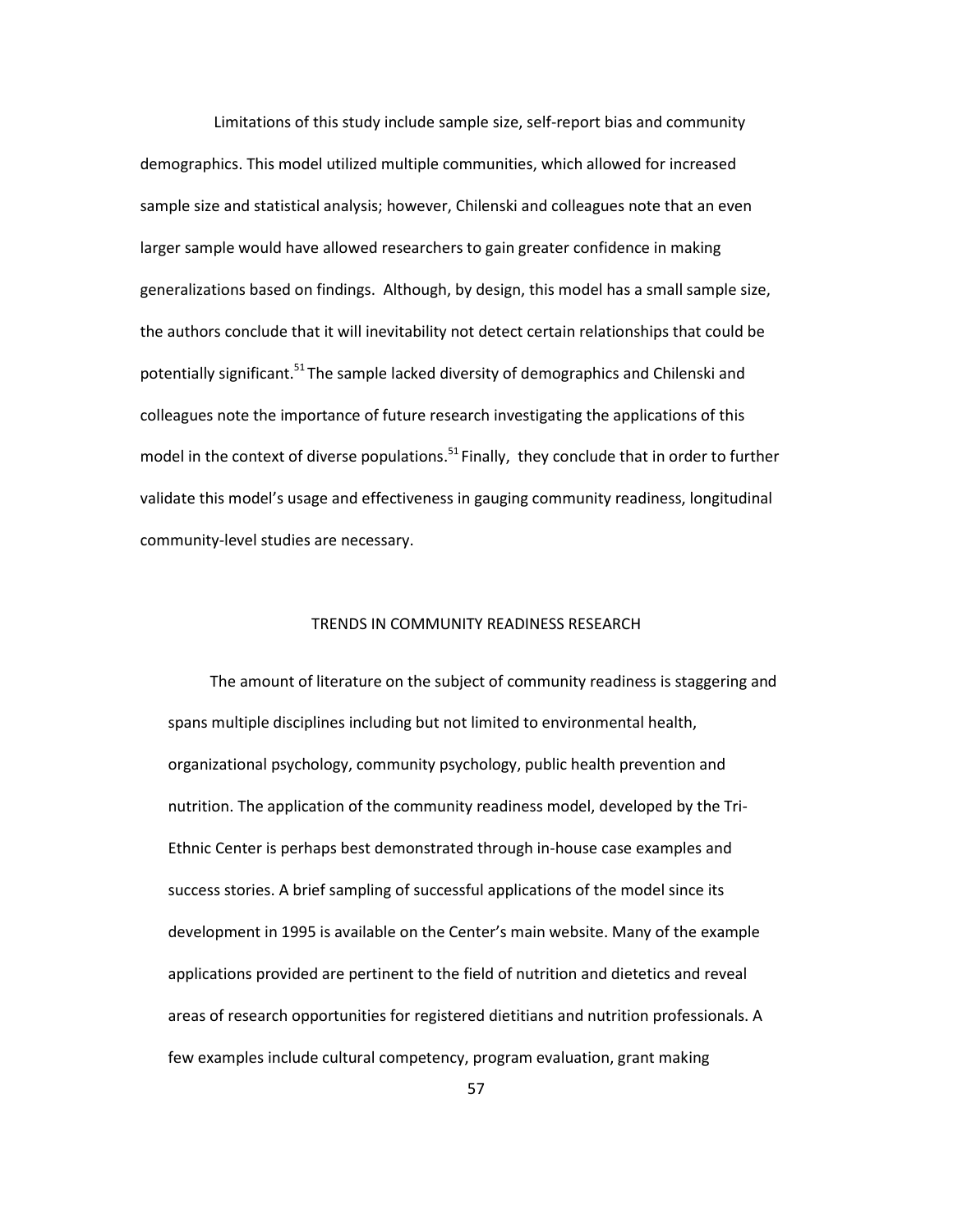organizations and school and community programming.

The Community Readiness Model is a widely accepted and frequently utilized method of gaining insight into how ready and willing a community is to address an issue. Literature reveals researchers outside of the Tri-Ethnic Center for Prevention Research have sought to further validate its methods and add rigor to the assessment strategies. Schroepfer and colleagues utilized the Community Readiness Model in their attempt to address cancer health disparities. Rather than discuss the results of their assessment, they published their qualitative findings on the scoring procedures in detail. This publication included the consensus portion of the scoring process, as well as the triangulation of the scores to increase the process vigor.<sup>66</sup>

Schroepfer and colleagues briefly describe other developed readiness models and explain their rationale for choosing the Community Readiness Model. They chose to use the model developed by Oeting and colleagues at the Tri-Ethnic Center noting that its qualitative nature, use of leaders as key informants, and methodology are in step with the tenets of community-based participatory research. Use of the Community Readiness Model in this project allowed for "full participation of community leaders, thus giving voice to their wisdom and knowledge of their community's readiness to address cancer issues."66(p272)

Schroepfer and colleagues enhanced the rigor of the scoring process by employing investigator triangulation, utilizing two independent data scorers. They also integrated interdisciplinary triangulation by bringing on four independent scorers, from separate academic disciplines; this allowed for varied technical feedback. The use of these two methods of triangulation helped reduce the chances of bias in scoring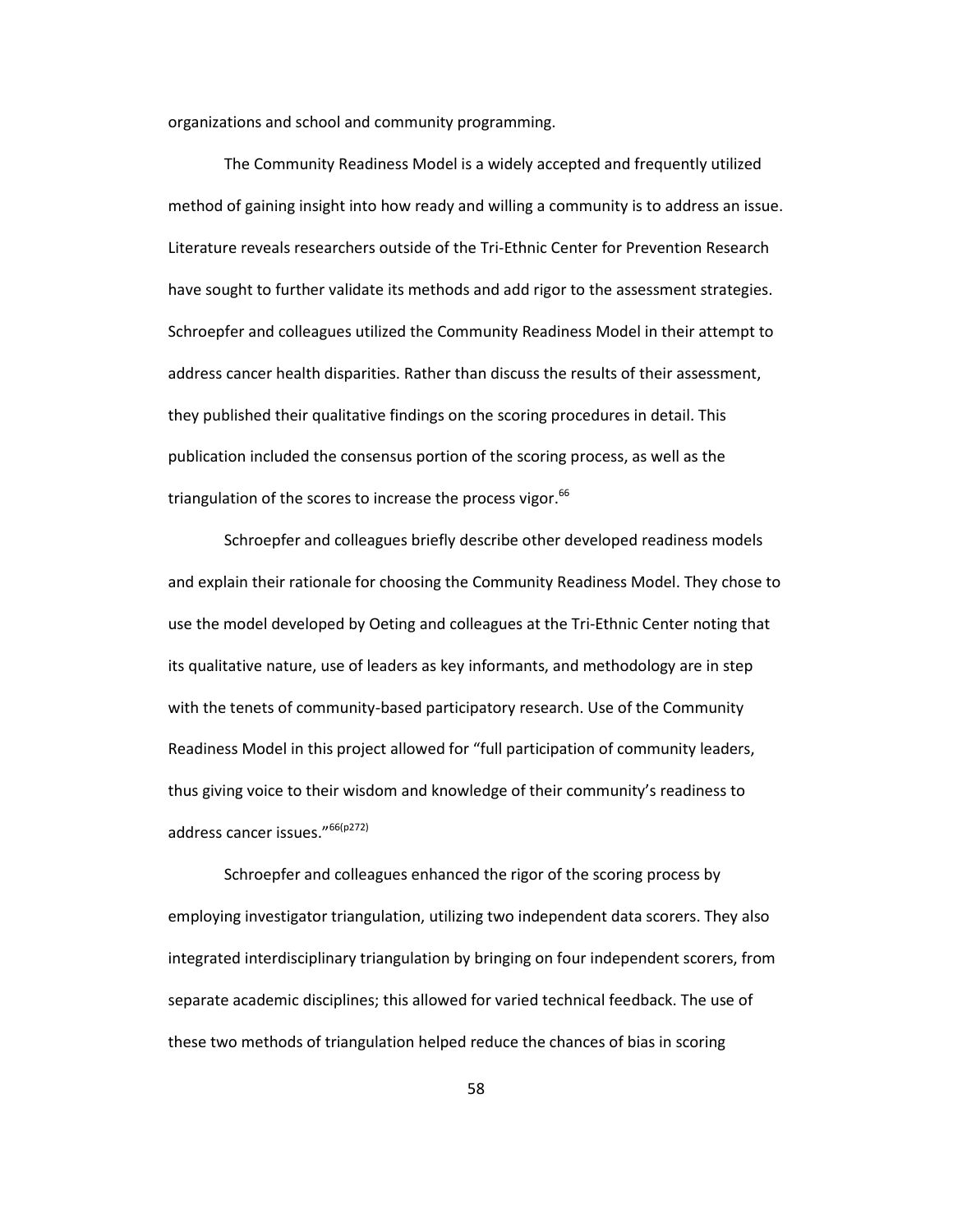procedures. A master scorer was recruited to help the scoring team to remain objective and cognizant of the meaning of consensus and accurate independent scoring. To further add vigor to the study, Schroepfer and colleagues audio recorded each consensus meeting, with recordings independently analyzed for content by two researchers not a part of the scoring team.

Data from this qualitative analysis of scoring procedures indicate that scorers felt lack of information from key informants increased scoring difficulty. They found that many leaders were uncomfortable generalizing their responses about the community and therefore cited lack of sufficient knowledge to answer the question. This lack of knowledge made it challenging for the scorers to accurately rate readiness in that dimension. Lack of strong interviewing skills was another cited challenge to accurate scoring. When key informants got off topic, misinterpreted a question or gave a vague response, many interviewers were unable to redirect. This lack of ability was reflected in scoring challenges.

Recommendations provided by Schroepfer and colleagues include the distribution of a detailed letter to key informants prior to their interview, outlining the purpose of the study and requesting their response as to their comfort with the subject matter. Schroepfer and colleagues explained that this will help in the recruitment of key informants who have the requisite community knowledge in order to answer the questions fully. A second recommendation to help overcome community readiness model scoring challenges included training of interviewers to ensure they have baseline knowledge of strong interviewing techniques.

Schroepfer and colleagues note how important it is that interviewers are able to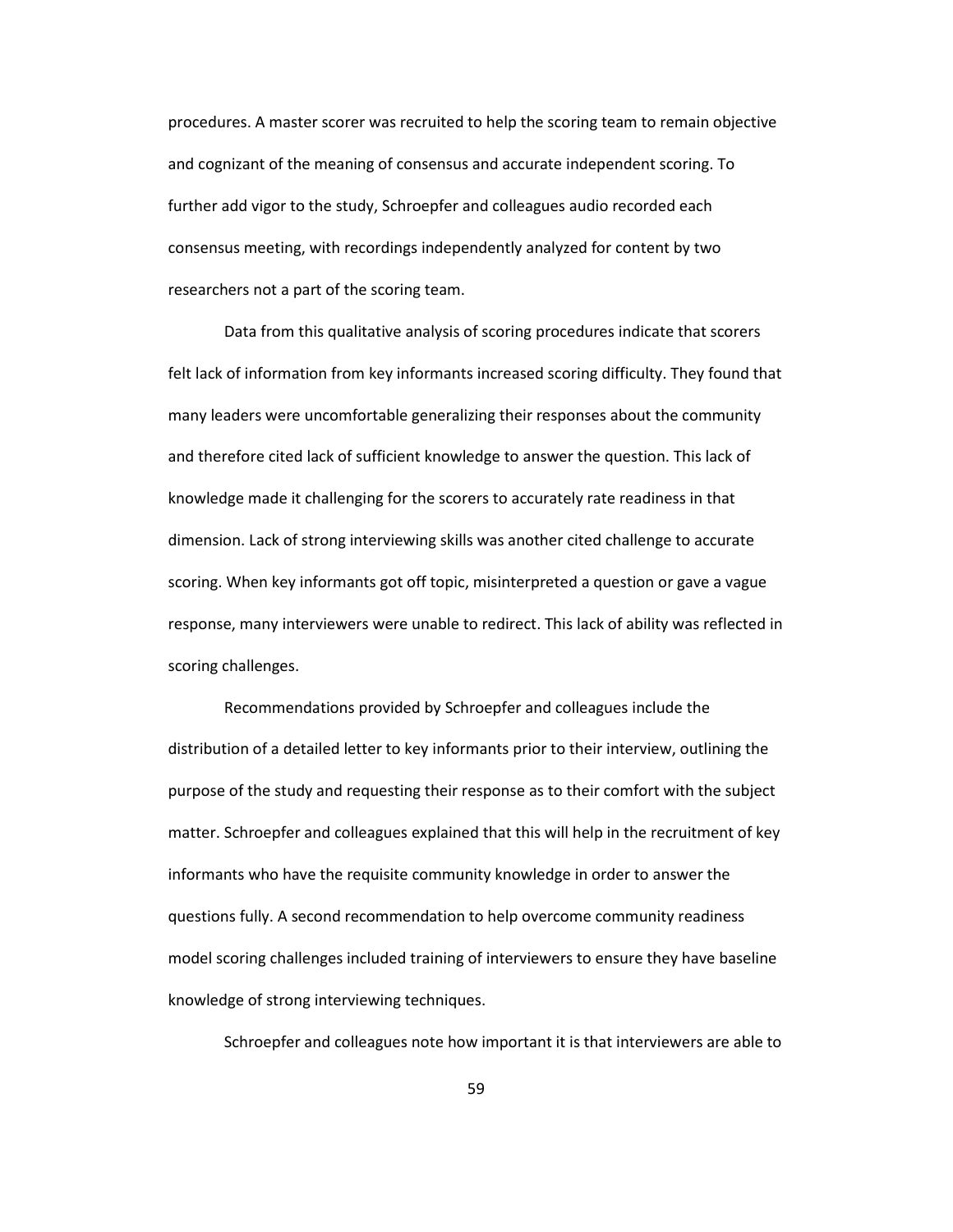make the key informants comfortable throughout the interview, while remaining professional, as well as redirecting and clarifying questions to obtain high quality content. The final recommendation Schroepfer and colleagues outline is "when an academic and community partnership is conducting the assessment, the use of community members as interviewers may be best, as knowledge of their own community may enable them to probe more effectively.<sup>66(p285)</sup>

Jarpe-Ratner and colleagues presented an adapted version of the community readiness model in their formative evaluation of a school-based social and character development intervention.<sup>67</sup> The intervention was part of an RCT in Chicago Public Schools from 2004 through 2010. A gap in funding occurred from 2006-2007, leaving schools unable to continue their intervention. Jarpe-Ratner and colleagues hypothesized difficulty implementing their strategies after the gap and the Community Readiness Model was employed to help reestablish program implementation efforts by assisting researchers develop individualized strategies to address varying degrees of school readiness.<sup>67</sup> The Community Readiness Model was implemented as a formative evaluation strategy in the fall of 2008, 2009 and 2010.

Jarpe-Ratner and colleagues demonstrate the community readiness model's usefulness in capturing community opinion and intervening on specific characteristics of readiness in order to maximize the potential for programming success<sup>67</sup>; it allowed for tailored technical assistance to each school. Assessments also informed researchers as to where support should be targeted.<sup>67</sup> Jarpe-Ratner and colleagues commented that while the model implementation required much staffing, it was less resource intensive than most qualitative methods of data collection. The readiness model is typically used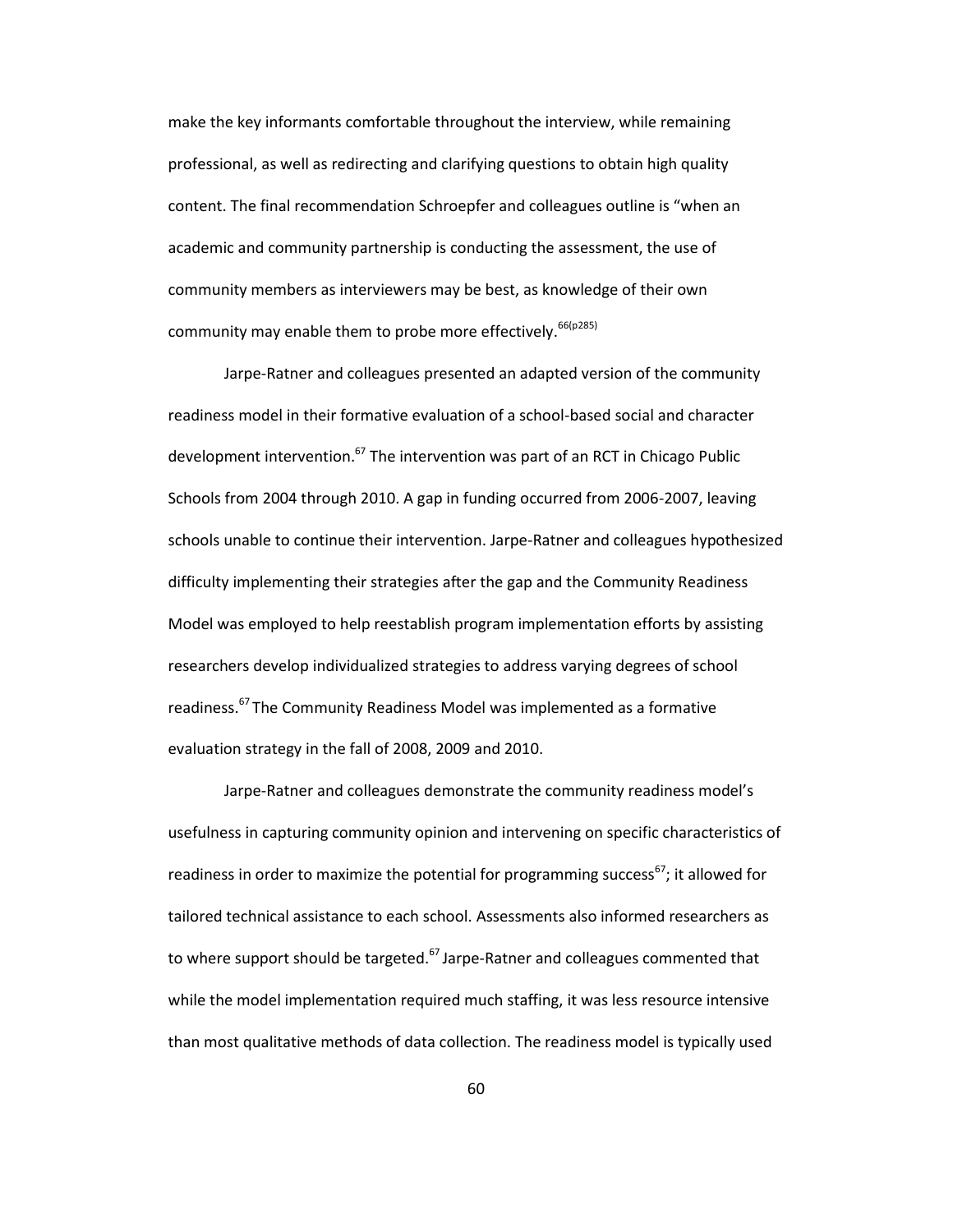as a mediator of program intervention; this study's unique approach shows the model's potential usefulness in program evaluation as well. Formative evaluation is an important component of effective program design and delivery. This study is also the first documented use of the community readiness model in a school among students, teachers, staff and administrators.<sup>67</sup>

Slater and colleagues also used the community readiness model as a tool in formative evaluation in their randomized group prevention trial involving a participatory community-media intervention. They reported their findings in the Journal of Community Health in 2005, partnering with Tri-Ethnic Center model developers. Slater and colleagues used the assessment to supplement individual-level analyses. Results from the readiness assessment laid the groundwork for a coalition-building workshop. They revealed the success of the intervention in raising community knowledge of efforts, improving prevention leadership quality and improving community climate around the prevention efforts. Slater and colleagues conclude that community readiness assessments can play a valuable role in randomized community trials, by providing insight into community dynamics, tailoring community interventions based on need and offering a tool that can be used by community members themselves and in conjunction with community health workers and advocates.<sup>26</sup>

Sheldon and colleagues at Georgia State University employed the community readiness model in their policy research initiative, the PLAY (Policy Leadership for Active Youth) initiative. They presented their findings at The Active Living Research annual conference. Their assessment revealed the involved communities were in a preplanning stage of readiness and while funds may not be necessary to move interventions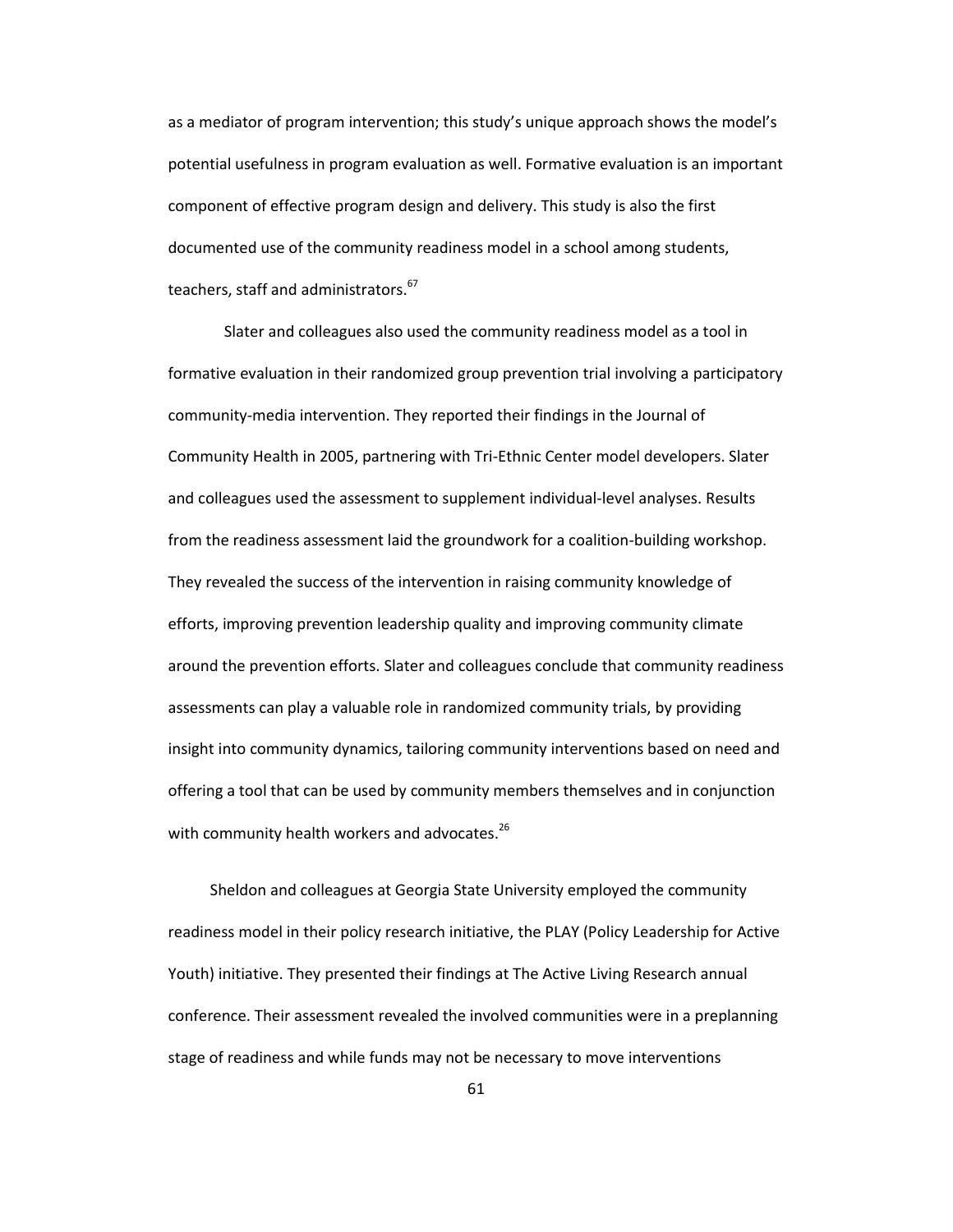forward, collaboration and coalition building would help to empower and support communities. Qualitative results showed communities would benefit most from more marketing, educating, coordinating, collaborating and leading efforts to move them to a higher stage of readiness to address issues of childhood obesity. Results also indicated the need for local government intervention in order to get efforts off the ground. As a result of this research, four communities received grants to help implement childhood obesity prevention initiatives. 68

Kesten and colleagues conducted the first community readiness assessment in the UK. A growing interest in the effectiveness of community-based prevention interventions and uncertainty of how to tailor interventions to community needs led researchers to adopt the model. Kesten and colleagues sought to assess community readiness for overweight and obesity prevention in pre-adolescent girls. Researchers reported their findings in a case study published in BMC Public Health in 2013.<sup>24</sup> The adapted the model methodology to best fit their community by selecting key informants through focus groups composed of pre-adolescent girls to identify their biggest influencers. While some influencers, such as celebrities, did not meet the criteria for a model key informant, Kesten and colleagues found the focus groups to be particularly helpful in tailoring their work.

Results indicated the community was at a higher level of readiness to address issues of physical activity related to overweight and obesity prevention rather than healthy eating and drinking. The lowest levels of readiness were found in the resources and community knowledge of the issue dimensions. Qualitative feedback revealed prevention work should tailor their intervention to target priority areas such as physical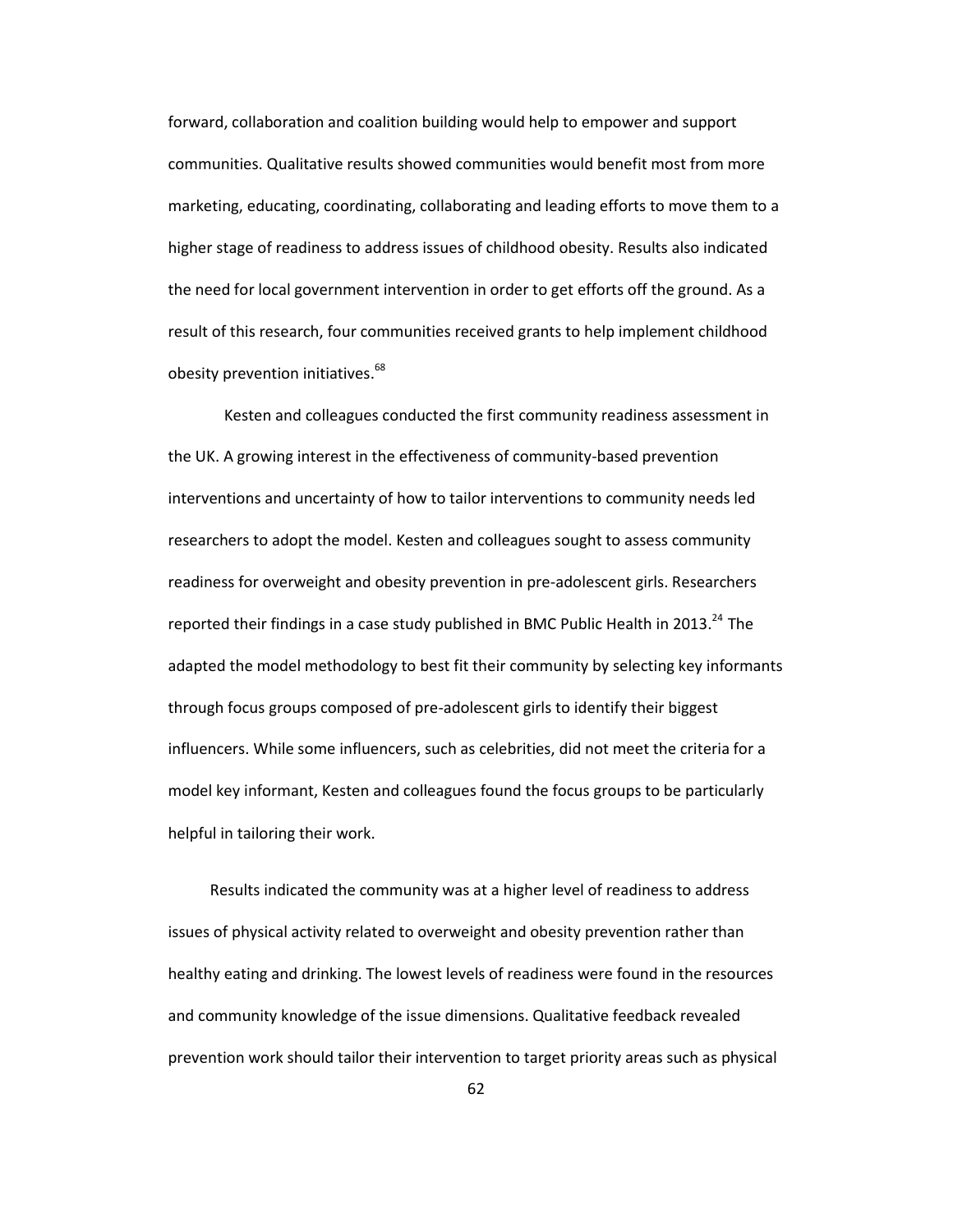education training for primary teachers, raising awareness of the prevalence of the issue on a community level and increased resources to support the development of programs that support after school healthy eating and drinking.

Kesten and colleagues note that the qualitative component of this model allowed for the revelation of information that will inform the tailoring of future interventions. <sup>24</sup> Included in a discussion of limitations, Kesten and colleagues critique the community readiness model scoring procedure, explaining that assigning a number to each readiness stage may inadvertently cause the data to lose some richness and not fully capture the meaning of the results.<sup>24</sup> To overcome some of this limitation, Kesten and colleagues chose to report much of their data in the form of key informant quotes, revealing wisdom and feedback this qualitative approach is able to offer researchers.

Sliwa and colleagues utilized the community readiness model to select communities for a community-wide obesity prevention intervention. Communities applied to be part of the research study, ten finalists were selected and the community readiness model protocol was utilized to narrow down the search to the top six to receive the intervention. Forty key informant interviews were conducted among ten communities of similar size and socioeconomic status across (four per community) following community readiness protocol. Appropriate key informants were considered gatekeepers in the context of this study (e.g: mayor, school superintendent), resulting in the small sample. Results indicated a mean readiness score of 4.28, corresponding with the "preplanning" stage of readiness. Sliwa and colleagues used readiness scores and qualitative data to help select the communities that would participate in a replication study.<sup>25</sup> In this case, the community readiness model assisted in the control program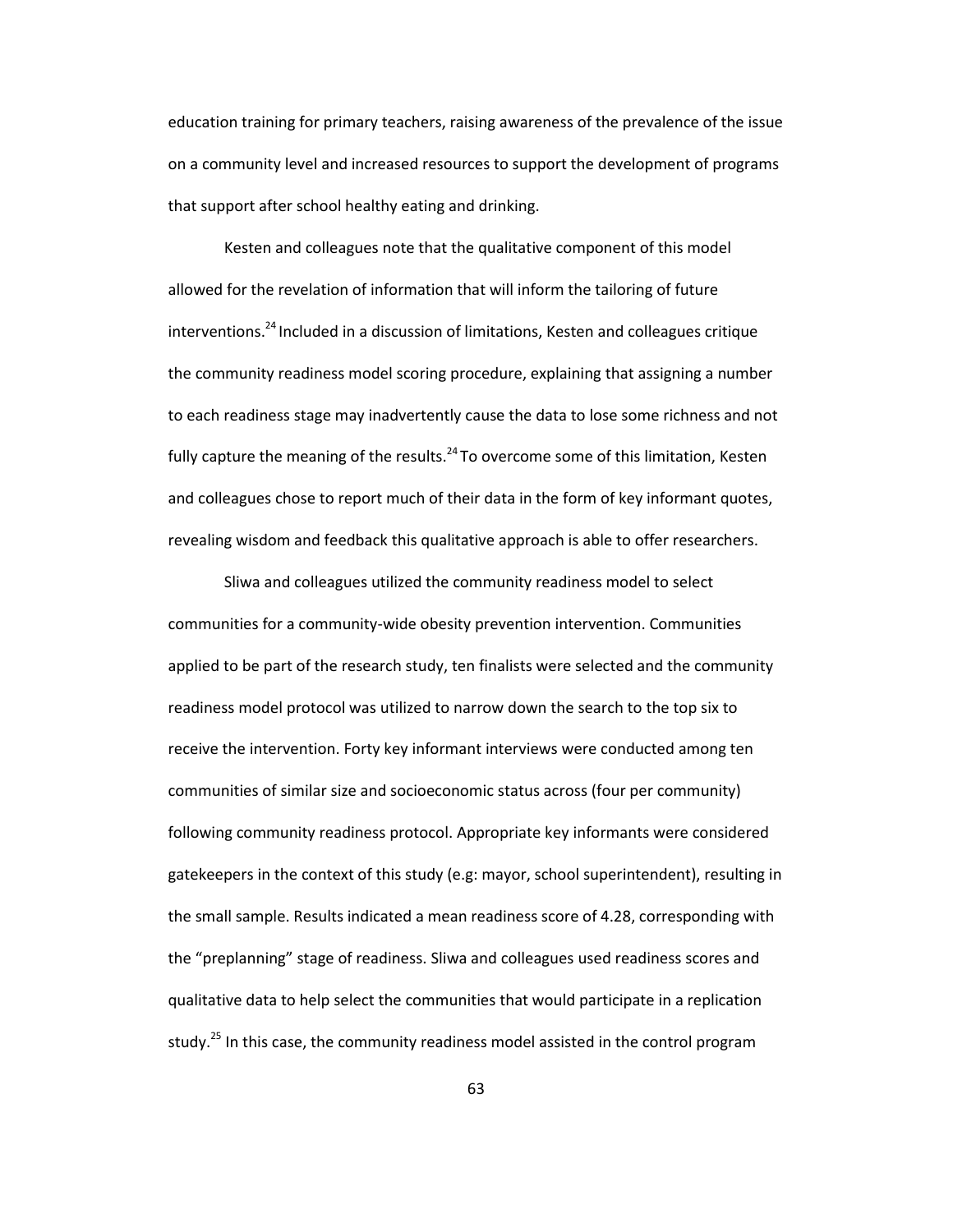planning and implementation.

Buckner-Brown and colleagues performed a retrospective analysis of the collaborative redevelopment of the High Point neighborhood in Seattle, Washington. They published this research as a Center for Disease Control community case study. The purpose was to examine the effects of collaborative neighborhood redevelopment, describing their analysis through the lens of the Tri-Ethnic Center's Community Readiness Model.

The redevelopment of the infrastructurally unsound and crime ridden community took place between 2000 and 2010, with the active involvement of residents. Buckner-Brown and colleagues note that community members were involved in every aspect of the redevelopment process from planning to evaluation.<sup>23</sup> They chose to describe the process of community redevelopment as happening in the following stages: awareness, preplanning, preparation, initiation, stabilization, confirmation and expansion, community ownership. Buckner-Brown and colleagues did so to highlight the collaborative effort of development that took place in High Point as well as draw on what they consider to be an important conversation regarding the necessity to match a community's readiness for change with the intervention. Buckner-Brown and colleagues conclude that community engagement in redevelopment efforts helps to ensure culturally appropriate results.<sup>23</sup> This case study illustrates how "involvement and commitment of local residents in the planning and implementation of a local housing improvement effort can contribute to its success."<sup>23(p6)</sup>

Ehlers and colleagues demonstrated the effectiveness of using the community readiness model in the context of a school community for a physical activity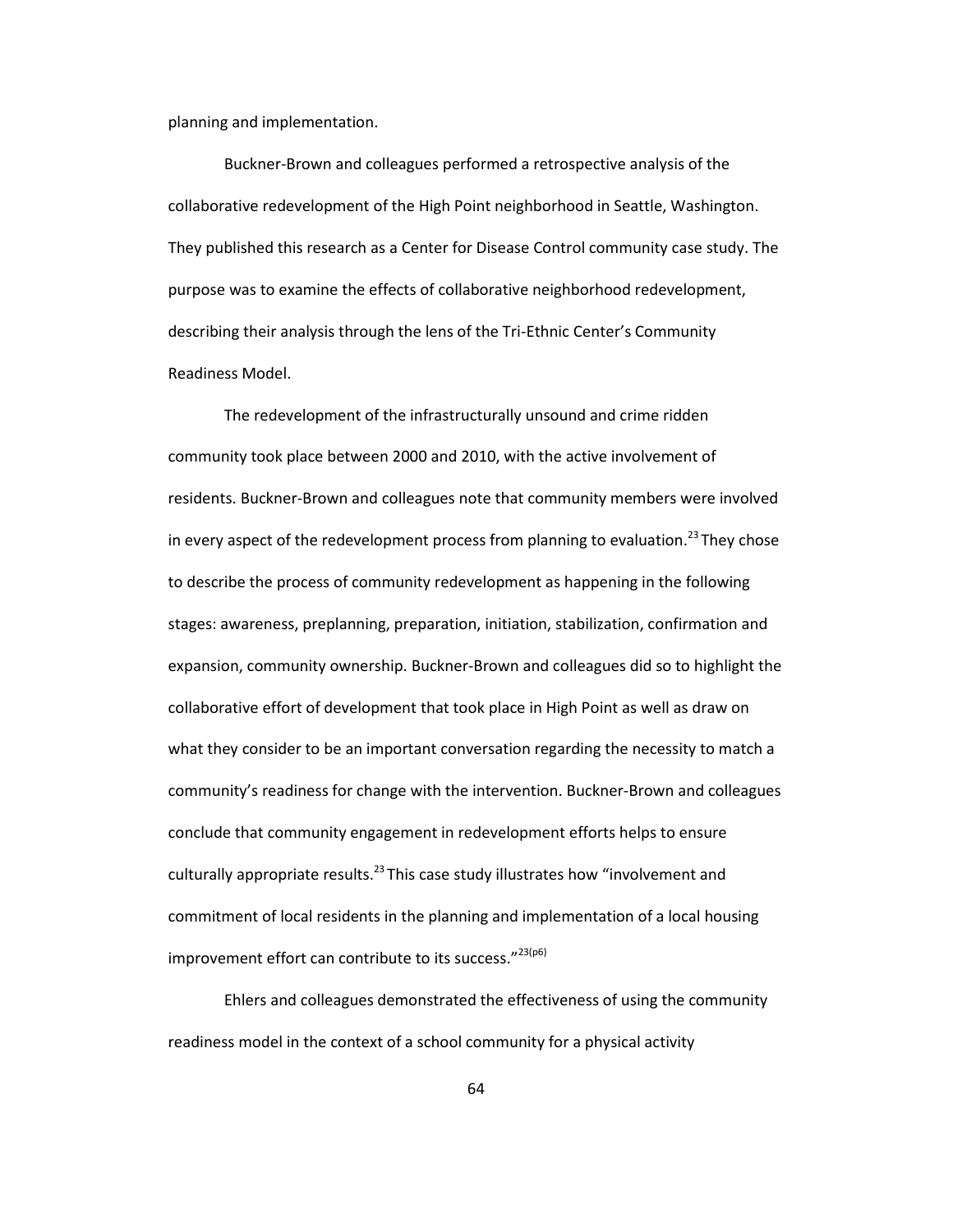intervention, Ready for Recess. They conducted pre and post readiness assessments to measure how effective their intervention was at raising readiness to adopt behavior change. Ehlers and colleagues rationalized the use of this model in their study in light of their most recent findings outlining the importance of school readiness in the implementation of school-based childhood obesity prevention.<sup>69</sup>

Ehlers and colleagues conducted a baseline community readiness assessment of 98 key school stakeholders, across 17 schools. Results indicated that principals scored higher than teachers in overall readiness and knowledge of the issue; however they actually scored lower in leadership post-intervention than pre-intervention. Ehlers and colleagues suggest this may indicate that principals overestimated the readiness of staff to implement the intervention. They may also have overestimated their ability to provide adequate support to their staff in order to successfully implement the intervention. <sup>69</sup> Ehlers and colleagues agree that the study results highlight the importance of evaluating and increasing school readiness prior to any intervention within that environment.<sup>69</sup>

One example of how the Tri-Ethnic Center for Prevention Research has partnered with other organizations is in their work with the Centers for Disease control to train domestic violence community response teams. Another example of how this model has been utilized is with the National Children's Alliance, who employed the model to develop cultural competency within the organization and disseminated the model to local advocacy centers for usage.<sup>70</sup> Other organizations, whose names were left out of the description, based on the sensitivity of the issue of cultural competence, used the structure of the model and validated questions to capture readiness. Other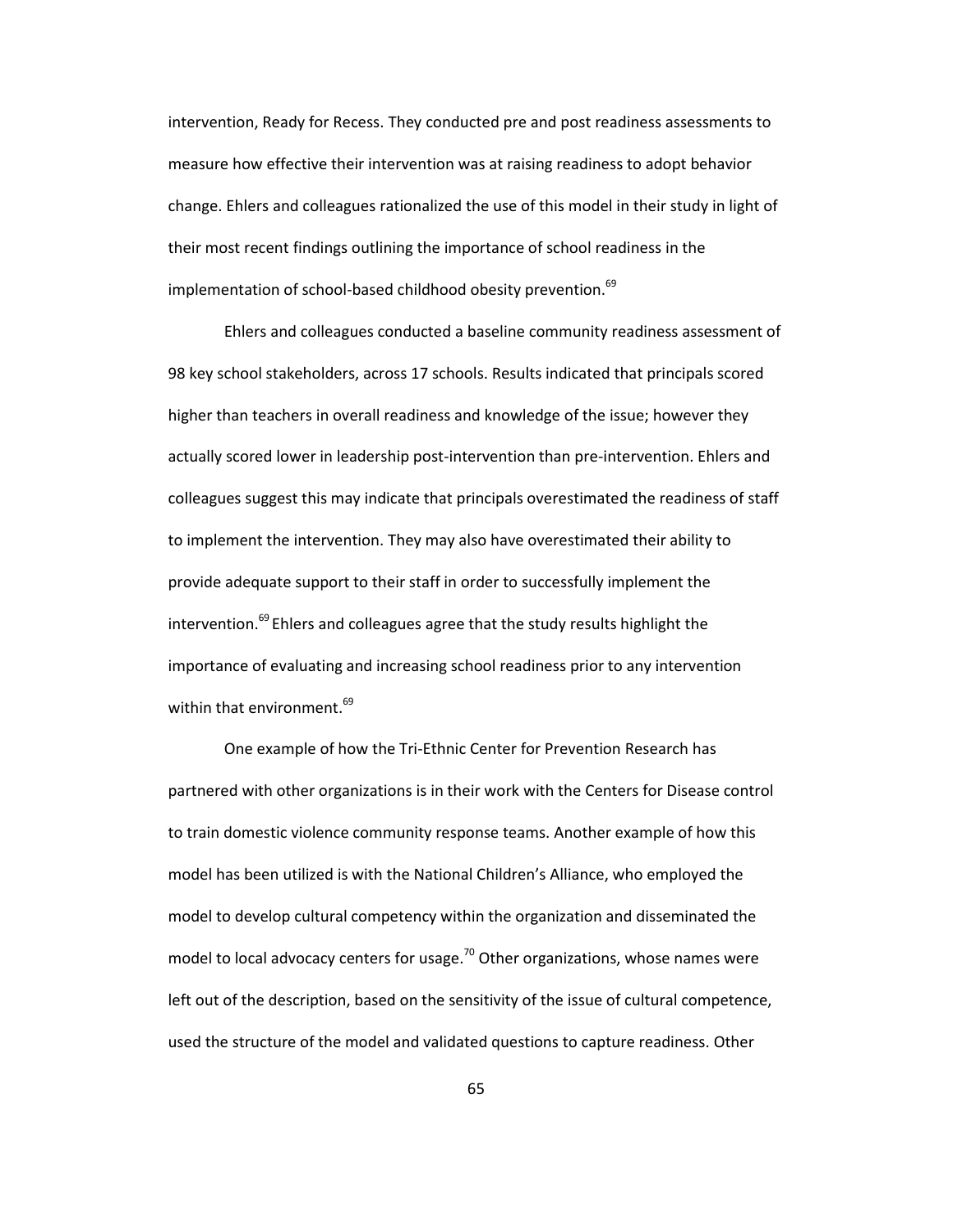organizations reportedly used the model to gain a baseline understanding of the stage of readiness their organization was at and utilized the center's workshops to develop creative solutions to increase readiness around cultural competency.

The Centers for Disease Control has offered funding to various organizations to implement the community readiness model to reduce injuries.<sup>70</sup> Grant agencies themselves have employed the model to make sure they utilize their resource effectiveness. Grant organizations have made decisions on funding based on the likelihood that the proposed research will succeed in the community, utilizing the readiness model to help make the decision. Thus, the Community Readiness Model may also provide baseline data that grant agencies are looking for before agreeing to fund research. This is especially important for the field of nutrition and dietetics research, which often seeks grant funding for important nutrition initiatives.

### REFERENCES

1. Colemen-Jensen A, Nord M, Andrews M, Carlson S. Household food security in the United States in 2010. Washington DC: US Department of Agriculture; 2011. Report No.: 125.

2. Holben D. Position of the American Dietetic Association: food insecurity in the United States. *J Am Diet Assoc.* 2010 Sep;110(9):1368–76.

3. Kirkpatrick SI. Understanding and addressing barriers to healthy eating among lowincome americans. *J Acad Nutr Diet.* 2012 May;112(5):617–20.

4. FAO. Trade reforms and food security*.* Economic and Social Development Department*.* 2003. Available from: http://www.fao.org/docrep/005/y4671e/y4671e06.htm. Accessed: January 2015.

5. Ackerman-Leist P. Food Security. *Rebuilding the Foodshed: How to Create Local,*  Sustainable and Secure Food Systems. 1<sup>st</sup> ed. White River Junction, VT: Chelsea Green Publishing; 2013. p. 97–158.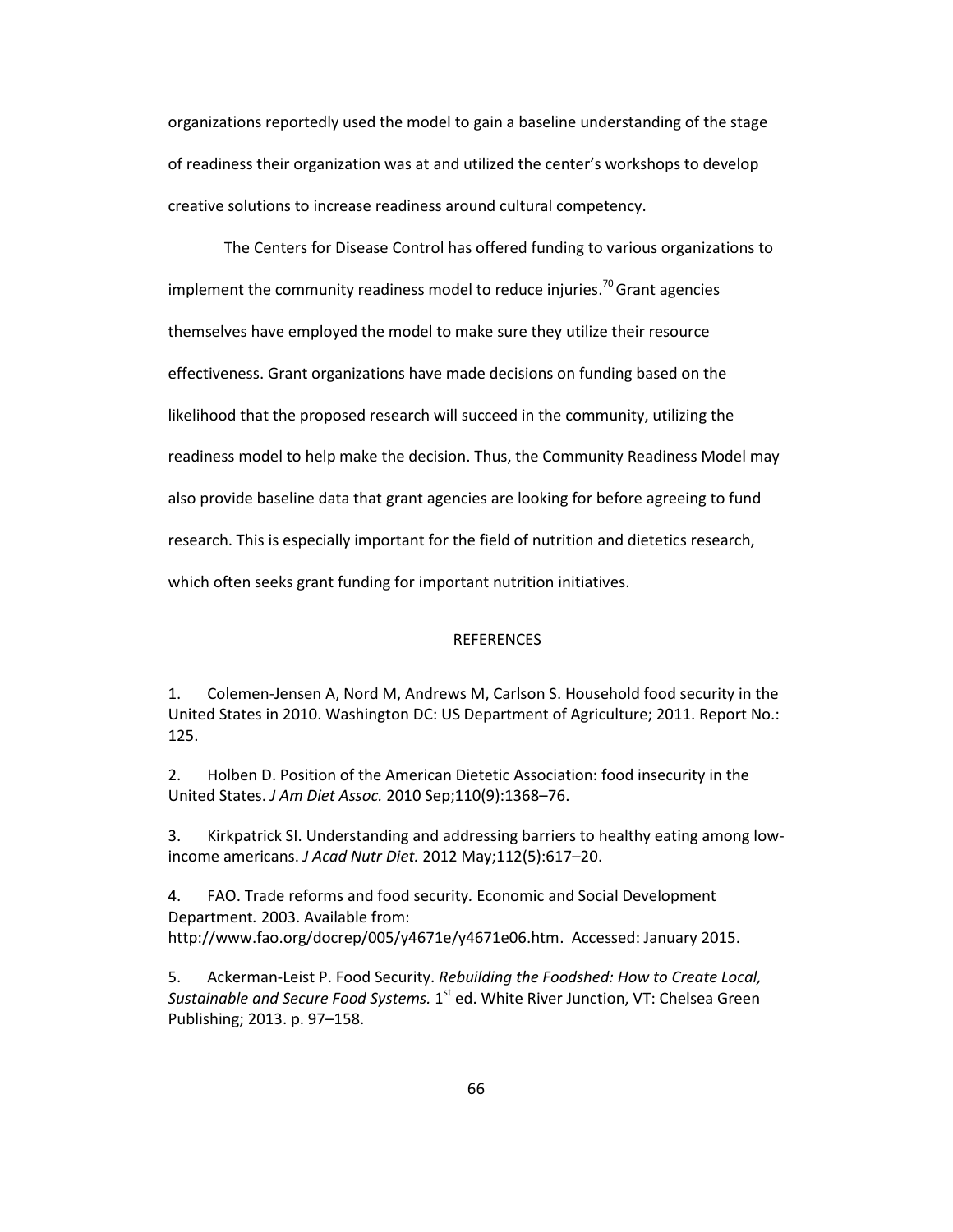6. Community food security. Washington DC: US Department of Agriculture; 2015. Available from: http://www.ers.usda.gove/topics/good-nutrition-assistance/foodsecurity-in-the-us/community-food-security.aspx. Accessed: February 2015.

7. Hamm MW, Bellows AC. Community food security and nutrition educators. *J Nutr Educ Behav*. 2003 Jan;35(1).

8. Suratkar S, Gittelshn J, Song H, Anliker J, Sharma S, Mattingly M. Insecurity associated with food-related psychosocial factors and behaviors among low-income african american adults in Baltimore City. *J Hunger Environ Nutr.* 2010;5:100–19.

9. Wang Y, Holben H, Taylor CA. Differences in rates of obesity and central adiposity in U.S. adolescents by food security status. *J Am Diet Assoc.* 2010 Nov.

10. Haering SA, Syed SB. Community food Security in United States cities: a survey of the relevant scientific literature. Johns Hopkins Center for a Livable Future; 2009.

11. Thurman, PJ, ER, Plested, BA, OE. Honoring the differences: using community readiness to create culturally valid community interventions. *Handb Ethn Racial Minor Psychol.* 2003

12. Maxwell J. *Qualitative Research Design: An Interactive Approach.* 2nd ed. Thousand Oaks, CA: Sage; 2005. 15-32 p.

13. Mays N, Pope C. qualitative research: rigor and qualitative research. *BMJ*. 1995;311:109–12.

14. Harris JE, Gleason PM, Sheenan PM, Boushey C, Beto JA, Bruemmer B. An introduction to qualitative research for food and nutrition professionals. *J Am Diet Assoc.* 2009 Jan;109(1):80–90.

15. Draper A, Swift J. Qualitative research in nutrition and dietetics: data collection issues. *J Hum Nutr Diet.* 2010;24:3–12.

16. Pilnick A, Swift J. Qualitative research in nutrition and dietetics: assessing quality. *J Hum Nutr Diet.* 2010;24:209–14.

17. Millar L, Robertson N, Allender S, Nichols M, Bennett C, Swinburn B. Increasing community capacity and decreasing prevalence of overweight and obesity in a community based intervention among australian adolescents. *Prev Med.* 2013;56:379– 84.

18. Kortright R, Wakefield S. Edible backyards: a qualitative study of household food growing and its contributions to food security. *Agric Hum Values.* 2010 Jan 16;28:39–53.

19. McCullum C, Barr D, Wilkins J. Use of a participatory planning process as a way to build community food security. *J Am Diet Assoc.* 2003;103(7):962–7.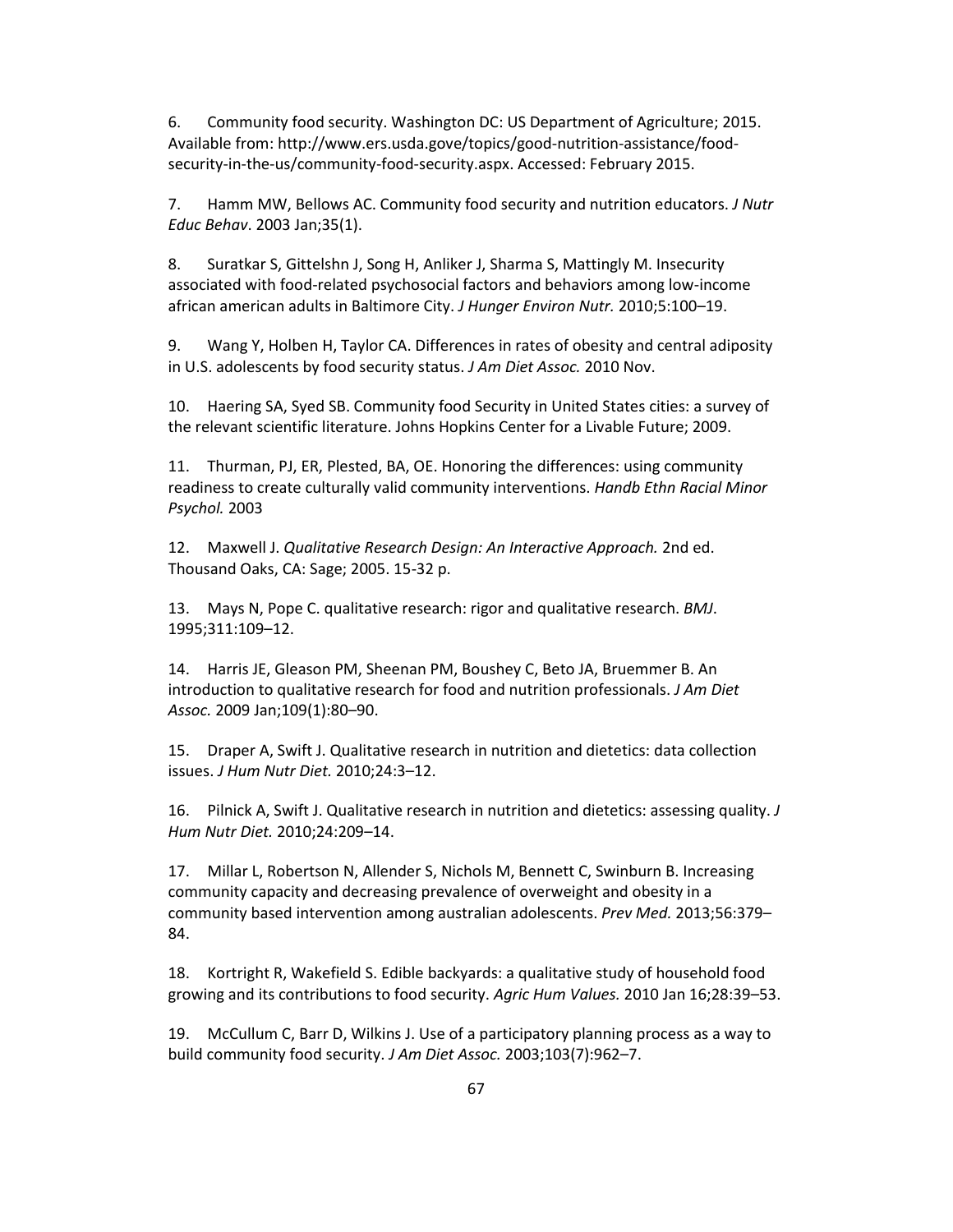20. Edwards, RW, JTP, Oetting, ER, Stanley L. Community readiness: research to practice. *J Community Psychol.* 2000;28(3):291–307.

21. Stanley L. *Tri-Ethnic Center Community Readiness Handbook.* 2nd ed. Tri-Ethnic Center for Prevention Research, Colorado State University: 2014.

22. Prochaska J, Redding C, Evers K. The transtheoretical model and stages of change. *Health Education and Health Behavior: Theory, Research and Practice.* 4th ed. San Francisco, CA: Jossey-Bass; 2008. p. 97–117.

23. Buckner-Brown J, Tung DS, Blake B, Phillips T, Whitten K. Using the community readiness model to examine the built and social environment: a case study of the high point neighborhood, Seattle, Washington, 2000-2010. *Prev Chronic Dis.* 2014;11(194):1– 10.

24. Kesten J, Cameron N, Griffiths P. Assessing community readiness for overweight and obesity prevention in pre-adolescent girls: a case study. *BMC Public Health*. 2013;13(1025):1–15.

25. Sliwa, SG, JP, Clark V, JB. Using the community readiness model to select communities for a community-wide obesity prevention intervention. *Prev Chronic Dis.*  2011 Nov;8(6).

26. Slater, MD, ER, Plested, BA, TP. Using community readiness key informant assessments in a randomized group prevention trial: impact of a participatory community-media intervention. *J Community Health.* 2005 Feb;30(1).

27. Kumar R. Quantitative research. *Research Methodology*. London: Sage; 1996. Available from: http://www.activelivingb ydesign.org/index.pdf

28. Sukamolson S. Fundamentals of quantitative research. iSites Harvard University. 2007. Available from:

http://isites.harvard.edu/fs/docs/icb.topic1463827.files/2007\_Sukamolson\_Fundament als%20of%20Quantitative%20Research.pdf. Accessed: May 2015.

29. Snap Surveys. Qualitative vs quantitative research. 2015. Available from: http://www.snapsurveys.com/qualitative-quantitative-research/. Accessed May 2015.

30. Maxwell S, Smith M. Household food security: a conceptual review. New York and Rome: UNICEF and IFAD; 1992.

31. Sen A. Ingredients of famine analysis: availability and entitlements. *Q J Econ.* 1981 Aug;96(3):433–64.

32. FAO. An introduction to the basic concepts of food security; Available from: http://www.fao.org/docrep/013/al936e/al936e00.pdf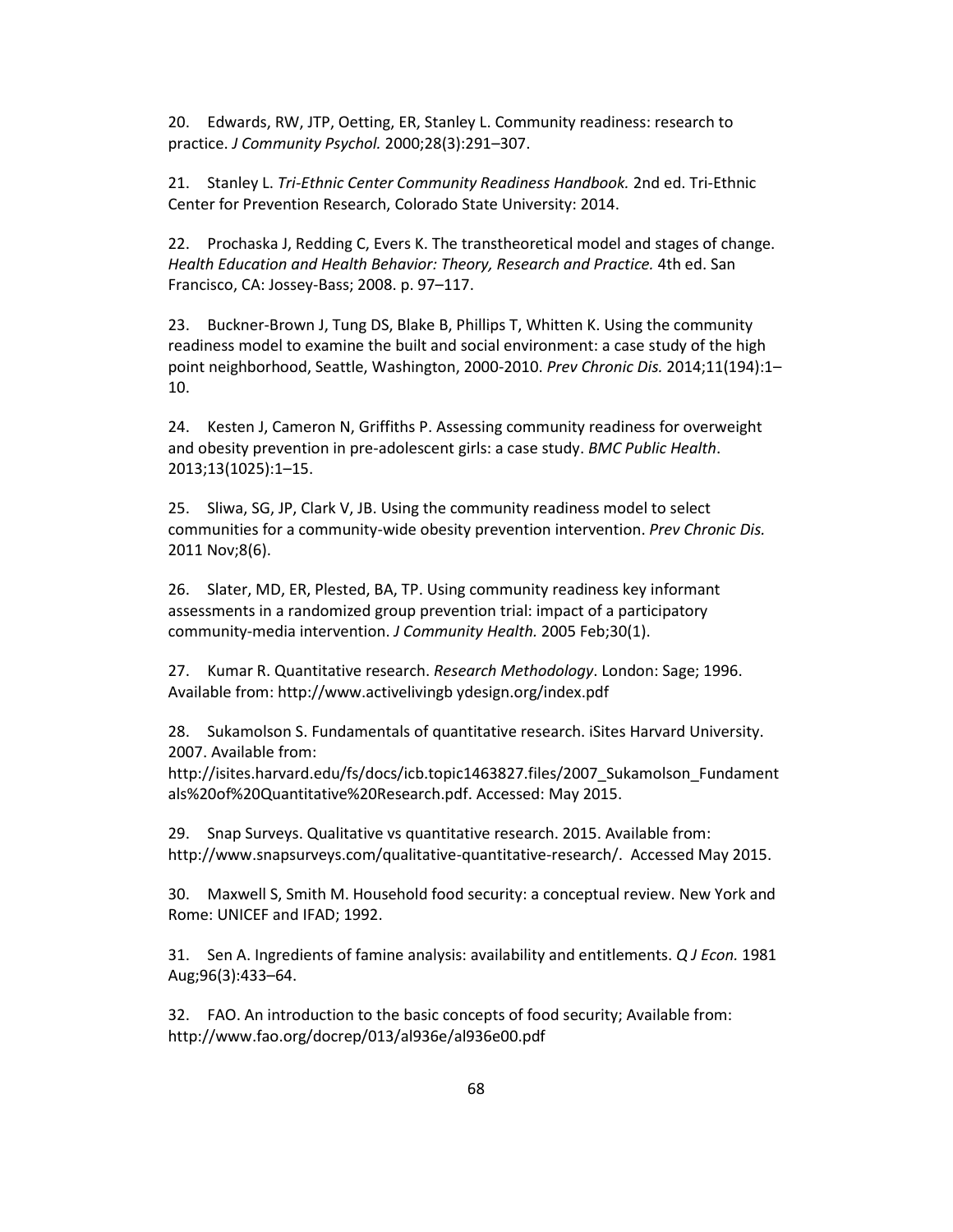33. Nord MM, Prell MM. Food security improved following the 2009 ARRA increase in SNAP benefits. Washington DC: US Department of Agriculture; 2011. Report No.: 116.

34. Handforth B, Hennink M, Schwartz M. A qualitative study of nutrition-based initiatives at selected food banks in the feeding america network. *J Acad Nutr Diet*. 2013 Mar;113(3):411–5.

35. Leung CW, Hoffnagle EE, Lindsay AC, Lofink HE, Hoffman VA, Turrell S., et al. A qualitative study of diverse experts' views about barriers and strategies to improve the diets and health of supplemental nutrition assistance program (SNAP) beneficiaries. *J Acad Nutr Diet.* 2013 Jan;113(1):70–6.

36. Eicher-Miller H, Mason A, Abbott A, McCabe G, Boushey C. The effect of food stamp nutrition education on the food insecurity of low-income women participants. *J Nutr Educ Behav*. 2009;41:161–8.

37. Health disparities: food security. *Evidence Analysis Library.* 2011. Available from: http://www.andeal.org/topic.cfm?cat=4571&conclusion\_statement\_id=251580&highlig ht=food%20security&home=1 Accessed: June 2015.

38. Goodner C, Wolman P, Stallings S, Meacham S, Cason K. Do food stamps without nutrition education improve food intake patterns? *Top Clin Nutr.* 2000;15(2):49–58.

39. Johansson G, Wikman A, Ahren A-M, Hallmans G, Johansson I. Underreporting of energy intake in repeated 24-hour recalls related to gender, age, weight status, day of interview, education level reported food intake, smoking habits and area of living. *Public Health Nutr*. 2001 Aug;4(4):919–27.

40. Lytle LA, Nichaman MZ, Obarzanek E, Glovsky E, Montgomery D, Nicklas T, et al. Validation of 24-hour recalls assisted by food records in third-grade children . *J Am Diet Assoc.* 1993 Dec;93(12):1431–6.

41. Buzzard M, Faucett CL, Jeffery RW, McBane L, McGovern P, Baxter JS, et al. Monitoring dietary change in a low-fat diet intervention study. *J Am Diet Assoc.* 1996 Jun;96(6):574–9.

42. Kennedy B, Champagne C, Ryan D, Newton RJ, Cornish B, Harsha D. The "rolling store:" an economical and environmental approach to the prevention of weight gain in african american women. *Ethn Dispartities.* 2009;19(1):7–12.

43. Pempek T, Calvert S. Tipping the balance: use of advergames to promote consumption of nutritious foods and beverages by low-income african american children. *Arch Pediatr Asolescent Med.* 2009 Jul;163(7):633–7.

44. Wiig K, Smith C. The art of grocery shopping on a food stamp budget: factors influencing the food choices of low-income women as they try to make ends meet. *Public Health Nutr.* 2009 Oct;12(10):1726–34.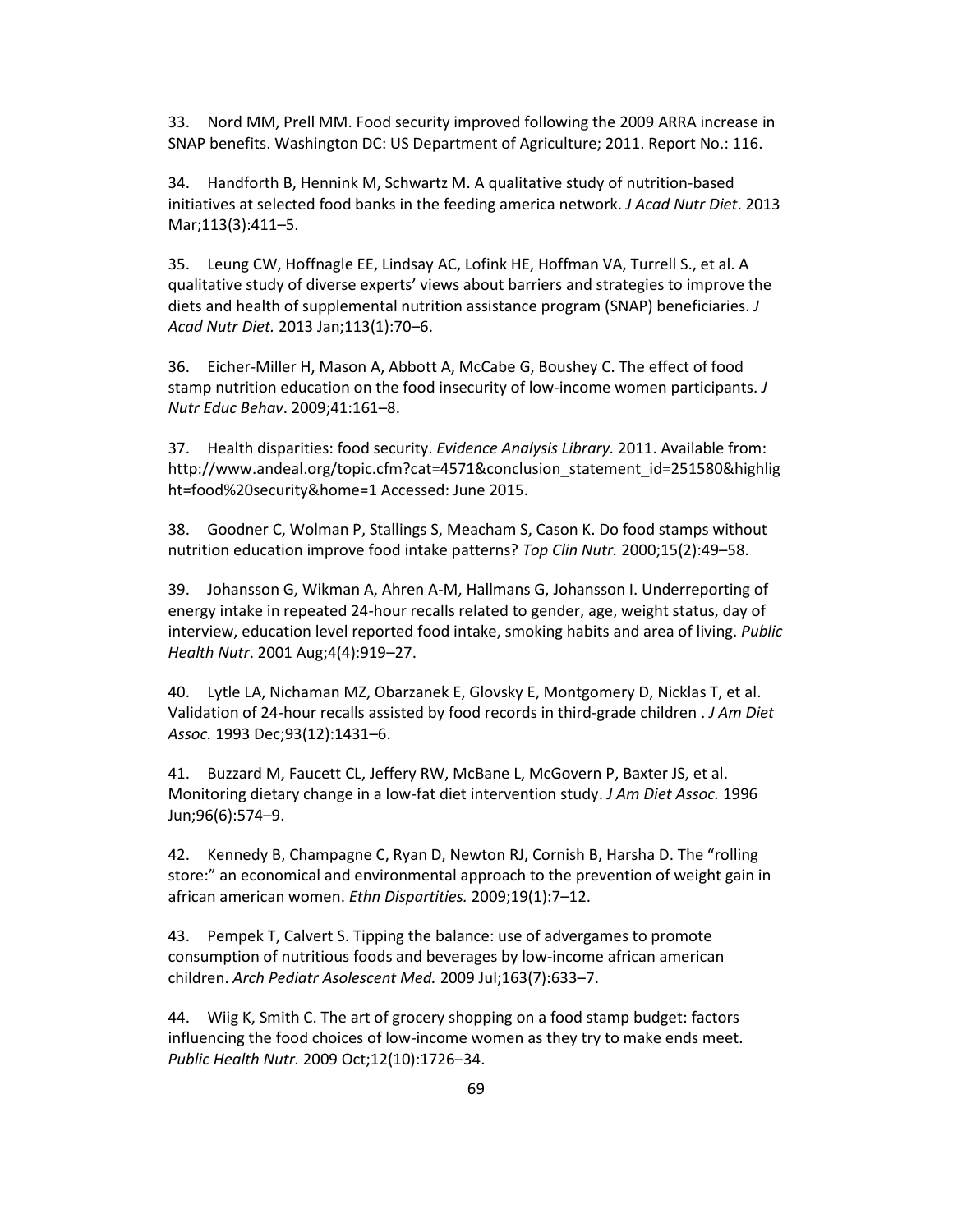45. What elements of cross-cultural communication enhance the effectiveness of nutrition assessment or intervention? Evidence Analysis Library*.* 2010. Available from: http://www.andeal.org/topic.cfm?cat=4312&conclusion\_statement\_id=251363&highlig ht=cross-cultural&home=1 Accessed: May 2015.

46. Brown SA, Dougherty JR, Garcia AA, Kouzekanani K, Hanis CL. Culturally competent diabetes self-management education for mexican americans: the starr county border health initative. *Diabetes Care.* 2002 Feb;25(2):259–68.

47. Schillinger D, Hammer H, Wang F, Palacios J, McLean I, Tang A, et al. Seeing in 3-D: examining the reach of diabetes self-management strategies in a public health care system. *Health Educ Behav.* 2008 Oct;35(5):664–82.

48. Walker RE, Kawachi I Use of concept mapping to explore the influence of food security on food buying practices. J Acad Nutr Diet. 2012 May;112(5):711–7.

49. Buttenheim AM, Havassy J, Fang M, Glyn J, Karpyn AE. Increasing supplemental nutrition assistance program/electronic benefits transfer sales at farmers' markets with vendor-operated wireless point-of-sale terminals. *J Acad Nutr Diet.* 2012 May;112(5):636–41.

50. Smith, SPI, Dees, JF. Implementing community-based prevention programming: a review of the literature. *J Prim Prev.* 2006 Nov;27(6).

51. Chilenski, SMGM, Feinberg, ME. Community readiness as a multidimensional construct. *J Community Psychol.* 2007;35(3):347–65.

52. Battistich V, Schaps E, Watson M, Solomon D, Lewis C. Effects of the child development project on student's drug use and other problem behaviors. *J Prim Prev.* 2000;21:75–99.

53. Haggerty KP, Fleming CB, Catalano RF, Harachi TW, Abbott RD. Raising healthy children: examining the impact of promoting healthy driving behavior within a social development intervention. *Prev Sci.* 2006;7:257–67.

54. Other models for promoting community health and development. Community Readiness, Community Tool Box. Available from: http://ctb.ku.edu/en/table-ofcontents/overview/models-for-community-health-and-development/communityreadiness/main. Accessed: June 2015.

55. Donnermeyer JF, Plested BA, Edwards RW, Oetting G, Littlethunder L. Community readiness and prevention programs. *J Community Dev Soc.* 1997;28(1):65–83.

56. Thurman PJ, Plested BA, Edwards RA, Foley R, Burnside M. Community readiness: the journey to community healing. *J Psychoactive Drugs.* 2003 Mar;35(1):27–31.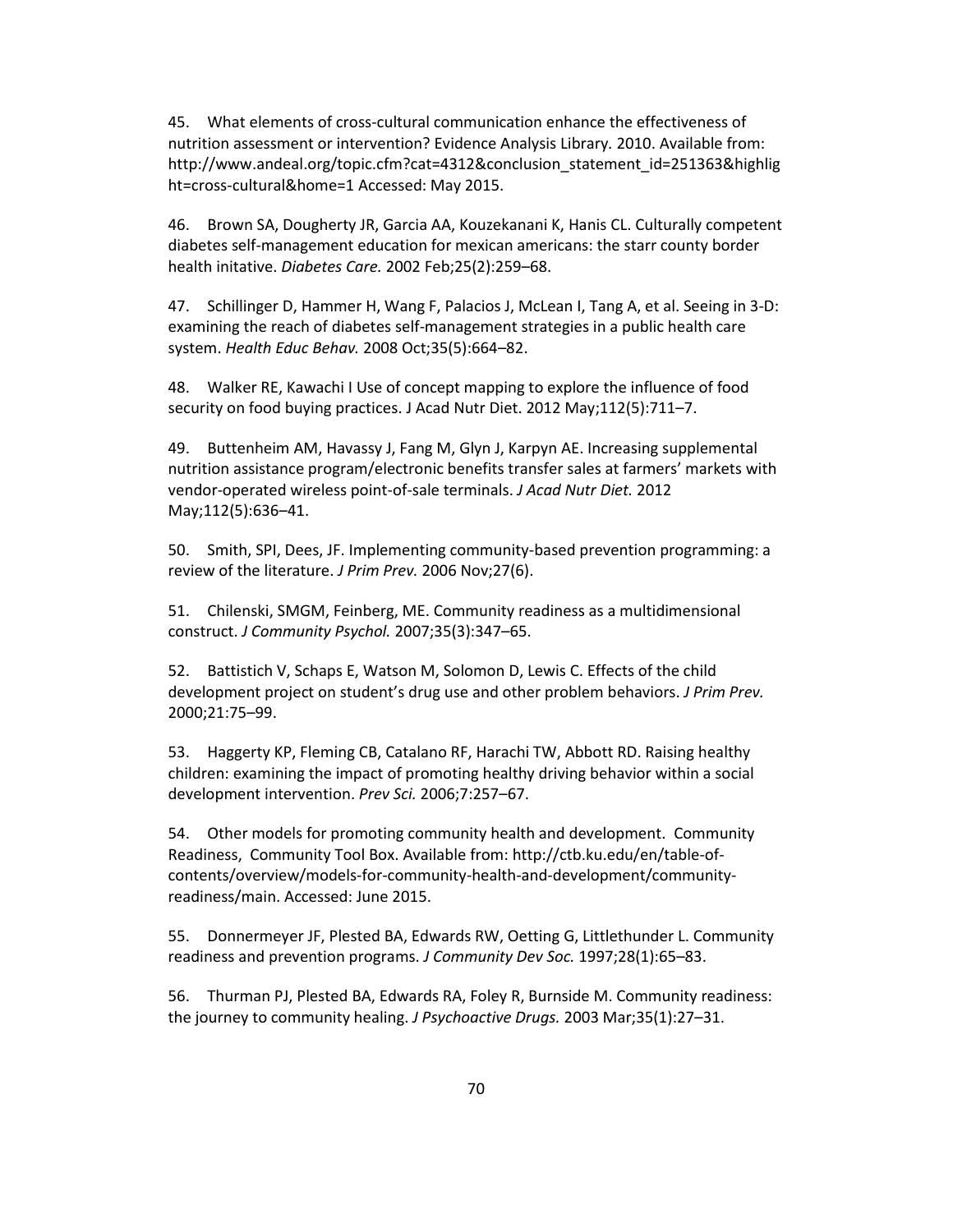57. Hallman WK, Wandersman A. Attribution of responsibility and individual collective Coping with environmental threats. *J Soc Issues.* 1992;48(4):101–18.

58. Prochaska JO, DiClemente CC. Stages and processes of self-change in smoking: toward an integrative model of change. *J Consult Clin Psychol.* 1983;5:390–5.

59. Beebe TJ, Sharma HP, AHS. The community readiness survey development and initial validation. *Eval Rev*. 2001 Feb;25(1):55–71.

60. Diego MM, Tagliaventi MR, Bertolotti F. A grounded theory for resistance to change in a small organization. *J Organ Change Manag.* 2002;15(3):292–310.

61. Armenakis AA, Harris SG, Mossholder KW. Creating readiness For organizational change. *Hum Relat.* 1993;46(June):681–703.

62. Simpson DD. A conceptual framework for transferring research to practice. *J Subst Abuse Treat.* 2002;22:171–82.

63. Perkins DD, Florin P, Rich RC, Wandersman A, Chavis DM. Participation and the social and physical environment of residential blocks: crime and community context. *Am J Community Psychol.* 1990;18:83–115.

64. Nelson JC, Raskind CH, Galvin VG, Essien JDK, Levine LM. Positioning for partnerships: assessing public health agency readiness. *Am J Prev Med.*  1998;16(3S):103–17.

65. Lehman WEK, Greener JM, Simpson D. Assessing organizational readiness for change. *J Subst Abuse Treat.* 2002;22:197–209.

66. Schroepfer TA, Sanchez GV, Jin Lee K, Matloub J, Waltz A, Kavanaugh M. Community readiness assessment: the scoring process revisited. *J Community Pract*. 2009;17:269–90.

67. Jarpe-Ratner E, Fagen M, Day J, Gilmet K, Prudowsky J, Neiger BL, et al. Using the community readiness model as an approach to formative evaluation. *Health Promot Pract.* 2013 Sep;14(5):649–55.

68. Sheldon E, Lyn R, Bracci L, Medlin S. Assessing community readiness for childhood obesity prevention. School of Public Health, Georgia State University;

69. Ehlers DK, Huberty JL, Beseler CL. Changes in community readiness among key school stakeholders after ready for recess. *Health Educ Res.* 2013 Sep 17;28(6):943–53.

70. The National Center for Community & Organizational Readiness. Success Stories. Available from: http://www.nccr.colostate.edu/stories.html. Accessed: May 2015.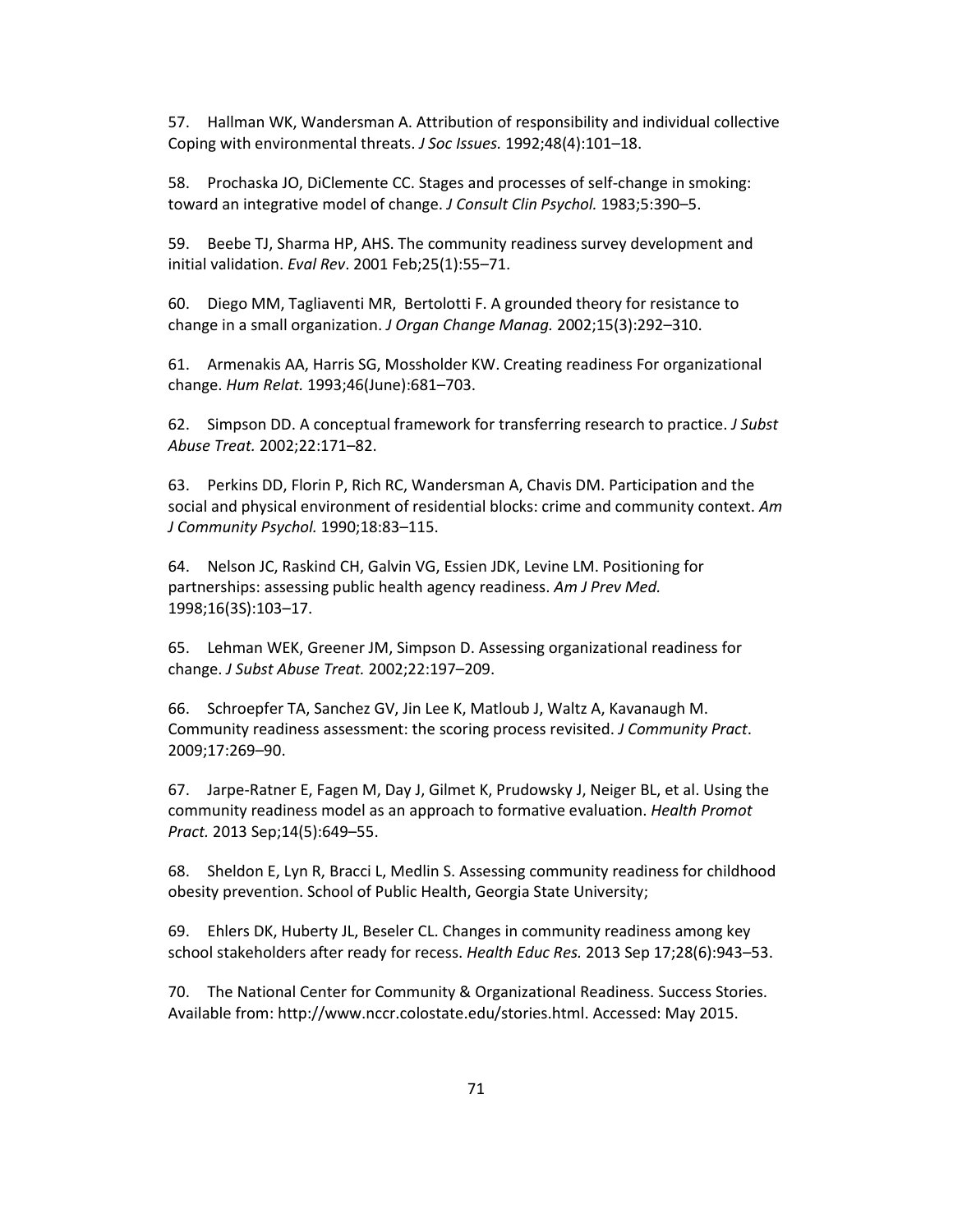71. Research Methods Knowledge Base. Deduction and Inducation. 2006. Available from: http://www.socialresearchmethods.net/kb/debind.php Accessed: January 2015.

72. HR Zone. Behaviorally anchored rating scales (BARS) Definition. 2013. Available from: http://www.hrzone.com/hr-glossary/behaviourally-anchored-rating-scaledefinition Accessed: January 2015.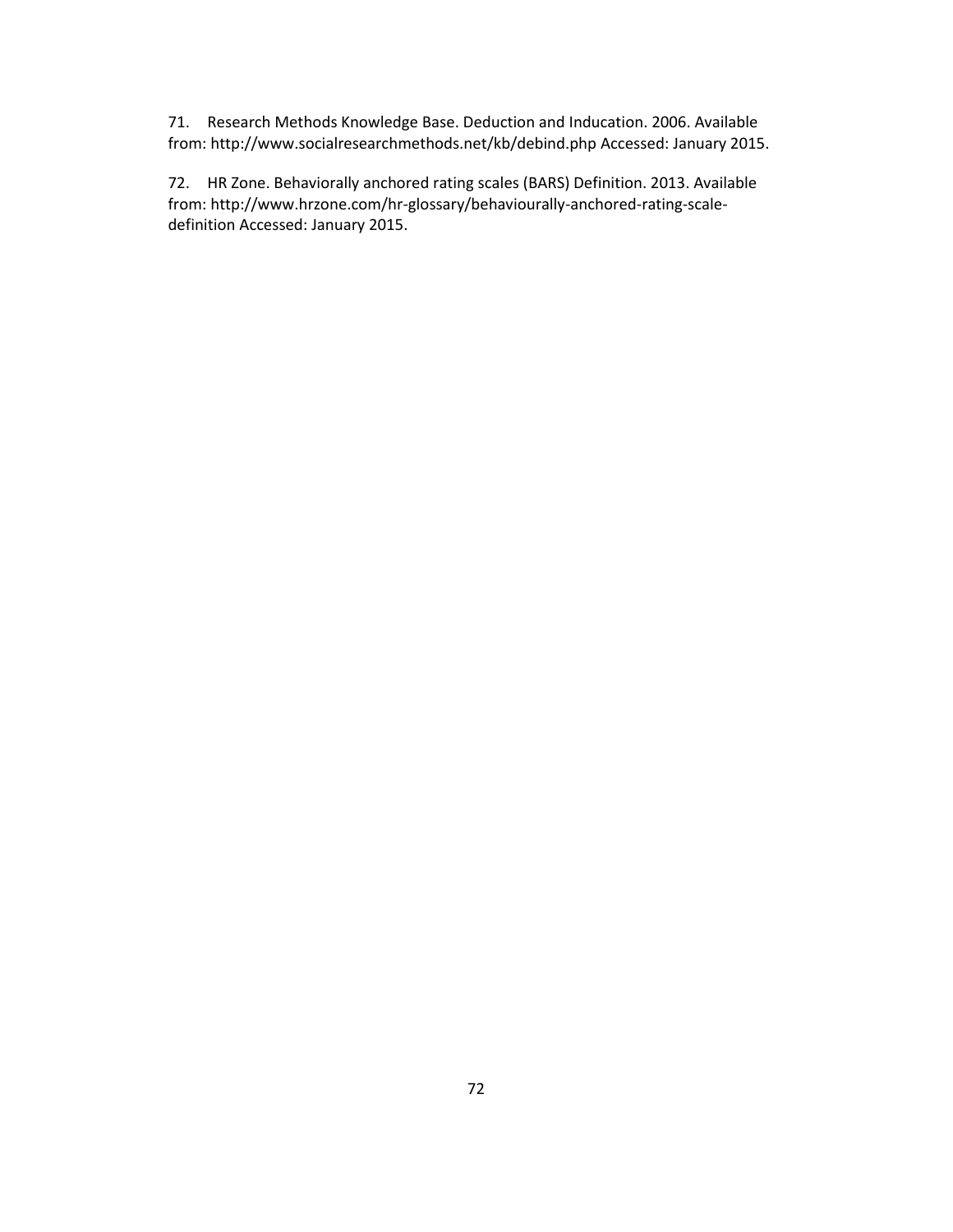### Chapter III

### Journal Article

Community Readiness Assessment: Applications for Community Nutrition Research Whitney E. Houser<sup>1</sup>, Rebecca Pearson<sup>2</sup>, David Gee<sup>1</sup>, Nicole Stendell-Hollis<sup>1</sup>, Dana Ogan<sup>1</sup> <sup>1</sup>Central Washington University Department of Nutrition, Exercise and Health Sciences

<sup>2</sup>Central Washington University Department of Health, Educational Administration and Movement Studies

## ABSTRACT

Trends in qualitative community nutrition research demonstrate a powerful, emerging perspective in the midst of a field historically dominated by quantitative methods of inquiry. For this qualitative study, ten key respondents were purposively selected and interviewed using the Community Readiness Model (CRM) to capture community knowledge of food insecurity issues and strategies. Data were analyzed using anchored rating scales, revealing readiness at a stage three, characterized by a vague awareness of local food insecurity. The purpose of this study is to report on the strengths and challenges of the CRM experienced when utilizing the model to address food insecurity. The data gathered will add to the literature on how this model can function to support community nutrition interventions.

KEY WORDS: Community Readiness Model, community food security, food insecurity, qualitative, nutrition.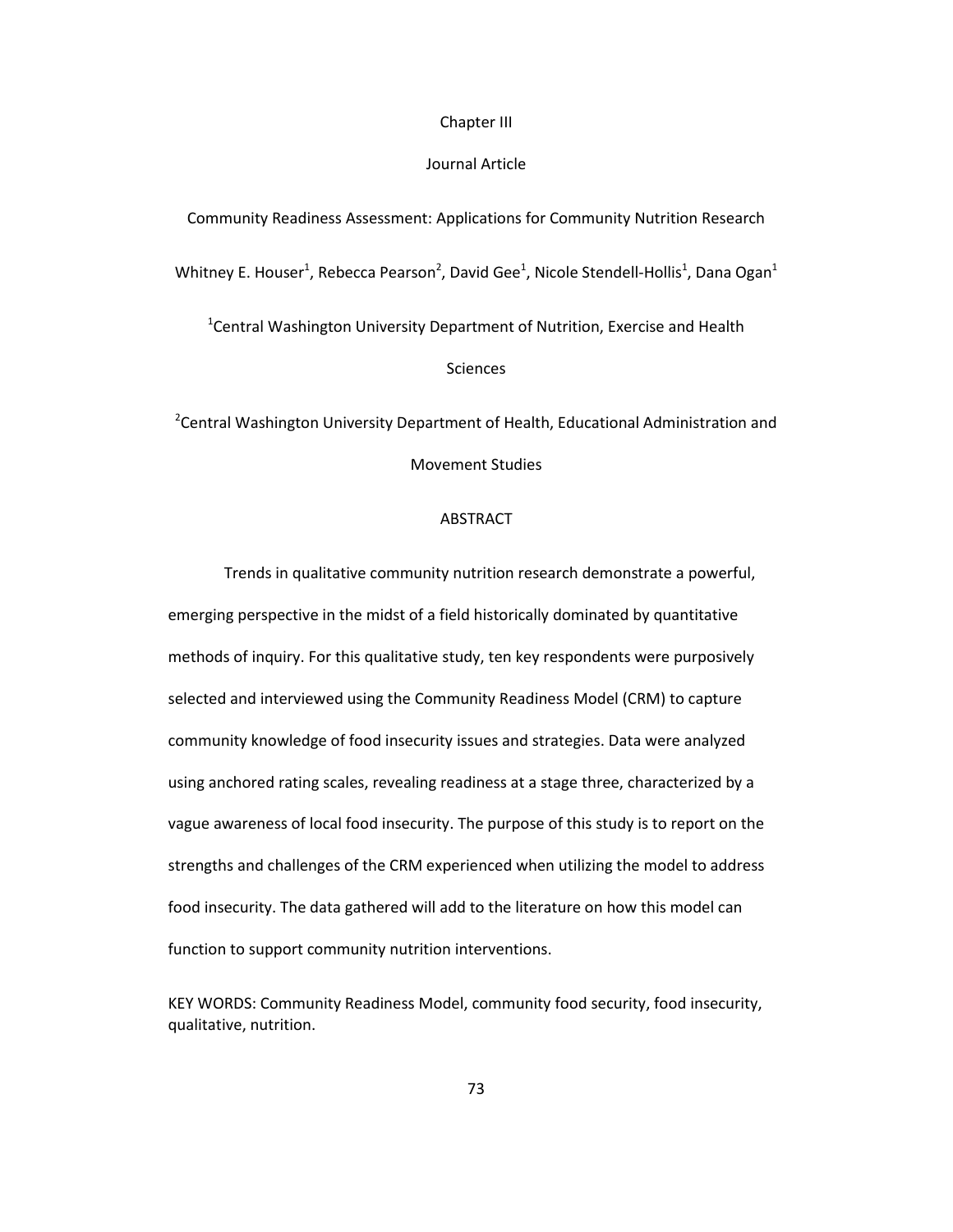#### BACKGROUND

Both qualitative and quantitative methods represent valid forms of research that work to capture the meaning of observations. Quantitative research seeks to measure the tendency and frequency with which various opinions appear in a sample, while qualitative research seeks to provide deeper insight into the setting of a problem, and develop understanding of the underlying reasons and motivations of a community in order to move forward.<sup>1</sup> Both types of research have great potential to complement each other, offering a broader picture of an issue.

While many forms of qualitative research exist, the current study employed the Community Readiness Model (CRM). $^2$  In 1991, researchers at the Tri-Ethnic Center for Prevention Research at the University of Colorado developed the CRM. CRM is rooted in the Transtheoretical theory of stages of change, and the developers noted that just as individuals are at different stages of readiness to adopt behavior change, communities are also at different stages of readiness to implement municipal programs.<sup>3</sup> Assessing readiness is an important step in developing effective programs that will be accepted by the community.<sup>2,3,4,5,6</sup> The model was developed to provide a unifying theory to help community health workers develop effective, sustainable programming to help move the community towards a greater stage of readiness to accept change. In 2006, the developers designed a handbook to serve as a practical guide for communities wishing to assess readiness for change.<sup>2</sup> This research will utilize and assess the effectiveness of the CRM model in a community nutrition setting.

Readiness is assessed across six dimensions: community efforts, community knowledge of efforts, leadership, community climate, community knowledge of issue,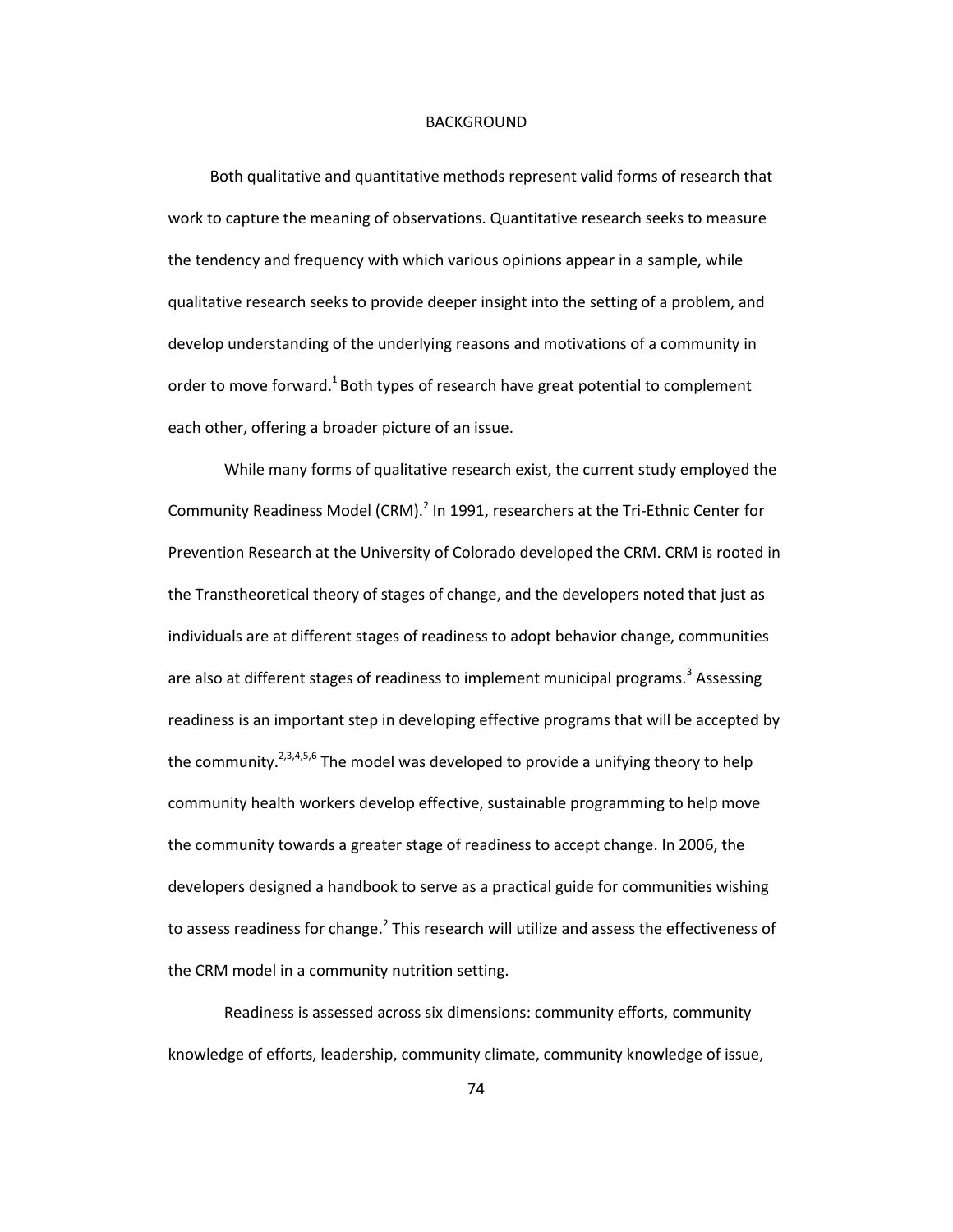and resources. Each dimension represents an important component of whether a community is ready to move forward toward solving the issue at hand.<sup>2</sup> When an intervention is implemented, readiness can increase or decrease depending on the intensity and appropriateness of community efforts. Community Readiness is a multidimensional construct and can be seen as a continuum, characterized by nine different stages: no awareness, denial/resistance, vague awareness, preplanning, preparation, initiation, stabilization, confirmation/expansion, and high level of community ownership.

A long term goal of implementation of the CRM is to increase community capacity and resilience. The model was developed with the capacity to be used in collaboration with community members directly. Recent research has begun to explore how this model can bridge the gap between academic researchers and communities in order to ensure interventions are in line with community goals and help to empower communities. The CRM has been used to tailor interventions; as a method of formative evaluation; and to gather data for grant funding.  $6,7,8,9$  A gap in the literature exists when looking at the application of this model in the field of nutrition and dietetics, specifically in gauging community opinion of food insecurity.

Food insecurity is a growing public health issue in the United States. In 2013, 17.5 million US households were considered to have low food security, meaning they had difficulty at some time during the year providing enough food for all household members due to lack of resources. $10,11$  There is a sizeable body of literature that provides evidence to support the relationship between food insecurity and negative nutritional outcomes, including inadequate intake of key nutrients, poor physical and psychological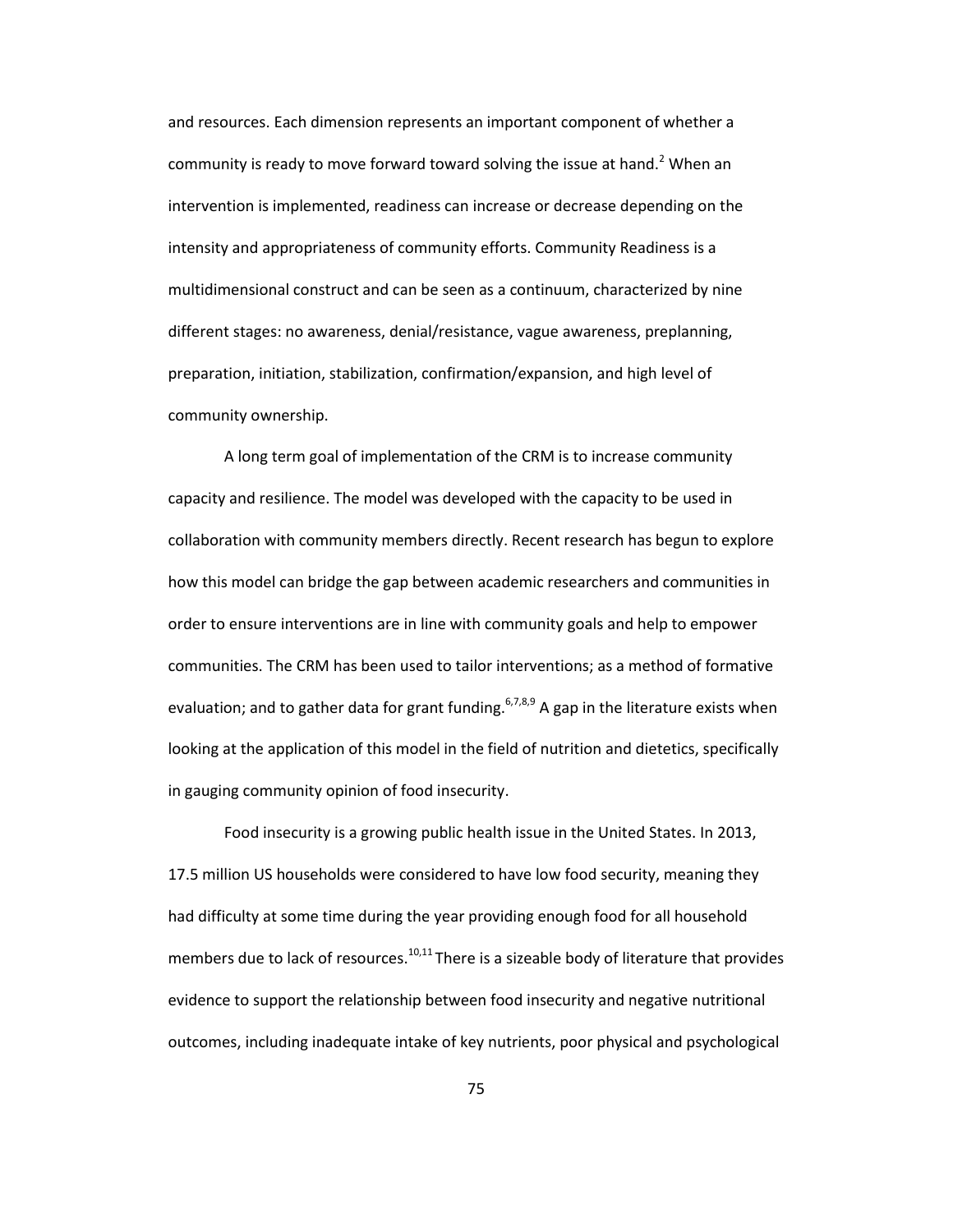cognitive functioning, substandard academic achievement, and increased risk for and development of chronic disease.<sup>10,11,12,13,14</sup> Food security is multi-faceted and qualitative research can play an important role in exploring community level awareness and concerns.4,16,17

The purpose of this study is to report on the strengths and challenges observed during the utilization of the CRM in addressing food insecurity and potential improvement surrounding food access issues in a small rural community. The data gathered in this study will add to the literature on how this model can function to support community nutrition interventions.

### METHODOLOGY

### *Sample, Recruitment, Data Collection*

Ten key respondents were purposively selected based on the researcher's perception that they had extensive knowledge of the community and local food insecurity issues. One to two key respondents were chosen from each of the following community sectors: local government, healthcare leadership, educational leadership, college student body, involved citizens, and religious leadership. Respondents were recruited via telephone or email for participation in a 15 to 45 minute telephone interview where they were asked a series of thirty-eight semi-structured questions consisting of a mix of forced choice and open-ended questions. Refer to the Community Readiness Handbook<sup>2</sup> for a list of CRM interview questions. Interviews were conducted over the course of twelve weeks and transcribed by two independent transcribers,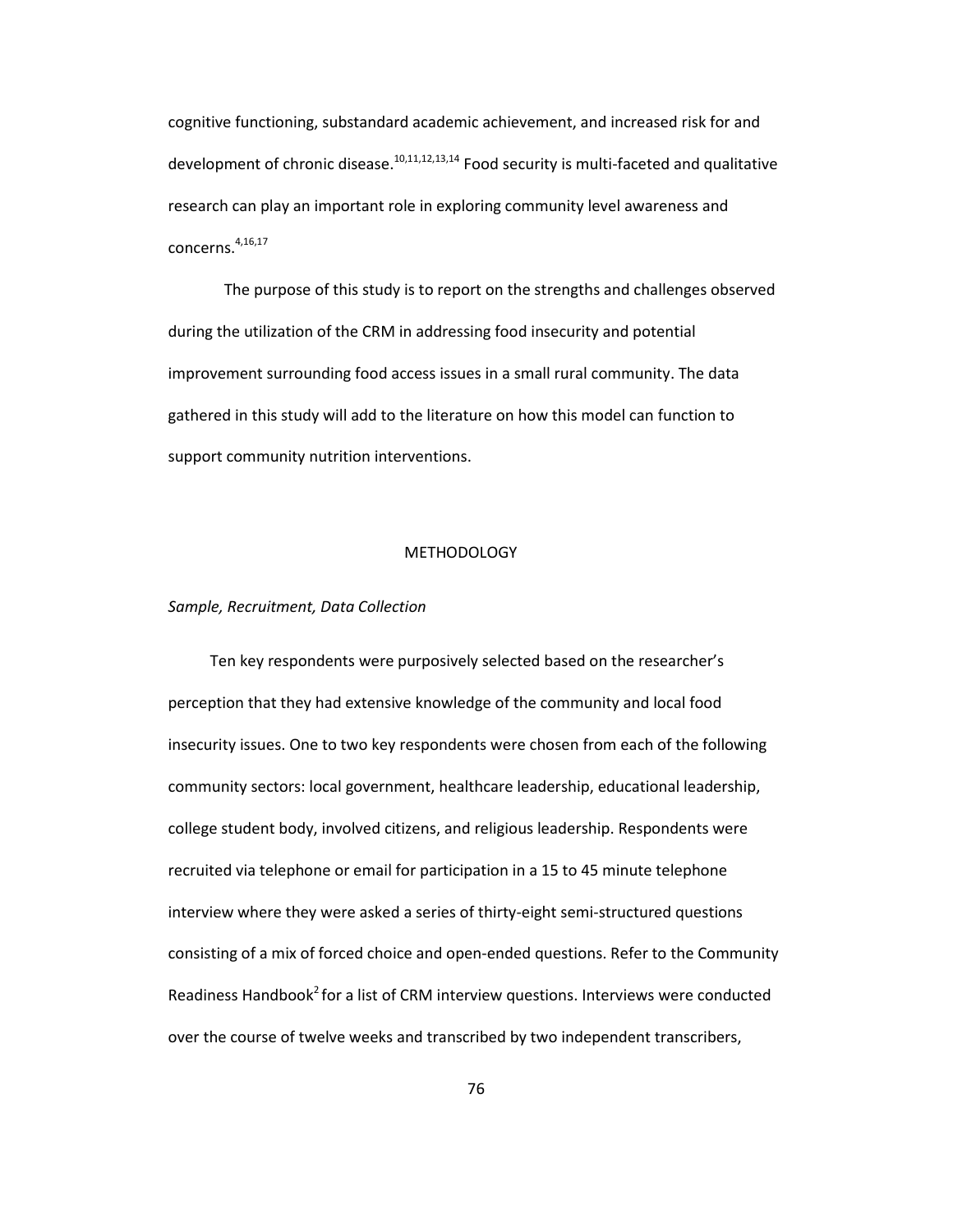unconnected with the study, to limit potential bias. Table 1, from the Community Readiness Handbook<sup>2</sup>, outlines the nine stages of community readiness, a brief description of that stage and a goal associated with each stage to help guide the researcher develop an appropriate community intervention.

| <b>Stage of Readiness</b>                  | <b>Brief Description</b>                  | Goal                        |
|--------------------------------------------|-------------------------------------------|-----------------------------|
| Stage 1: No Awareness                      | Issue is not generally recognized by      | Raise awareness of issue.   |
|                                            | the community or leaders as a             |                             |
|                                            | problem.                                  |                             |
| Stage 2: Denial/Resistance                 | At least some community members           | Raise awareness that a      |
|                                            | recognize that it is a problem, but       | problem exists in the       |
|                                            | there is little or no recognition that it | community.                  |
|                                            | might be a local problem.                 |                             |
| Stage 3: Vague Awareness                   | Most feel that there is a local           | Raise awareness that        |
|                                            | problem, but there is no immediate        | community can do            |
|                                            | motivation to do anything about it.       | something.                  |
| Stage 4: Preplanning                       | There is no clear recognition that        | Raise awareness with        |
|                                            | something must be done, and there         | concrete ideas to address   |
|                                            | may even be a committee. However,         | problem.                    |
|                                            | efforts are not focused or detailed.      |                             |
| Stage 5: Preparation                       | Active leaders begin planning in          | Gather information with     |
|                                            | earnest. Community offers modest          | which to plan and improve   |
|                                            | support of efforts.                       | programs.                   |
| Stage 6: Initiation                        | Enough information is available to        | Provide community-specific  |
|                                            | justify efforts, and activities are       | information.                |
|                                            | underway.                                 |                             |
| Stage 7: Stabilization                     | Activities are supported by               | Stabilize efforts/programs. |
|                                            | administrators or community decision      |                             |
|                                            | makers. Staff are trained and             |                             |
|                                            | experienced.                              |                             |
| Stage 8: Confirmation/Expansion            | Standard efforts are in place.            | Expand and enhance          |
|                                            | Community members feel                    | services.                   |
|                                            | comfortable in using services and         |                             |
|                                            | support expansions. Local data            |                             |
|                                            | regularly obtained.                       |                             |
| Stage 9: High level of community ownership | Detailed and sophisticated knowledge      | Maintain momentum and       |
|                                            | exists about prevalence, risk factors,    | continue growth.            |
|                                            | and causes. Staff members are highly      |                             |
|                                            | trained. Effective evaluation is in       |                             |
|                                            | place.                                    |                             |

| Table 1: Nine Stage of Community Readiness Model, Adapted from The Community Readiness Handbook |  |
|-------------------------------------------------------------------------------------------------|--|
|-------------------------------------------------------------------------------------------------|--|

# *Data Analysis*

CRM data are analyzed using anchored rating scales. These scales are modeled after Behaviorally Anchored Rating Scales (BARS), which are commonly used in both qualitative and quantitative research. BARS are used to compare an individual's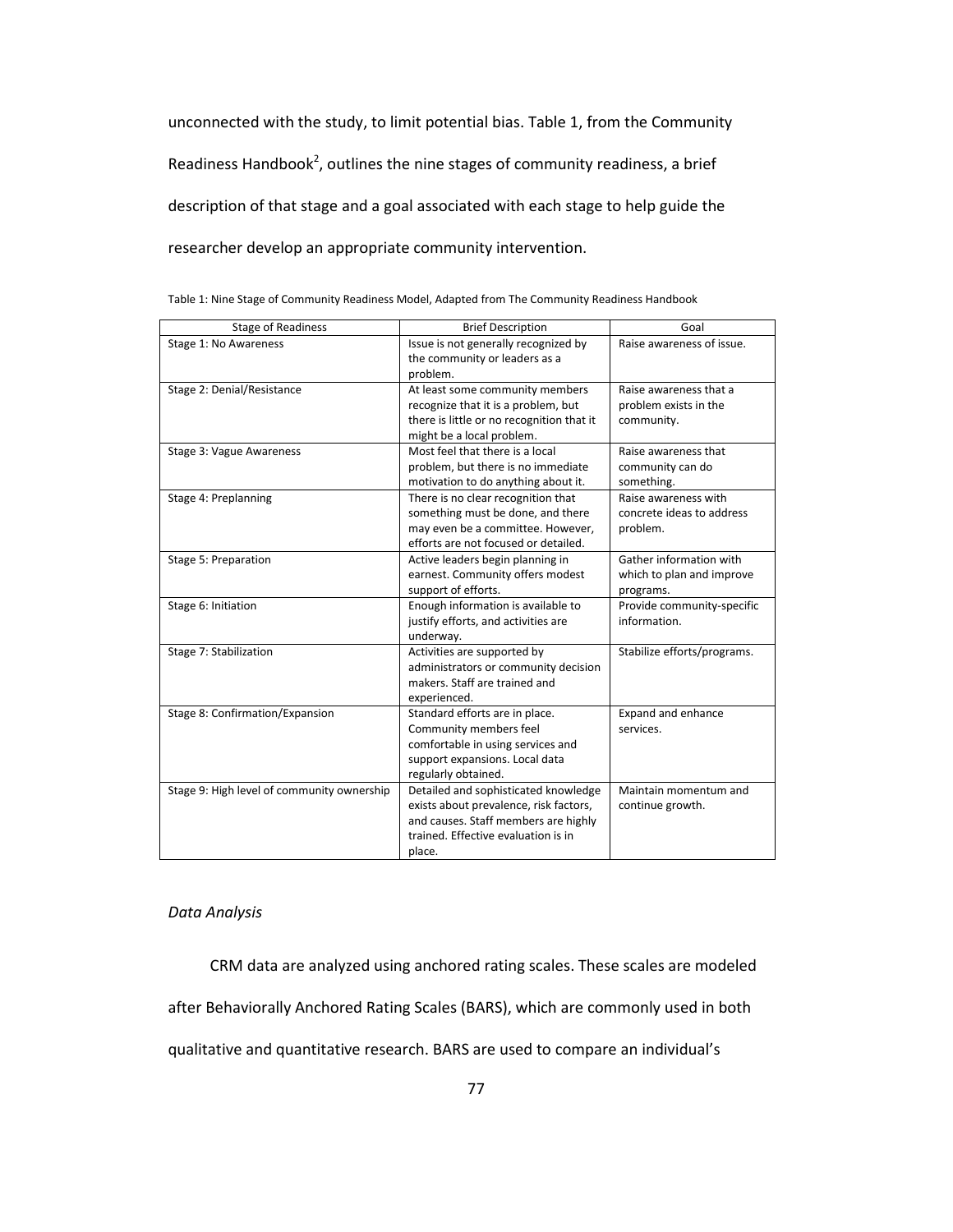performance against specific examples of behavior that are anchored to a numerical rating.<sup>18</sup> Within the current study, the anchored rating scales were used as a means of scoring themes, with numerical ratings of one to nine with one representing "no awareness" and nine representing "high level of community ownership."<sup>19</sup>

Transcribed interviews were analyzed by two independent scorers. This method of triangulation is commonly used in qualitative research to enhance the validity and reliability of data analysis methods and results. Once each researcher had completed analyzing all ten interviews independently, they met to discuss any differences in scores. Consensus scores were agreed upon and overall readiness was determined, with each interview receiving a score. Readiness levels derived from each respondent at each dimension were then averaged to provide an overall readiness score for each key respondent. All key respondent readiness levels were averaged to provide an overall community readiness score. Scores that were not a whole number were rounded down. CRM recommendations include the avoidance of scoring a community too high and consequently implementing a strategy that is not suitable for the community. It is recommended that scores be rounded down to avoid an artificially high value.

After the scoring of interviews was complete, the primary researcher wrote a brief report summarizing the dimension scores determined, their meanings (as revealed by rating scales) and major themes that emerged. The researcher read all interviews to identify major themes within each dimension; strengths, weaknesses and obstacles to action; and the leaders and community members that can be enlisted to help address the issue.

78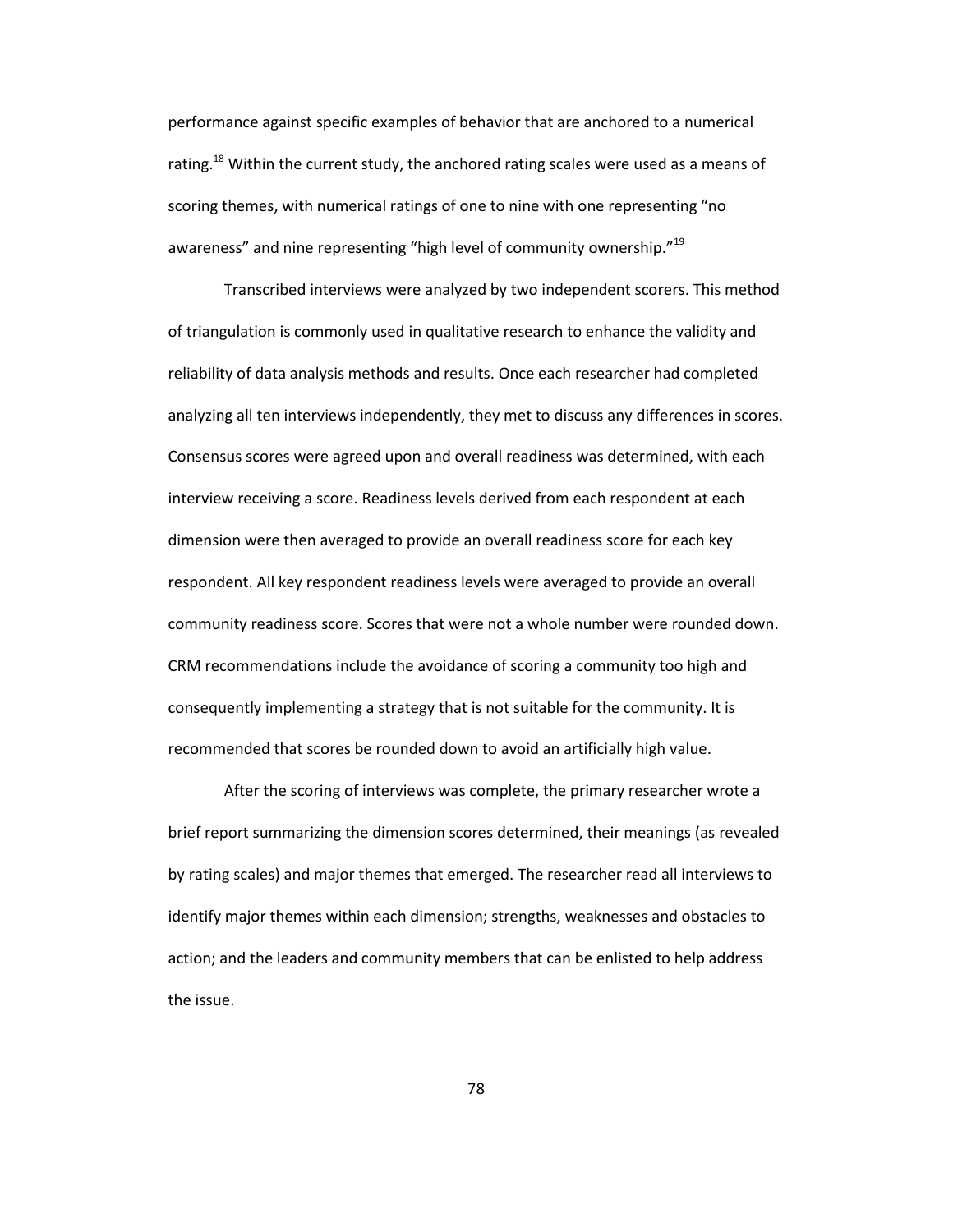#### RESULTS

Table 2 outlines the overall readiness score for each dimension used to assess the willingness and readiness of the community to address the issue of local food insecurity.<sup>2</sup> The community was assessed at a stage three readiness level, associated with vague awareness of local food insecurity. A review of themes that emerged from each dimension illustrates nuances of perceived community knowledge of surrounding local efforts. Major obstacles in access to services that address food insecurity included embarrassment in self-identifying at food bank, lack of access to transportation, lack of knowledge of available services and how to access them, and disabilities and physical accessibility. Respondents cited a number of misconceptions regarding efforts that currently exist to address local food insecurity. The four major misconceptions noted were: efforts only assist the poor and/or homeless; efforts are not needed; this is not a problem here; and that the community doesn't know who qualifies for services.

The most commonly cited efforts that address food insecurity included the food bank, local churches, non-profit sponsored meals, El Pollo feeding program, and federal programs such as the Supplemental Nutrition Assistance Program and Women, Infants and Children. The primary identified obstacles to addressing issues of food insecurity were community misconceptions about efforts, an overall lack of knowledge about the scope and prevalence of local food insecurity, and lack of knowledge of food insecurity as an issue itself. These study findings can assist local community health workers, food bank staff, nutrition professionals, future graduate students and involved citizens tailor their efforts in addressing food insecurity by focusing efforts on addressing specific misconceptions and obstacles.

79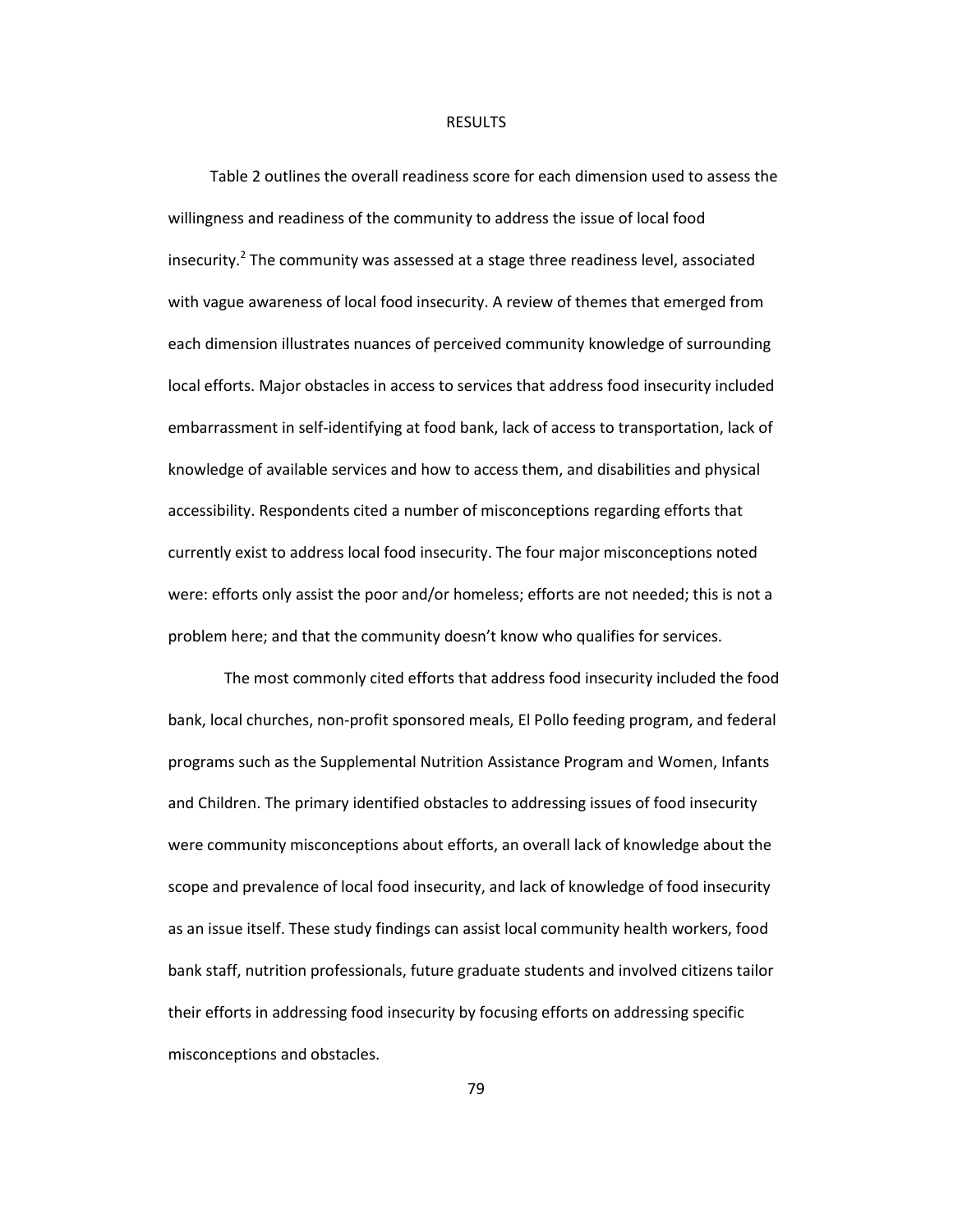Table 2: Readiness Score for Each of the Six Dimensions of Readiness

| <b>Dimension</b>                                                                                             | <b>CE</b> | KE |                | KI | cc | R  | Overall* |
|--------------------------------------------------------------------------------------------------------------|-----------|----|----------------|----|----|----|----------|
|                                                                                                              |           |    |                |    |    |    |          |
| Numerical                                                                                                    | 3         | 4  | $\overline{3}$ | 3  | 4  | 3  | 3        |
| Stage of                                                                                                     |           |    |                |    |    |    |          |
| Readiness                                                                                                    |           |    |                |    |    |    |          |
| Descriptive                                                                                                  | <b>VA</b> | PP | VA             | VA | PP | VA | VA       |
| Stage of                                                                                                     |           |    |                |    |    |    |          |
| Readiness                                                                                                    |           |    |                |    |    |    |          |
| Dimensions: CE=Community Efforts; KE=Knowledge of Efforts; L=Leadership; KI=Knowledge of Issue; CC=Community |           |    |                |    |    |    |          |
| Climate; R=Resources.                                                                                        |           |    |                |    |    |    |          |
| Stage of Readiness: VA=Vague awareness; PP=Preplanning.                                                      |           |    |                |    |    |    |          |
| *Non-whole number values were rounded down in accordance to the CRM handbook guidelines.                     |           |    |                |    |    |    |          |

# DISCUSSION

The community was assessed at a stage three readiness level, associated with vague awareness of local food insecurity. Reported methodology and results demonstrated how this model could be used in other communities to address issues of food insecurity, providing a way to tailor interventions to appropriately match the level of community readiness, serving as formative evaluation or building on community wisdom in order to empower communities towards change. The CRM is often conducted in a community setting. However, the process of utilizing the CRM as part of academic research provided insight into how this model functions in a university research setting when addressing issues related to community nutrition. This community readiness assessment of food insecurity revealed the community's stage of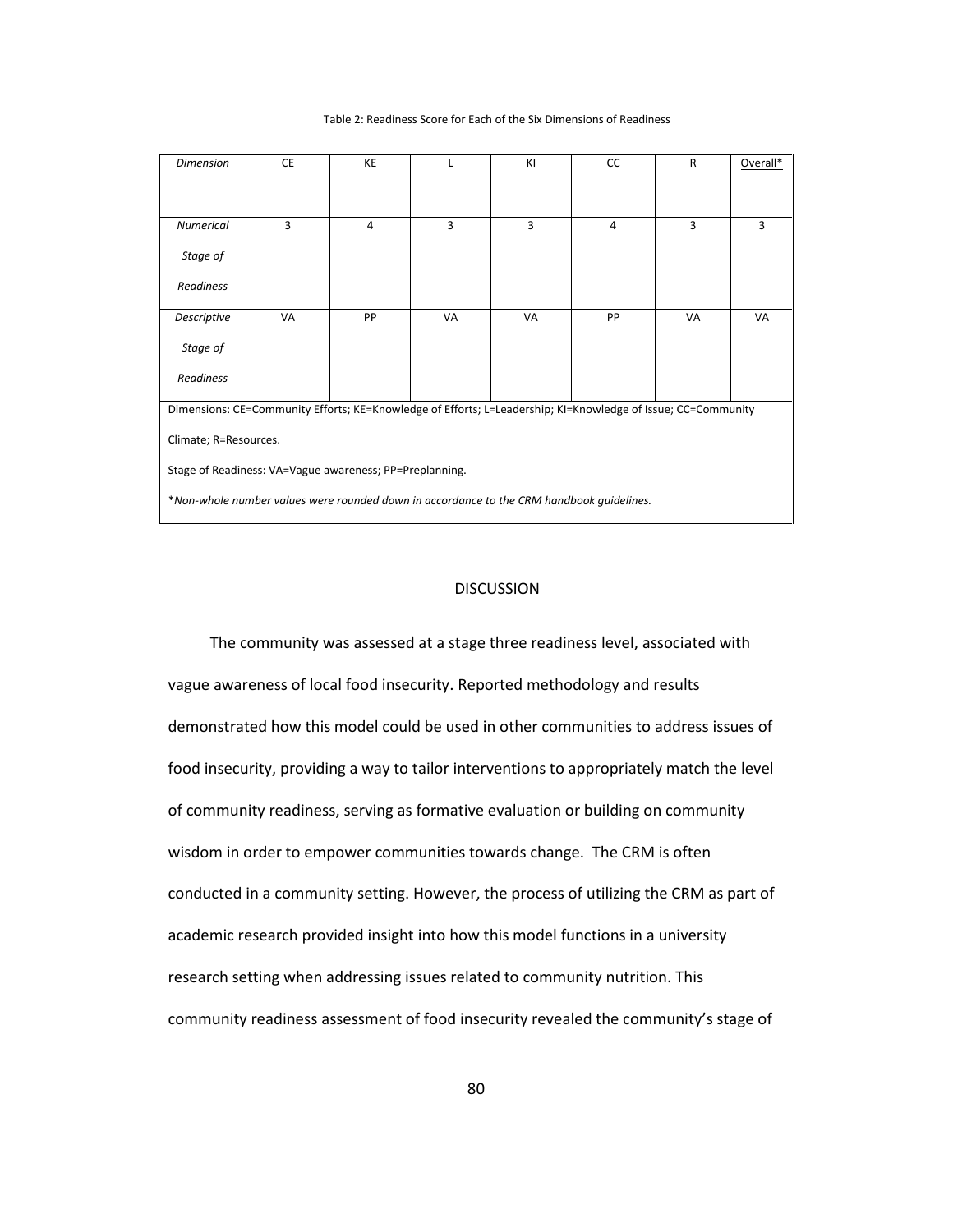readiness across multiple dimensions. Both obstacles and opportunities arose and were observed during the utilization of this model in an academic research setting.

### **OPPORTUNITIES**

### *Tailored Interventions*

Interview questions included both forced choice and open ended questions. The semi-structured nature of the CRM interview questions gave respondents direction but allowed them space to provide additional feedback that had the potential of illuminating community perspective on a particular dimension. When asked whether there are misconceptions about food insecurity in the community, one key respondent shared an experience with a summer meals program, explaining *"somebody, adults or kids, were just saying this program is for the poor and we're not the poor. . . now [the summer meals program] is not supported. As long as we have that kind of dichotomy, we're not going to be able to address the kids. . .providing them sufficient nutrition."* Most effective tailored efforts will need to address misconceptions.

The qualitative feedback CRM interviews provide can help community nutrition professionals and health workers tailor interventions. The CRM handbook provides a list of validated generalizable strategies to match each readiness level and can help community nutrition professionals move forward after preliminary research is conducted.<sup>2</sup> For example, food bank staff may want to utilize the CRM prior to integrating new programming. Intervention efforts could be tailored to best meet clients' needs once staff determines how willing and ready the community is to receive nutrition and health education in this venue.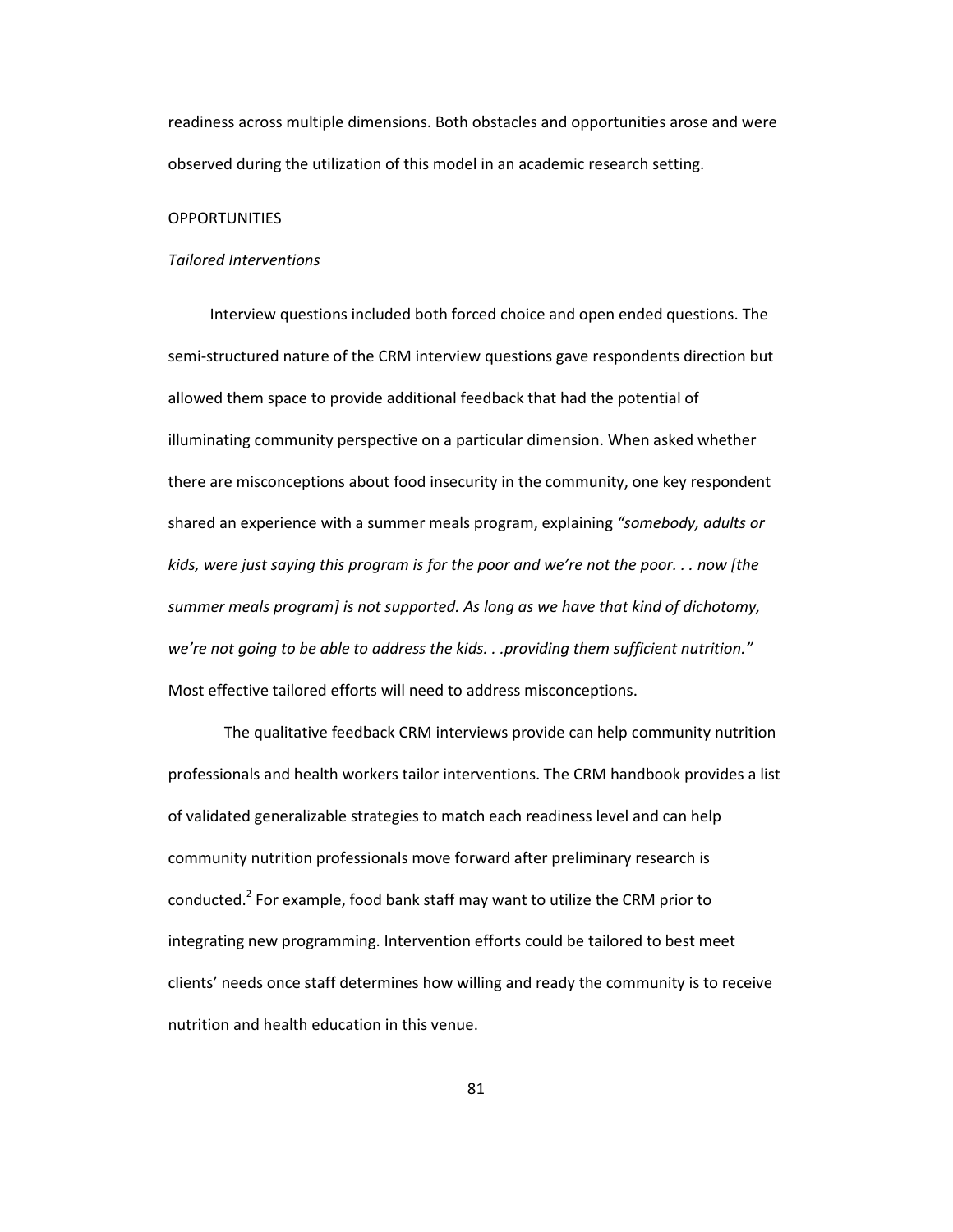### *Formative Evaluation*

The CRM can serve as a tool for formative evaluation of current community perception of food security efforts that already exist in the community. Although efforts to raise awareness of local food insecurity including a community food assessment and annual food days exist, the current study's results revealed a low awareness of the scope and prevalence of the issue as well as a lack of knowledge of the issue itself. When asked what type of information is available about food insecurity in the community, one key respondent explained, *"I don't think it's called food insecurity when somebody's addressing it. . .if you want [information] you would have to go find it, not that many people do that. . .it's not a big priority."* Effective tailored efforts should include raising awareness of local food insecurity in visible ways through posters and flyers, rather than only through community events that reach a particular audience. Another example of how the CRM can be utilized by nutrition professionals may include the following: School food service staff may be concerned by a decreased participation in weekly communal meal time since the consulting dietitian introduced Meatless Monday. Using key informant interviews, staff can assess faculty perceptions and stage of readiness to accept Meatless Mondays as part of their routine. CRM data might show a lack of understanding of reasons for Meatless Mondays or distaste for vegetarian options offered.

# *Capitalize on Community Wisdom*

The current study revealed insight into the perceptions of local food insecurity, how it is being addressed, how much of a priority it is to leadership, how much the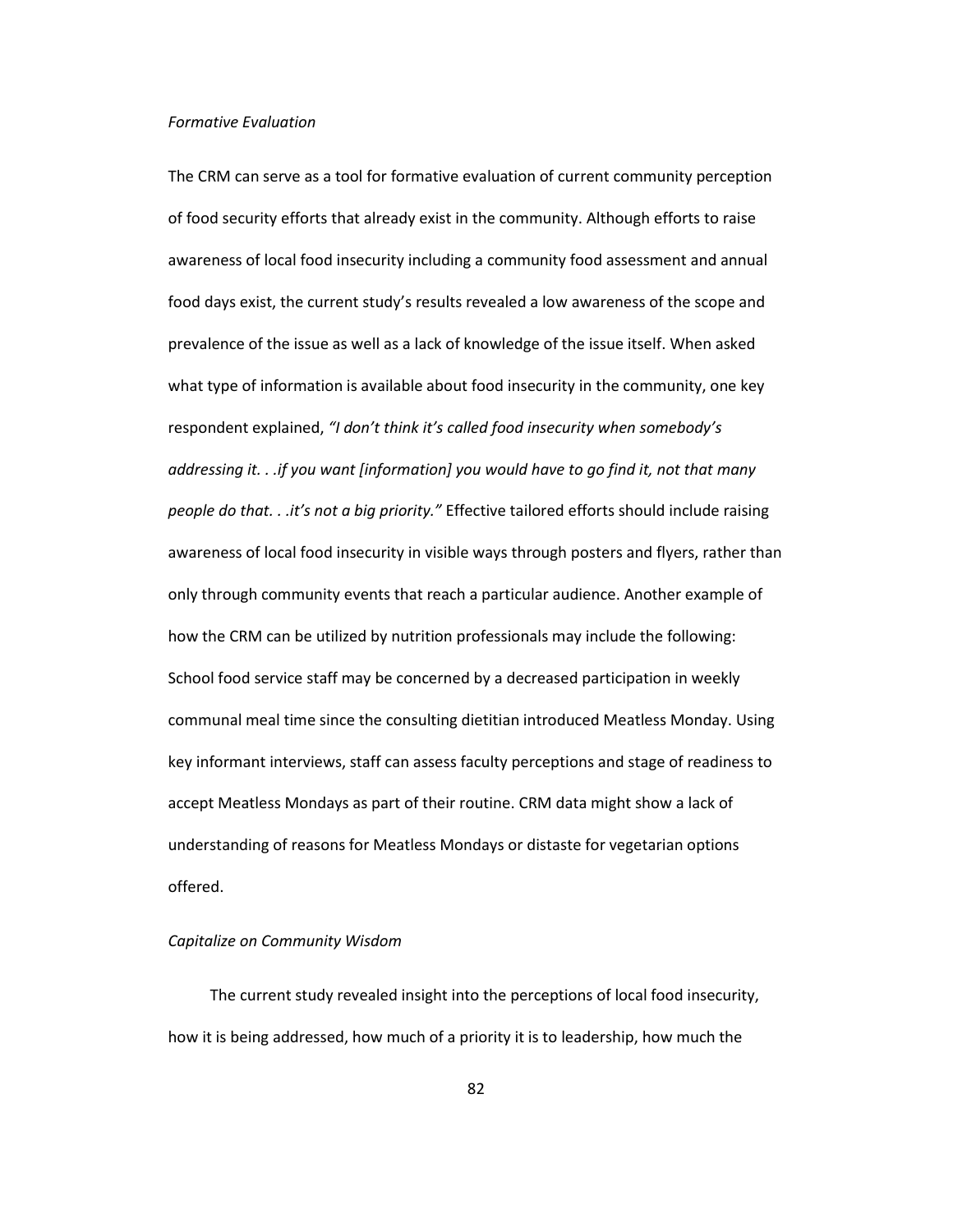community climate provides an environment supportive of local efforts to address the issue and to what extent resources exist to address the issue in a deeper way. Community feedback ought to be used to inform interventions, capitalizing on community wisdom and giving voice and value to community experience with food insecurity. When asked what local resources are available to address food insecurity, one key respondent replied, *"There are just a handful of people tackling this issue, year after year. . .maybe we are not doing it the right way."* Another key respondent replied, *"It's just a matter of getting all these agencies to work together. There used to be a thing called interagency council. I've suggested that these agencies list every service they provide because people are getting funneled from one service to another."*

The CRM strategic planning ideas listed in the handbook are only a starting point to help tailor interventions to raise the level of community readiness. It is most important to use feedback provided directly by community members to help inform next steps. Nutrition professionals could capitalize on key respondent feedback to develop environment-based nutrition interventions that help to make sure the community environment is conducive to healthy nutrition behaviors.<sup>22</sup> The CRM protocol could be implemented to capture local perceptions of how ready and willing the community is to allocate additional resources for food and nutrition assistance. This feedback could help develop tailored interventions to mobilize community resources and inform how leaders should intervene.<sup>22</sup>

The CRM can be successfully implemented in academic settings as part of research. The CRM could be implemented in a scenario where nutrition faculty feel students need more hands on experience before graduation and are concerned with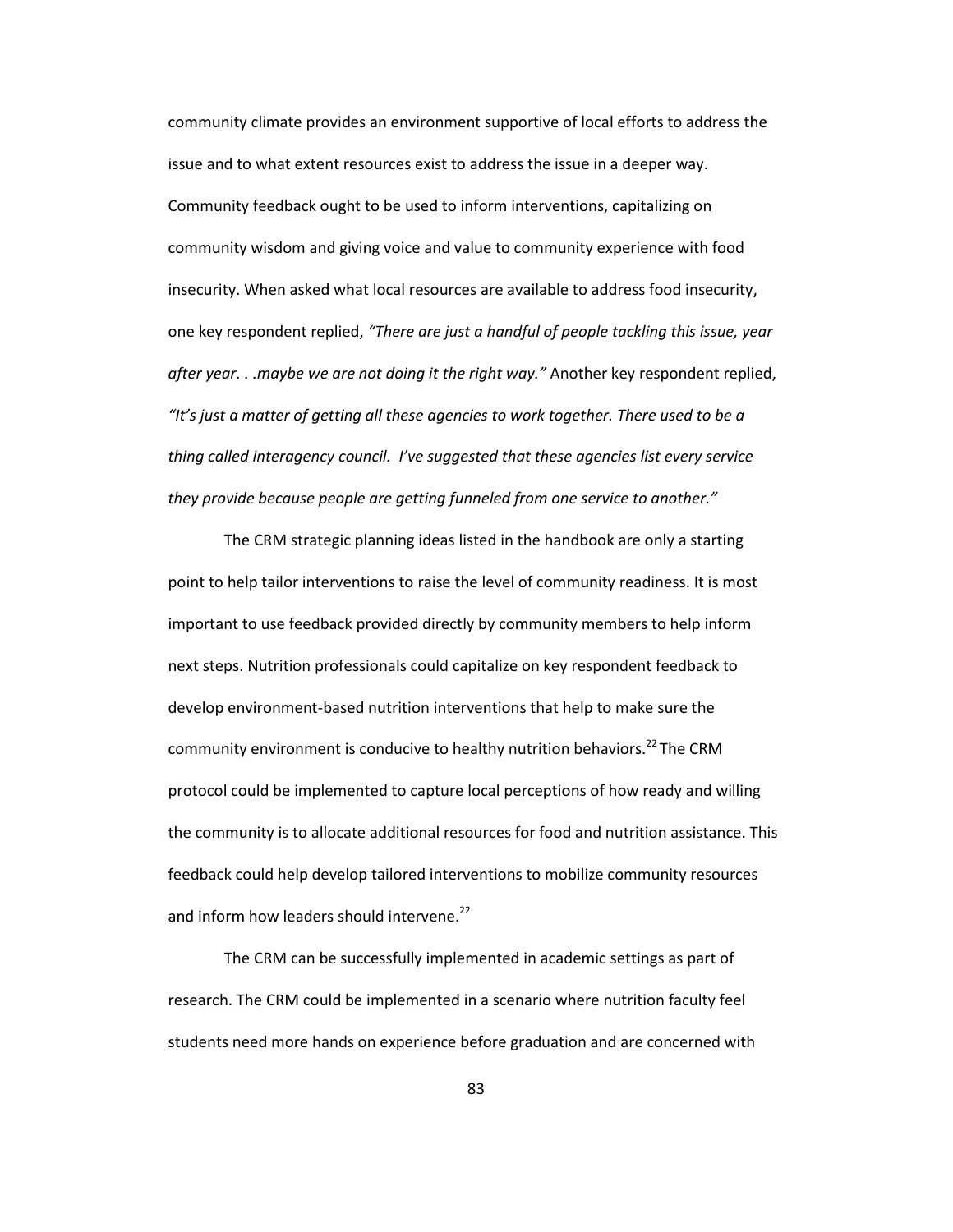their students' low match rates for dietetic internships. Researchers could utilize CRM to assess departmental capacity for providing more hands on practice and gauge students' stage of readiness to engage in hands on activities. It is important to note there are obstacles to utilizing this model in an academic setting, as evidenced by the current study's findings.

## **OBSTACLES**

#### *Data Collection*

Despite the perception that selected key respondents had knowledge prior to the start of the study, many respondents cited a lack of knowledge on many questions or fear of misrepresenting by answering on behalf of the community. Many key respondents opted to not answer certain questions and this refusal resulted in gaps in data collection, specifically in the leadership dimension. Questions were minimally adapted for clarification; for example, the word "community" was replaced with "Ellensburg" and the word "issue" was replaced with "food insecurity." Further adaptation of the leadership dimension questions may be beneficial to clarify how respondents may interpret leadership. A clear understanding of leadership may increase the comfort of respondents in answering questions within this domain and decrease gaps in data. Reducing gaps in data will help ensure that the community readiness is assessed correctly in each dimension.

This study's findings along with those previously cited in the literature suggest a few recommendations for nutrition professionals in their future utilization of this model.<sup>20,21</sup> It would be beneficial to provide training to those conducting interviews so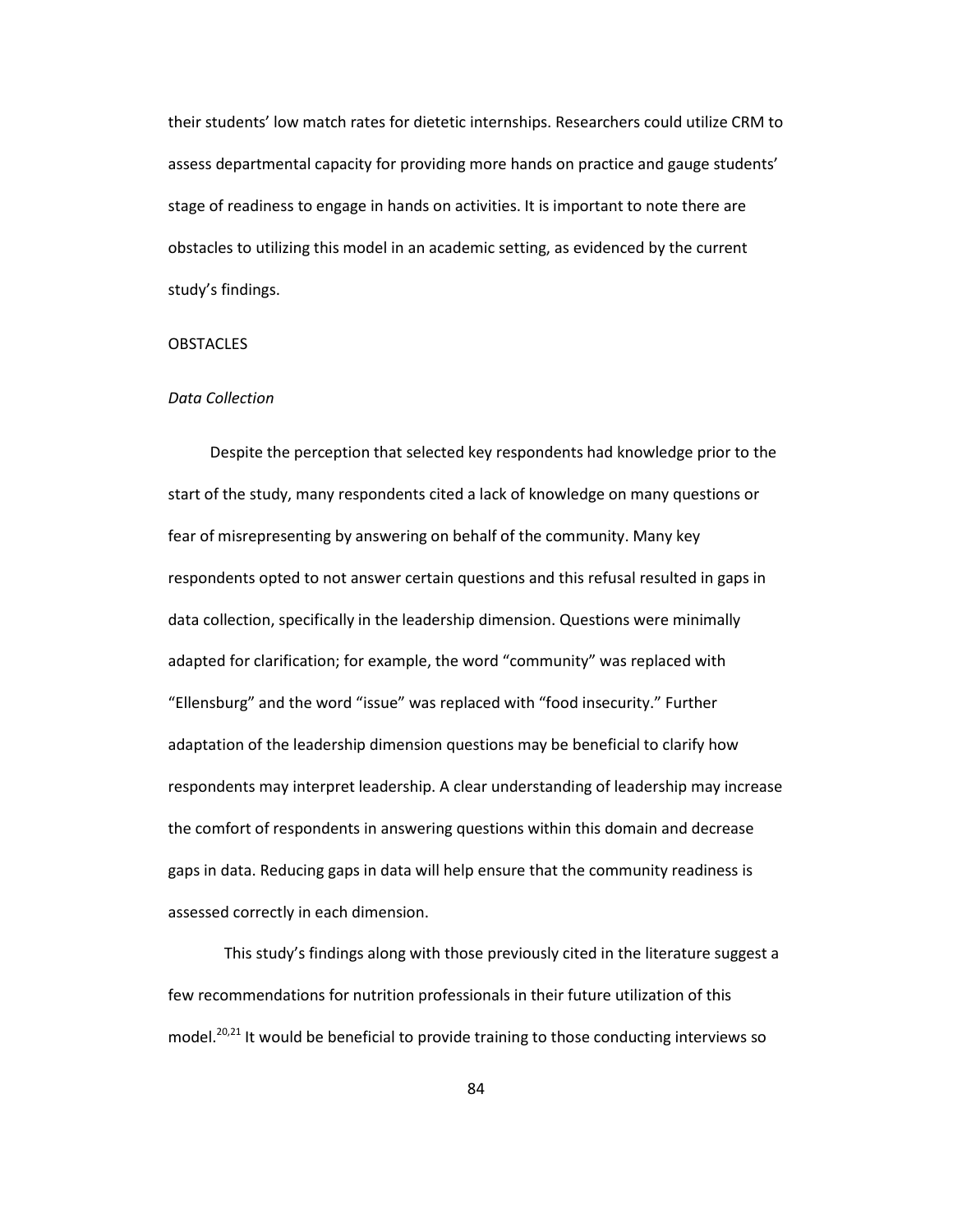they are comfortable thinking critically in interviews, putting respondents at ease, and encouraging them to answer to the best of the their ability. In addition, it may be beneficial to conduct an initial screening of key respondents to ensure they are a good fit for the study. This screening could be as simple as sending an introductory email, asking them to reply by describing their comfort level with the subject matter and format of the study.

## *Data Analysis*

Nutritional professionals utilizing this model in future research should be aware of the important role that a second scorer plays in the validation of data during analysis. In the present study, both scorers arrived at very different readiness scores in each dimension, demonstrating a possible misunderstanding of how to interpret the anchored rating scales. Scorers analyzed the interviews a second time after instructions were clarified, resulting in again different, but more similar, results. It is expected that scorers will interpret results slightly differently, but if large discrepancies exist it can indicate a need for reevaluation of results. It may be beneficial for future researchers to have both scorers individually read and analyze one interview while sitting together and compare their methods of analysis before moving forward with the rest of the interviews.

No information was provided in the handbook regarding ways to avoid bias in consensus scoring or the best way to go about choosing a second scorer, if it was not obvious from the start of the study, who that person would be. Increased rigor and validation of methodology are important components of published research. A growing body of literature has been looking to further validate CRM methods.<sup>7,8,9,19</sup> It may be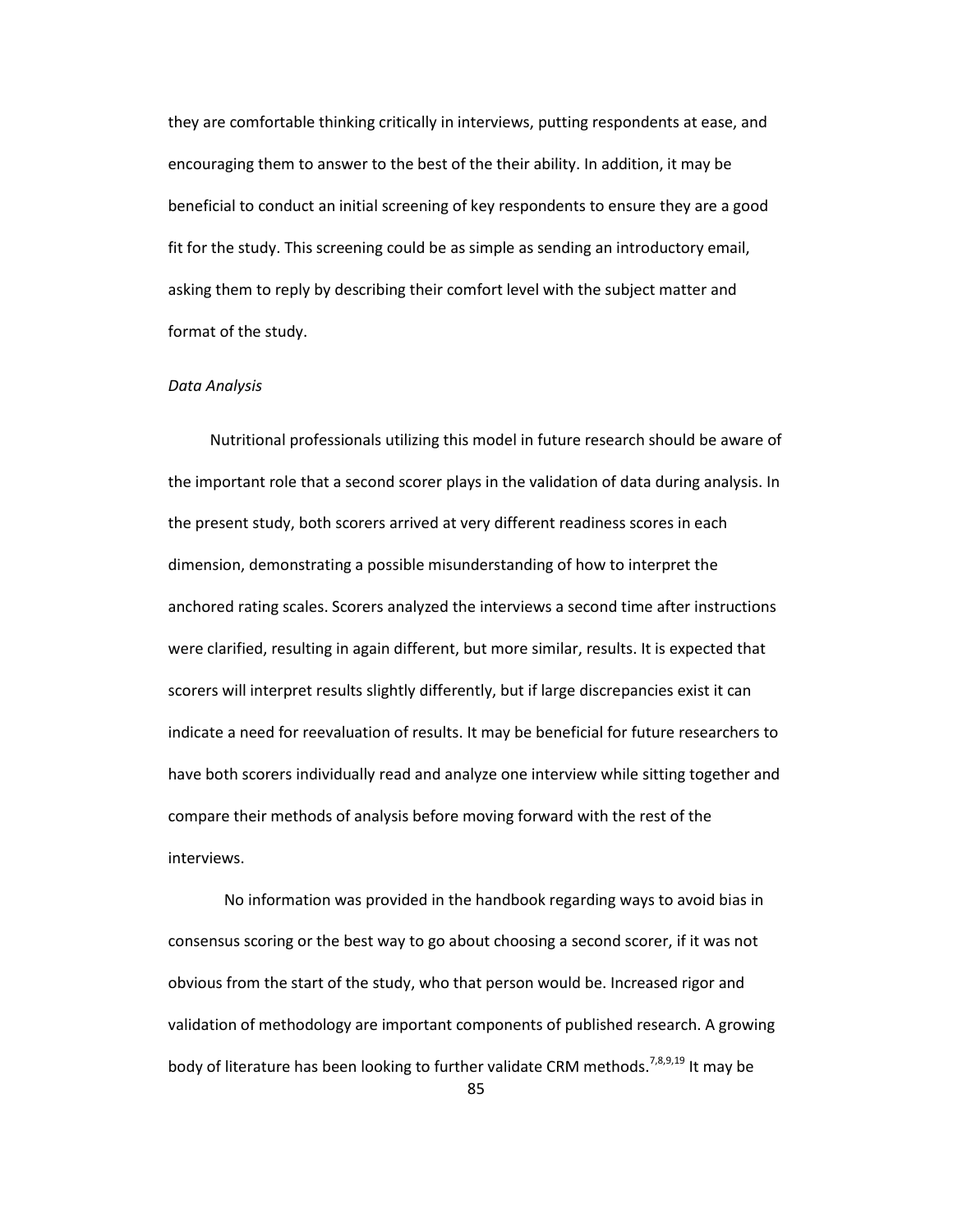important for future researchers to conduct a literature review beyond the scope of the CRM handbook if they wish to understand the methods more fully.

### *Post-Community Readiness Assessment: Now What?*

The CRM is often used to gather preliminary research rather than serving as an intervention itself. A major limitation of using the findings of this study within the confines of academic research was the lack of collaboration between the university and community partners. The results suggest ways to tailor interventions in this community but do not suggest who will be leading those interventions. A way to address this limitation in future studies may include using a community member as a second scorer or research assistant. Involving key community members in the research process in this way will increase the likelihood that the data gathered would have a direct impact on the community. It is important to also identify potential funding sources to implement the proposed changes.

# **CONCLUSION**

The community was assessed as having a stage three readiness level, associated with vague awareness of local food insecurity. Reported methodology and results demonstrate how this model could be used in other communities to address issues of food insecurity. The Community Readiness Model provides a conceptual model with which to judge the readiness of a community around complex issues like food insecurity.

The model handbook was easy to adapt and provided a simple, inexpensive and practical way to capture community perceptions of food insecurity. The steps outlining the methodology of data collection and analysis allow both researchers and community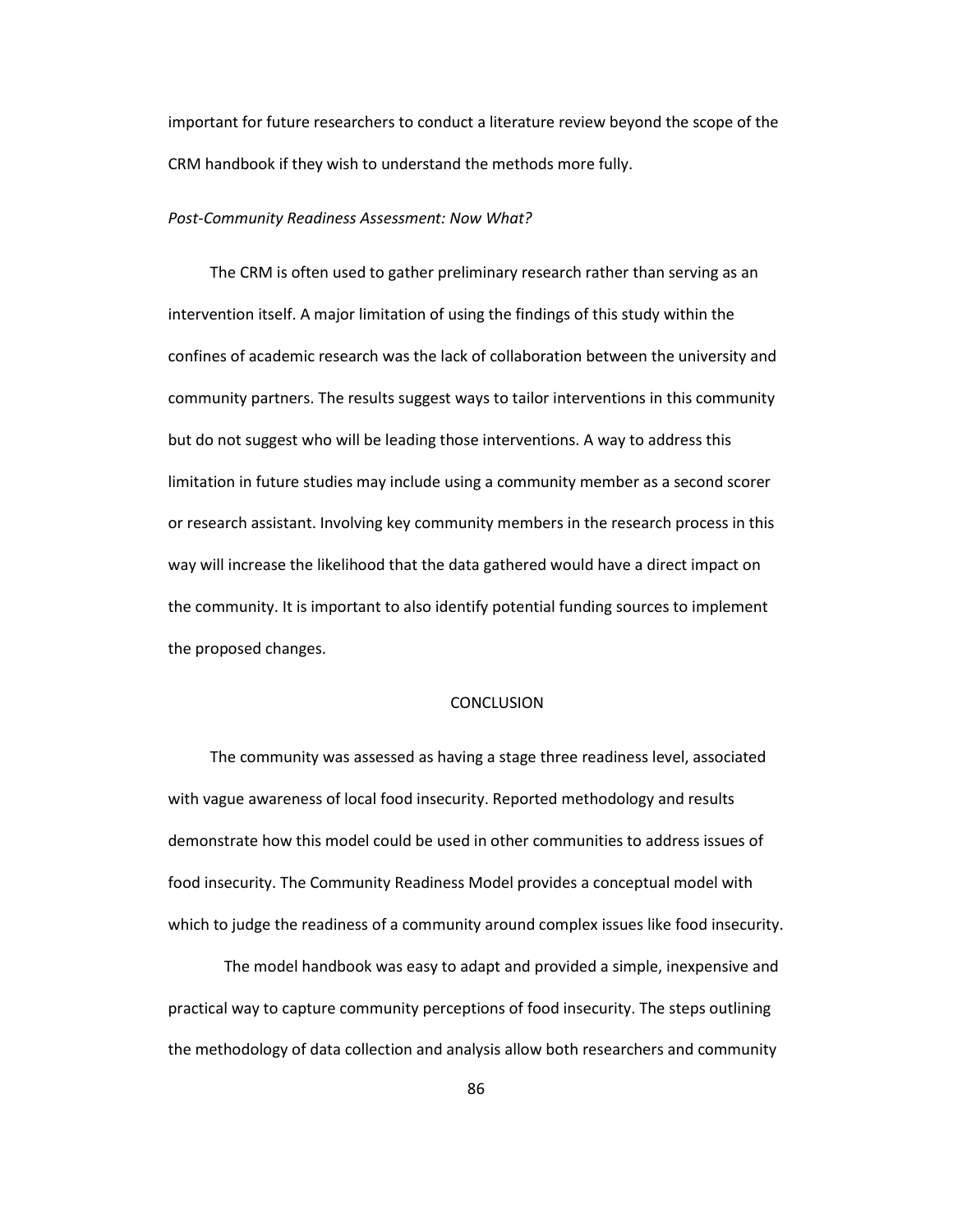members alike to utilize the tool. There was limited information in the handbook on the validation of methodology and limited instructions on how to avoid bias in key respondent selection and data analysis. It may be beneficial for future researchers to supplement the instructions in the CRM Handbook with recommendations provided by other researchers who have utilized this model and discovered obstacles in its implementation. The overriding themes discovered throughout this study provide insight into the issue of local food insecurity and entry points for future nutrition researchers. Experiences reported can help inform future research, increasing its community effectiveness.

## **REFERENCES**

1. Snap Surveys. *Qualitative vs quantitative research.* 2015. Available at: [http://www.snapsurveys.com/qualitative-quantitative-research/.](http://www.snapsurveys.com/qualitative-quantitative-research/) Accessed May 2015.

2. Tri-ethnic center community readiness handbook.  $2^{nd}$  ed. Fort Collins, CO: Tri-Ethnic Center for Prevention Research. Accessed: 2014. ,:

3. Edwards, R.W J-T P, Oetting, E.R S L. Community readiness: research to practice. *J Community Psychol.* 2000;28(3):291–307.

4. Thurman, P.J E R., Plested, B.A O E. Honoring the differences: using community readiness to create culturally valid community interventions. *Handb Ethn Racial Minor Psychol*.

5. Buckner-Brown J, Tung Sharify D, Blake B, Phillips T, Whitten K. Using the community readiness model to examine the built and social environment: A case study of the high point neighborhood, Seattle, Washington, 2000-2010. *Prev Chronic Dis.* 2014; 11 (194):1–10.

6. Kesten J, Cameron N, Griffiths P. Assessing community readiness for overweight and obesity prevention in pre-adolescent girls: a case study. *BMC Public Health.* 2013; 13 (1025):1–15.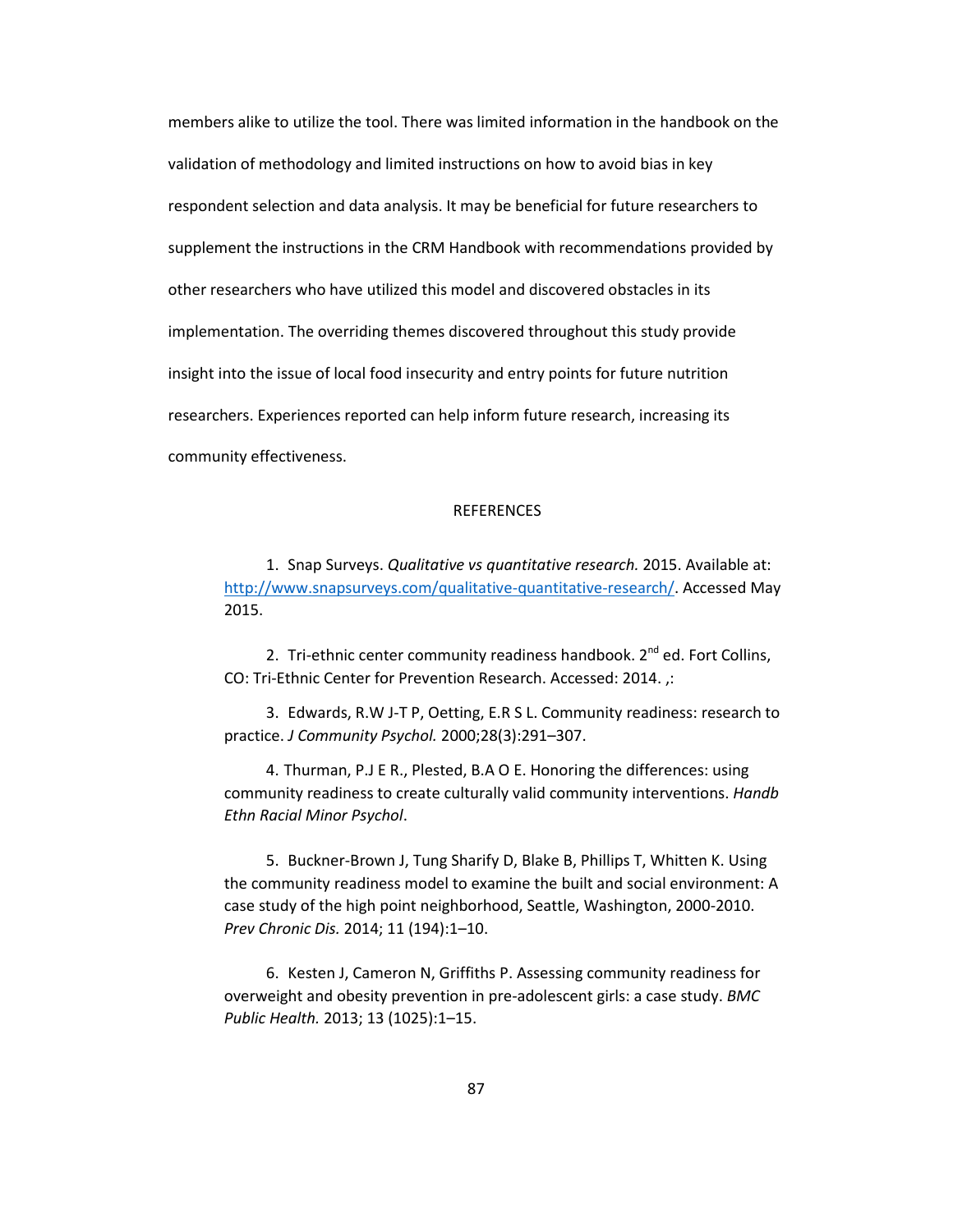7. Sliwa, S. G, J.P., Clark, V. J B. Using the community readiness model to select communities for a community-wide obesity prevention intervention. *Prev Chronic Dis.* 2011 Nov;8(6).

8. Slater, M.D E R., Plested, B.A T P. Using community readiness key informant assessments in a randomized group prevention trial: impact of a participatory community-media intervention. *J Community Health.* 2005 Feb;30(1)

9. Chilenski, S.M G M., Feinberg, M.E. Community readiness as a multidimensional construct. *J Community Psychol.* 2007;35(3):347–65.

10. Colemen-Jensen A, Nord M, Andrews M, Carlson S. Household food security in the United States in 2010. Washington DC: US Department of Agriculture; 2011. Report No.: 125.

11. Holben D. Position of the american dietetic association: food insecurity in the United States. *J Am Diet Assoc.* 2010 Sep;110(9):1368–76.

12. Kirkpatrick SI. Understanding and addressing barriers to healthy eating among low-income americans. *J Acad Nutr Diet.* 2012 May;112(5):617–20

13. Suratkar S, Gittelshn J, Song H., Anliker J, Sharma S, Mattingly M. Insecurity in associated with food-related psychosocial factors and behaviors among low-income african american adults in Baltimore City. *J Hunger Environ Nutr.* 2010;5:100–19.

14. Wang Y, Holben H, Taylor CA. Differences in rates of obesity and central adiposity in U.S. adolescents by food security status. *J Am Diet Assoc.* 2010 Nov.

15. Haering SA, Syed SB. Community food security in United States cities: a survey of the relevant scientific literature. Johns Hopkins Center for a Livable Future; 2009.

16. Maxwell J. *Qualitative Research Design: An Interactive Approach.* 2nd ed. Thousand Oaks, CA: Sage; 2005. 15-32 p.

17. Mays N, Pope C. Qualitative research: rigor and qualitative research. *BMJ.* 1995;311:109–12.

18. HR Zone. Behaviorally anchored rating scales (BARS) Definition [Internet].. 2013. Available from: [http://www.hrzone.com/hr-](http://www.hrzone.com/hr-glossary/behaviourally-anchored-rating-scale-definition)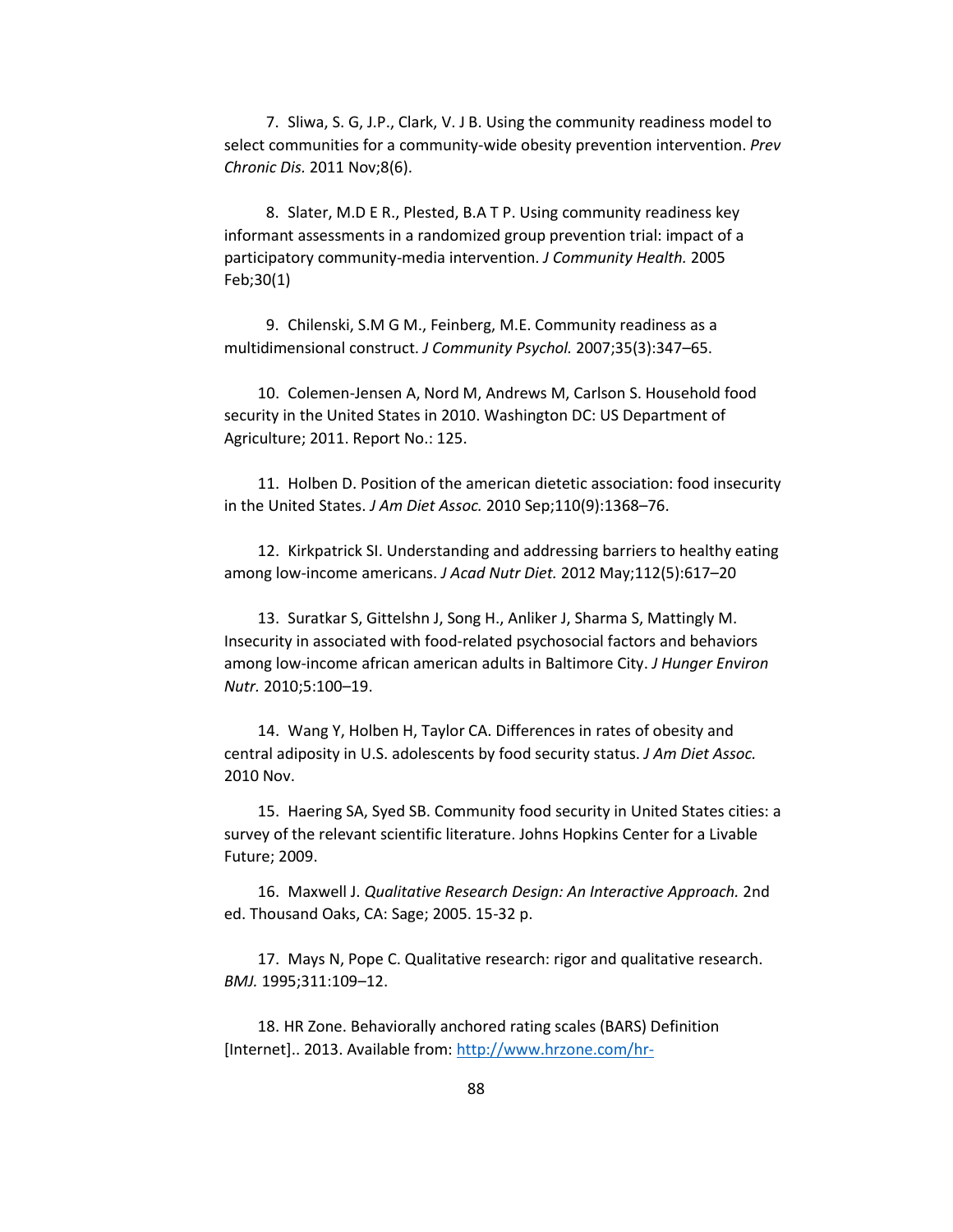[glossary/behaviourally-anchored-rating-scale-definition.](http://www.hrzone.com/hr-glossary/behaviourally-anchored-rating-scale-definition) Accessed: January 2015.

19. Schroepfer TA, Sanchez GV, Jin Lee K, Matloub J, Waltz A, Kavanaugh M. Community readiness assessment: the scoring process revisited. *J Community Pract.* 2009;17:269–90.

20. Pilnick A, Swift J. Qualitative research in nutrition and dietetics: assessing quality. *J Hum Nutr Diet.* 2010;24:209–14.

21. Eicher-Miller H., Mason A., Abbott A., McCabe G., Boushey C. The effect of food stamp nutrition education on the food insecurity of low-income women participants. *J Nutr Educ Behav.* 2009;41:161–8.

22. Society of Nutrition, Education and Behavior. *What are environmentbased nutrition interventions?* [Internet]. 2015. Available from: [http://www.sneb.org/documents/EBNI\\_resources.pdf](http://www.sneb.org/documents/EBNI_resources.pdf) Accessed: June 2015.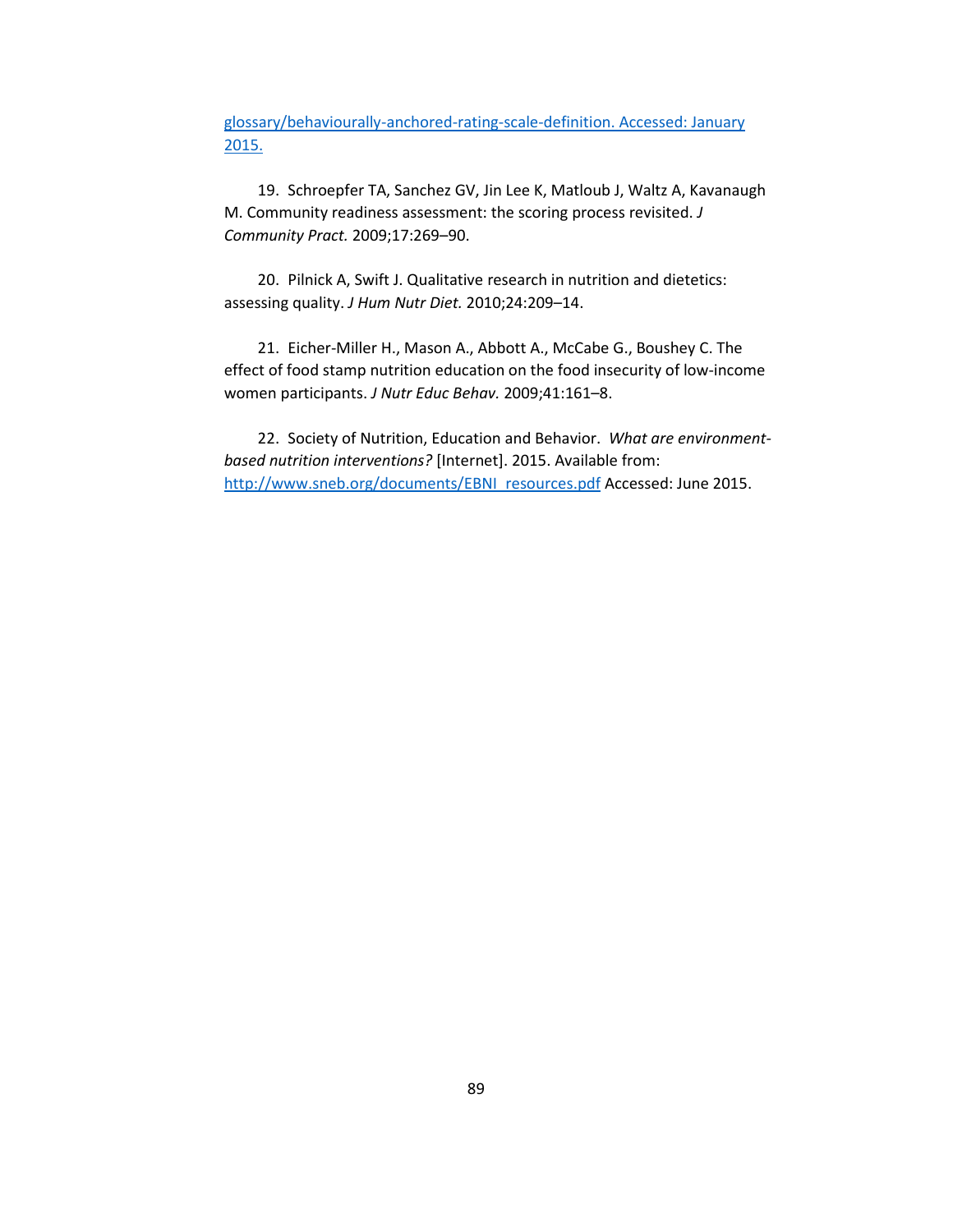#### APPENDIX A: ANCHORED RATING SCALES

## **Community Knowledge of Current Effort**

Note: If there are no efforts, this dimension receives a N/A (not applicable)(Those directly involved in local efforts are not included in the definition of "community members".)

1 Community has no knowledge about local efforts addressing the issue.

2 Community members have misconceptions or incorrect knowledge about current efforts.

3 A few community members have at least heard about local efforts, but know little about them. For example, they know local efforts exist and may recognize their names, but they have little other knowledge.

4 Some community members have at least heard about local efforts, but know little about them. For example, they know local efforts exist and may recognize their names, but they have little other knowledge.

5 Most community members have at least heard about local efforts. For example, they know local efforts exist and may recognize their names, but they have little other knowledge.

6 Most community members have at least basic knowledge of local efforts. For example, they can identify specific efforts and their basic purposes.

7 Most community members have more than basic knowledge of local efforts, including names of specific efforts, basic purposes, target audiences, and other specific information about the efforts.

8 Most community members have considerable knowledge of local efforts, including the level of program effectiveness.

9 Most community members have considerable and detailed knowledge of local efforts, including the level of program effectiveness and evaluation data on how well the different local efforts are working and their benefits and limitations.

## **Leadership**

*(includes elected and appointed leaders & influential community members)*

1 Leadership believes that the issue is not a concern.

2 Leadership believes that this issue is a concern, in general, but believes that it is not a concern in this community.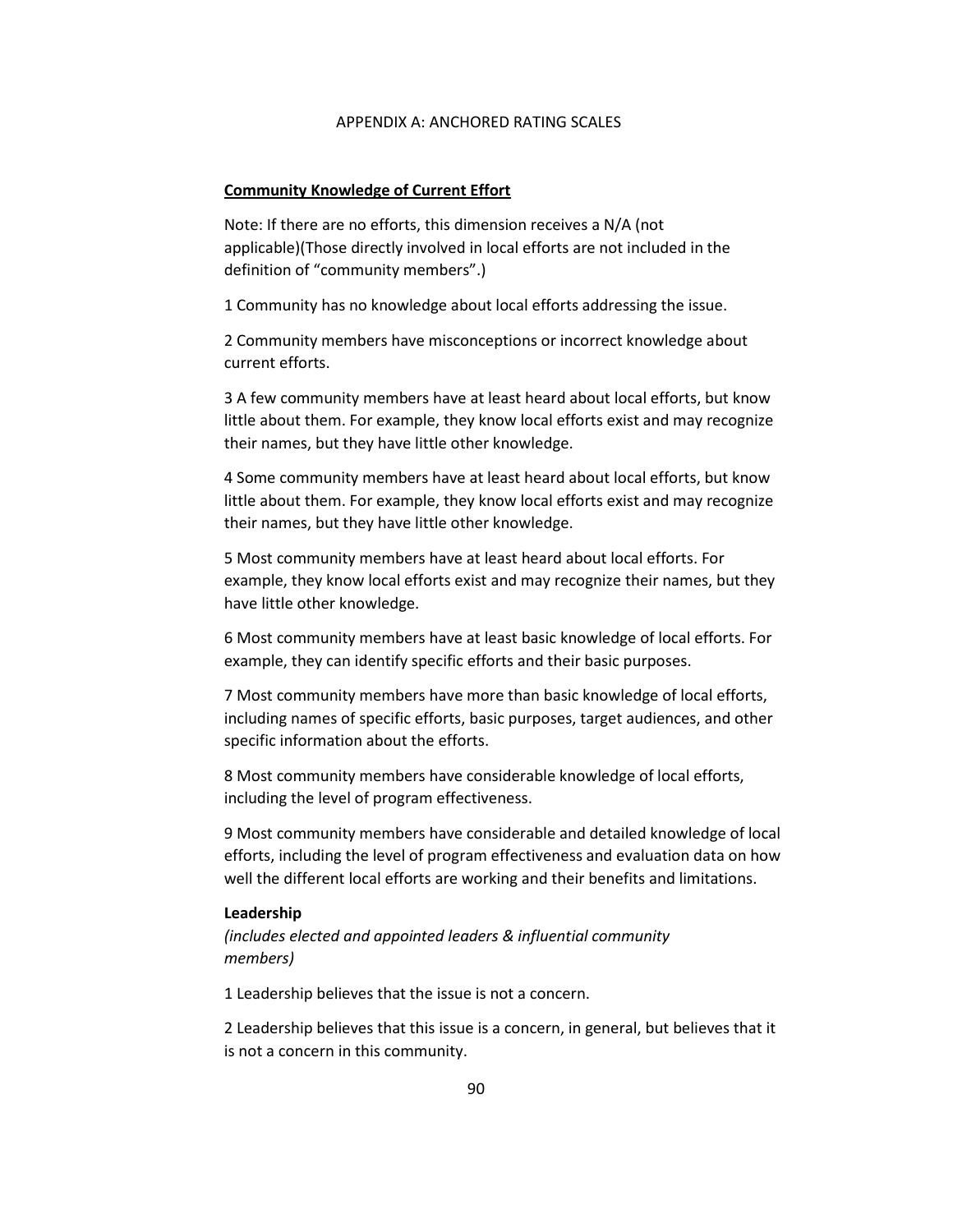Leadership believes that this issue is a concern in this community, but doesn't think it can or should be addressed.

3 Leadership believes that this issue may be a concern in the community. They show no immediate motivation to act. It may not be seen as a priority.

4 Leadership acknowledges that this issue is a concern in the community and that some type of effort is needed to address it. They may be supportive of current efforts. They are not involved in work to develop, evaluate, or improve efforts.

5 Leadership is actively supportive of continuing or improving current efforts or in developing new efforts (possibly attending committee or group meetings that are working toward these efforts). They are not key players or driving forces in these activities.

6 Leadership plays a key role in planning, developing and/or implementing new, modified, or increased efforts, possibly as key players in groups or committees, as public proponents, and/or as driving forces behind these activities.

7 Leadership is actively involved in ensuring or improving the long-term viability of the efforts to address this issue.

8 Leadership plays a key role in expanding and improving efforts, through evaluating and modifying efforts, seeking new resources, and/or helping develop and implement new efforts.

9 Leadership is continually reviewing evaluation results of the efforts and is modifying financial support accordingly.

OR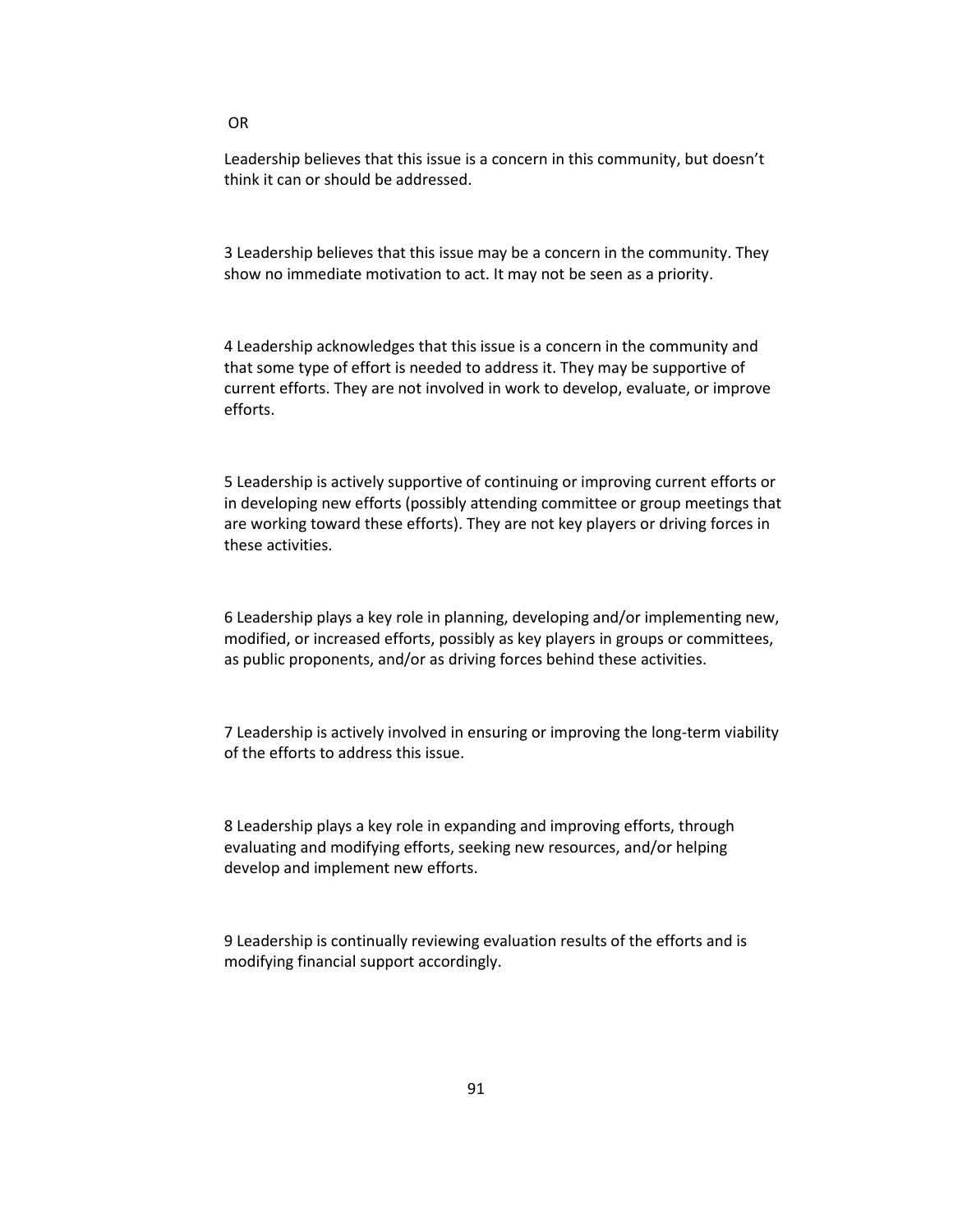### **Community Climate**

*(Those directly involved in local efforts are not included in the definition of "community members".)*

1 The community believes that the issue is not a concern.

2 The community believes that this issue is a concern, in general, but believes that it is not a concern in this community.

## OR

Community believes that this issue is a concern in this community, but doesn't think it can or should be addressed.

3 The community believes that this issue may be a concern in the community. They show no immediate motivation to act. It may not be seen as a priority.

4 The community acknowledges that this issue is a concern in the community and that some type of effort is needed to address it. They may be passively supportive of current efforts. They may feel as if current efforts are sufficient to address the issue.

5 The attitude in the community is —We are concerned about this and we want to do something about it. They may believe that current efforts are not sufficient to address the issue or that current efforts should be improved.

6 The attitude in the community is  $-$ This is our responsibility, and some community members are involved in addressing the issue through planning, developing and/or implementing new, modified, or increased efforts.

7 The attitude in the community is —We have taken responsibility. There is ongoing community involvement in addressing the issue.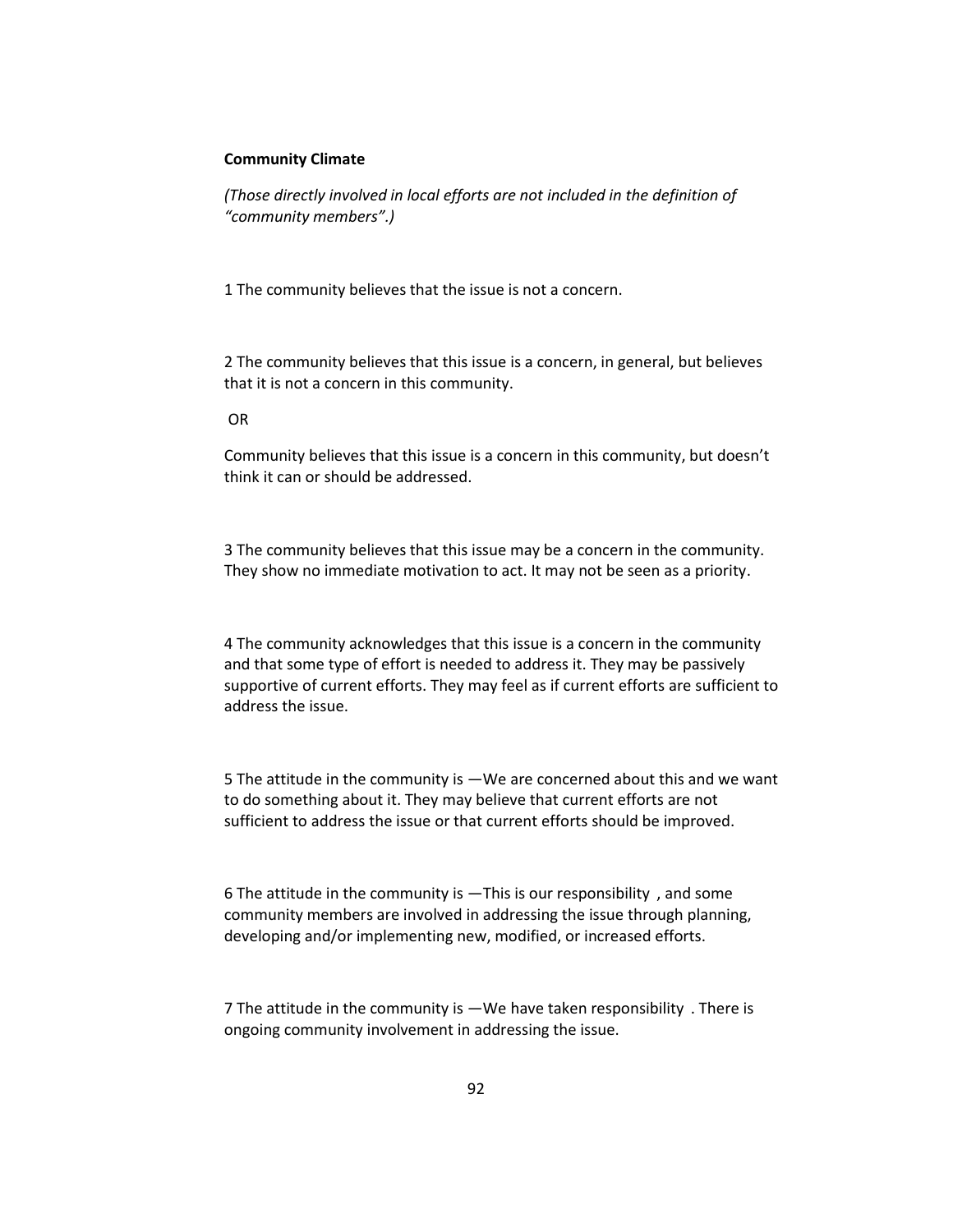8 The majority of the community strongly supports efforts or the need for efforts. Participation level is high. ―We need to continue our efforts and make sure what we are doing is effective.

9 Most major segments of the community are highly supportive. Community members are actively involved in evaluating and improving efforts and they demand accountability.

### **Community Knowledge about the Issue**

*(Those directly involved in local efforts are not included in the definition of "community members".)*

1 Community members have no knowledge about the issue.

2 Only a few community members have knowledge about the issue. There may be many misconceptions among community members about the issue, how and where it occurs, and why it needs addressing. There may be little knowledge among community members about its occurrence locally or why it may be a problem locally.

3 Community members have only vague knowledge about the issue (e.g. they have some awareness that the issue can be problem and why it may occur). Among some community members, there may be misconceptions about the issue, how and where it occurs, and why it needs addressing.

4 Community members have limited knowledge about the issue. For example, they are aware that the issue can be problem and they know some limited information about causes, consequences, signs and symptoms. They may know that the issue occurs locally, but they have little knowledge about how much it occurs locally and/or its causes and consequences.

5 Community members have basic knowledge about the issue. For example, they are aware of why the issue is a problem, and they have some basic knowledge about causes, consequences, signs and symptoms. They are aware that the issue occurs locally, but they may have little knowledge about how much it occurs locally and/or what can be done to address it.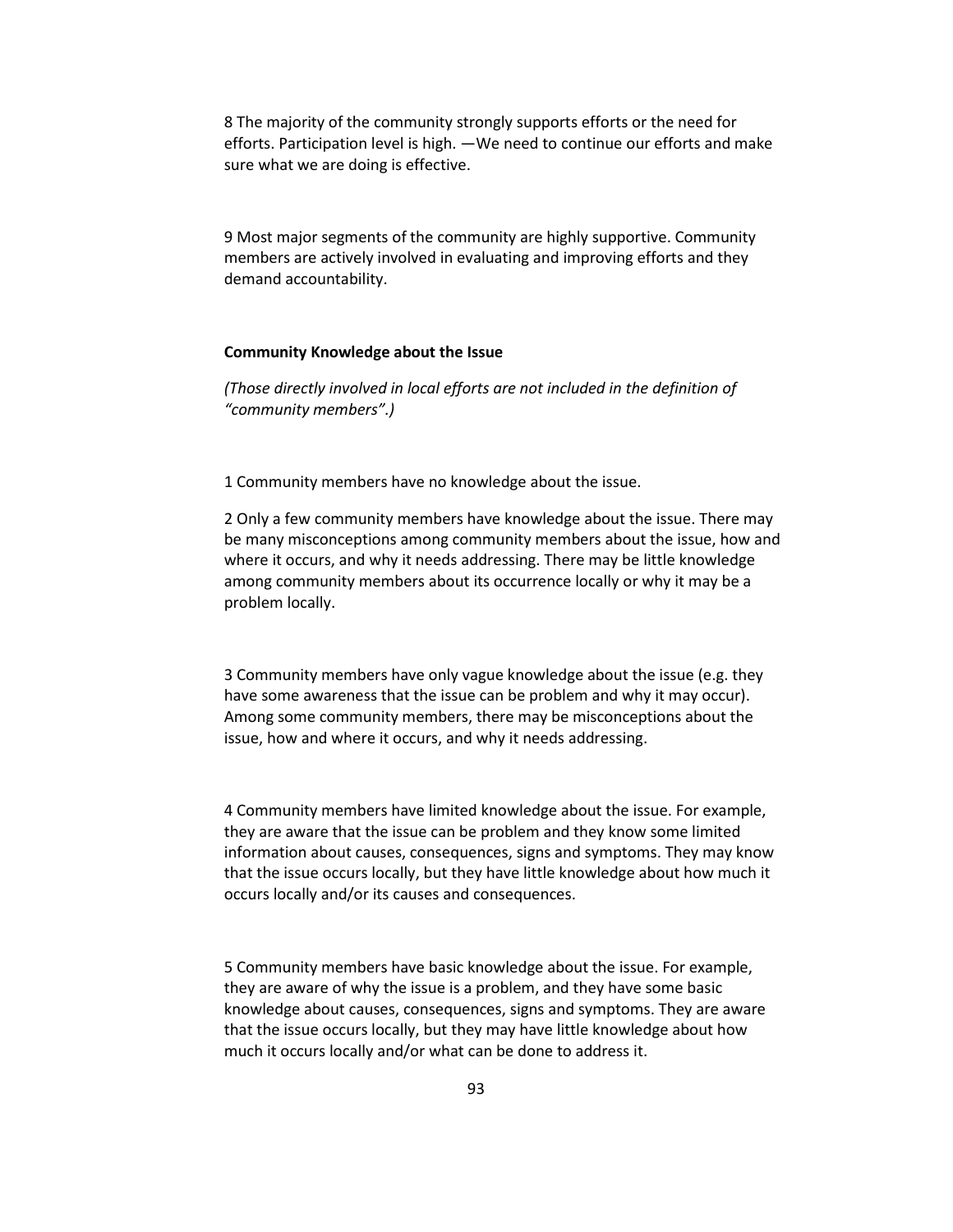6 Community members have basic knowledge about the issue. For example, they are aware of why the issue is a problem, and they have some basic knowledge about causes, consequences, signs and symptoms. They are aware that the issue occurs locally, and they have some knowledge about how much it occurs locally, its effect on the community, and/or what can be done to address it.

7 Community members have more than basic knowledge about the issue. For example, they understand the causes, consequences, signs and symptoms. They are aware that the issue occurs locally, and they have some knowledge about how much it occurs locally, its effect on the community, and/or what can be done to address it.

8 Community members have more than basic knowledge about the issue (e.g., they understand the causes, consequences, signs and symptoms). They also have significant knowledge about local prevalence, its effect on the community, and what can be done to address it.

9 Community members have detailed knowledge about the issue, are aware of its effect on the community, and have significant knowledge about local prevalence.

# **Resources Related to the Issue (people, money, time, space, etc.)**

1 There are no resources available for dealing with the issue.

2 Community members and/or leaders do not support using available resources to address this issue.

3 Current efforts may be funded, but the funding is not necessarily stable or continuing. There are limited resources (such as a community room) identified that could be used for further efforts to address the issue. There is little motivation to allocate these resources to this issue.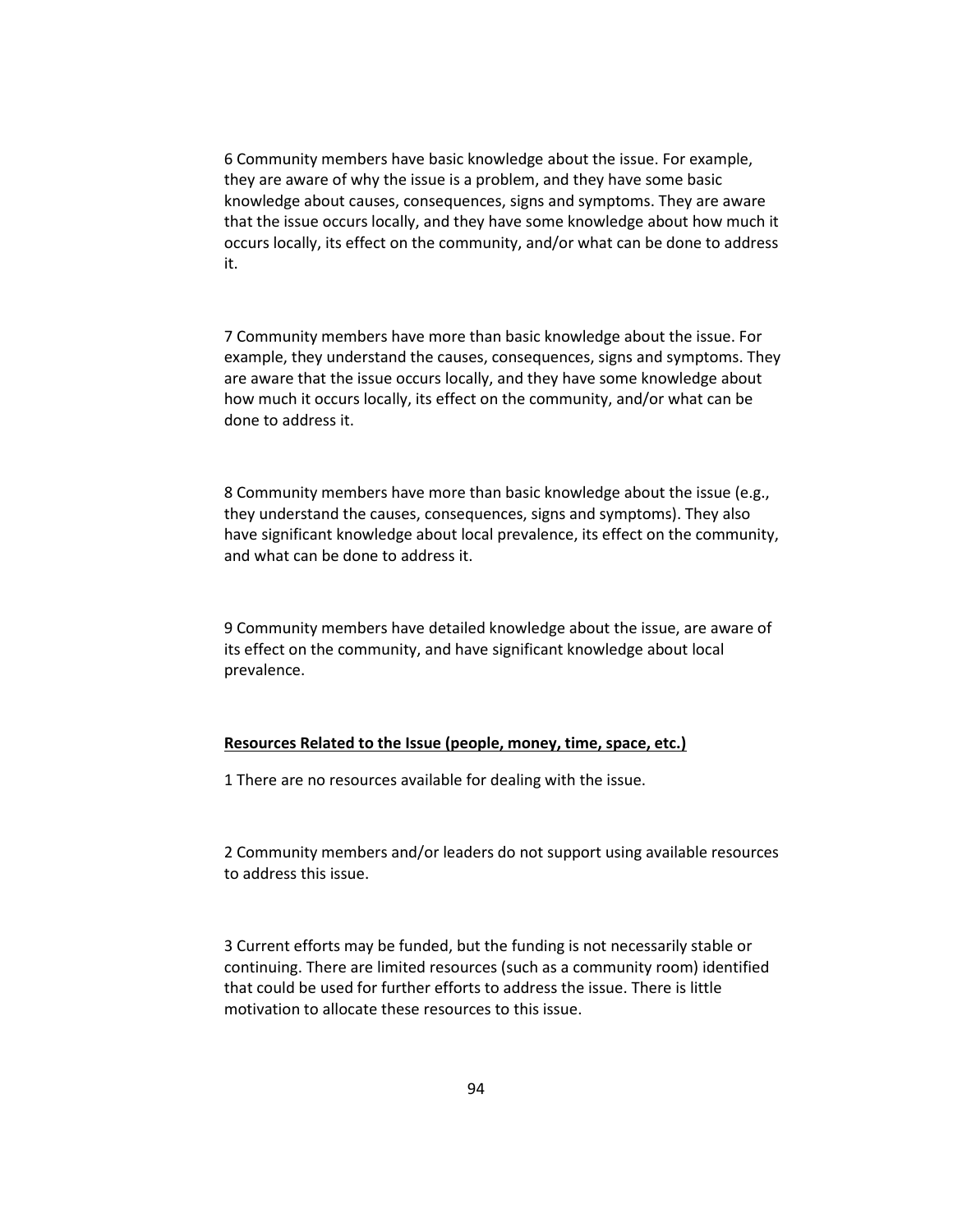4 Current efforts may be funded, but the funding may not be stable or continuing. There are limited resources identified that could be used for further efforts to address the issue. Some community members or leaders are looking into using these resources to address the issue.

5 There are some resources identified that could be used for further efforts to address the issue.

Some community members or leaders are actively working to secure these resources; for example, they may be soliciting donations, writing grant proposals, and seeking volunteers. Current efforts may be funded, but the funding may not be stable or continuing.

6 Resources have been obtained and/or allocated to support further efforts to address this issue.

7 A considerable part of allocated resources for efforts are from sources that are expected to provide continuous support.

8 A considerable part of allocated resources are from sources that are expected to provide continuous support. Community members are looking into additional support to implement new efforts.

9 Diversified resources and funds are secured, and efforts are expected to be ongoing. There is additional support for new efforts.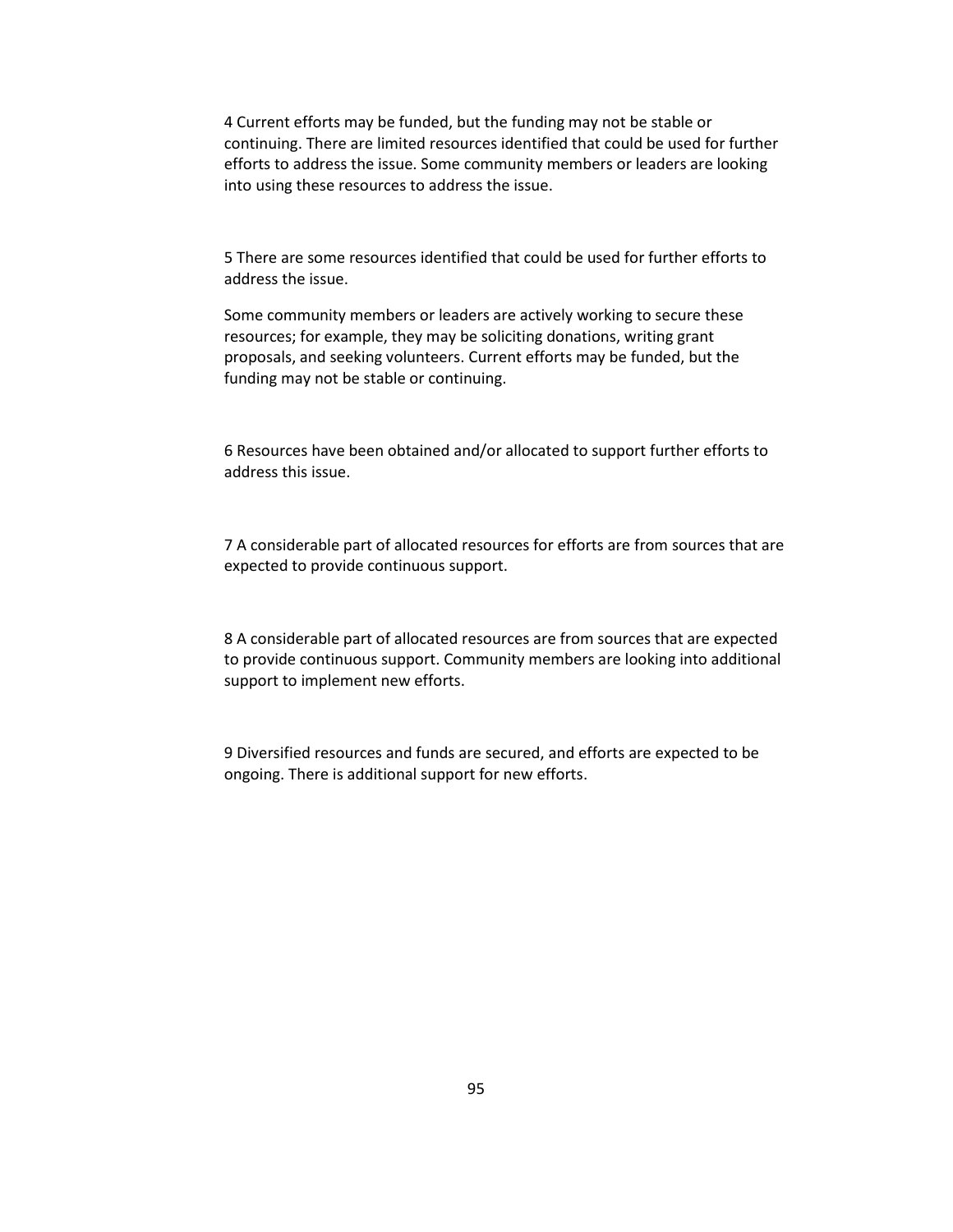# APPENDIX B: THE COMMUNITY READINESS MODEL DEFINES NINE STAGES OF COMMUNTY READINESS



# **1. No Awareness:**

The community or the leaders do not generally recognize the issue as a problem. "It's just the way things are." Community climate may unknowingly encourage the behavior although the behavior may be expected of one group and not another (i.e., by gender, race, social class, age, etc.).

## **2. Denial/Resistance:**

There is little or no recognition that this might be a local problem but there is usually some recognition by at least some members of the community that the behavior itself is or can be a problem. If there is some idea that it is a local problem, there is a feeling that nothing needs to be done about it locally. "It's not our problem." "It's just those people who do that." "We can't do anything about it." Community climate tends to be passive or guarded.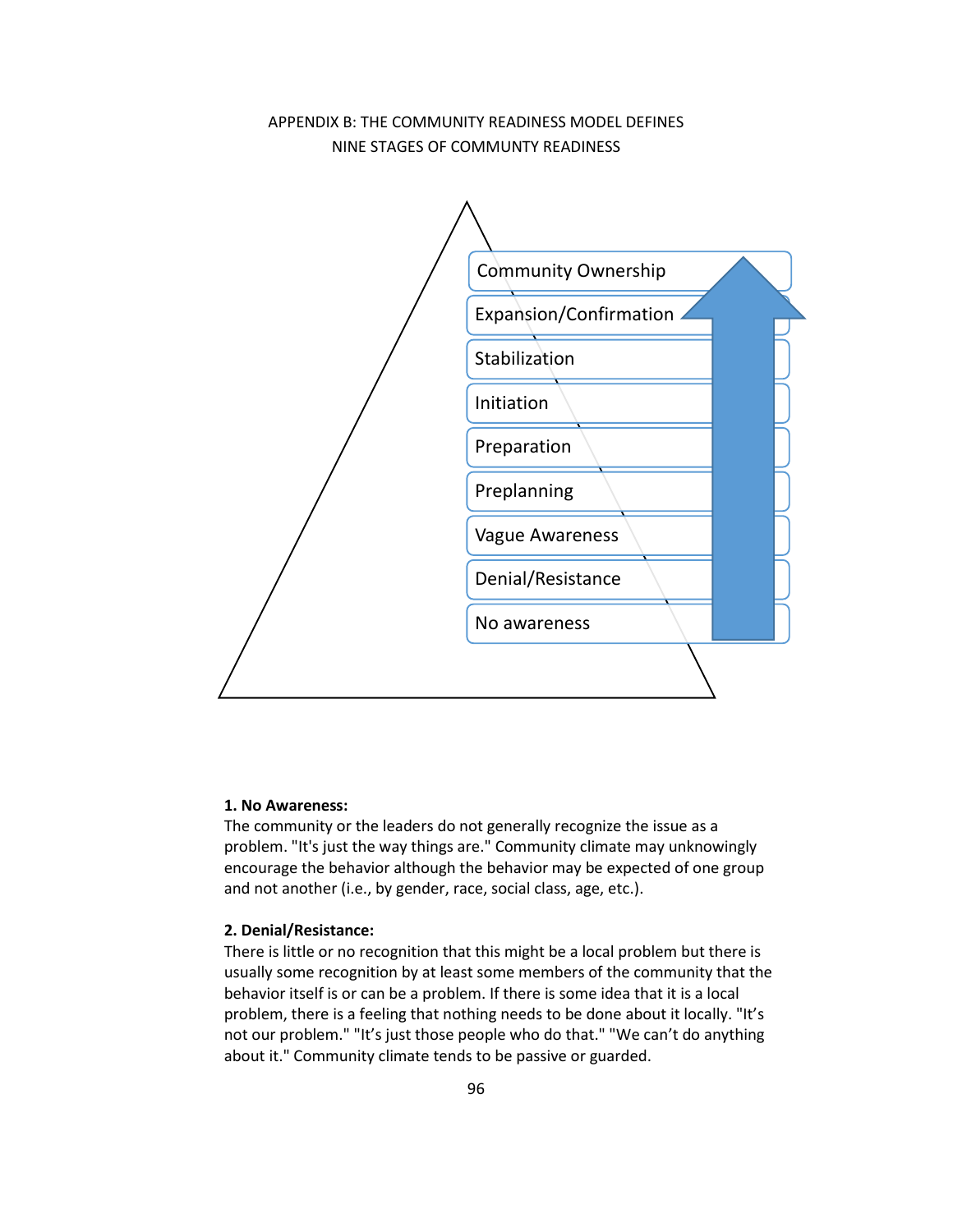# **3. Vague awareness:**

There is a general feeling among some in the community that there is a local problem and that something ought to be done about it, but there is no immediate motivation to do anything. There may be stories or anecdotes about the problem, but ideas about why the problem occurs and who has the problem tend to be stereotyped and/or vague. No identifiable leadership exists or leadership lacks energy or motivation for dealing with this problem. Community climate does not serve to motivate leaders.

## **4. Preplanning:**

There is clear recognition on the part of at least some that there is a local problem and that something should be done about it. There are identifiable leaders, and there may even be a committee, but efforts are not focused or detailed. There is discussion but no real planning of actions to address the problem. Community climate is beginning to acknowledge the necessity of dealing with the problem.

### **5. Preparation:**

Planning is going on and focuses on practical details. There is general information about local problems and about the pros and cons of prevention activities, actions or policies, but it may not be based on formally collected data. Leadership is active and energetic. Decisions are being made about what will be done and who will do it. Resources (people, money, time, space, etc.) are being actively sought or have been committed. Community climate offers at least modest support of efforts.

## **6. Initiation:**

Enough information is available to justify efforts (activities, actions or policies). An activity or action has been started and is underway, but it is still viewed as a new effort. Staff is in training or has just finished training. There may be great enthusiasm among the leaders because limitations and problems have not yet been experienced. Community climate can vary, but there is usually no active resistance, (except, possibly, from a small group of extremists), and there is often a modest involvement of community members in the efforts.

## **7. Stabilization:**

One or two programs or activities are running, supported by administrators or community decision-makers. Programs, activities or policies are viewed as stable. Staff are usually trained and experienced. There is little perceived need for change or expansion. Limitations may be known, but there is no in-depth evaluation of effectiveness nor is there a sense that any recognized limitations suggest an immediate need for change. There may or may not be some form of routine tracking of prevalence. Community climate generally supports what is occurring.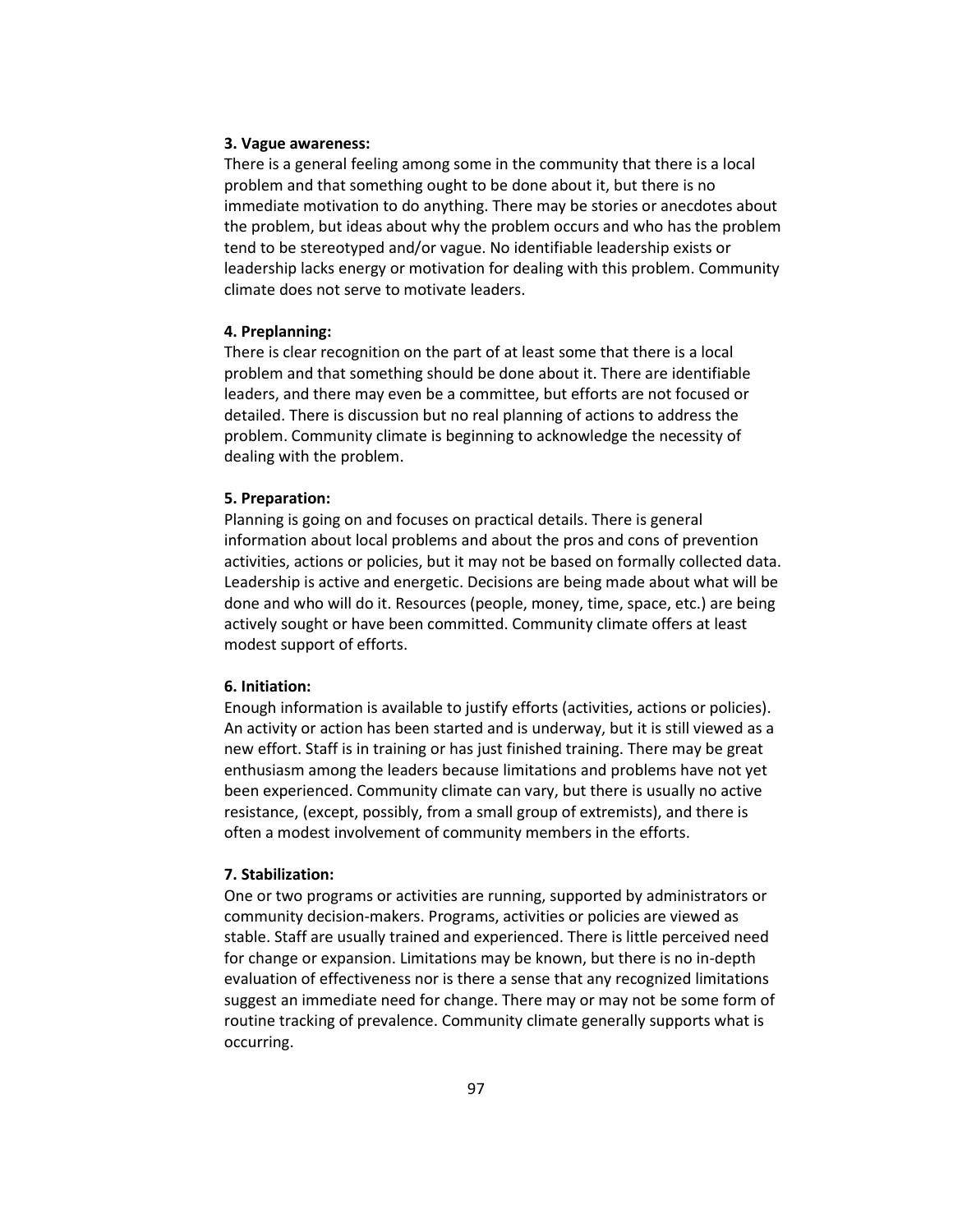# **8. Expansion/Confirmation:**

There are standard efforts (activities and policies) in place and authorities or community decision-makers support expanding or improving efforts. Community members appear comfortable in utilizing efforts. Original efforts have been evaluated and modified and new efforts are being planned or tried in order to reach more people, those more at risk, or different demographic groups. Resources for new efforts are being sought or committed. Data are regularly obtained on extent of local problems and efforts are made to assess risk factors and causes of the problem. Due to increased knowledge and desire for improved programs, community climate may challenge specific efforts, but is fundamentally supportive.

# **9. Community Ownership (Also called "Professionalization" in some earlier literature):**

Detailed and sophisticated knowledge of prevalence, risk factors and causes of the problem exists. Some efforts may be aimed at general populations while others are targeted at specific risk factors and/or high-risk groups. Highly trained staff are running programs or activities, leaders are supportive, and community involvement is high. Effective evaluation is used to test and modify programs, policies or activities. Although community climate is fundamentally supportive, ideally community members should continue to hold programs accountable.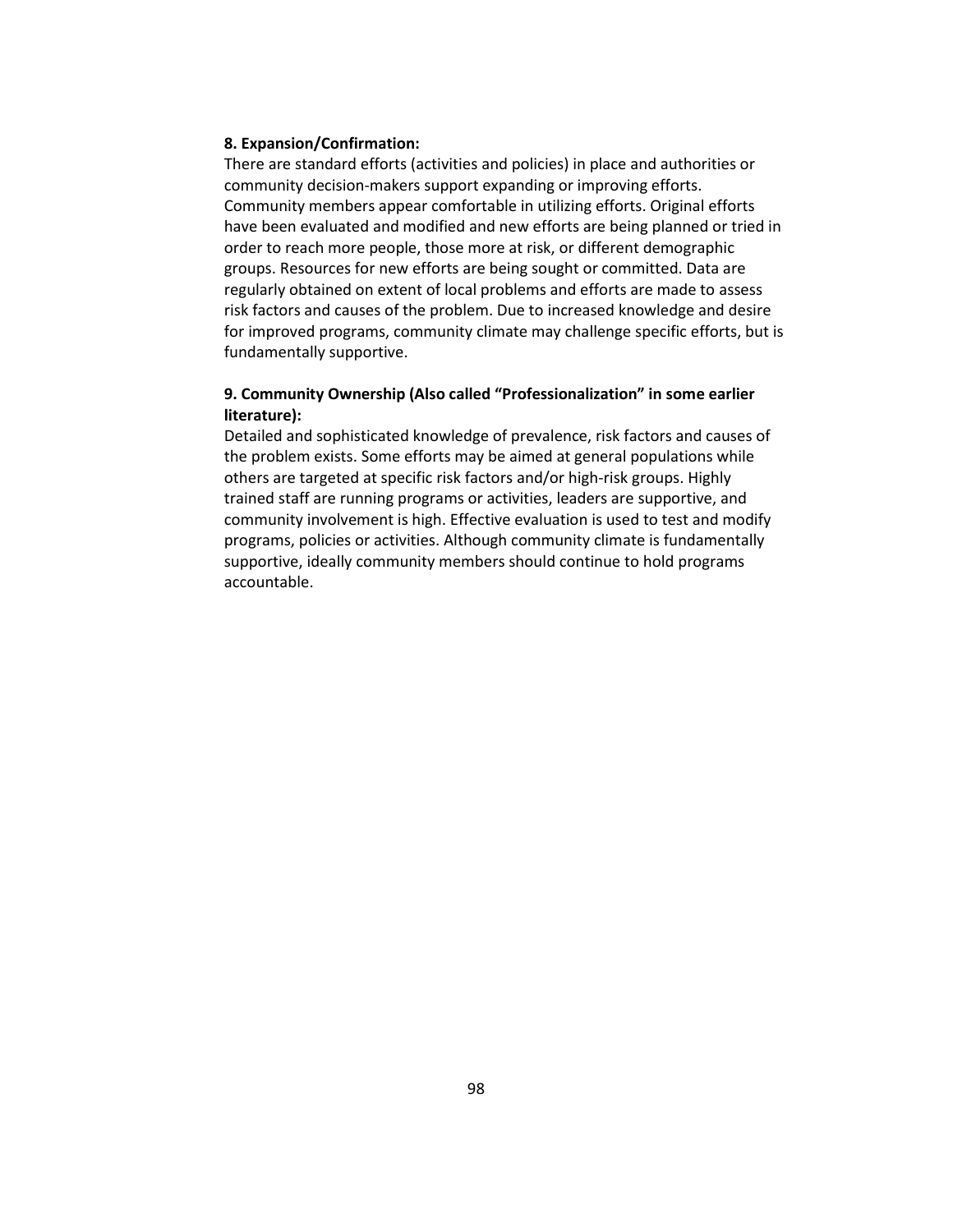| Knowledge of            | Leadership         | <b>Community</b>   | Knowledge of       | <b>Resources</b> |
|-------------------------|--------------------|--------------------|--------------------|------------------|
| <b>Efforts</b>          |                    | Climate            | <b>Issue</b>       |                  |
| Are there               | <b>Scale 1-10:</b> | <b>Scale 1-10:</b> | Scale of 1-10:     | How are          |
| efforts in              | How much of a      | How much of a      | How much do        | current efforts  |
| Ellensburg that         | concern is         | concern is         | community          | funded? Is this  |
| address food            | food insecurity    | food insecurity    | members know       | funding likely   |
| insecurity?             | to the             | to community       | about food         | to continue      |
|                         | leadership of      | members? Can       | insecurity?        | into the         |
|                         | Ellensburg?        | you tell me        | Explain.           | future?          |
|                         | Can you tell       | why?               |                    |                  |
|                         | me why?            |                    |                    |                  |
| <b>Briefly describe</b> | How much of a      | How much of a      | Would you say      | What             |
| each effort?            | priority is        | priority is        | the community      | resources are    |
|                         | addressing         | addressing this    | members know       | available to     |
|                         | food insecurity    | issue to           | nothing, a little, | address food     |
|                         | to leadership?     | community          | some or a lot      | insecurity in    |
|                         | Can you            | members? Can       | about the          | Ellensburg?      |
|                         | explain?           | you explain?       | following as       |                  |
|                         |                    |                    | they pertain to    |                  |
|                         |                    |                    | food insecurity:   |                  |
|                         |                    |                    | signs/symptoms,    |                  |

# APPENDIX C: ABBREVIATED LIST OF CRM INTERVIEW QUESTIONS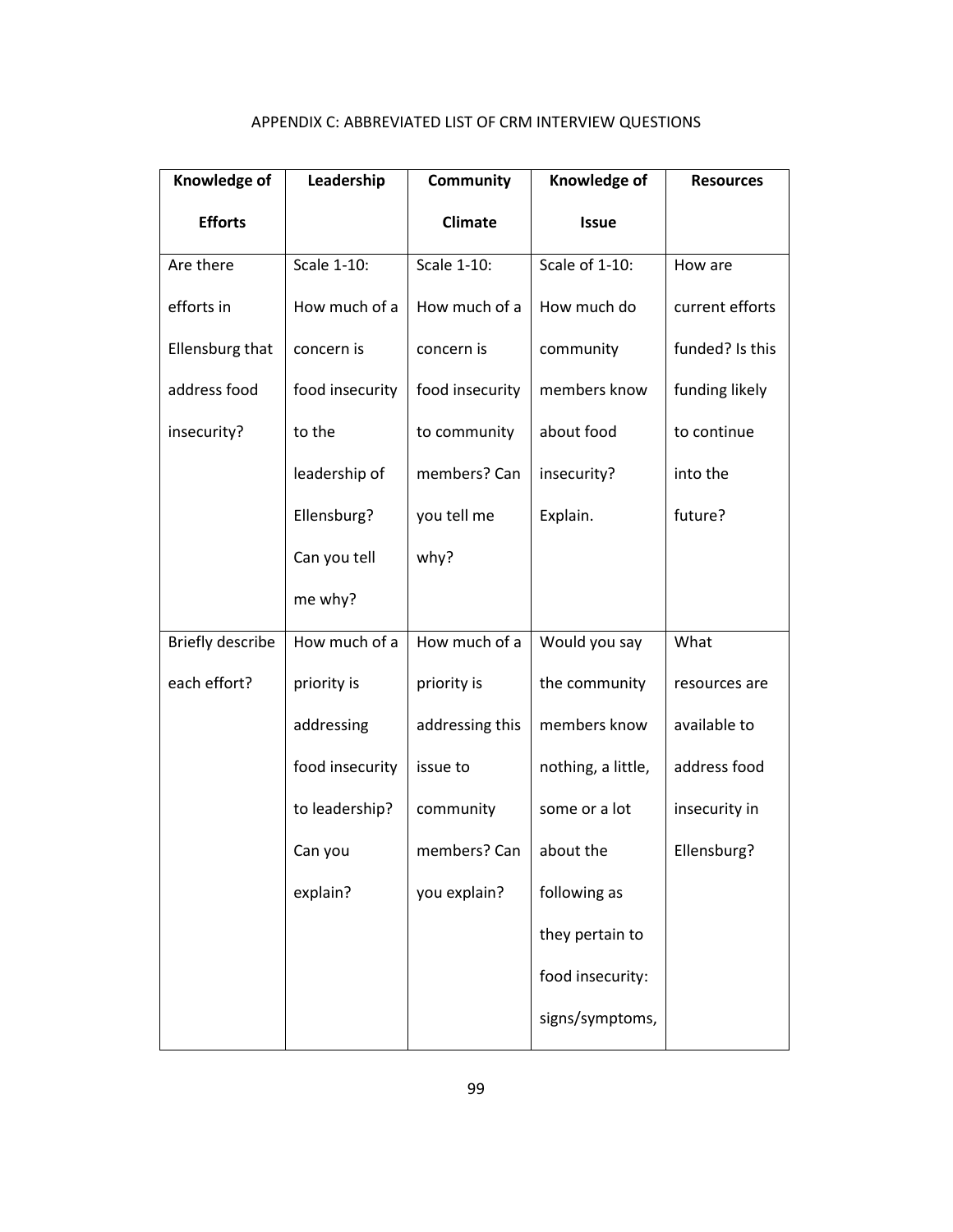|               |                 |                 | causes,           |                 |
|---------------|-----------------|-----------------|-------------------|-----------------|
|               |                 |                 | consequences,     |                 |
|               |                 |                 | how much food     |                 |
|               |                 |                 | insecurity occurs |                 |
|               |                 |                 | locally, what can |                 |
|               |                 |                 | be done to        |                 |
|               |                 |                 | prevent or treat  |                 |
|               |                 |                 | food insecurity,  |                 |
|               |                 |                 | the effects of    |                 |
|               |                 |                 | food insecurity   |                 |
|               |                 |                 | on family and     |                 |
|               |                 |                 | friends.          |                 |
| How long have | Does            | Do community    | What are the      | Would           |
| each of these | leadership      | members         | misconceptions    | community       |
| efforts been  | support         | support         | among             | members and     |
| going on?     | current efforts | current efforts | community         | leadership      |
|               | passively or    | passively or    | members about     | support using   |
|               | actively?       | actively?       | food insecurity?  | these           |
|               |                 |                 |                   | resources to    |
|               |                 |                 |                   | address food    |
|               |                 |                 |                   | insecurity?     |
|               |                 |                 |                   | Please explain. |
| Who do each   | Does the        | About how       | What type of      | Scale 1-5: How  |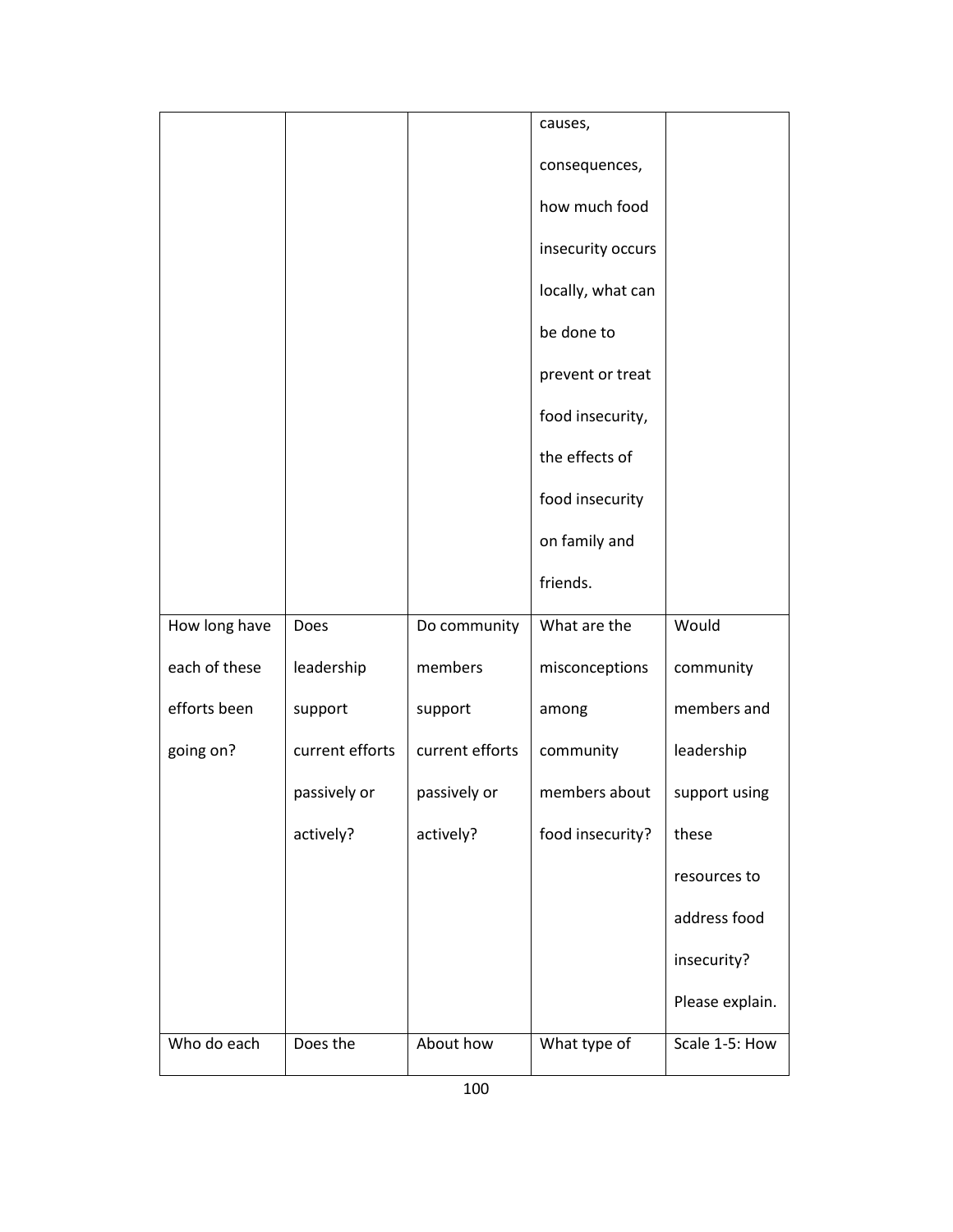| of these efforts | leadership     | many           | information is   | much effort do  |
|------------------|----------------|----------------|------------------|-----------------|
| serve?           | support        | community      | available in     | community       |
|                  | expanded       | members        | Ellensburg about | members         |
|                  | efforts in the | would support  | food insecurity? | and/or          |
|                  | community to   | expanding      |                  | leadership put  |
|                  | address food   | efforts in the |                  | into using      |
|                  | insecurity?    | community to   |                  | these           |
|                  |                | address food   |                  | resources to    |
|                  |                | $insecurity -$ |                  | address food    |
|                  |                | none, a few,   |                  | insecurity in   |
|                  |                | some, many or  |                  | Ellensburg?     |
|                  |                | most?          |                  |                 |
| About how        | Who are        | Are there      |                  | Are you aware   |
| many             | leaders that   | community      |                  | of any          |
| community        | are supportive | members who    |                  | proposals or    |
| members are      | of addressing  | oppose or      |                  | action plans    |
| aware of each    | this issue in  | might oppose   |                  | that have been  |
| of these efforts | your           | addressing     |                  | submitted for   |
| - none, a few,   | community?     | food           |                  | addressing      |
| some, many, or   |                | insecurity?    |                  | food insecurity |
| most? Why?       |                |                |                  | in Ellensburg?  |
|                  | Are there      | Are there ever |                  |                 |
|                  | leaders who    | any            |                  |                 |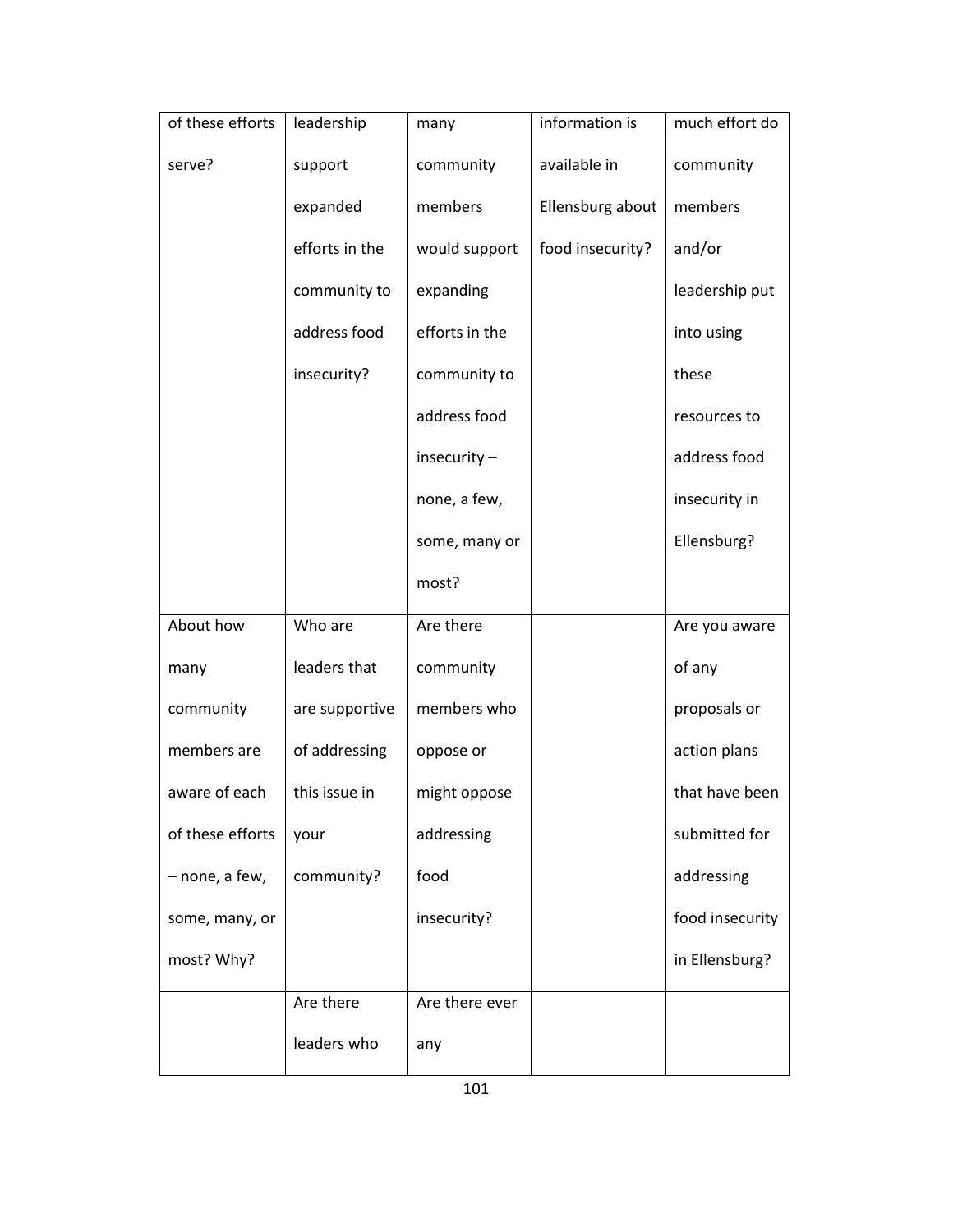|                | might oppose | circumstances   |  |
|----------------|--------------|-----------------|--|
|                | addressing   | in which        |  |
|                | food         | members of      |  |
|                | insecurity?  | Ellensburg      |  |
|                |              | might think     |  |
|                |              | that this issue |  |
|                |              | should be       |  |
|                |              | tolerated?      |  |
|                |              | Explain.        |  |
| Are there      |              | Describe        |  |
| misconceptions |              | Ellensburg.     |  |
| or incorrect   |              |                 |  |
| information    |              |                 |  |
| among          |              |                 |  |
| community      |              |                 |  |
| members        |              |                 |  |
| about current  |              |                 |  |
| efforts?       |              |                 |  |
| How do         |              |                 |  |
| community      |              |                 |  |
| members learn  |              |                 |  |
| about the      |              |                 |  |
| current        |              |                 |  |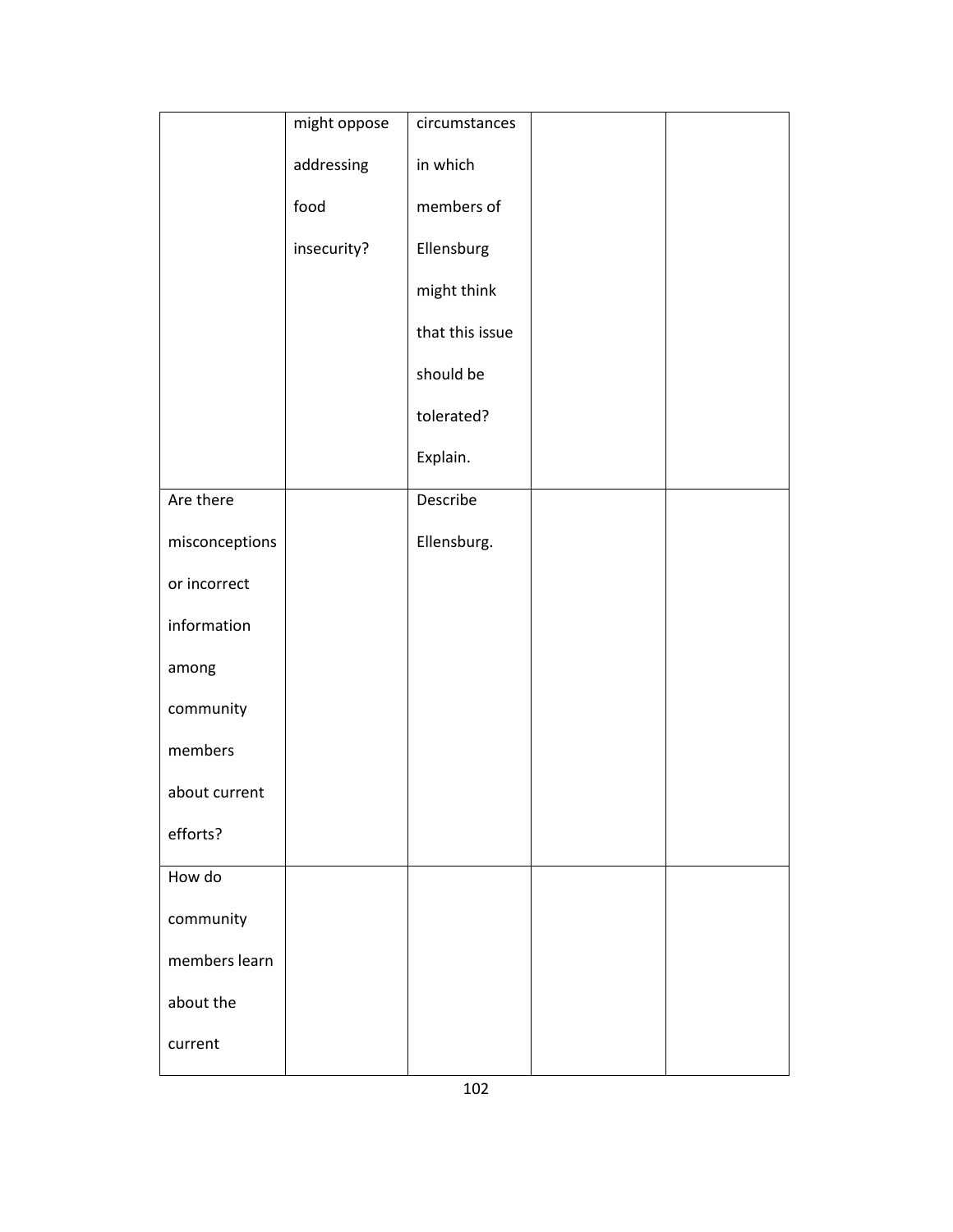| efforts?         |  |  |
|------------------|--|--|
| Do community     |  |  |
| members view     |  |  |
| current efforts  |  |  |
| as successful?   |  |  |
| What are the     |  |  |
| obstacles to     |  |  |
| individuals      |  |  |
| participating in |  |  |
| these efforts?   |  |  |
|                  |  |  |
| What are the     |  |  |
| strengths of     |  |  |
| these efforts?   |  |  |
| What are the     |  |  |
| weaknesses of    |  |  |
| these efforts    |  |  |
| Are there        |  |  |
| evaluation       |  |  |
| results being    |  |  |
| used to make     |  |  |
| changes in the   |  |  |